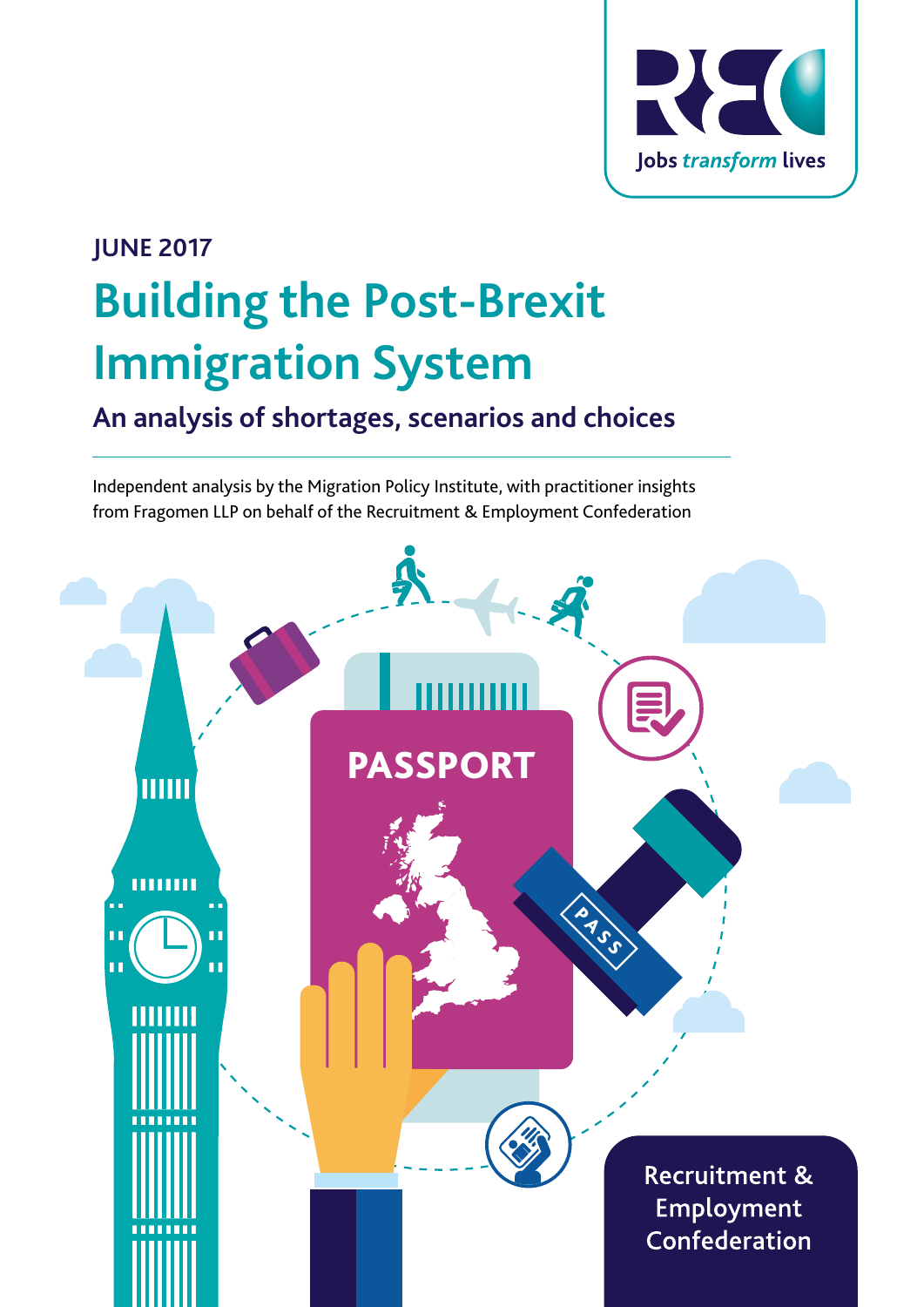### **REC FOREWORD**

Immigration has contributed to the political, social and economic success of the UK throughout our history. However, Brexit will determine a new phase in the UK's approach to immigration. The Recruitment & Employment Confederation (REC) is a leading commentator on the UK labour market, which is why we commissioned this comprehensive and insightful analysis into how EU nationals currently participate in our labour market, and how this may change post-Brexit.

We make the following recommendations based on the political reality that the government will be seeking to restore public confidence in our immigration system and the extensive evidence presented in this report:

#### **Recommendations**

#### **Agree a sensible settlement for those EU nationals already working in the UK (and, in turn, UK nationals based in other EU states):**

- **1.** The evidence presented in this report highlights that the vast majority of EU nationals residing in the UK come here to work. Their relative youth means they will be an ongoing and important source of labour as the UK's population ages. We should protect this potentially vulnerable workforce by seeking an early agreement on their future.
- **2.** Practical necessity means that the cut-off date for a new immigration system (that is when applications by EU nationals coming to the UK for work will not be considered under the current free movement of labour rules) will have to be the date the UK finally leaves the EU, rather than backdating this.
- **3.** Any EU national with a UK National Insurance number and currently in work should be given an ongoing right to reside and work in the UK. They are actively contributing to the labour market, are a source of tax revenue for government and are consumers of products and services.

#### **To help ensure clarity, a transitional immigration system should be introduced:**

- **4.** Brexit is an unparalleled opportunity to assess the relative strengths and weaknesses of the UK immigration system, and design a future system for a modern twenty-first-century economy. In doing so, we should build on what already works rather than start from scratch.
- **5.** A proposed transitional system should be outlined in an Immigration Bill as soon after the general election as possible.
- **6.** This interim system will allow time for extensive consultation with business and the general public, enabling government to accurately assess the needs of the UK economy. This national conversation should start as soon as a new immigration bill is announced.
- **7.** To ensure there is clarity for business, we propose the government develops a roadmap for its immigration policy to 2022, that is the full term of this parliament.

#### **Focus on speed, cost and predictability (the hallmarks of a good immigration system) in designing the new system:**

- **8.** The Resident Labour Market Test is not achieving its stated aim of helping businesses find talent from within the UK. Fewer countries are now using such tests and we too should no longer require employers to advertise roles with Jobcentre Plus.
- **9.** So as not to unduly penalise small and medium-sized businesses, we should significantly reduce the immigration skills charge for SMEs.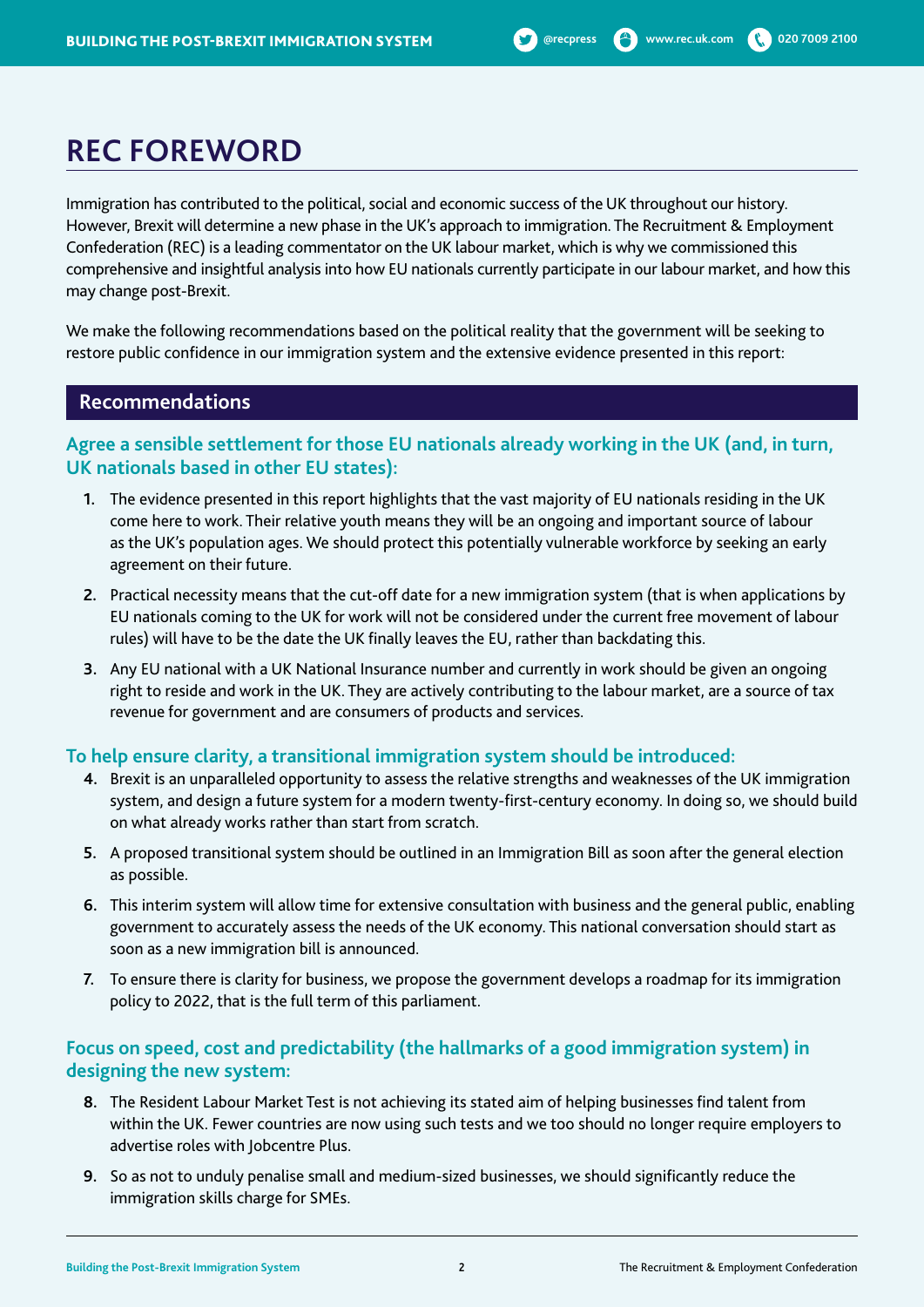**C** @recpress **C** www.rec.uk.com **C** 020 7009 2100

#### **We need an immigration policy that recognises and supports low-, medium- and high-skilled jobs in the UK:**

- **11.** EU nationals currently make up 7 per cent of the total UK workforce, but the percentages differ greatly by sector, occupation and region. To avoid a trade-off between sectors or regions, the new immigration system should be based on a clear understanding of need.
- **12.** This differentiated approach should include the ability for employers to continue to use EU nationals to fill a role when UK candidates are not available and while potential candidates from the UK are trained up and better supported into work.
- **13.** A jobseeker visa would be useful for higher-skilled roles where employers have talent shortages and difficult in attracting people from the UK.
- **14.** Employer-sponsored visas have been shown to be successful in helping manage demand in other countries, such as Australia and New Zealand, and should be investigated further, especially for lower- and mid-skilled roles.

#### **With record levels of employment, a new immigration system must take into account the need for the UK to retain its flexible labour market:**

- **15.** To facilitate an evidence-based approach to immigration policy, there needs to be a focus on improving the data collection for temporary work-based migration. It is our view that the temporary labour market will be disproportionately impacted by a change in EU migration.
- **16.** To create deeper understanding of the temporary labour market, we want to see improved use of real-time vacancy data, and better mapping and integration of HMRC and DWP datasets – this will also support the government's transformation strategy.
- **17.** A temporary work visa that supports the self-employed, freelancers and smaller businesses to flourish should be introduced, learning the lessons from schemes such as those in Germany and the Netherlands. The validity of the approach can then be evaluated within the interim system, before any final decision is taken.

#### **The future immigration system must be evidence-led and free from day-to-day political pressure:**

- **18.** The strong reputation enjoyed by the Migration Advisory Committee is largely due to their independence. Ultimately though the MAC can only deliver work commissioned by Ministers, there is an inherent risk that narrowly drawn questions will be asked, limiting the scope for the MAC to provide comprehensive advice that works for the economy. There will always be a trade-off between immigration and economic policies but such matters should be open to full scrutiny before advice is provided, given the importance of the topic. Putting the questions to Parliament for approval, perhaps by way of a statutory instrument, would provide that scrutiny.
- **19.** The Migration Advisory Committee (MAC) role should be enhanced and its independence and new enhanced role should be cemented in the Immigration Bill.
- **20.** The MAC and government should use data and evidence from businesses to inform its approach we recommend a new business forum is instituted as a sub-committee to the MAC, with a specific role to help inform, design and evaluate immigration policy.
- **21.** Independent economic and labour market analysis from sources including the Bank of England, the Low Pay Commission and business experts must be sought to inform next steps and should be the basis of decisions made by the MAC.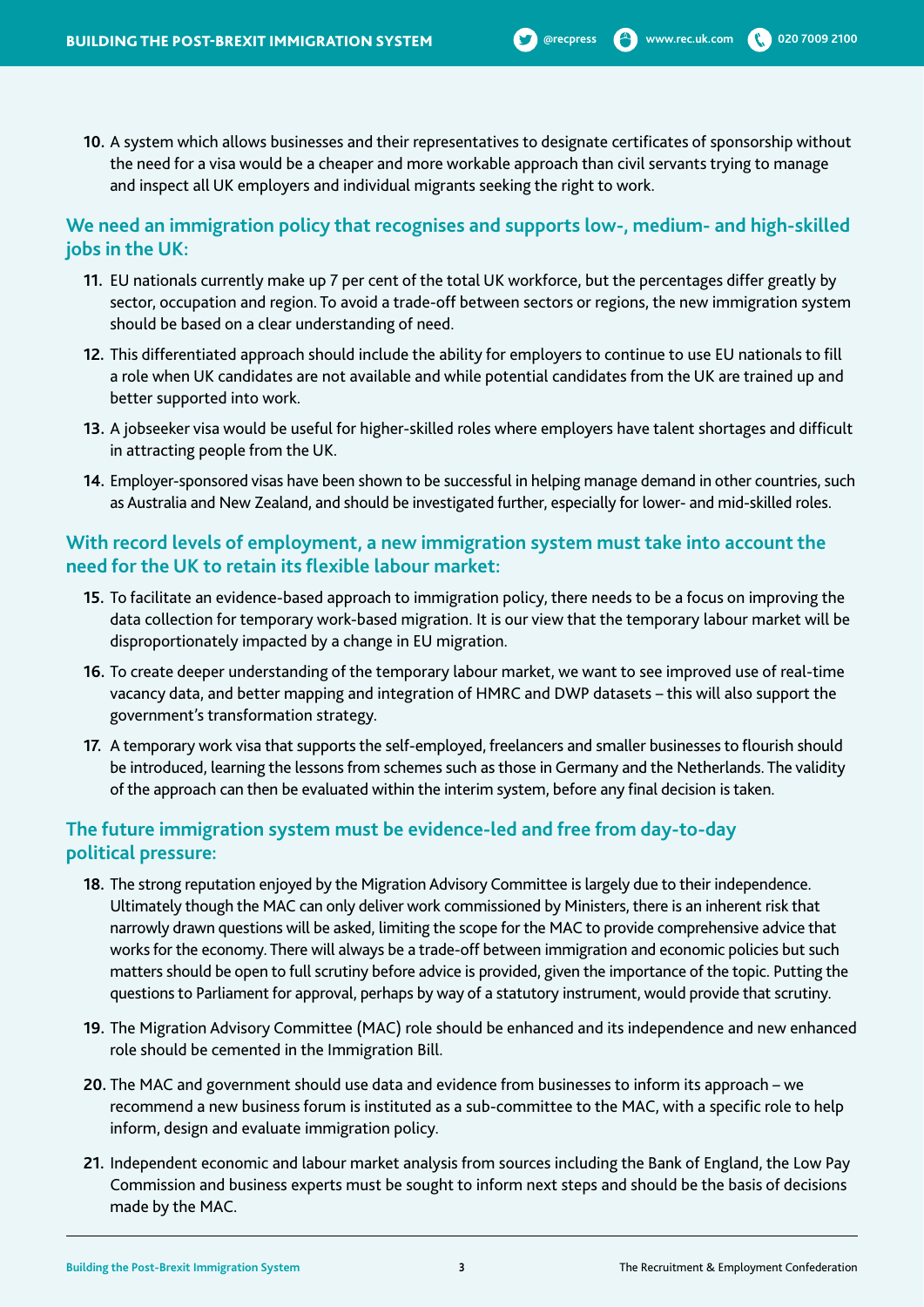The research for this report was funded by the Recruitment & Employment Confederation (REC).

The quantitative and qualitative analysis was carried out by the Migration Policy Institute (MPI).

Fragomen LLP convened the focus group, provided expert practitioner insights and policy advice, and wrote the chapter on the UK labour market (Appendix II).

The foreword and recommendations are the work of the REC alone and based on the evidence in this report.

#### **MPI TEAM:**

**Meghan Benton**, Senior Policy Analyst **Jeanne Batalova**, Senior Policy Analyst **Kate Hooper**, Associate Policy Analyst **Szilvia Altorjai**, Research Intern

#### **FRAGOMEN TEAM:**

**Ian Robinson**, Partner **Azeem Mohiuddin**, Manager (Solicitor)

#### **ACKNOWLEDGEMENTS**

We would like to thank the industry representatives who participated in the focus group which so helpfully informed this report. We are also grateful to Demetrios G. Papademetriou, Will Somerville and Michelle Mittelstadt of MPI; and Elizabeth Collett of MPI Europe, for their thoughtful comments and valuable feedback.



**@recpress** <sup>4</sup> www.rec.uk.com **(**, 020 7009 2100



### **FRAGOMEN**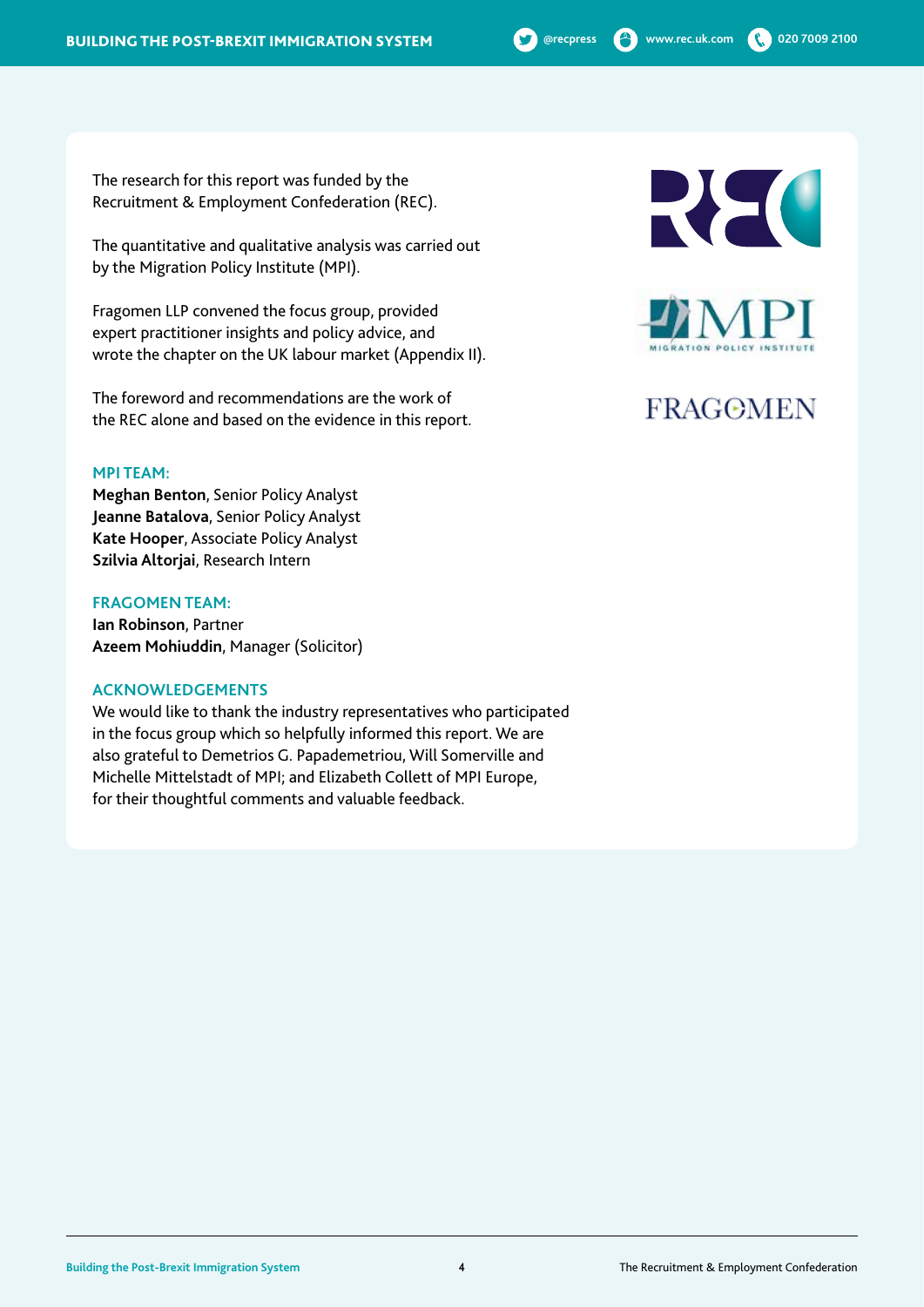## **CONTENTS**

|                                               | <b>EXECUTIVE SUMMARY</b>                                                                                     | 6        |
|-----------------------------------------------|--------------------------------------------------------------------------------------------------------------|----------|
| L.                                            | <b>INTRODUCTION</b>                                                                                          | 11       |
| Ш.                                            | <b>QUANTITATIVE ANALYSIS: EU NATIONALS IN THE UK LABOUR MARKET</b>                                           | 11       |
|                                               | <b>EU</b> population                                                                                         | 12       |
|                                               | Who will be likely to stay after Brexit?                                                                     | 12       |
|                                               | Who is likely to face difficulties in gaining permanent resident status post-Brexit?                         | 14       |
|                                               | <b>EU labour force</b>                                                                                       | 15       |
|                                               | Occupations and industries of employment of EU workers                                                       | 16       |
|                                               | Occupations<br>Industries                                                                                    | 16<br>19 |
|                                               | Regional variation                                                                                           | 21       |
|                                               | Self-employment trends                                                                                       | 25       |
|                                               | Skill underutilisation of EU workers                                                                         | 25       |
| III.                                          | <b>QUALITATIVE ANALYSIS: EXAMINING THE ROLE OF EU NATIONALS</b>                                              | 26       |
|                                               | <b>IN DIFFERENT SECTORS</b>                                                                                  |          |
|                                               | <b>Case studies</b>                                                                                          | 26       |
|                                               | Agriculture<br>Construction                                                                                  | 26       |
|                                               | Health and social care                                                                                       | 28<br>29 |
|                                               | Hospitality                                                                                                  | 31       |
|                                               | Retail and logistics                                                                                         | 32       |
|                                               | Higher education<br>Digital technology ('Tech')                                                              | 33<br>35 |
|                                               | <b>Financial services</b>                                                                                    | 37       |
|                                               | Prospects for the post-Brexit labour market: Where might shortages arise?                                    | 38       |
| IV.                                           | <b>POLICY OPTIONS</b>                                                                                        | 40       |
|                                               | The future immigration system: Policy options and design challenges                                          | 41       |
|                                               | High-skilled migration policy options                                                                        | 42       |
|                                               | Low-skilled migration policy options                                                                         | 43       |
|                                               | Policies to meet demands for flexible labour<br>Policies to meet regional needs                              | 44<br>46 |
|                                               | Implementation                                                                                               | 47       |
|                                               | Enforcement                                                                                                  | 49       |
|                                               | Transitional arrangements and the interim system                                                             | 49       |
|                                               | <b>Existing EU population</b>                                                                                | 50       |
|                                               | Green Paper, Great Repeal Bill and other legislation<br>EU institutions, transition agreement and trade deal | 51<br>52 |
|                                               | Improving public trust                                                                                       | 53       |
| V.                                            | <b>CONCLUSIONS</b>                                                                                           | 55       |
|                                               | <b>APPENDIX I: DATA SOURCES AND DEFINITIONS</b>                                                              | 57       |
| <b>APPENDIX II: THE UK IMMIGRATION SYSTEM</b> |                                                                                                              |          |
|                                               | <b>WORKS CITED</b>                                                                                           | 73       |
|                                               |                                                                                                              |          |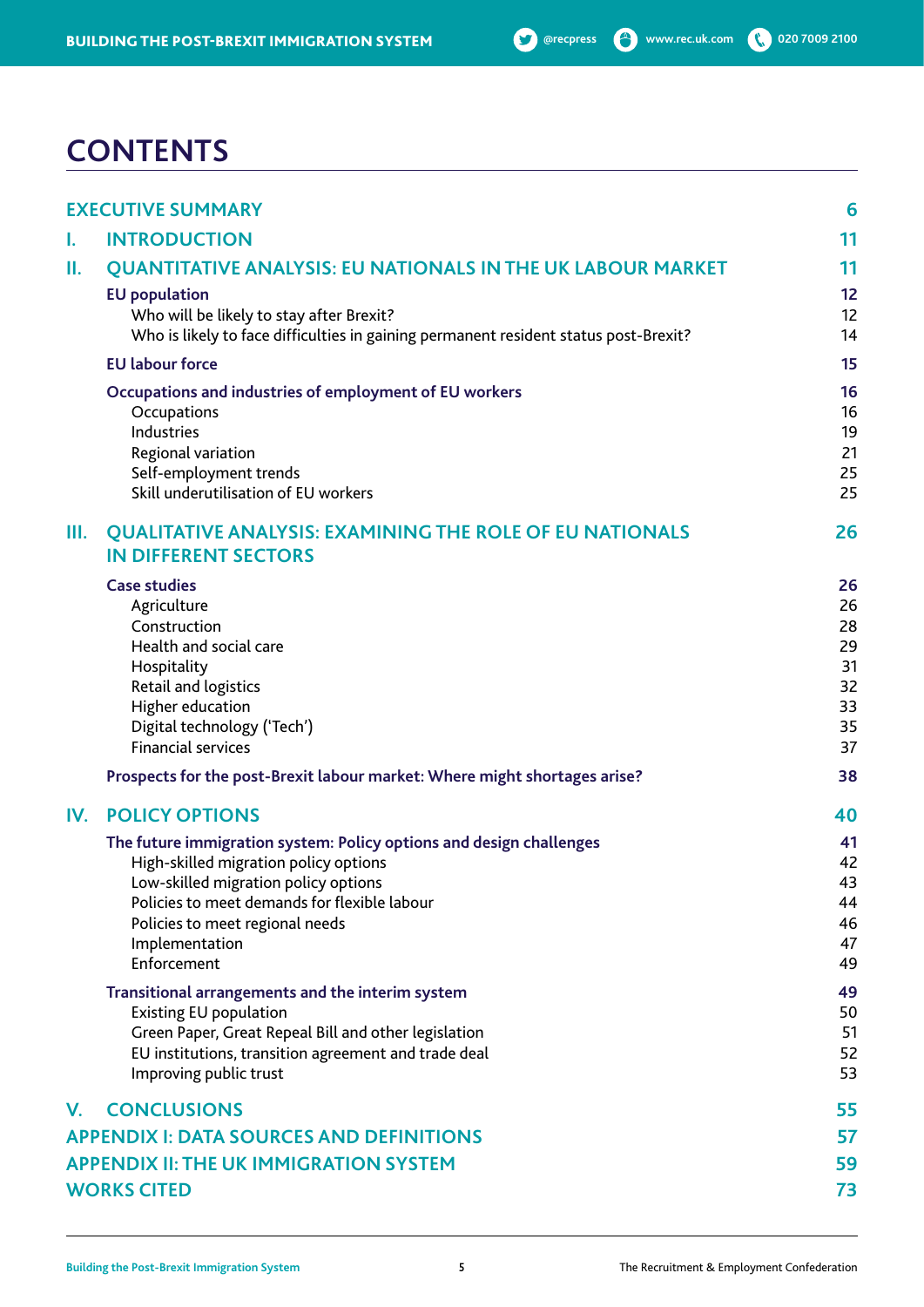### **EXECUTIVE SUMMARY**

Despite a huge amount of commentary and debate before and after Article 50 was triggered, we have only caught a glimpse of the sea change that will be unleashed by the United Kingdom (UK) leaving the European Union (EU). Policymakers are faced with the challenge of meeting overwhelming public pressure to reduce EU migration numbers while negotiating a mutually beneficial exit and trade deal. It is clear that the stakes are enormous for the UK economy, employers, and UK and EU workers themselves.

The UK's exit from the EU will have a sizeable impact on UK businesses. Although EU nationals make up only 7 per cent of the workforce, they are highly concentrated in particular sectors, occupations and regions. For instance, a third of workers in manufacturing of food products are EU nationals. But the risks are not only economic. If not handled carefully, the process of confirming the status of current EU nationals could create a significant unauthorised population among those EU nationals who do not meet the criteria or cut-off date, further jeopardising public confidence and creating an enforcement headache.

Building an immigration system that is fit for purpose depends on better understanding of the risks and opportunities that Brexit offers for the labour market. This report provides original data analysis of EU workers in the labour market and their concentration across sectors and regions. It synthesises the literature on key sectors that employ EU nationals and analyses the prospects for these sectors after Brexit, drawing on insights from business representatives and experts. And it outlines the policy options for a future EU immigration system, including any transitional arrangements.<sup>1</sup>

#### **KEY FINDINGS**

#### **EU population**

- The EU population represents close to 6 per cent of the UK population, but 7 per cent or 2.2 million of the labour force.
- The EU population is more likely to be in work than the native population (81 per cent versus 75 per cent employment rate).
- Over half of EU nationals (not counting Irish nationals), or nearly 1.7 million people, would not qualify for permanent residence under current rules.

#### **Occupations**

- EU nationals are more likely than British workers to work in low-skilled jobs ('elementary occupations') such as cleaners or agricultural workers (representing 15 per cent of these jobs).2 They are also overrepresented in jobs that require some training and experience, such as process operatives (33 per cent), cleaning and housekeeping managers (18 per cent), and mobile machine drivers and operatives (15 per cent).
- Among high-skilled occupations, EU nationals comprise 14 per cent of natural and social science professionals a category which includes biochemists and chemical scientists – and over 10 per cent of managers of hotels and restaurants, legal professionals, and finance managers/directors.

The report is based on detailed quantitative analysis of the Annual Population Survey and Labour Force Survey; case studies on key sectors that employ EU nationals (based on desk research and a focus group of industry representatives from academia, construction, retail, recruitment and science). Because of limitations in some quarter data releases, our analysis focuses on the EU27 rather than the broader EEA.

<sup>2</sup> There is no uniform way to categorise jobs into low-, middle- and high-skilled. Appendix I explains the definitions used in this report.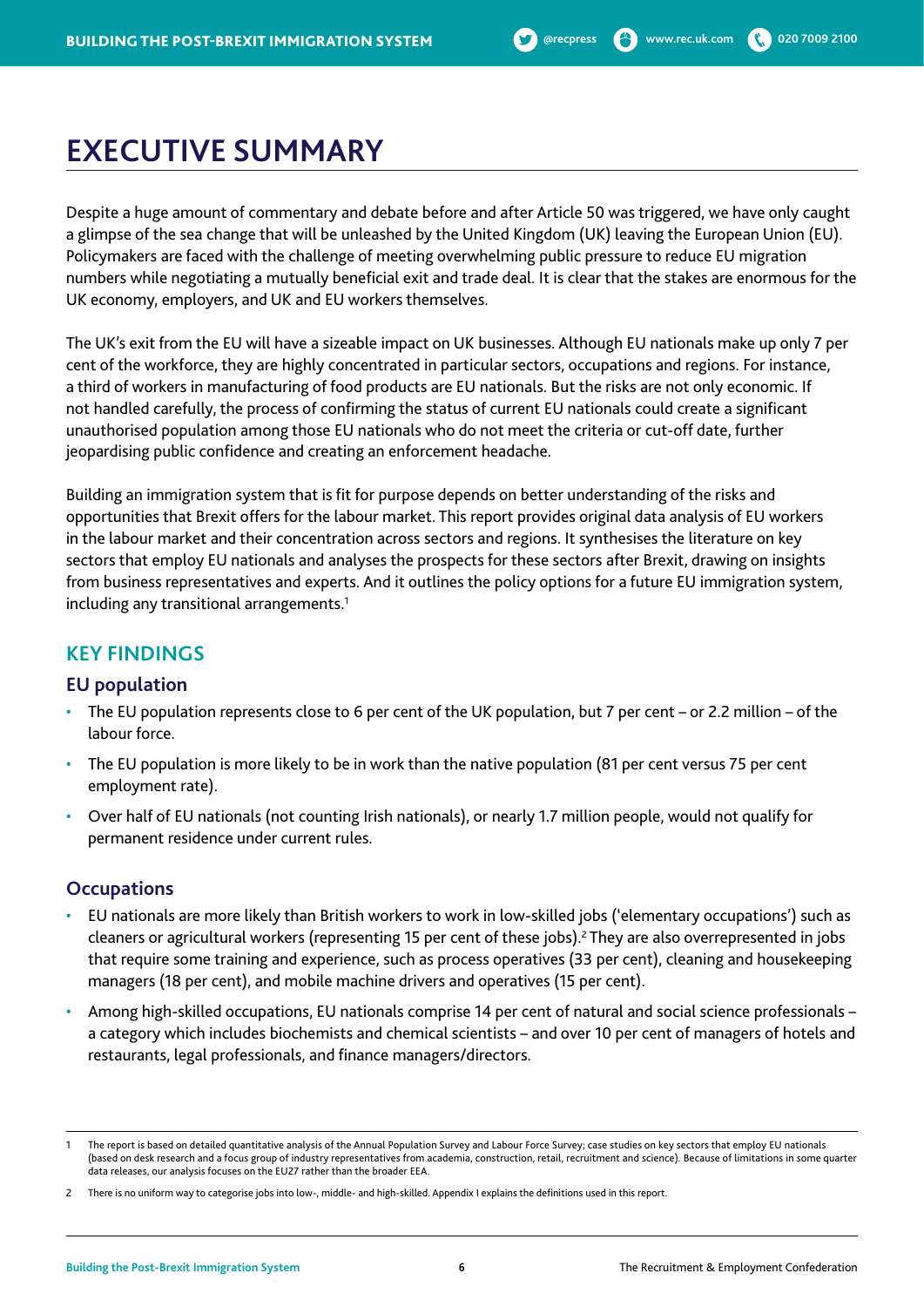#### **Sectors**

• Relative to their share of the total UK workforce (7 per cent), EU nationals are overrepresented in a number of sectors: manufacturing (11 per cent, or 319,300 workers), wholesale and retail trade, hotels and restaurants (9 per cent, or 520,100), transport and communication (9 per cent, or 243,300), construction (8 per cent, or 192,400), and agriculture (8 per cent, or 27,800) (see Figure 1).





*Notes:* EU includes all 27 Member States of the European Union, except the UK. Industry groups are based on the Standard Industrial Classification (SIC) 2007. *Source:* Authors' tabulation of ONS, Labour Force Survey (LFS) January–December 2016.

• More detailed industry data show that EU nationals make up a much higher share of workers in manufacturing of food products (33 per cent, or 116,400 workers), domestic workers (26 per cent, or 15,700 workers), accommodation (19 per cent, or 73,600 workers), warehousing (18 per cent, or 64,900 workers), and building and landscape activities (14 per cent, or 90,100 workers).

<sup>3</sup> 'Wholesale and retail trade, hotels and restaurants' includes wholesale and retail trade; accommodation and food service activities; and repair of motor vehicles and motorcycles. 'Financial and business services' includes financial and insurance activities; legal, professional, scientific and technical activities; real estate; and administrative and support services. 'Transport and communication includes transportation and storage; and information and communication. 'Public administration, education and health' includes public administration and defence; compulsory social security; education; and human health and social work activities. 'Energy and water' includes mining and quarrying; electricity and gas; water supply, sewerage and waste management. 'Other services' include arts, entertainment and recreation; activities of household as employers; and other services.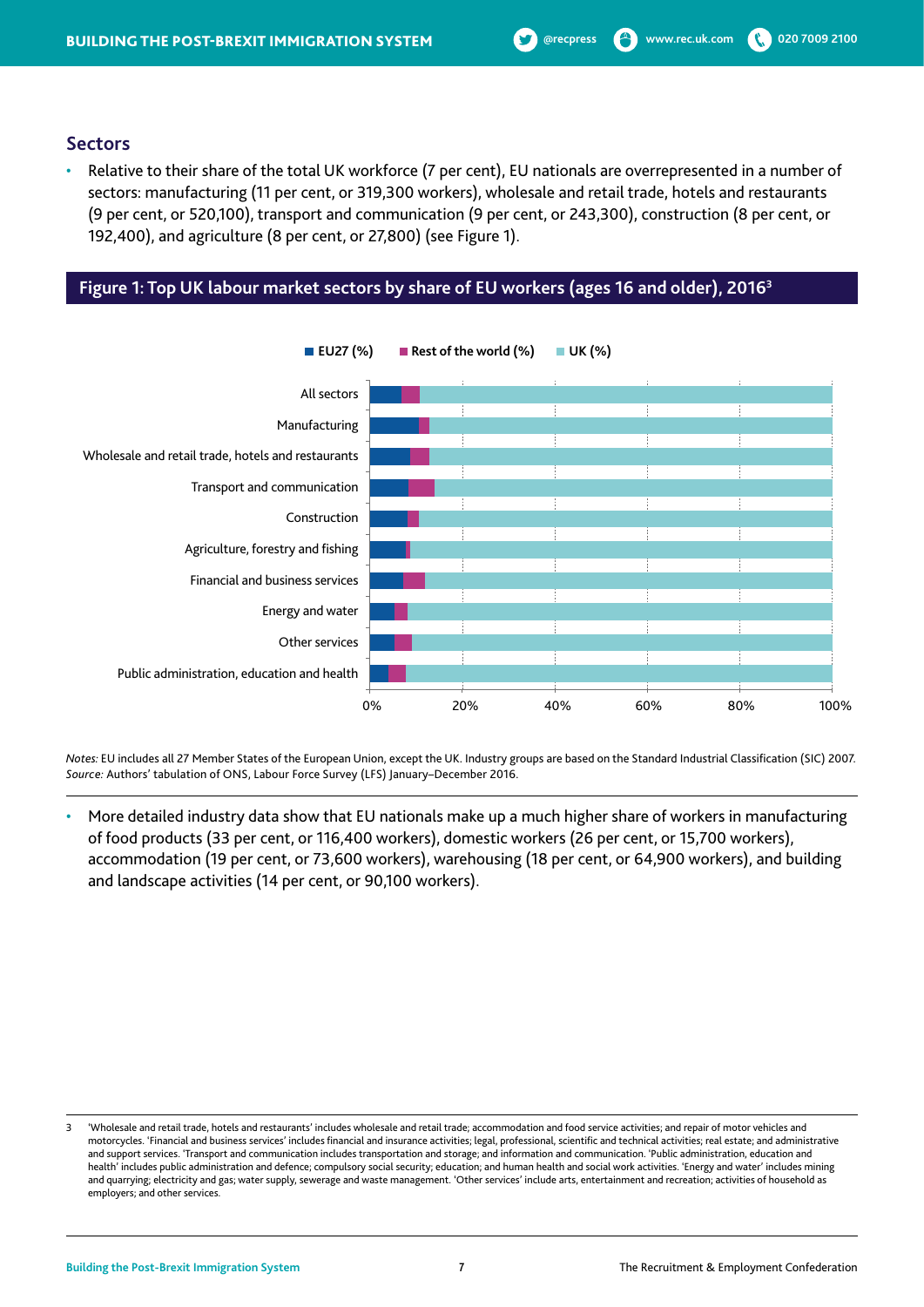#### **Regions**

- The proportion of EU workers by region varies considerably, with London (about 17 per cent), Northern Ireland (9 per cent) and the East of England (7 per cent) among the most reliant areas.
- Different regions rely more heavily on specific industries. For instance, a fifth of manufacturing workers in Northern Ireland are EU nationals, as are nearly a fifth of the East of England's agricultural workers (see Map 1). But over 40,000 EU nationals also work in manufacturing in the East Midlands and East of England, respectively.
- Close to 17 per cent of workers in London are EU nationals, and London is reliant on EU nationals across a number of industries. A third of its construction workers are EU nationals, as are over a fifth of its hospitality/ wholesale and retail trade and manufacturing workers. In absolute numbers, the financial and business service sector is the largest employer of EU workers (191,400).

#### **Map 1: Top industry of employment of EU workers in terms of their share (%) in the industry workforce, by region, 2016**



*\** Manufacturing in the East Midlands has a roughly similar share of EU migrant workers (14 per cent). *Source:* Authors' tabulation of ONS, Labour Force Survey January–December 2016 data.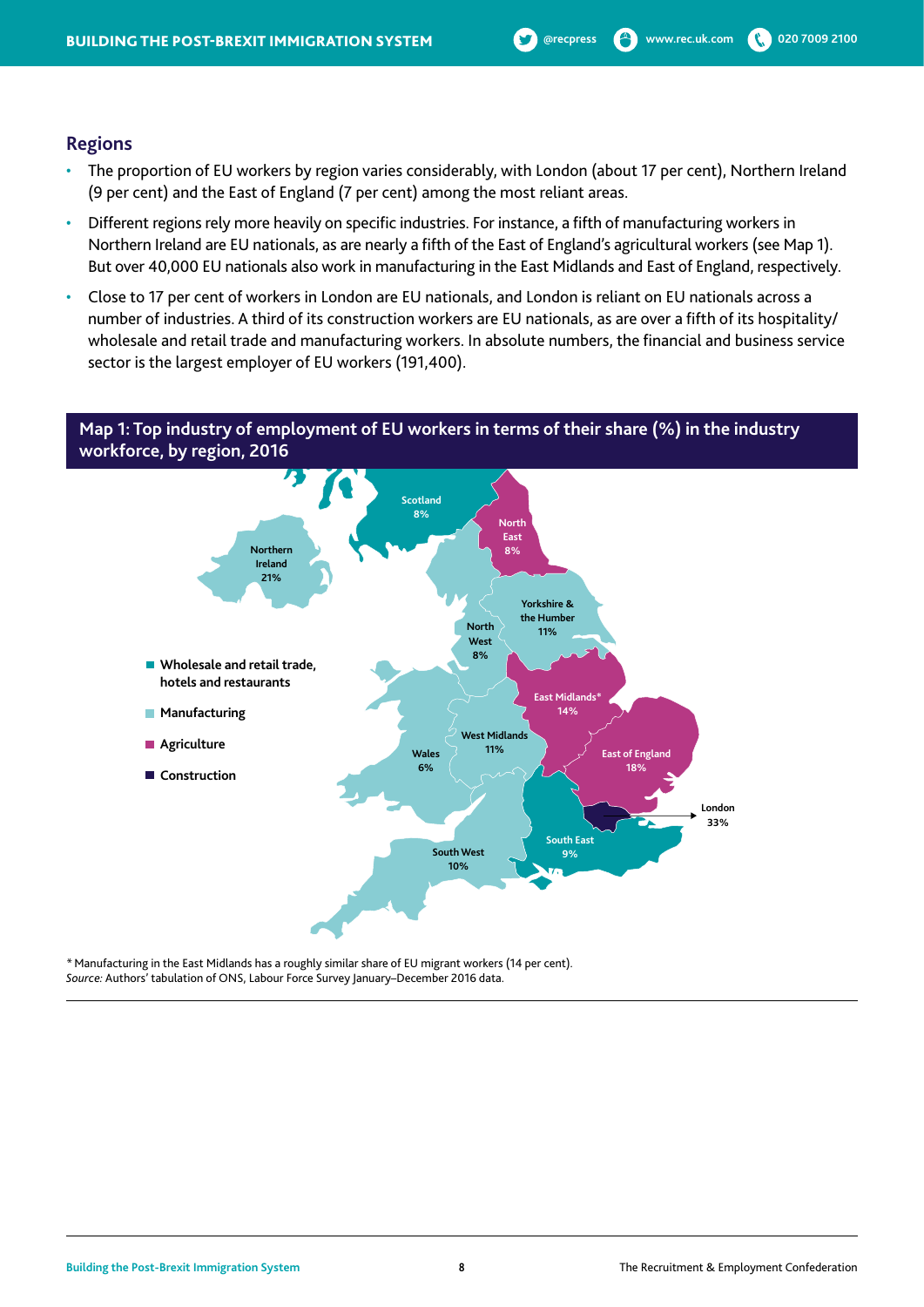#### **Future scenarios for key sectors**

The sectors that rely on EU nationals include:

- **• sectors characterised by seasonal, temporary or remote jobs**, which native-born workers can find unappealing because of their lack of stability (such as agriculture, and to some extent hospitality);
- **• sectors characterised by jobs seen as undesirable by local workers** because they are low-paid or seen as lowstatus (such as retail or social care);
- **• sectors with high numbers of skilled tradespeople** where because of strong vocational training elsewhere in Europe – EU workers may have the edge over local workers (such as construction);
- **• sectors where shortages are growing** because insufficient local workers are being trained, meaning that supply is not keeping pace with demand (such as health and education);
- **• sectors that compete on a global stage**, where the UK (and London in particular) have historically acted as a magnet because of the full package of benefits to individuals with specialist skills or high net worth (such as higher education and finance);
- **• future growth sectors** that rely both on swift access to flexible labour (in the form of freelancers or at least short hiring periods), global collaboration and interdependencies with other high-value clusters (such as higher education, technology or fintech, and finance).

Whether this reliance on EU workers will translate into structural, long-term labour and skills shortages will depend on sectors' readiness and ability to adapt their business model, and investments and planning in education and training. In the short term, the future labour supply and employers' response will be shaped by a host of uncertainties, chief among them the UK's EU exit and/or transition deal, and what happens to the current EU population.

In the immediate term, the UK labour market faces three potential challenges post-Brexit:

- **1. retaining its competitive edge** in highly globalised sectors such as higher education, finance and digital technology (tech) that rely both on an immigration system that can bring in specialist skills and an ecosystem that attracts high-value individuals;
- **2. softening the landing for sectors that rely heavily on EU workers**, such as agriculture, manufacturing, hospitality, and construction – particularly where these concentrations are especially high in certain subsectors and regions; and
- **3. maintaining flexibility** both in sectors that rely on their ability to 'flex' on a seasonal basis (such as agriculture or hospitality) and in sectors where freelancers, self-employment and temporary labour are at the root of their business model, ranging from construction to tech and, to some extent, even higher education.

Designing a post-Brexit immigration system for EU nationals will be an enormous undertaking, and at this stage, there are few details on what this system will look like. By far the least costly and disruptive approach would be to draw on the UK's existing architecture. The government must balance protecting the post-Brexit economy, shaping the future labour force and restoring public trust in the ability to manage migration, against practical requirements of minimising bureaucratic overload and rising enforcement costs, and, of course, the outcome of negotiations with Brussels.

The UK's exit from the European Union offers an historic opportunity to build a well-managed immigration system. But this cannot happen in Whitehall alone. The task of crafting post-Brexit immigration policies must be as thoughtful, collaborative and evidence-based as possible.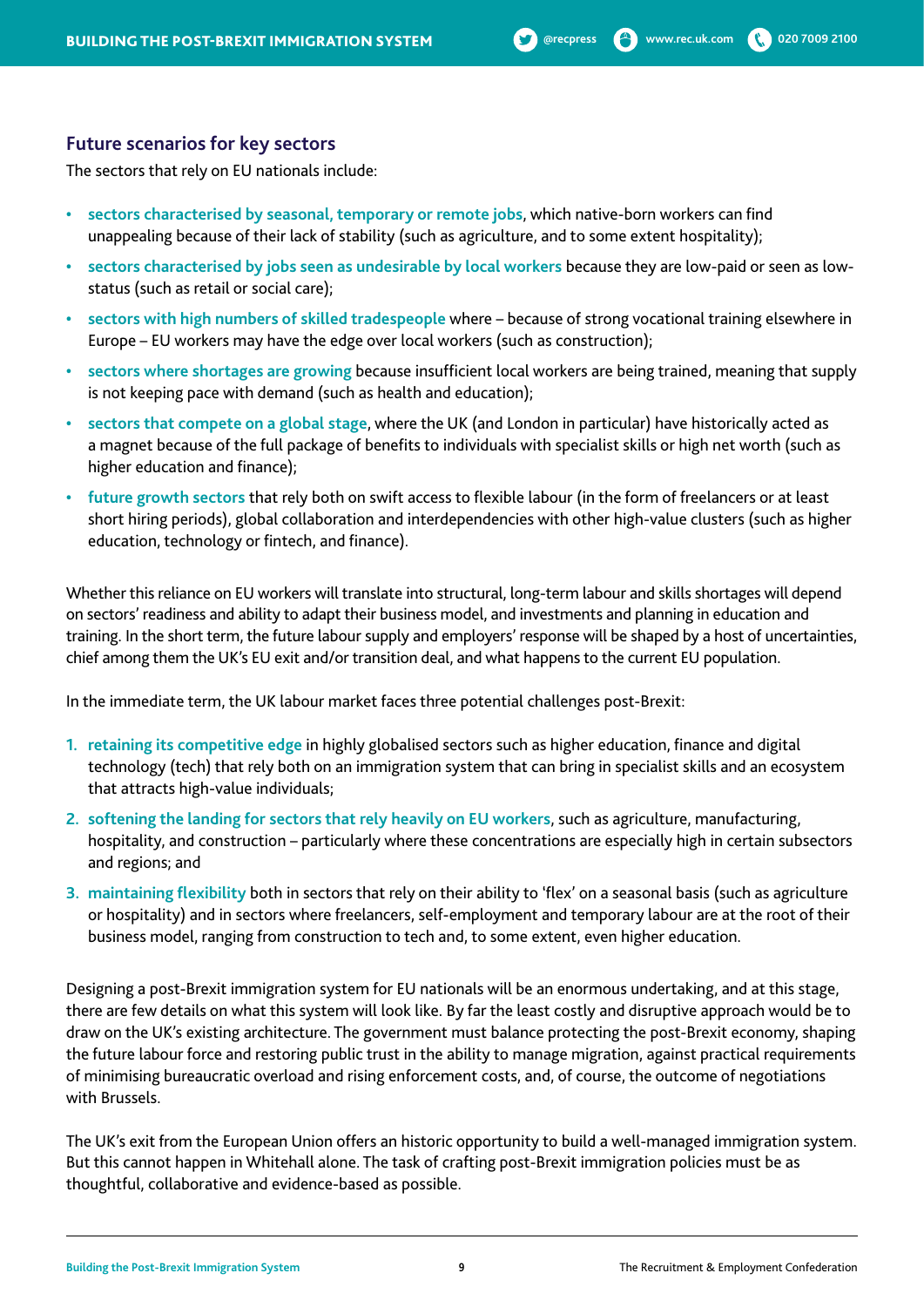Looking ahead, the UK government should prioritise:

- **1. Clarity surrounding the negotiations and next steps** to avoid uncertainty and instability. Even if it is not possible to outline exactly what the system will look like in the long run, a clear roadmap for the duration of the next parliament could help reassure major sectors that large-scale labour and skills shortages will not arise from one day to the next.
- **2. Experimentation and evidence** to get a better sense of who is here and current labour needs. The current dearth of high-quality data on the EU population, especially those who move on a temporary basis, means that official statistics are likely to underestimate the extent of the UK's reliance on EU workers. Working to better share and integrate data across government agencies would be an important step.
- **3. Independent advice** to help the government design a flexible and responsive system. The role of independent bodies such as the MAC and Low Pay Commission will become more important to help the government design a system that is flexible to the needs of particular sectors. Additional reviews on streamlining the hurdles and bottlenecks in the non-EU migration system could help in this regard.
- **4. Consultation and engagement with the private sector and the public** to ensure their 'buy-in'. Engaging employers – for instance through a representative business advisory group – in designing the system (rather than consulting after the fact) will help give employers confidence. Likewise, the government should create institutions for deep public engagement and encourage a national dialogue to help the public see this new immigration system as 'theirs'.

In the foreword, the REC have developed a set of recommendations for policymakers to consider. These are their work alone but are based on the evidence presented in this report.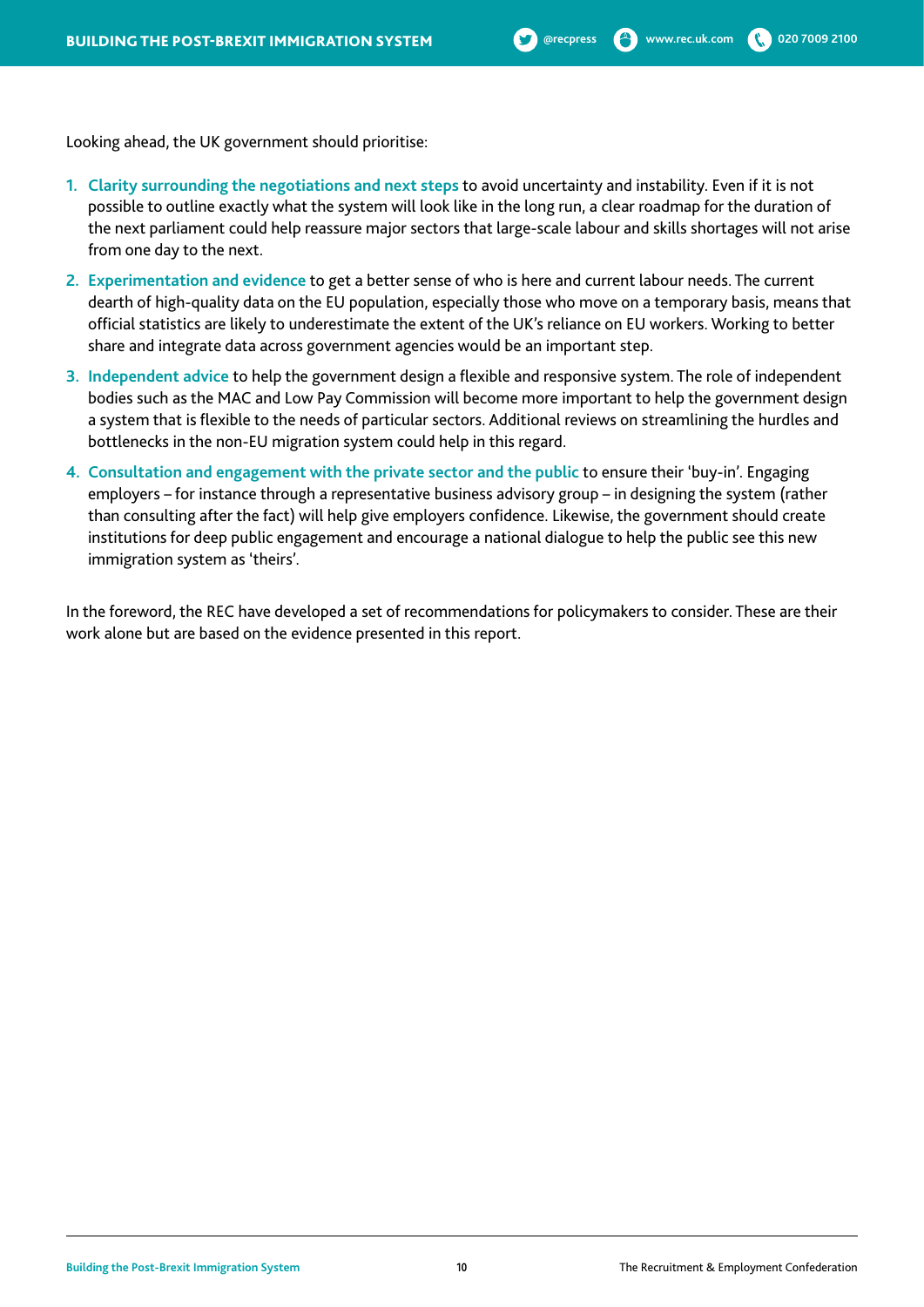### **I. INTRODUCTION**

Countless reports have been produced on the possible impact of Brexit since the June 2016 referendum on leaving the European Union. A host of different immigration policy proposals – from free movement with an 'emergency brake', to reciprocal sector-specific quotas, to an Australian-style points-based system – have been put forward. Because of considerable uncertainty around Brexit, in recent months the tone of some reports has escalated to almost apocalyptic. Amidst the horse-trading and mud-slinging, there has been little time for thoughtful evidencegathering and analysis, or to consult employers, civil society and the wider public on what they want from a post-Brexit immigration policy.

This report seeks to step back from the noise and deliver a balanced, comprehensive, evidence-based overview of the current situation and what the key decisions will be through the Brexit negotiations and the years to follow. It looks in depth at how and why different sectors rely on EU workers, what the prospects are for these sectors to adapt to a reduced labour supply and how different policies could meet these needs. With the timeline for developing policy proposals narrowing, and hundreds of complex legislative and policy details competing for the attention of overburdened civil servants, there is an urgent need for rigorous, thoughtful analysis of how Brexit is likely to affect the economy and labour market.

The report is based on detailed quantitative analysis of the Annual Population Survey and Labour Force Survey to uncover the regional and sectoral concentrations of EU nationals; case studies on key sectors to analyse the factors behind this reliance on EU nationals (drawing on a focus group with sectoral representatives);<sup>4</sup> scenario planning on the prospects for these sectors to adapt to a more diminished EU labour supply in the years to come; and policy analysis of the available options and key decisions required both in the process of transition and in designing a future immigration policy that meets the needs of the public, employers and government.

### **II. QUANTITATIVE ANALYSIS: EU NATIONALS IN THE UK LABOUR MARKET**

European Economic Area (EEA) nationals and their non-EEA national family members have had the right to live, work and study in the United Kingdom (UK) since it first joined the European Economic Community on 1 January 1973. However, it is only since European expansion to Eastern Europe that EU workers have begun to play a substantial role in the UK labour market.<sup>5</sup>

In the aftermath of the referendum, the future of the 3.6 million EU nationals already present in the UK became highly politicised. But politicians' interest in this population goes beyond being simple leverage in the forthcoming negotiations. Over the course of the last decade, EU migrants, who came mostly for employment reasons, have settled in various parts of the country where they filled jobs across the skills spectrum. The demographics of this population are also worth considering. Most EU migrants are of working age or children,<sup>6</sup> which means that they represent a valuable source of young workers – and taxpayers – for an ageing UK society.

Fragomen LLP and the Migration Policy Institute convened a focus group on 7 March 2017 with representatives from the construction, retail, higher education, recruitment and science sectors, at Fragomen's offices in London. Participants included staff from professional bodies, trade associations and staffing agencies.

Since EU nationals and EEA nationals (which include EU nationals plus nationals of Liechtenstein, Norway, Switzerland and Iceland) have the same status in the UK labour market, these groups are often referred to interchangeably. Our analysis focuses on the EU27 since it is based on Labour Force Survey data which in some quarters includes only EU27 workers. Where we are referring to the larger group of EEA nationals (either because of data or legal technicalities) we make this clear, but in practice they are a very small group.

About one in five European Union (EU) nationals are children under 18, and nearly half of A8 migrants (nationals of Eastern European countries that joined in 2004) are young adults (18–34). Authors' tabulations of Office for National Statistics (ONS), Labour Force Survey (LFS) data for October–December 2016.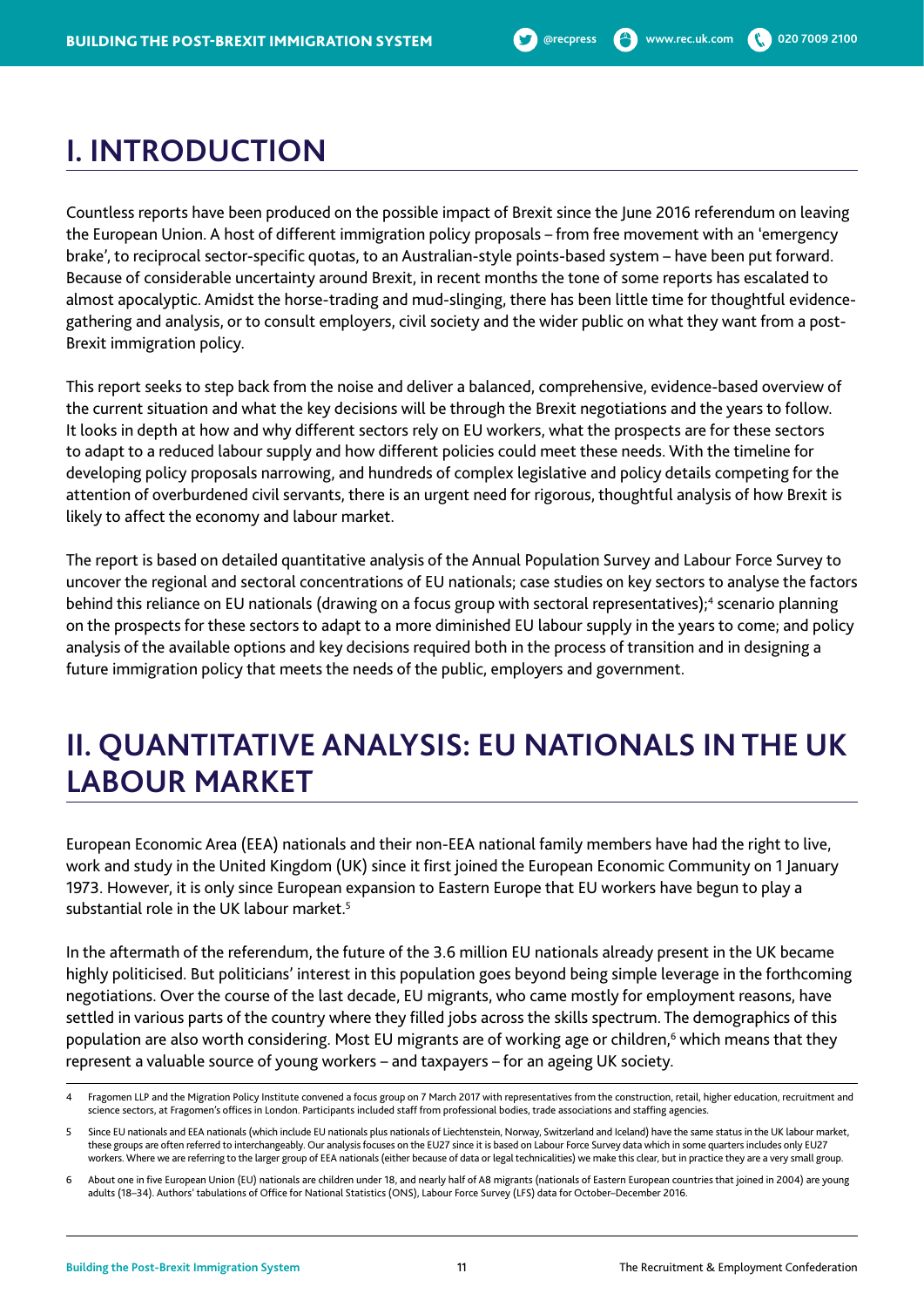Inevitably, some groups of resident EU nationals are more likely to be affected by Brexit than others. Furthermore, Brexit's impact will vary by economic sector and region, as EU migrant workers have a varying presence across industries and regions. This section explores which EU nationals are likely to stay and who might face difficulty in qualifying for permanent residence, and which sectors and regions will be most affected.

#### **EU POPULATION**

Between 2005 and 2016, the number of resident EU nationals tripled from 1.2 million<sup>7</sup> to 3.6 million,<sup>8</sup> now equivalent to close to 6 per cent of the UK population. The upward trend followed EU enlargement to Eastern Europe – first the accession of ten countries (including Poland, Latvia and Lithuania), and then the accession of Bulgaria and Romania. But as Table 1 illustrates, while Eastern Europeans have in many ways been the face of recent movements, Ireland has historically contributed the greatest share of EU nationals in the UK.<sup>9</sup>

#### **Table 1: Top five countries of origin for EU nationals in the UK, 2005 and 2016**

| 2005                       |         | 2016                       |           |
|----------------------------|---------|----------------------------|-----------|
| <b>Republic of Ireland</b> | 367.000 | Poland                     | 1,007,000 |
| Poland                     | 137.000 | <b>Republic of Ireland</b> | 345,000   |
| France                     | 104.000 | Romania                    | 311,000   |
| Italy                      | 95.000  | Italy                      | 252,000   |
| Germany                    | 89,000  | Portugal                   | 223,000   |

*Sources:* Data for 2005 are from ONS, 'Non-British population in the United Kingdom, excluding some residents in communal establishments, by sex, by nationality, January 2005 to December 2005,' last updated 17 July 2015; data for 2016 are from Migration Observatory, 'Article 50: Shades of grey, or black and white?' 22 March 2017, http://www.migrationobservatory.ox.ac.uk/resources/commentaries/article-50-shades-of-grey-or-black-and-white/.

Thus far, the EU workforce has been highly responsive to external shocks such as the global economic crisis and UK recession. While there was not a statistically significant fall in net migration in the year ending September 2016 from the EU, emigration increased among A8 nationals (that is, those from Poland, Hungary, Latvia, Lithuania, Estonia, Czech Republic, Slovakia and Slovenia). This uptick is likely rooted in a combination of factors, including uncertainty around whether EU nationals will gain the right to stay and the devaluation of the British pound since June 2016.10

#### **Who will be likely to stay after Brexit?**

A number of groups of EU nationals are likely to be eligible to stay, including permanent residents and those who have acquired British citizenship.<sup>11</sup> According to EU law, EU nationals (and their family members) who have lived in a country for a continuous period of five years are automatically deemed to hold permanent residence if they have met certain requirements (see Appendix II for a full list of conditions). Since November 2015, obtaining

ONS, 'Annual Population Survey – Statistical Bulletin: Population of the UK by country of birth and nationality 2015,' 25 August 2016, https://www.ons.gov.uk/ peoplepopulationandcommunity/populationandmigration/internationalmigration/datasets/populationoftheunitedkingdombycountryofbirthandnationality Additionally, an estimated 20,000–30,000 nationals of Norway, Lichtenstein, Iceland, and Switzerland resided in the UK in 2016. They are often included in the estimates of the population potentially affected by Brexit.

<sup>8</sup> ONS, LFS, January–December 2016 data

<sup>9</sup> Poland overtook Ireland as the biggest country of origin for EU nationals in 2007. ONS, 'Annual Population Survey – Statistical Bulletin: Population of the UK by country of birth and nationality 2015.'

<sup>10</sup> At the Fragomen-MPI focus group, representatives from the construction, retail, higher education and recruitment sectors all highlighted the fact that numbers have gone down in their sector. MPI/Fragomen focus group meeting, London, 7 March 2017.

<sup>11</sup> EEA nationals (and Swiss nationals) are eligible for permanent residence after five years of residency (see Appendix II), which is a specific status for EEA nationals (as part of the UK's membership of the EU) and governed by EEA regulations. Once the UK leaves the EU, this status will no longer apply; thus, it will need to create an equivalent Indefinite Leave to Remain status for EEA nationals in the UK (for example, extending this five-year requirement to all EEA nationals resident in the UK before Brexit). British Future, Report of the Inquiry into securing the status of EEA+ nationals in the UK (London: British Future, 2016), http://www.britishfuture.org/wp-content/uploads/2016/12/ EUNationalsReport.Final\_.12.12.16.pdf.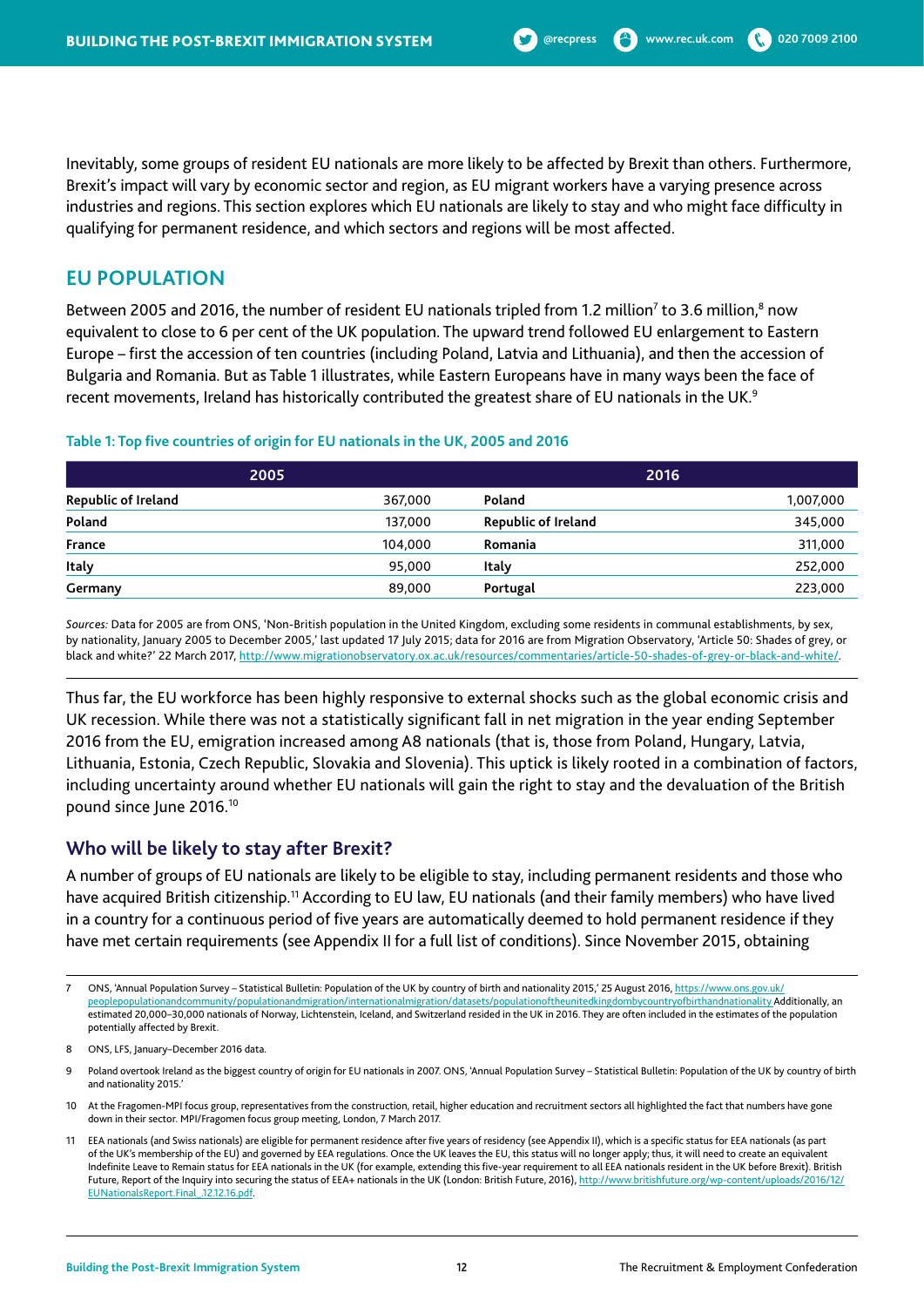a permanent residency card, while not essential for working and living in the UK under the EU law, became a condition for acquiring British citizenship.<sup>12</sup> The new citizenship eligibility requirement<sup>13</sup> raised incentives to register – and these incentives have become even greater in the context of uncertainty about what will happen to settled EU populations post-Brexit. The UK and Irish governments have also stated their intentions to maintain the Common Travel Area arrangements that allow their citizens to travel freely and reside in the other country.14

Signs already point to an increase in applications for permanent residence by EU nationals, who may be seeking to secure their own status (or that of their families) before the UK leaves the EU. Between 2010 and 2015, the Home Office reviewed an average of 29,000 permanent residence applications per year from EEA nationals and their families. There was a major uptick between 2015 and 2016 (from 27,300 to 92,300), which in part is attributable to the new citizenship requirement (see Figure 2). However, it is unlikely that this new requirement is the only explanation; nearly half of the total 65,200 grants in 2016 were issued in the last quarter.

#### **Figure 2: Quarterly decisions\* on permanent residence applications by EEA nationals and their family members, 2006–2016**



\*Decisions refer to grants or refusals but exclude invalid applications. The source data do not distinguish between nationals of EU versus non-EU countries that are part of the EEA. Family members of EEA nationals could be of any nationality, including countries outside of the EU or EEA. The increase in 2010 likely reflects the fact that the first cohort of A8 nationals qualified for permanent residence at this time; likewise the increase in 2013 for the first cohort of A2 nationals.

*Source:* Home Office, Immigration Statistics, 'European Economic Area Tables, Table ee\_02 Grant and Refusal of Residence Documentation (excluding Worker Registration Scheme) to EEA Nationals and Their Family Members, by Country of Nationality', 1 December 2016, http://qna.files.parliament.uk/ qna-attachments/658713/original/eea-q3-2016-tables.xlsx.

12 GOV.UK, 'Prove Your Right to Live in the UK as an EU Citizen', updated 27 March, 2017, www.gov.uk/eea-registration-certificate/permanent-residence; GOV.UK, 'Become a British Citizen', updated 29 March, 2017, www.gov.uk/becoming-a-british-citizen/check-if-you-can-apply.

13 After 12 November 2015, European Economic Area (EEA) citizens who wished to become UK citizens had to apply for a certificate of permanent residence first.

14 House of Lords, European Union Committee, Brexit: UK-Irish relations, 6th Report of Session 2016-17, HL Paper 76, 12 December 2016, www.publications.parliament.uk/pa/ ld201617/ldselect/ldeucom/76/76.pdf.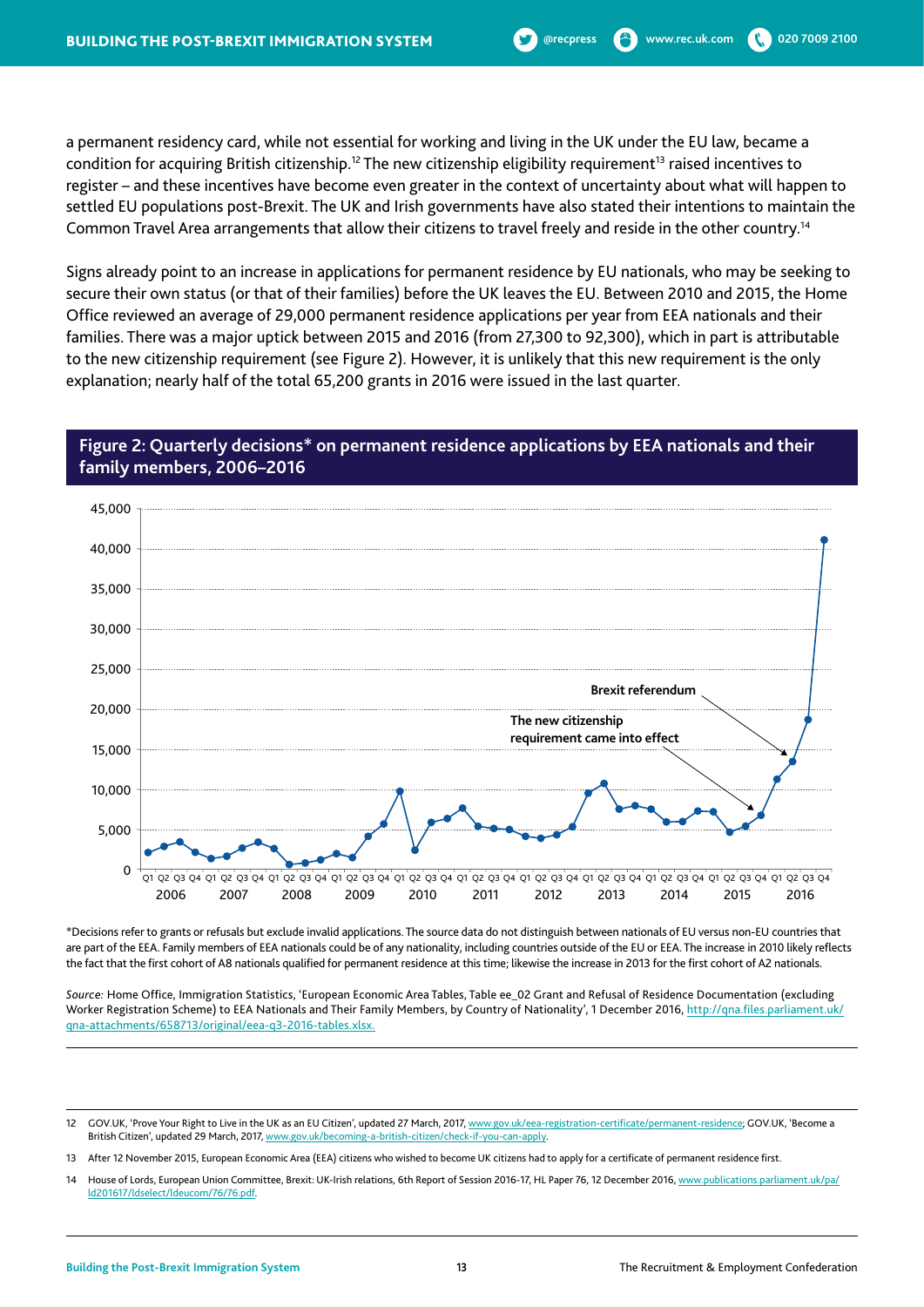Only 16 per cent of the total EU-born population are UK citizens. Those born in EU14 countries, who represent a longer-term migrant population in the UK, are three times more likely to have UK citizenship (24 per cent) than those from the newer A10 countries (8 per cent).<sup>15</sup> And many EU citizens live in mixed-status families, where their spouse, parent or child may be a British citizen.<sup>16</sup> There are approximately 1.1 million children with at least one parent who is an EU national; of them, more than half have a UK parent as well (see Table 2).

### **Table 2: Share of children (under age 16 or 16–18 in full-time education), by nationality of their parents (%), Q4 2016**

|                                                     | <b>Number</b> | Share of the total (%) |
|-----------------------------------------------------|---------------|------------------------|
| Children (under 16 or 16-18 in full-time education) | 13,905,366    | 100.0                  |
| Live in a family of only UK nationals               | 11,551,427    | 83.1                   |
| Live in a family of only EU27 nationals             | 526,940       | 3.8                    |
| Live in a family of mixed UK and EU27 nationals     | 598.516       | 4.3                    |
| Live in a family of only non-EU nationals           | 265,659       | 1.9                    |
| Live in a family of mixed UK and non-EU nationals   | 805,327       | 5.8                    |
| Live in a family of other mixed nationalities       | 157,497       |                        |

*Notes:* Children are those who are younger than age 16 or aged 16–18 in full-time education and never married. Foster children and children who live with someone other than their parents are excluded.

*Source:* Authors' tabulation of ONS, LFS October–December 2016 data.

#### **Who is likely to face difficulties in gaining permanent resident status post-Brexit?**

Most EU nationals have neither UK citizenship nor permanent residence cards.<sup>17</sup> Current requirements for permanent residents would exclude 52 per cent of all EU nationals (not counting Irish nationals), or nearly 1.7 million people (see Table 3). Moreover, a large proportion of recent applicants for permanent residence are being turned down because of difficulties evidencing their status under EU law throughout the relevant five-year period (in particular, where there is a requirement to have comprehensive sickness insurance).<sup>18</sup>

#### **Table 3: Number and share of EU nationals\* by years of UK residency, Q4 2016**

|               | <b>Number</b> | Share of the total (%) |
|---------------|---------------|------------------------|
| Total         | 3,245,200     | 100.0                  |
| 0 to 3 years  | 1,244,000     | 38.3                   |
| 4 to 5 years  | 444.400       | 13.7                   |
| 6 to 10 years | 850,800       | 26.2                   |
| 11 or more    | 706,000       | 21.8                   |

\* Irish nationals are excluded.

*Note:* EU nationals with dual nationalities cannot be captured by the data. *Source:* Authors' tabulation of ONS, LFS October–December 2016 data.

16 There are different citizenship requirements for EU nationals who have a British-citizen spouse or civil partner, who are more likely to be eligible to stay than single EU nationals or those married to other nationals. GOV.UK, 'Become a British Citizen if Your Spouse is a British Citizen', updated 29 March 2017, www.gov.uk/becoming-a-british-citizen/ifyour-spouse-is-a-british-citizen.

<sup>15</sup> Authors' tabulations of LFS – October–December 2016 data. The onerous and complex application process for both permanent residence cards and citizenship, coupled with large numbers of potential applicants, represent a significant bureaucratic challenge. See Migration Observatory, 'Here today, gone tomorrow? The status of EU citizens already living in the UK', Migration Observatory commentary, 3 August 2016, www.migrationobservatory.ox.ac.uk/resources/commentaries/today-gone-tomorrow-status-eu-citizensalready-living-uk/. A10 countries comprise both the A8 (Poland, Hungary, Latvia, Lithuania, Estonia, Czech Republic, Slovakia and Slovenia) and A2 (Bulgaria and Romania). EU14 refers to Western European countries.

<sup>17</sup> Family members could be nationals of the countries outside of the EU or EEA.

<sup>18</sup> The government's messaging on this requirement has been somewhat mixed. For instance, the Home Office insisted in early March that it would not deport EU students if they did not have private healthcare, even though a German PhD student had been told she was at risk of removal. See Lisa O'Carroll, 'EU Students Told Health Insurance "A Technicality" after German Woman Threatened with Removal', The Guardian, 7 March 2017, https://www.theguardian.com/uk-news/2017/mar/07/uk-tells-eu-students-it-willnot-deport-them-for-lacking-health-insurance. In a written parliamentary answer on 27 March, Baroness Williams of Trafford said it was 'longstanding practice' not to remove EU citizens for this requirement. House of Lords, 'Free Movement of People: Written Question – HL5917, 27 March 2017, http://www.parliament.uk/business/publications/ written-questions-answers-statements/written-question/Lords/2017-03-08/HL5917/.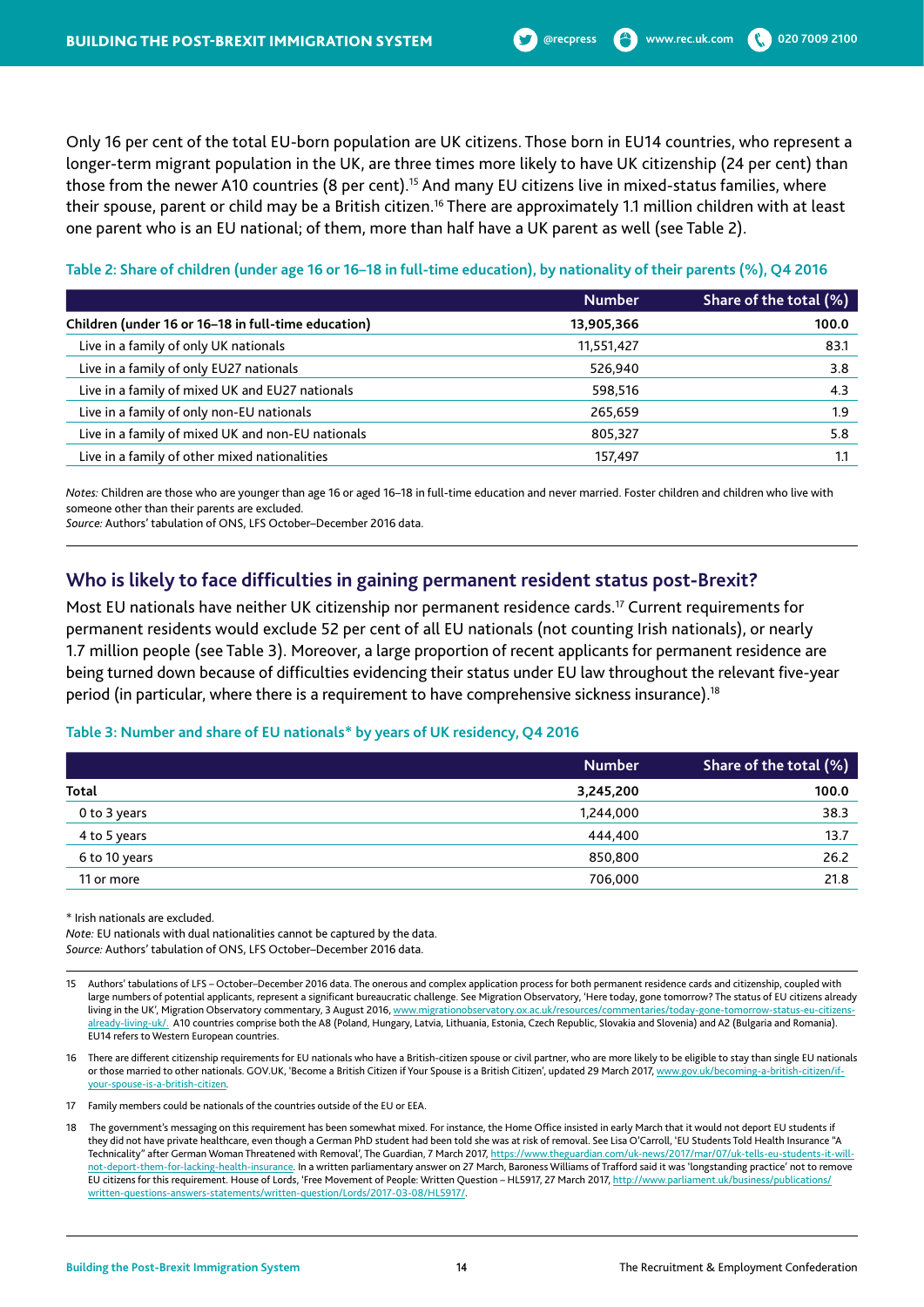It is also important to keep in mind that the right of free movement is connected to the EU national's engagement in the host country's economy or education system (that is, employment, self-employment, study or residency based on being financially self-sufficient).<sup>19</sup> Coupled with the requirement for five years of residence, this means that recent migrants, persons with interrupted history of work and residence, as well as students and the selfemployed are likely to face more difficulties in documenting their eligibility for permanent residence status. Refusal rates are also likely to increase.

#### **Box 1: Data sources, definitions and limitations**

This report uses a number of data sources which were collected and administered by the Office for National Statistics and the Home Office, among others. This includes Labour Force Survey (LFS) data and Long-term International Migration (LTIM) data, which is based on the International Passenger Survey (IPS). However, different data are collected for different purposes and thus are not directly comparable or complementary.

The absence of a population register in the UK means that the data on temporary migration is limited and unreliable. Relying on the LFS and LTIM is likely to significantly underplay the extent of temporary and seasonal migration. The IPS undercounts temporary migration as it is based on people who are moving for a year or more, and the LFS's household-based data undercounts migrants who do not live in a household. This undercount is likely to affect certain sectors in particular, such as agriculture and domestic workers, but it may also underestimate the size of the EU workforce as a whole. See Appendix I for more detail.

#### **EU LABOUR FORCE**

EU nationals represent a significant slice of the UK labour force. There were approximately 2.2 million EU nationals employed in the UK labour market in 2016.<sup>20</sup> They made up 7 per cent of the total 31.6 million UK labour force. Since 2000, there has been a significant upward trend in the number of EU workers (in part due to new countries joining the EU, see Figure 3). As described earlier, EU migration has been highly sensitive to the economic conditions in the UK.21

While some EU nationals are children, college and university students, or retirees, the overwhelming majority are of working age and have come for jobs. Sixty-four per cent of all immigrants arriving in the UK for work were EU citizens.22 About 63 per cent of EU citizens who moved to the UK for work-related reasons reported they had a definite job.<sup>23</sup> EU nationals are also more likely to be in work. In the last quarter of 2016 the employment rate of EU nationals was the highest recorded since 2000, at close to 81 per cent. The overall UK employment rate in the last quarter of 2016 stood at 75 per cent. Importantly, from mid-2006 on, EU nationals have had higher rates of employment than UK nationals.<sup>24</sup>

- 20 ONS, 'Table EMP06: Employment levels by nationality: People aged 16 and over (not seasonally adjusted)', Labour Force Survey, 15 February 2017, https://www.ons.gov.uk/ employmentandlabourmarket/peopleinwork/employmentandemployeetypes/datasets/employmentbycountryofbirthandnationalityemp06
- 21 Following the onset of the recession in 2007, there was a sharp decline in arrival and an uptick in departures among EU nationals from the UK. The number of EU workers remained flat during 2008 and 2009 and then began climbing in early 2010. Despite a short-term halt during the recession, in mid-2010 EU workers outnumbered non-EU nationals; their numbers continued to grow rapidly nearly every year since.
- 22 Additionally, 24 per cent were non-EU citizens and 12 per cent were returning British citizens. See ONS Statistical Bulletin, *Migration Statistics Quarterly Report: February 2017* (London: ONS, 2017), www.ons.gov.uk/peoplepopulationandcommunity/populationandmigration/internationalmigration/bulletins/migrationstatisticsquarterlyreport/ feb2017.
- 23 In the year ending September 2016, 249,000 EU citizens arrived in the UK, out of which 180,000 EU citizens arrived for work; see ONS, *Migration Statistics Quarterly Report: February 2017.* The share of those arriving with a definite job among EU14 nationals was 70 per cent. It was somewhat lower for nationals from A8 (51 per cent) and A2 (61 per cent) because they tend to work in temporary or seasonal jobs and thus may be less likely to have a job offer at the time of arrival.
- 24 Nationals of A10 countries (Eastern European countries that joined in 2004 or 2007) tend to have higher employment rates (82 per cent in Q4 2016) than those from EU14 (77 per cent) or UK nationals (75 per cent).

<sup>19</sup> European Commission, 'Free Movement – EU Nationals', accessed 3 April 2017, http://ec.europa.eu/social/main.jsp?catId=457.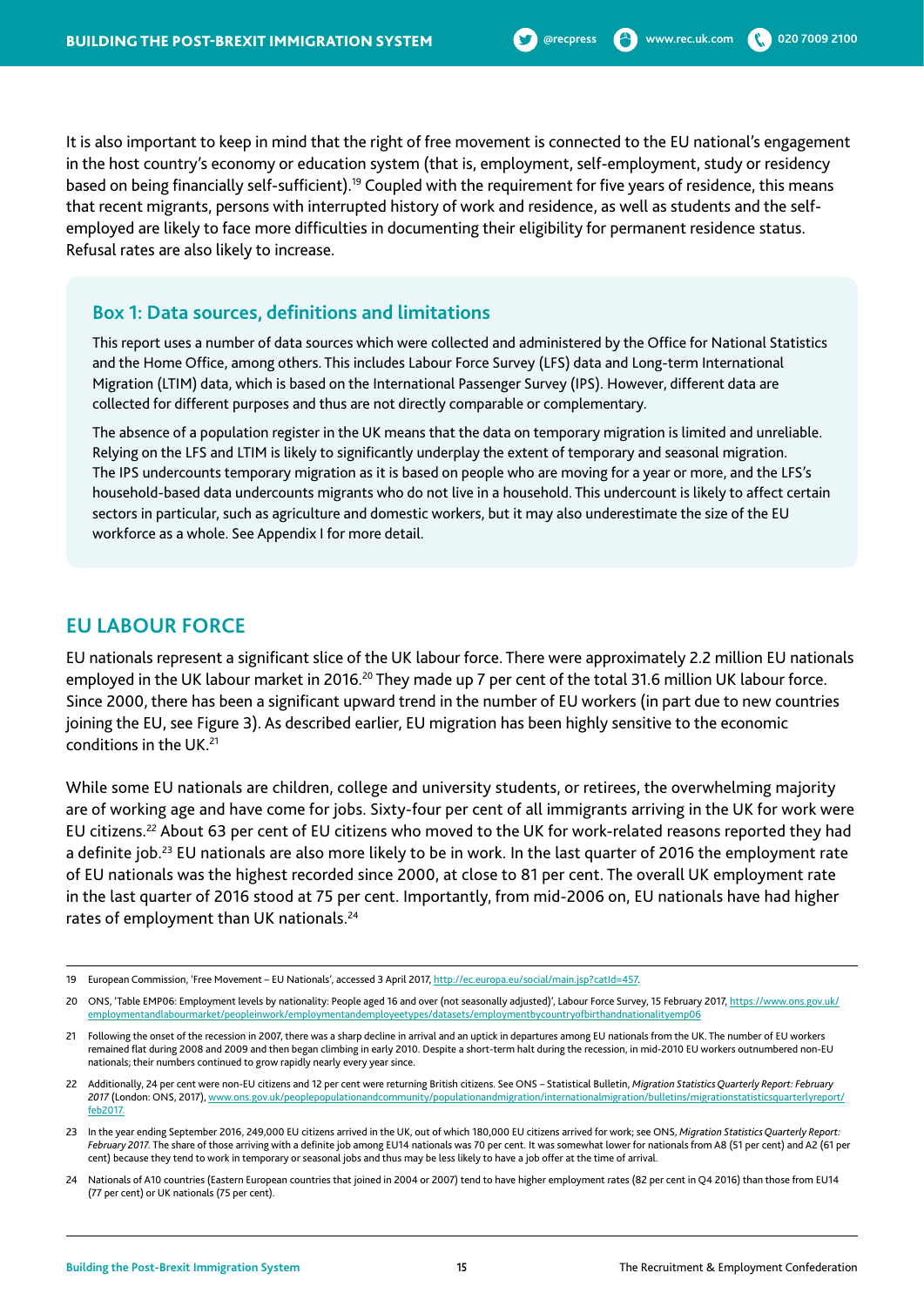However, this growth began to reverse or at least dramatically slowed in the first quarter following the referendum. In contrast, the size of the non-EU workforce remained relatively flat, at about 1.1–1.2 million. As described on page 17, the attractiveness of the UK (given uncertainties around Brexit and the devaluation of the pound) appears to have already made the country less appealing to new and prospective EU workers.



#### **Figure 3: Employed adults by nationality, Q4 2000 to Q4 2016**

*Source:* ONS, LFS, 'UK labour market: February 2017, Table EMP06: Employment levels by nationality: People ages 16 and over (not seasonally adjusted)', accessed 15 February 2017, www.ons.gov.uk/employmentandlabourmarket/peopleinwork/employmentandemployeetypes/datasets/ employmentbycountryofbirthandnationalityemp06.

#### **OCCUPATIONS AND INDUSTRIES OF EMPLOYMENT OF EU WORKERS**

#### **Occupations**

EU migrants in the UK tend to cluster in specific occupations. These patterns seem to be at least partially the result of the immigrant networks that connect newly arriving friends and family with jobs. EU nationals are employed across the skills spectrum, but are concentrated in lesser-skilled occupations. In the last quarter of 2016, 15 per cent of workers in low-skilled 'elementary occupations' were EU nationals (mostly from A10 countries). EU nationals accounted for 7 per cent of workers in middle-skilled occupations and 6 per cent of those in highskilled occupations (see Figure 4). For more information on how this report categorises occupation by skill type, see Appendix I.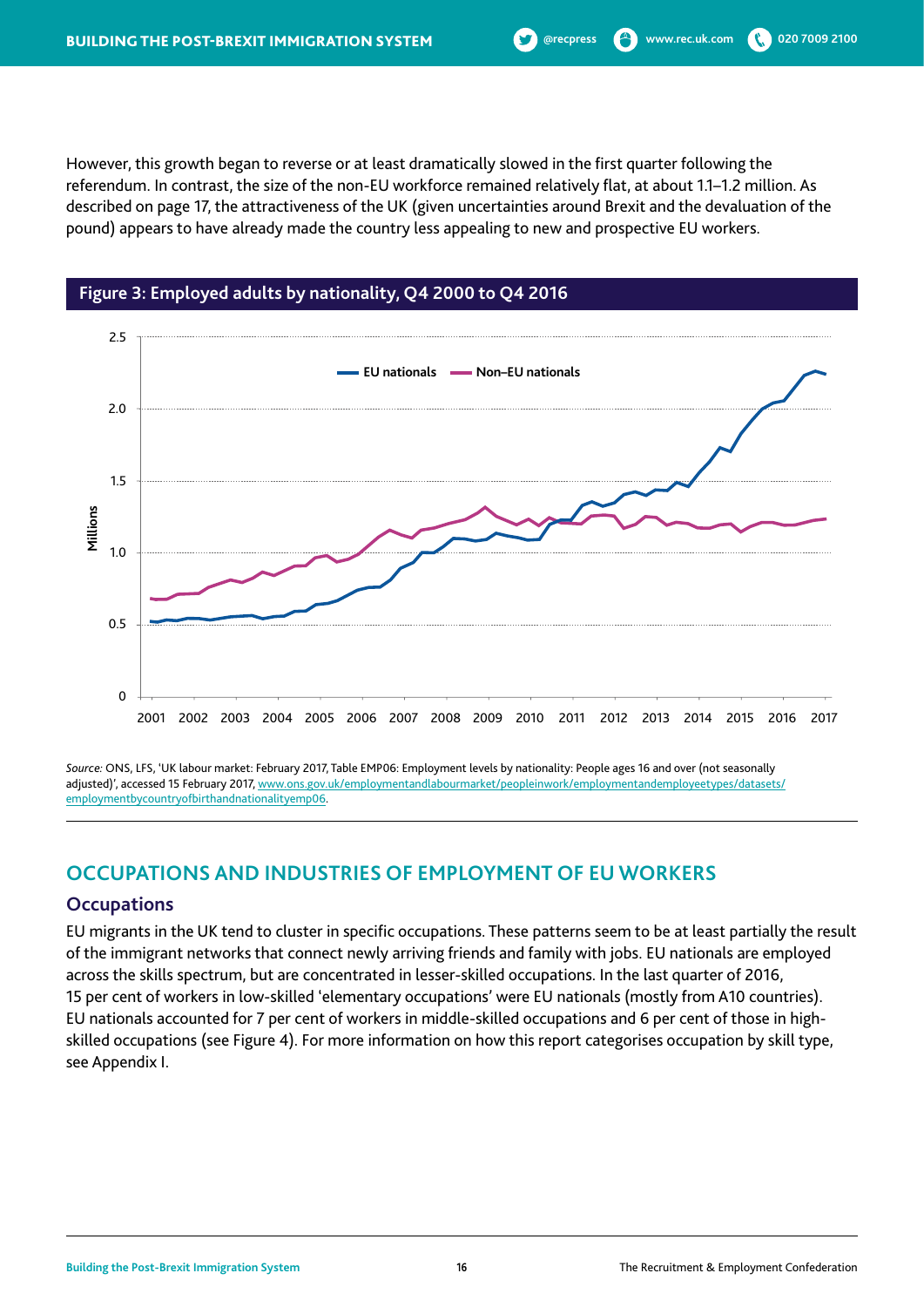#### **Figure 4: Nationality of the total UK population, total UK workforce and workers, by occupation skill type (%), Q4 2016**



A detailed analysis of occupation skill type shows a more nuanced picture of EU workers' role in the UK labour market. While a sizeable share of low-skilled 'elementary' occupations employ EU migrants – a third of elementary process plant occupations and a quarter of elementary storage occupations – EU workers are also present in a variety of middle-skilled jobs (for example, process, plant, machine, and assemble operatives and skill trades) and some highskilled occupations (for example, natural and social scientists and legal professionals) (see Figure 5).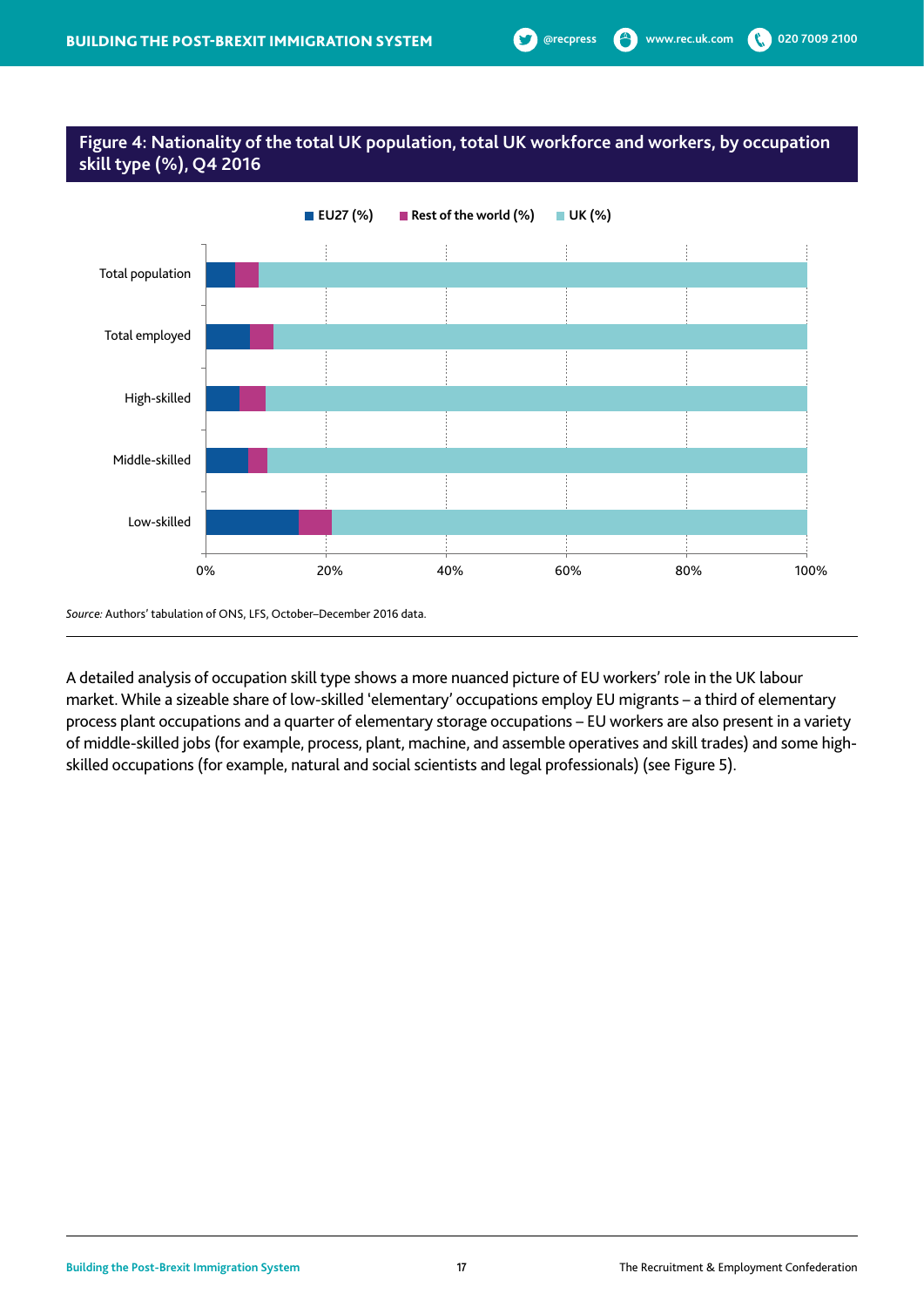#### **Figure 5: Share of EU workers by occupation and skill level: top 20 occupations (%), Q4 2016**



*Note*: Some occupations (for example, conservation and environmental associate professionals) were excluded from the above list because of a small sample size. *Source:* Authors' tabulation of ONS, LFS, October–December 2016 data.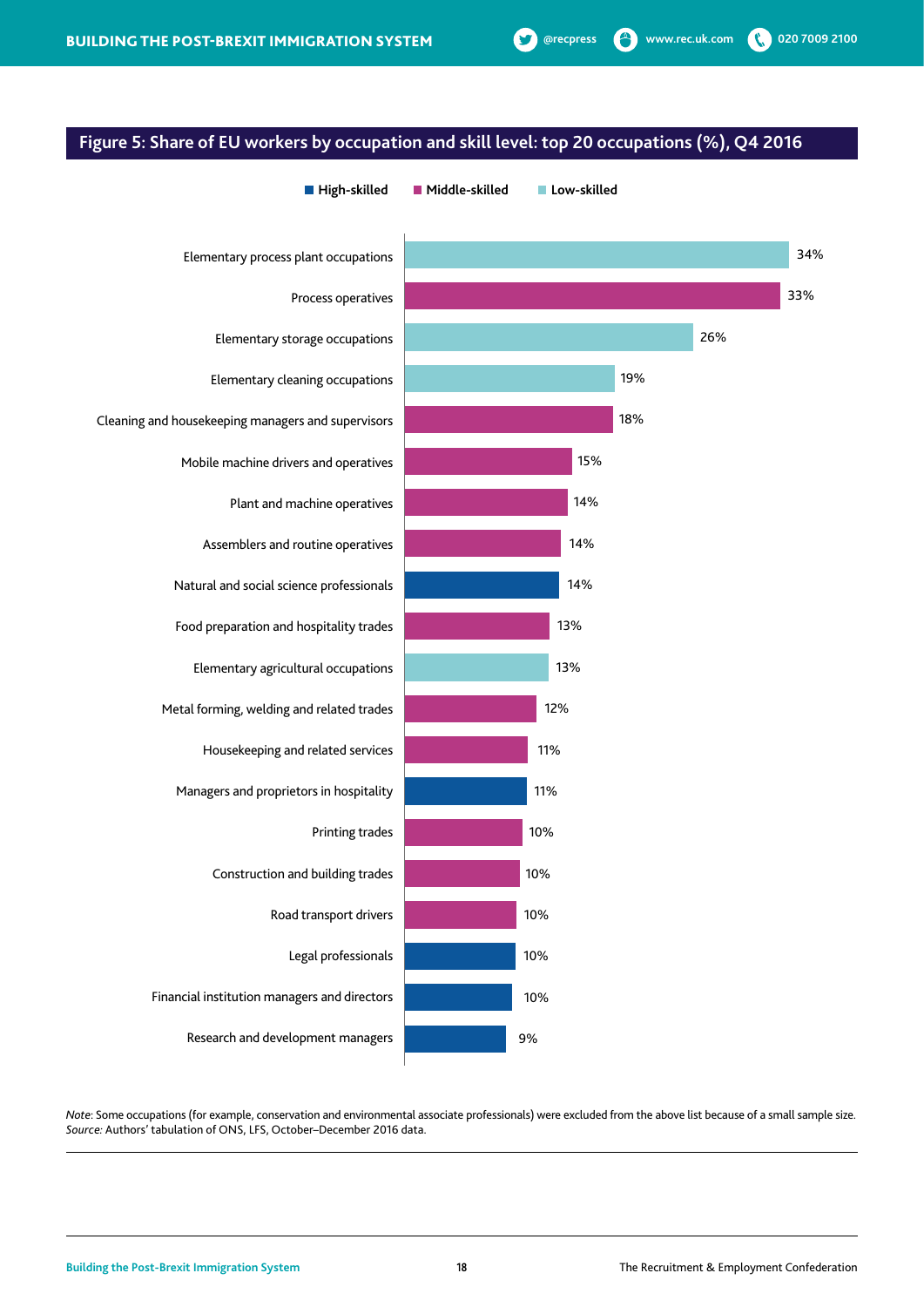But even among the low- and middle-skilled occupations, EU workers are concentrated in occupations with shortages reported by employers in annual vacancy surveys. While 23 per cent of all vacancies were hard to fill because employers could not find people with the right skills or expertise, that share was much higher among skilled trades (43 per cent), machine operatives (32 per cent) and professionals (32 per cent), according to the 2015 UK Commission for Employment and Skills' Employer Skills Survey.<sup>25</sup> Another widely reported difficulty among employers is retention, and while only 8 per cent of establishments reported retention difficulties, this share was higher among skilled trade (21 per cent) and elementary occupations (20 per cent).

#### **Industries**

Relative to their share of the total UK workforce (7 per cent), EU nationals are overrepresented in a number of sectors: manufacturing (11 per cent), wholesale and retail trade, hotels and restaurants (9 per cent), transport and communication (9 per cent), and construction (8 per cent) (see Table 4).

#### **Table 4: Share of EU workers by sector (ages 16 and older) (% and number), 2016**

|                                                    | <b>EU27 workers</b> |               |                  |
|----------------------------------------------------|---------------------|---------------|------------------|
|                                                    | <b>All workers</b>  | <b>Number</b> | % of all workers |
| All sectors                                        | 31,573,200          | 2,212,300     | 7.0              |
| Manufacturing                                      | 3,000,500           | 319,300       | 10.6             |
| Wholesale and retail trade, hotels and restaurants | 5,923,500           | 520,100       | 8.8              |
| Transport and communication                        | 2,876,500           | 243,300       | 8.5              |
| Construction                                       | 2,298,900           | 192,400       | 8.4              |
| Agriculture, forestry and fishing                  | 355,600             | 27,800        | 7.8              |
| <b>Financial and business services</b>             | 5,403,300           | 396,600       | 7.3              |
| Other services                                     | 1,828,200           | 99,200        | 5.4              |
| Energy and water                                   | 522,300             | 28,400        | 5.4              |
| Public administration, education and health        | 9,364,500           | 385,100       | 4.1              |

*Notes:* EU includes all 27 Member States of the European Union, except the UK. Industry groups are based on the Standard Industrial Classification (SIC) 2007, aggregated sectors. 'Wholesale and retail trade, hotels and restaurants' includes wholesale and retail trade; accommodation and food service activities; and repair of motor vehicles and motorcycles. 'Financial and business services' includes financial and insurance activities; legal, professional, scientific and technical activities; real estate; and administrative and support services. 'Transport and communication' includes transportation and storage; and information and communication. 'Public administration, education and health' includes public administration and defence; compulsory social security; education; and human health and social work activities. 'Energy and water' includes mining and quarrying; electricity and gas; water supply, sewerage and waste management. 'Other services' includes arts, entertainment and recreation; activities of household as employers; and other services. *Source:* Authors' tabulation of ONS, Labour Force Survey January–December 2016 data.

While useful for gaining a general understanding of the EU workers' participation in the UK labour market across all sectors, if one examines industry codes in more detail it is clear that EU nationals make up a much higher share of workers in certain subsectors. These include manufacturing of food products (33 per cent), households as employers,<sup>26</sup> (26 per cent), and accommodation (19 per cent) (see Table 5.2). Other industries with significant presence of EU workers include warehousing and services to buildings/landscape activities.

<sup>25</sup> UK Commission for Employment and Skills, 'UKCES Employer Skills Survey 2015: supplementary documents', updated 26 May 2016, www.gov.uk/government/publications/ukces-employer-skills-survey-2015-supplementary-documents.

<sup>26</sup> Includes domestic personnel such as maids, cooks, gardeners, caretakers, and babysitters.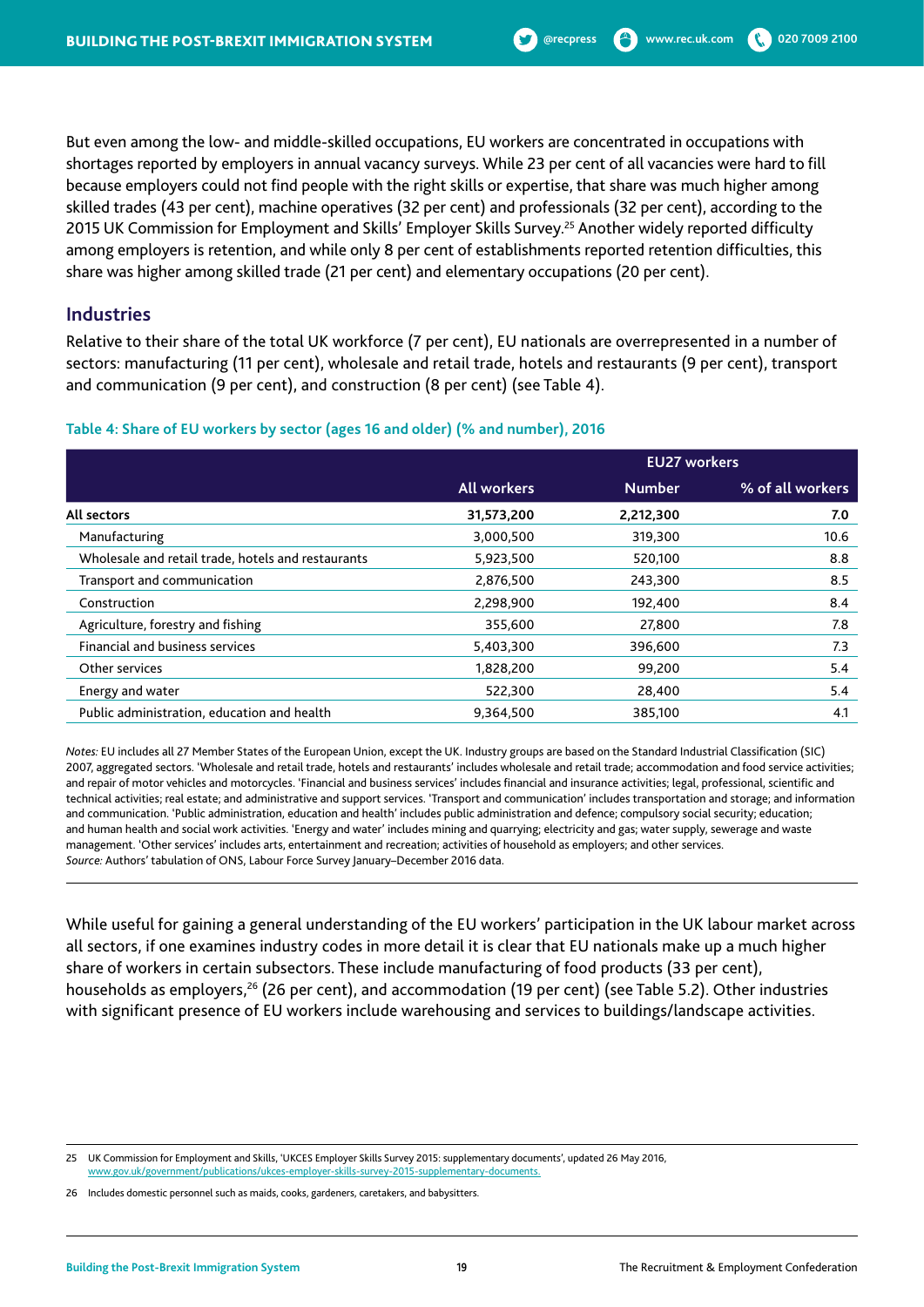#### **Table 5.1: Top ten sectors (1-digit code) by share of EU workers (ages 16 and older) (% and number), 2016**

|                                             | <b>EU27 workers</b> |               |                  |
|---------------------------------------------|---------------------|---------------|------------------|
|                                             | <b>All workers</b>  | <b>Number</b> | % of all workers |
| All sectors                                 | 31,573,200          | 2,212,300     | 7.0              |
| Households as employers                     | 69,600              | 18,200        | 26.1             |
| Accommodation and food services             | 1,728,000           | 234,800       | 13.6             |
| Manufacturing                               | 3,000,500           | 319,300       | 10.6             |
| Administrative and support services         | 1,515,300           | 149,400       | 9.9              |
| Transport and storage                       | 1,612,900           | 156,200       | 9.7              |
| Construction                                | 2,298,900           | 192,400       | 8.4              |
| Agriculture, forestry and fishing           | 355,600             | 27,800        | 7.8              |
| Water supply, sewerage and waste management | 220,900             | 16,700        | 7.6              |
| Information and communication               | 1,263,600           | 87,100        | 6.9              |
| Professional, scientific and technical      | 2,285,900           | 157,200       | 6.9              |

*Notes:* EU includes all 27 EU Member States, except the UK. Industry groups are based on the Standard Industrial Classification (SIC) 2007, 1-digit codes. *Source:* Authors' tabulation of ONS, Labour Force Survey January–December 2016 data.

#### **Table 5.2: Top ten sectors (2-digit code) by share of EU workers (ages 16 and older) (% and number), 2016**

|                                                  | <b>EU27 workers</b> |               |                  |
|--------------------------------------------------|---------------------|---------------|------------------|
|                                                  | <b>All workers</b>  | <b>Number</b> | % of all workers |
| Total                                            | 31,573,200          | 2,212,300     | 7.0              |
| Manufacture of food products                     | 355,600             | 116,400       | 32.7             |
| Domestic personnel                               | 61,600              | 15,700        | 25.6             |
| Accommodation                                    | 384,300             | 73,600        | 19.2             |
| Warehousing and support activities for transport | 367,700             | 64,900        | 17.6             |
| Manufacture of leather and related products      | 10.900              | 1.800         | 16.6             |
| Services to building and landscape activities    | 649,400             | 90,100        | 13.9             |
| Manufacture of non-metallic mineral products     | 96,200              | 12,100        | 12.6             |
| Waste collection, treatment and disposal         | 114,000             | 14,100        | 12.4             |
| Manufacture of rubber products                   | 132,000             | 15,900        | 12.0             |
| Food and beverages                               | 1,343,700           | 161,200       | 12.0             |

*Notes:* EU includes all 27 EU Member States, except the UK. Industry groups are based on the Standard Industrial Classification (SIC) 2007, 2-digit codes. *Source:* Authors' tabulation of ONS, Labour Force Survey January–December 2016 data.

Some of these more detailed industries (such as 'households as employers', which includes most domestic work) are small in size (although the size of this subsector may appear smaller because of the underestimate of people engaged in this work in the Labour Force Survey).<sup>27</sup> Other sectors represent a large slice of the labour market/ GDP and have reported persistent unfilled vacancies and skills shortages. According to the UK Vacancy Survey (quarterly): 28 88 per cent of all job vacancies (or 661,000) were in the services sectors, including accommodation and food services (86,000). The next two industries with the largest number of vacancies were manufacturing (53,000) and construction (28,000), and the number of vacancies in these two industries has been on the rise since the November–January 2013 period. Both industries are on the top ten list of sectors with the largest share of EU migrant workers. Employers claimed that 23 per cent of these vacancies were hard to fill because they could

28 ONS, 'Vacancies by industry', accessed 3 April 2017, www.ons.gov.uk/employmentandlabourmarket/peoplenotinwork/unemployment/datasets/vacanciesbyindustryvacs02.

<sup>27</sup> Because of data limitations, the LFS is likely to drastically undercount workers, especially those of migrant background, who work in less formal settings such as 'households as employers' or agriculture.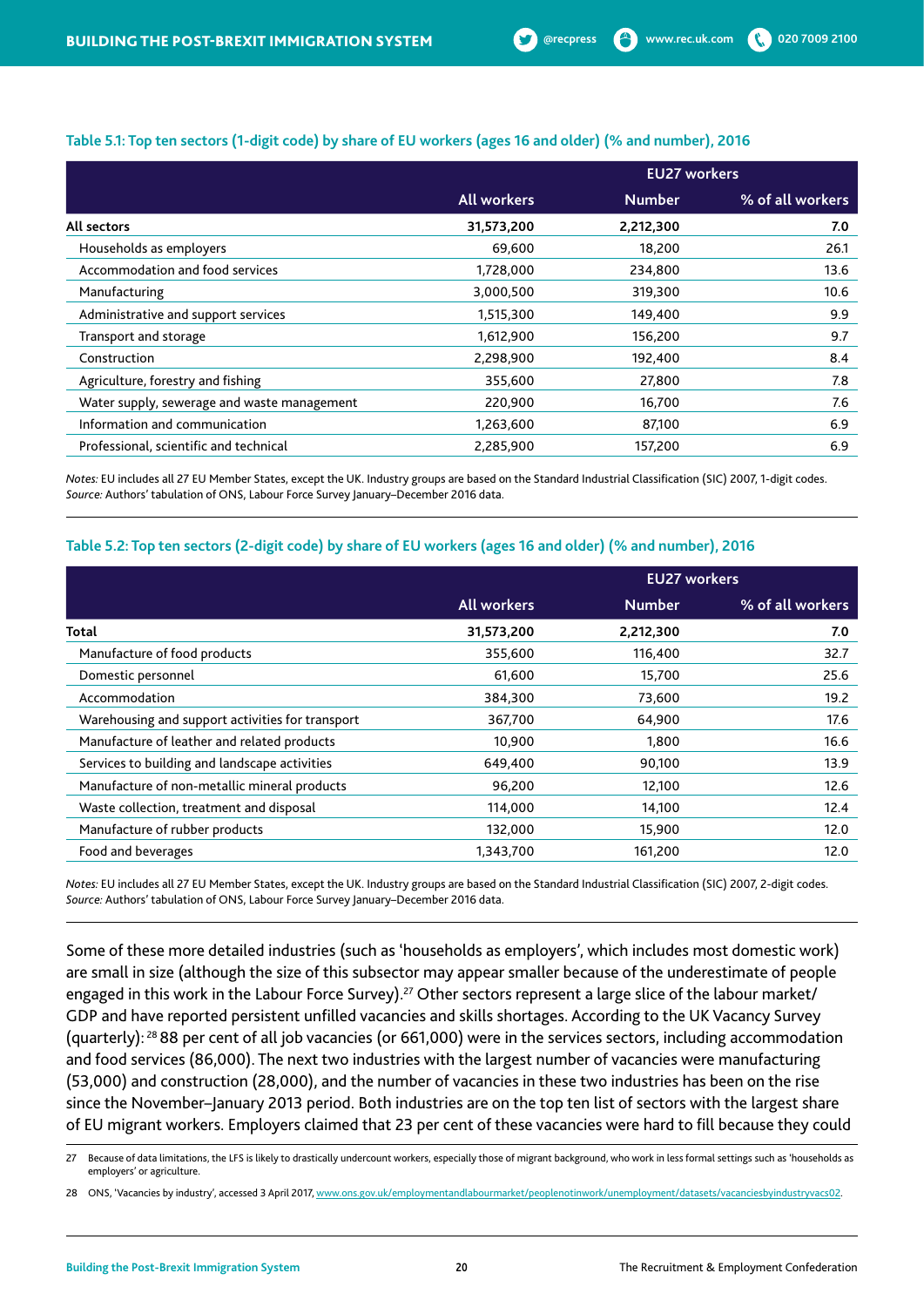not find people with the right skills or expertise (35 per cent in construction; 35 per cent in electricity/gas/water; 31 per cent in transportation and communications; and 30 per cent in manufacturing).

#### **Regional variation**

The role and importance of EU workers varies not only by occupation and sector but also by region, with London being the main hub. Close to 17 per cent of workers in London are EU nationals. Northern Ireland has the second highest share of EU nationals in its workforce (almost 9 per cent), followed by the East of England (7 per cent). In contrast, EU workers account for a small share (about 2 per cent) of workers in the North East (see Map 2).



*Note:* Workers refers to adults ages 16 and older in employment with valid SIC2007 codes. *Source:* Authors' tabulation of ONS, Labour Force Survey January–December 2016 data.

However, even in regions where EU nationals account for a relatively small share of the total workforce, they may represent significant shares of workers in specific industries in that region. Maps 3 and 4 show top industry of employment of EU workers in every region by share (Map 3) and absolute number (Map 4). Together the two maps depict visually the presence of EU workers that varies significantly both by industry and region. While EU workers accounted for 17 per cent of all workers in London (as shown in Map 2), 33 per cent of construction workers in the city were EU nationals (Map 3). Similarly, EU workers made up less than 10 per cent of all workers in Northern Ireland, but their top industry of employment, manufacturing, relied more heavily on them: 21 per cent of all manufacturing workers in the region were EU nationals (see Map 3). London is a financial heart of the UK and the EU more broadly. If grouped together, the finance sector and related sectors, such as professional services and administrative and support, exceeds other big industries, such as construction, in terms of absolute numbers (191,000) (see Map 4).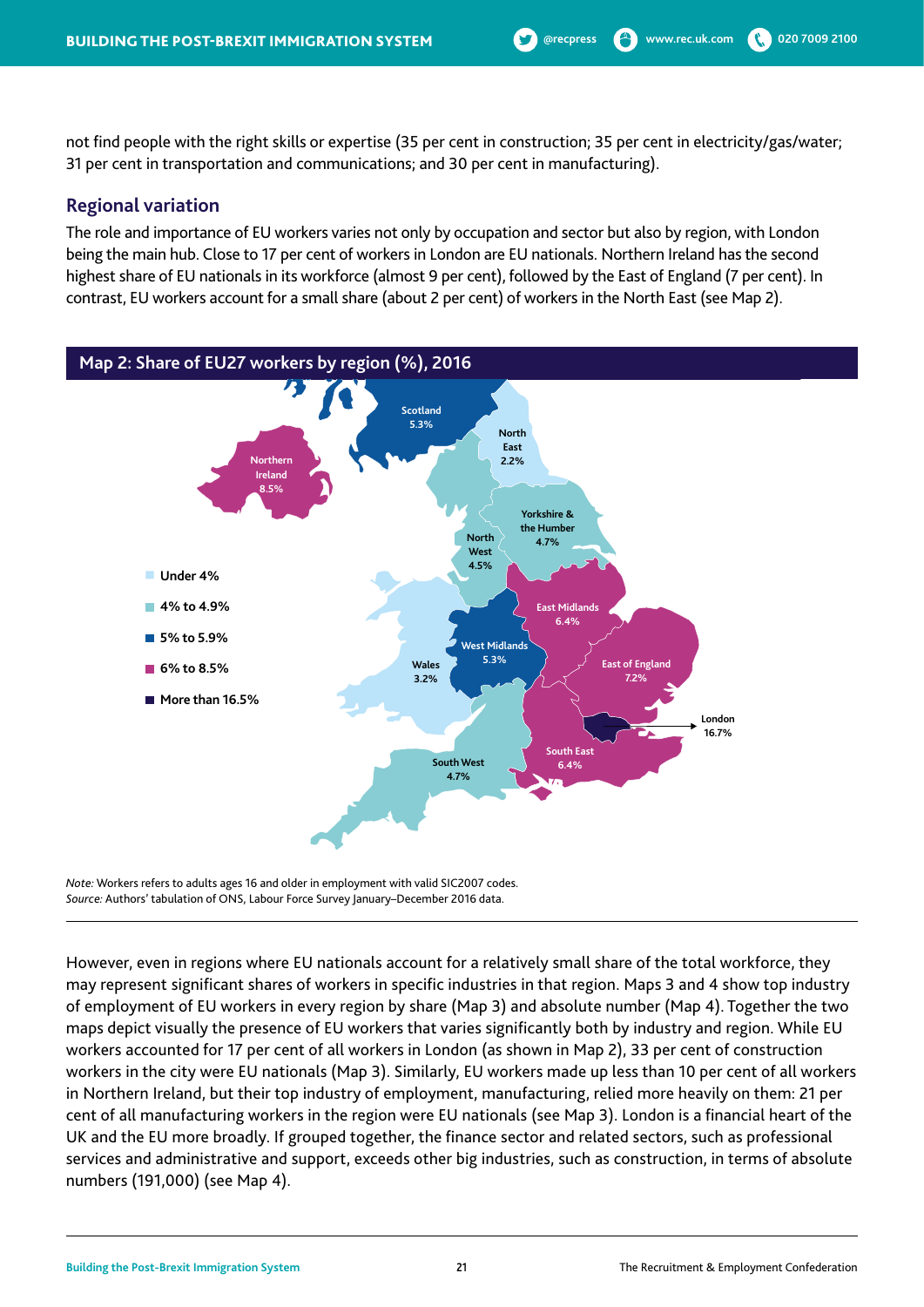

*\** Manufacturing has a roughly similar share of EU migrant workers (14 per cent). *Source:* Authors' tabulation of ONS, Labour Force Survey January–December 2016 data.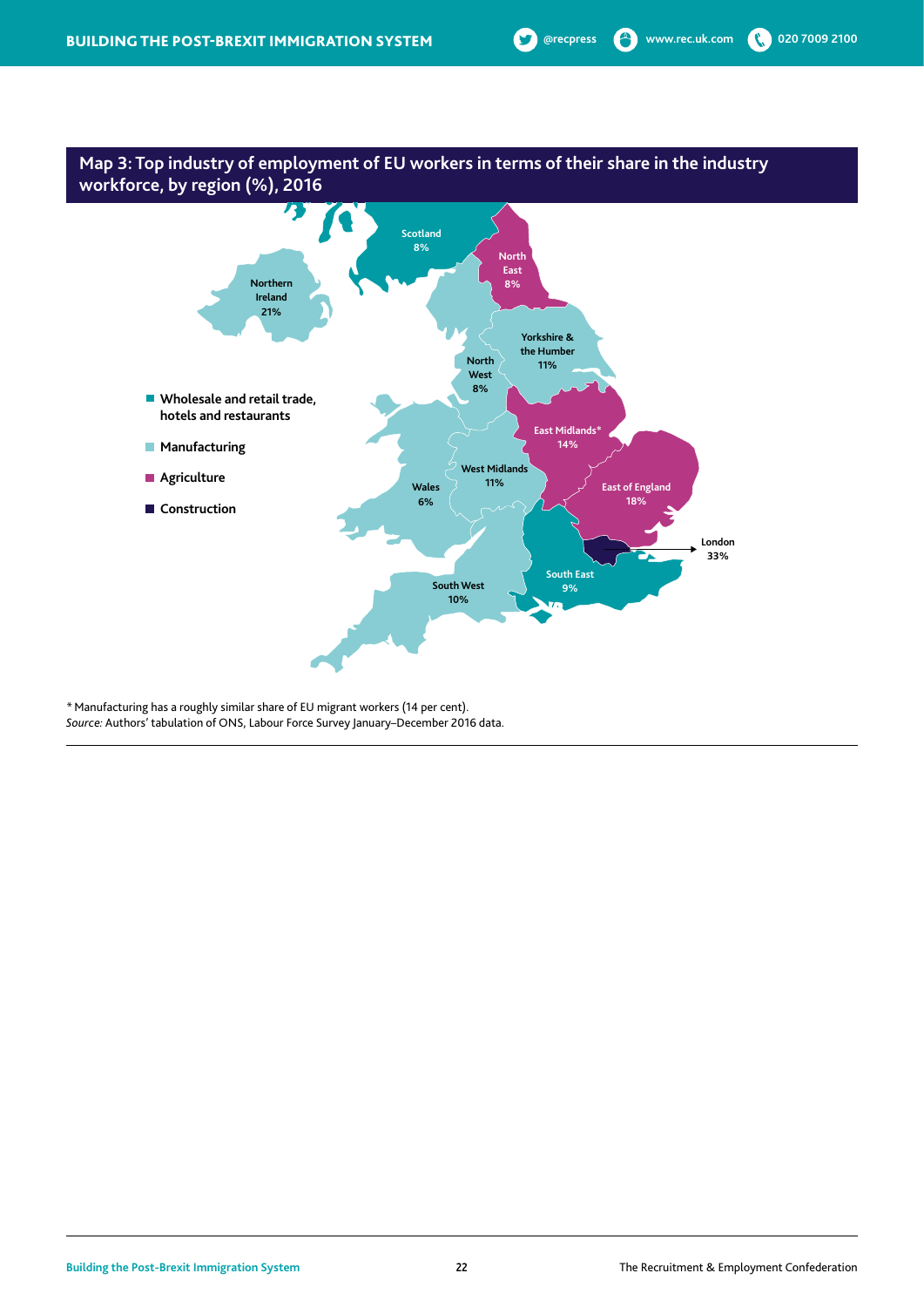

*Note:* Workers refers to adults ages 16 and older in employment with valid SIC2007 codes. *Source:* Authors' tabulation of ONS, Labour Force Survey January–December 2016 data.

As shown in Map 4, EU workers accounted for higher shares of workers in manufacturing and wholesale and retail trade, hotels and restaurants. Focusing on these two industries (which are among those where EU workers are distributed across the UK) shows notable regional variation. London's hospitality/wholesale and retail trade sector employed the largest number of EU nationals (more than 150,000); at the same time, 21 per cent of workers in this industry were EU nationals (see Figure 6). Another region where this sector relies on EU workers is Northern Ireland: 12 per cent (or 18,400) of its wholesale and retail trade, hotels and restaurants workers were from the EU.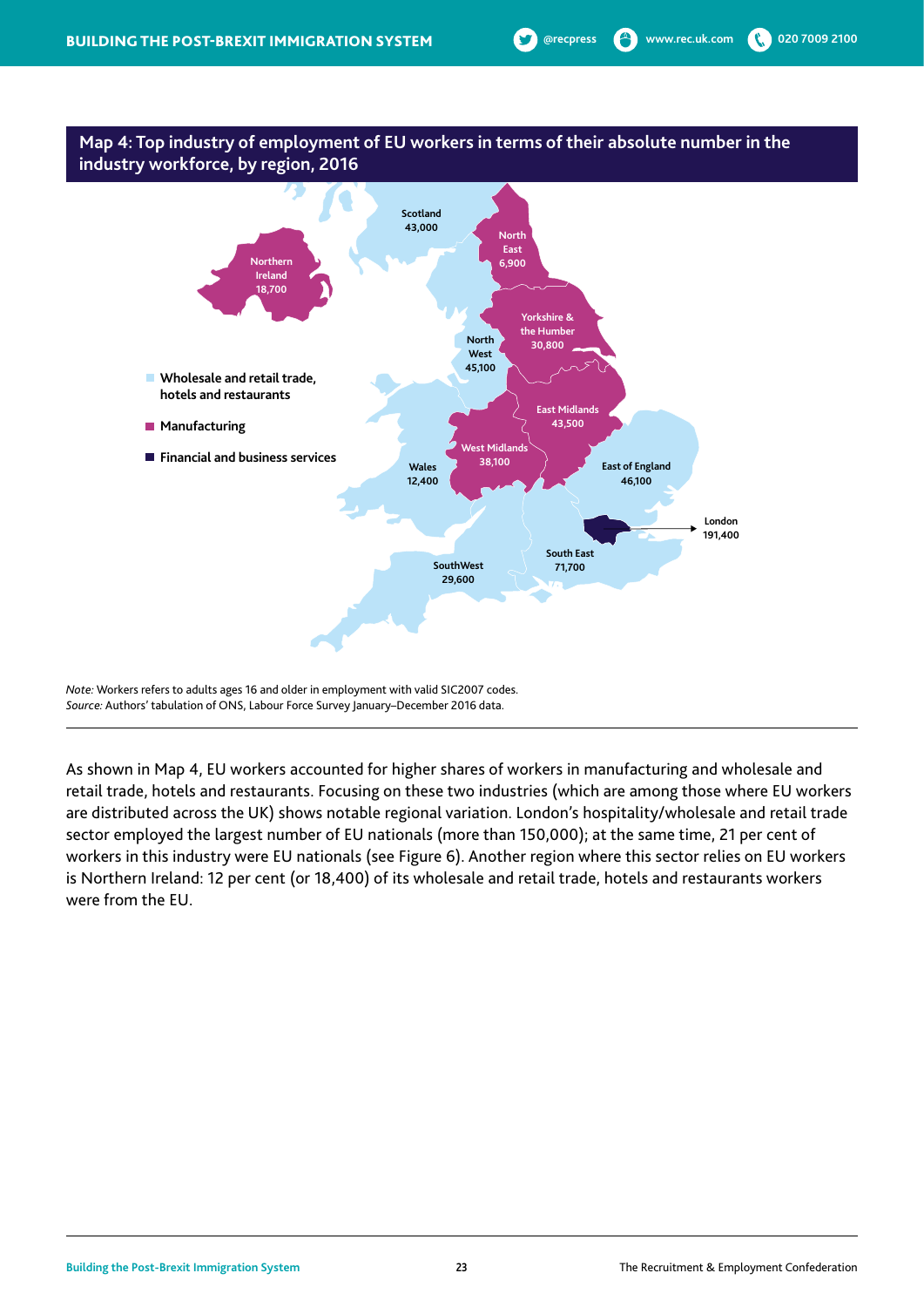

**Figure 6: Number and share of EU workers in wholesale and retail trade, hotels and restaurants, 2016**

Similarly, EU nationals formed the largest shares of manufacturing workers (more than a fifth) in London and Northern Ireland (see Figure 7), but their presence in manufacturing (in absolute terms) was the highest in the East Midlands and East of England regions (with 40,000 or more EU workers employed in that sector).





*Note:* Workers refers to adults ages 16 and older in employment with valid SIC2007 codes. *Source:* Authors' tabulation of ONS, Labour Force Survey January–December 2016 data.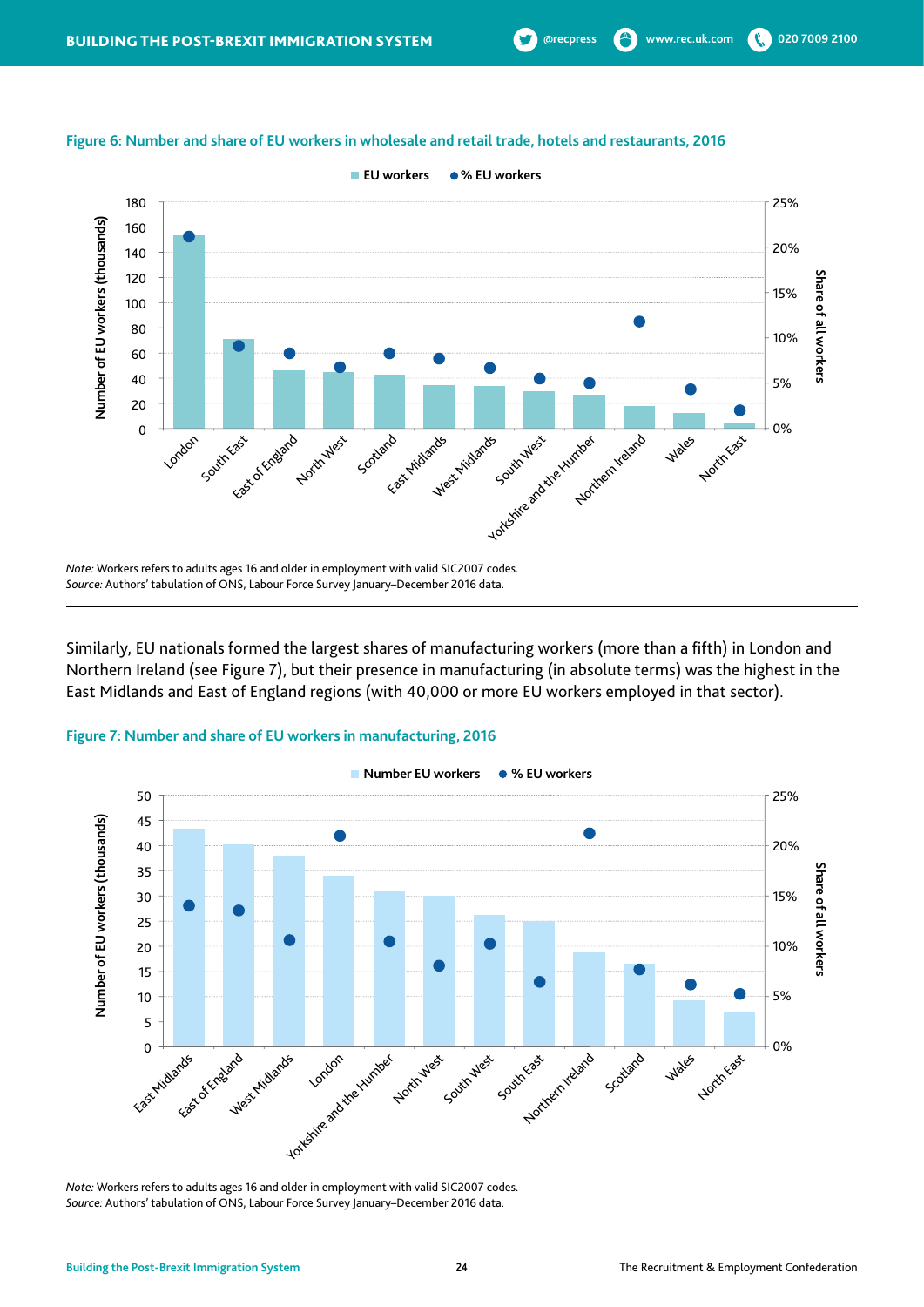#### **Self-employment trends**

The proportion of EU nationals reporting self-employment is similar to that of the general UK population (around 15 per cent in Q4 2016), and is slightly less than for non-EU nationals (16 per cent).

The rates of self-employment among EU migrants vary by region and sector. EU workers are more likely to report self-employment if they work in construction (57 per cent), households (45 per cent), arts and entertainment (32 per cent), real estate (31 per cent) and the professional/scientific/technical sector (21 per cent). These are also sectors that have high levels of self-employment among UK nationals. The proportions of self-employed EU nationals – among those in employment – show great differences across regions. London and the South East are the most entrepreneurial, with 24 per cent and 17 per cent of resident EU migrants being self-employed, respectively. Moreover, in London and the North East, EU nationals are more likely to be self-employed than their UK counterparts (the share of self-employed among UK nationals is 18 per cent in London and 10 per cent in the North East).

#### **Skills and underutilisation of EU workers**

Three in ten UK employers have an employee who is underemployed, that is, working in a job that requires a lower level of education and training than they hold. In general, immigrants in the UK are approximately twice as likely to be overqualified than UK natives: 31 per cent of EU14 nationals and 39 per cent of A10 nationals versus 13 per cent of UK natives.<sup>29</sup> A number of factors contribute to immigrants' skill underutilisation (also known as brain waste), including language difficulties, lack of local labour market experience or valuable networks, and poor recognition of foreign credentials and education.30 Anecdotal evidence suggests that Eastern Europeans may trade their higher levels of education for the opportunity to earn higher (than at home) wages, gain experience and improve English skills, which then unlock existing human capital (education; soft and communications skills).<sup>31</sup> Skill underutilisation, which is a serious issue already, may get worse if Brexit means that EU degrees will have to be evaluated and validated on different terms, or other barriers to adequate employment arise.

29 ONS, 'Analysis of the UK Labour Market – Estimates of Skills Mismatch Using Measures of Over and Under-Education: 2015,' https://www.ons.gov.uk/ employmentandlabourmarket/peopleinwork/employmentandemployeetypes/articles/ analysisoftheuklabourmarketestimatesofskillsmismatchusingmeasuresofoverandundereducation/2015.

<sup>30</sup> Madeleine Sumption, *Tackling Brain Waste: Strategies to Improve the Recognition of Immigrants' Foreign Qualifications* (Washington, DC: MPI, 2013), www.migrationpolicy.org/ research/tackling-brain-waste-strategies-improve-recognition-immigrants-foreign-qualifications; Rachel Marangozov, *Benign Neglect? Policies to Support Upward Mobility for Immigrants in the United Kingdom* (Washington, DC: MPI, 2014), www.migrationpolicy.org/research/benign-neglect-policies-support-upward-mobility-immigrants-united-kingdom.

<sup>31</sup> Comments from a representative of the retail industry, MPI/Fragomen focus group meeting, London, 7 March 2017.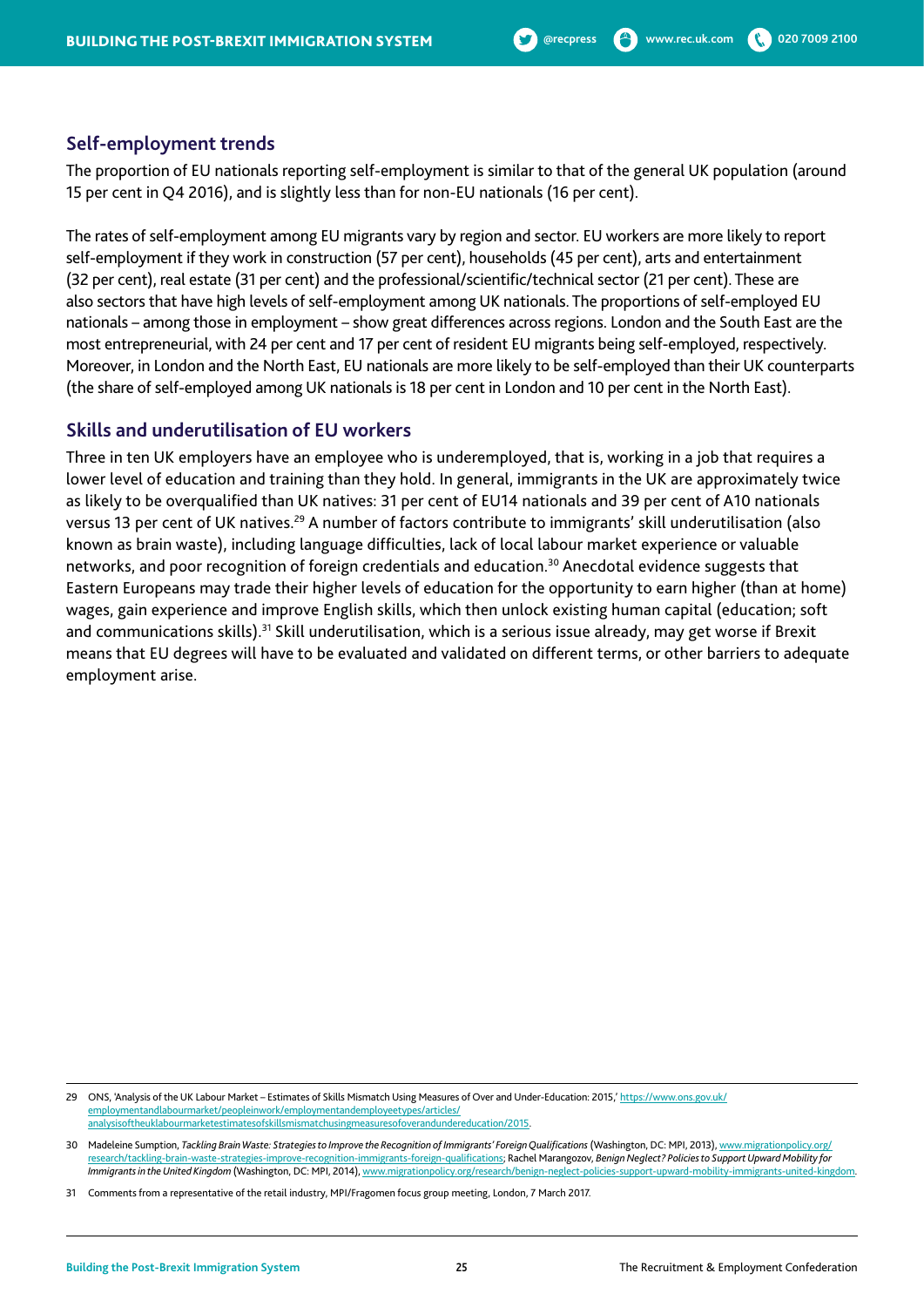## **III. QUALITATIVE ANALYSIS: EXAMINING THE ROLE OF EU NATIONALS IN DIFFERENT SECTORS**

EU nationals are concentrated in a number of different sectors distributed across the skills spectrum, ranging from providing a key source of seasonal labour in agriculture to working in highly skilled roles or establishing new businesses in the financial services and tech sectors. This section provides a deeper dive into several of these sectors – agriculture, construction, hospitality, retail and logistics, health and social care, higher education, financial services and tech – before examining their risk of future labour or skills shortages after Brexit. It looks first at the sectors that employ the greatest share of EU nationals – agriculture, construction, health and social care, hospitality, and retail and logistics – before looking at sectors in which EU nationals play a smaller role, but at higher skill levels.

### **CASE STUDIES**

#### **Agriculture**

#### **Key findings:**

- Brexit poses a number of challenges for agriculture, including the uncertainty surrounding future conditions for UK – EU trade, the loss of Common Agricultural Policy (CAP) subsidies and possible curbs on recruiting EU migrants.
- EU migrant workers are an important component of the agriculture workforce, working in seasonal roles, such as fruit-picking and jobs located in remote areas. LFS 2016 data suggest 8 per cent of agricultural workers in the UK were EU nationals (14 per cent in the East Midlands and 18 per cent in the East of England), but as these data undercount seasonal labour, the true figure is likely to be higher.
- With UK nationals reluctant to fill these jobs, employers are worried by the implications of immigration restrictions on their ability to recruit the seasonal labour they need, and industry bodies have called for the urgent reintroduction of a seasonal agricultural workers recruitment programme.<sup>32</sup>
- Over the medium to longterm, big data and automation may offer promising opportunities for improving productivity and potentially lessening farmers' reliance on migrant labour, but this is likely to require high up-front investments in an industry where many employers operate on tight profit margins.

In 2016, the LFS estimated that 8 per cent (or 27,800) of agricultural workers were EU nationals, rising to 14 per cent (or 4,600) in the East Midlands and 18 per cent (or 8,900) in the East of England – but these household-based data likely exclude many of those working on a seasonal basis in occupations such as food processing or fruit and vegetable picking.<sup>33</sup> Prior to its closure in 2012, the Seasonal Agricultural Workers Scheme (SAWS) provided a useful source of data on seasonal workers, capturing the number of SAWS permits issued by nationality and distributed by region. Between 2009 and 2012, 20,000–21,000 applications were approved annually (of a cap of 21,250); in 2012, SAWS work permits were concentrated in parts of South East England (Kent and Cambridgeshire), East Scotland (Angus, and Perth and Kinross) and Western England (Herefordshire).34

<sup>32</sup> Country Land and Business Association (CLA), 'New Opportunities: A policy that provides a stable, productive, and secure workforce for the rural economy,' 12 September 2016, www.cla.org.uk/sites/default/files/Labour%20Market%20-%20Email.pdf.

<sup>33</sup> LFS data do not capture non-household settings, so likely undercount seasonal workers.

<sup>34</sup> Migration Advisory Committee (MAC), *Migrant Seasonal Workers: The impact on the horticulture and food processing sectors of closing the Seasonal Agricultural Workers Scheme and the Sectors Based Scheme* (London: MAC, 2013), www.gov.uk/government/uploads/system/uploads/attachment\_data/file/257242/migrant-seasonal-workers.pdf.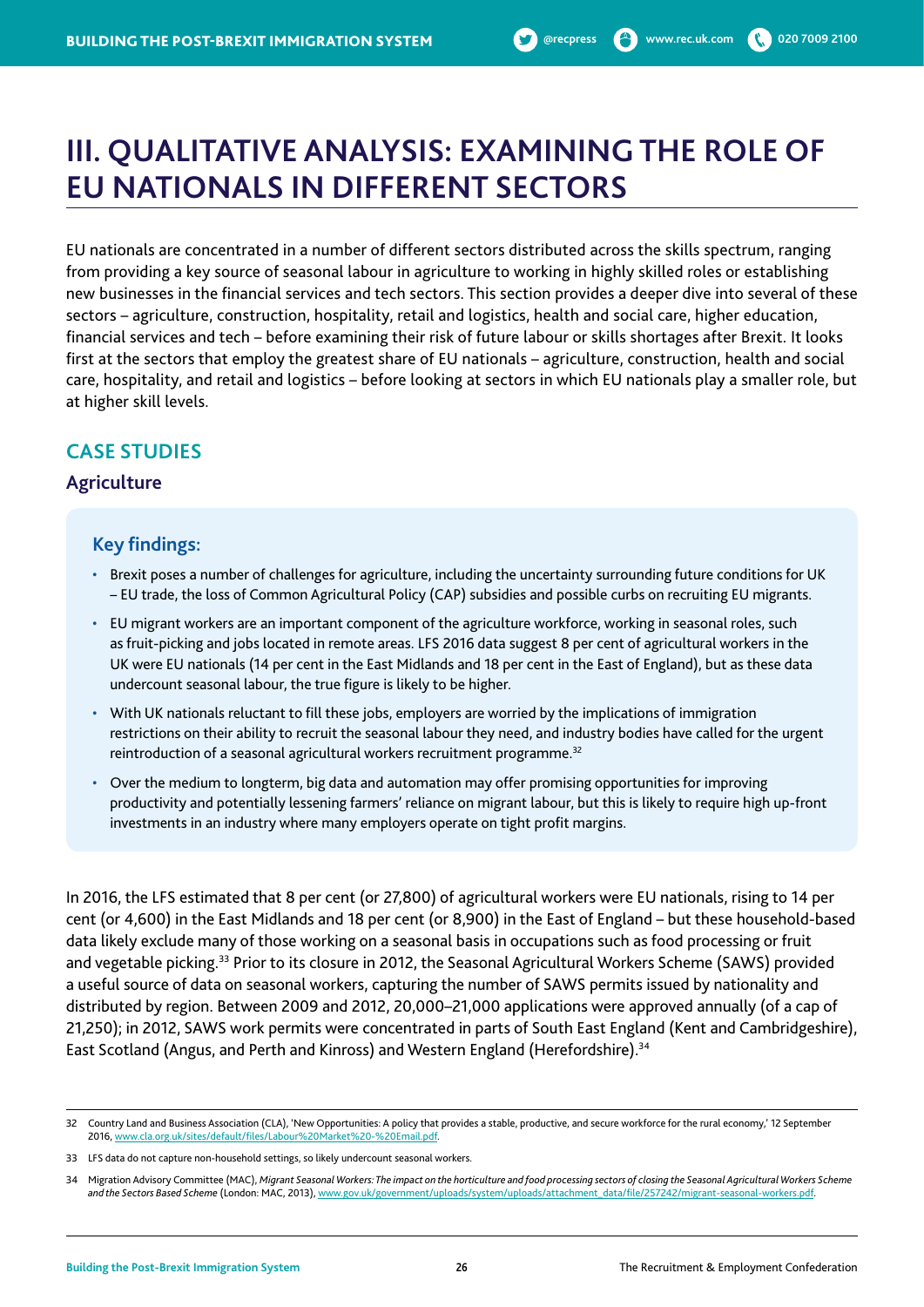While no skilled agricultural occupations are currently listed on the Shortage Occupation List (SOL), industry bodies and employers report labour shortages, particularly in seasonal roles or remote areas. For example, the National Farmers Union (NFU) End of Season Labour Survey for 2015 found that one in three businesses had difficulty hiring and retaining seasonal labour (particularly in fruit picking), with businesses anticipating that this would get progressively worse, leading to rising labour costs. The reliance of all advanced developed nations on migrant labour for fruit picking is on the rise.<sup>35</sup> More recently, the NFU's Labour Provider Survey (Q1-Q3 2016) in the horticulture and potatoes sector pointed to rising turnover rates (from 8 per cent in Q1 2016 to 38 per cent in Q3 2016) and growing pessimism among its respondents in the horticulture sector about the supply of seasonal workers meeting demand (falling from 78 per cent in Q1 2016 to 20 per cent in Q3 2016).<sup>36</sup>

These reported difficulties in hiring UK nationals for jobs, particularly those of a seasonal nature or located in remote areas, have led employers to turn to EU migrants to fill labour shortages, just as other high-income countries do.37 The closure of SAWS and the Sectors Based Scheme in 2013, and the decision not to implement the Tier 3 category of the Points-Based System (for low-skilled non-EU nationals)<sup>38</sup> mean that employers have relied on EU nationals to fill gaps in seasonal labour, in particular, where demand is growing.<sup>39</sup>

Brexit poses a number of risks to the agriculture sector, including the withdrawal of EU annual subsidies, possible tariffs on exports and curbs on recruiting seasonal labour from the EU. These risk factors are exacerbated by the tight profit margins that many employers operate on, which limits their ability to cushion their businesses against rising prices or make high up-front investments in new technologies that could improve productivity or lessen their reliance on seasonal labour in the medium to long term.<sup>40</sup> This lack of flexibility lends credence to industry warnings of worsening labour shortages and possible shortfalls if they are not able to recruit from the EU after Brexit. Employer surveys point to widespread concerns about future shortages: for example, a 2016 survey of dairy farmers found that more than half were worried about their long-term prospects due to labour shortages.<sup>41</sup> And these concerns pre-date Brexit: for example, the NFU's End of Season Labour Survey in 2015 found that two-thirds of growers anticipated increased shortages of seasonal labour and resulting rises in labour costs by 2018.42

36 NFU, 'Labour Providers Survey 2016 Q1-Q3' (press release, 6 November 2016), www.nfuonline.com/assets/80667.

- 38 See Appendix II for a history of this point.
- 39 The NFU estimated that the horticulture industry will need 95,000 seasonal workers by 2020 (up from 80,000 in 2016). See NFU, *Farming's offer to Britain,* 7.
- 40 The NFU has made a number of recommendations to facilitate further investment in automation and other technologies, including calling on retailers to offer longer-term contracts with price guarantees to provide employers with more financial stability, and calling on the government to support these investments by offering low-interest loans or grants and tax allowances. See Sarah Butler, 'Farmers deliver stark warning over access to EU seasonal workers,' *The Guardian*, 21 February 2017, www.theguardian.com/ environment/2017/feb/21/farmers-warning-eu-seasonal-workers-nfu-conference-birmingham.
- 41 Royal Association of British Dairy Farmers (RABDF), 'RABDF 2016 EU-labour survey findings,' 12 January 2017, www.rabdf.co.uk/latest-news/2017/1/12/rabdf-2016-eu-laboursurvey-findings.
- 42 NFU, 'NFU End of Season Labour Survey 2015'.

<sup>35</sup> MAC, *Migrant Seasonal Workers*; and National Farmers' Union (NFU), 'NFU End of Season Labour Survey 2015,' NFU Briefing, 29 March 2016, www.nfuonline.com/ assets/60835.

<sup>37</sup> NFU, *Farming's Offer to Britain: How Farming Can Deliver for the Country Post-Brexit* (Stoneleigh, UK: NFU, 2016), www.nfuonline.com/assets/80290; NFU, *EU referendum – UK farming's relationship with the EU* (Stoneleigh, UK: NFU, 2016), 6-7, www.nfuonline.com/assets/61993; MAC, *Migrant Seasonal Workers,* 140-45.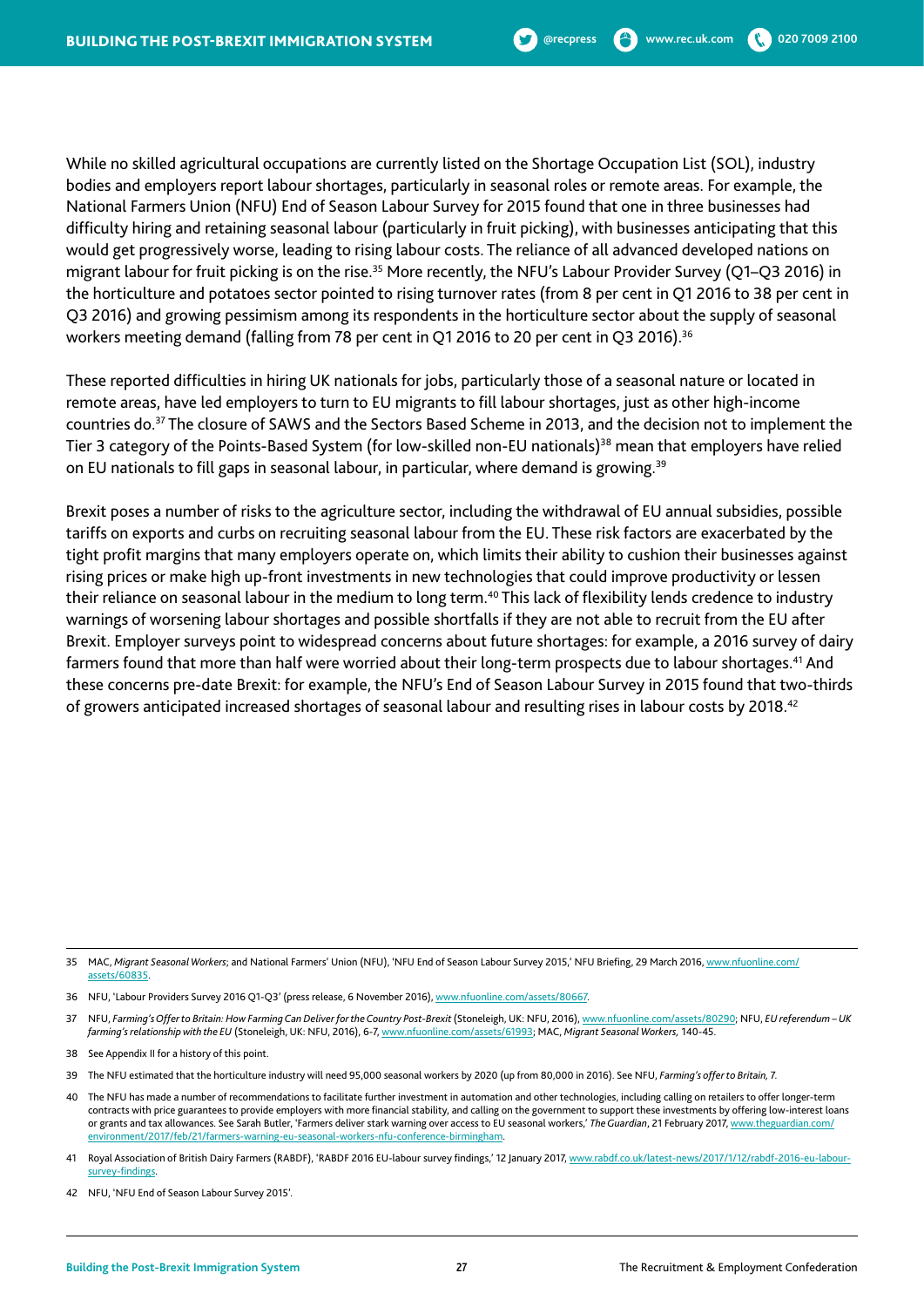#### **Construction**

#### **Key findings:**

- Current labour and skills shortages and high turnover rates could be exacerbated by restrictions on hiring non-UK nationals, particularly in London, where one in three construction workers come from the EU (compared with 8 per cent across the UK).
- Shortages in the construction industry stem from an ageing workforce and falling apprenticeship rates, as well as challenges recruiting from the local workforce.
- Employers and industry bodies have emphasised that while investing in training opportunities and improving the industry's productivity can help address these shortages in the long run, migrant workers are crucial to helping fill these gaps in the short term.<sup>43</sup>

In 2016, 8 per cent (or 192,400) of UK workers in construction were EU nationals, but this share is much higher in London, where 33 per cent (or 104,800) of the construction workforce are EU nationals.<sup>44</sup> London also employs a large number of non-EU (non-UK) nationals (close to 8 per cent of the workforce, or 23,800 people) in construction. EU nationals are overrepresented in less-skilled trades, such as constructing or finishing buildings, though some also work in highly skilled trades, such as welding.45

Employers in the construction industry report high turnover rates and both labour and skills shortages. Though employer surveys produce varying estimates of labour and skills shortages, they tend to point to particular difficulties in recruiting carpenters, joiners, bricklayers, surveyors and engineers. One survey found that 43 per cent of respondents had turned down work in the past 12 months due to a lack of skilled workers.<sup>46</sup>

The industry's reliance on migrant labour stems partly from these skills shortages, which are exacerbated by the ageing UK workforce – with one in five construction workers set to retire in the next five to ten years – and apprenticeship rates have fallen.<sup>47</sup> The Farmer Review suggested that retirements and declining training places could lead to a 25 per cent contraction in the construction workforce by 2026 (though it acknowledges that this could be partly offset by new approaches, such as off-site manufacturing, that could improve productivity).48

The strength of vocational training in Eastern Europe helps ready EU migrants for skilled trades. As one focus group participant pointed out, Eastern Europeans were particularly appealing because of the strength of the vocational training in that part of Europe.49 Self-employed EU nationals can also act as job creators in this sector.<sup>50</sup> Meanwhile, UK nationals may be put off by the instability of construction jobs, arising from fluctuating

46 Construction Industry Training Board (CITB), *Skills and Training in the Construction Industry 2016*, August 2016, www.citb.co.uk/documents/research/citb%20skills%20and%20 training%20in%20the%20construction%20industry\_2016%20final%20report.pdf; Federation of Master Builders (FMB), *State of Trade Survey Q4 2016* (London: FMB, 2017), www.fmb.org.uk/media/32421/state-of-trade-q4\_2016\_digi.pdf; and RICS, 'Q4 2016: RICS UK Construction Market Survey', February 2017, www.rics.org/Global/RICS\_UK\_ Construction\_Market\_Survey\_Q4\_2016\_economics.pdf.

50 Ibid.

<sup>43</sup> See employer and industry body submissions to the All Party Parliamentary Group for Excellence in the Built Environment, *Inquiry on the effects of Brexit*. Written evidence from the Construction Industry Council (CIC), http://cic.org.uk/services/brexit-skills/sessions.php.

<sup>44</sup> Rounded to the nearest hundred.

<sup>45</sup> Heather Rolfe and Nathan Hudson-Sharp, *The Impact of Free Movement on the Labour Market: case studies of hospitality, food processing and construction* (London: National Institute for Economic and Social Research (NIESR) 2017), www.niesr.ac.uk/publications/impact-free-movement-labour-market-case-studies-hospitality-food-processing-and#.WOLAbG\_ysdU.

<sup>47</sup> The Chartered Institute of Building (CIOB), *CIOB Perspectives: An Analysis on Migration in the Construction Sector* (Bracknell: CIOB, 2015).

<sup>48</sup> Mark Farmer, *The Farmer Review of the UK Construction Labour Model* (London: Construction Leadership Council, 2016), www.cast-consultancy.com/wp-content/ uploads/2016/10/Farmer-Review-1.pdf.

<sup>49</sup> MPI/Fragomen focus group with representatives from construction, retail, higher education, recruitment and research sectors, London, 7 March 2017.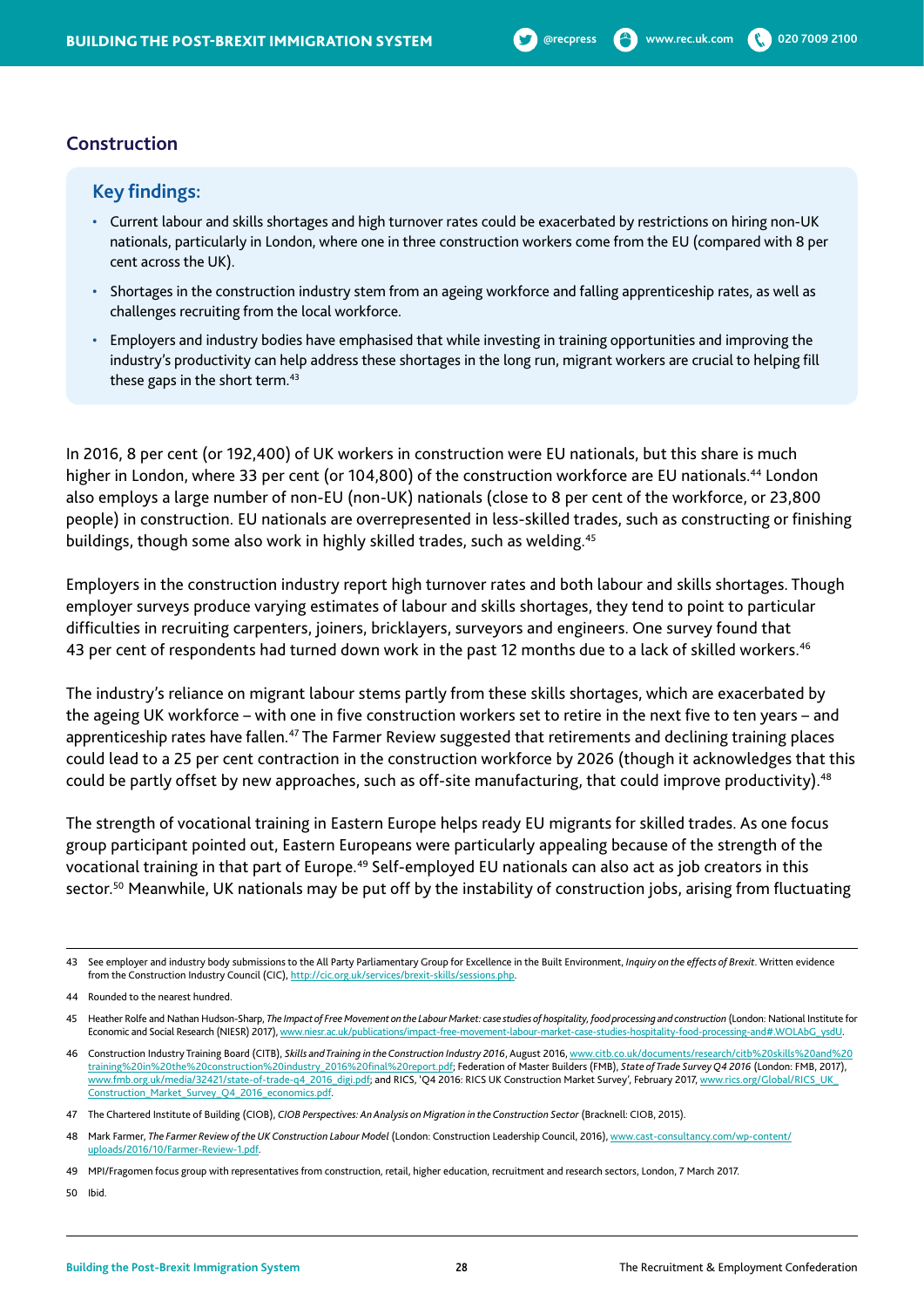demand for projects.51 Employers also report challenges hiring people locally to work on large-scale construction projects, particularly when this requires long-distance travel.<sup>52</sup>

Given the sector's reliance on migrant labour, particularly in London, any curbs on EU migration could, in the short term, exacerbate labour and skills shortages in this sector. Our analysis shows that 30 per cent of EU workers in construction are recent arrivals (came in 2012 or later) and are thus unable to qualify for permanent residence under current rules. The uncertainty around Brexit, both in terms of its implications for recruiting and retaining EU nationals and its broader impact on the economy, may have already led to delays in planned construction projects.<sup>53</sup>

In the medium to longterm, the extent of shortages – and the likely impact of the UK exiting the EU – are far less clear. Employers and industry bodies warn of large-scale labour and skills shortages in the medium to longterm (extrapolating from existing shortages and the share of EU nationals working in construction). For example, Arcadis published a report that models the effects of different Brexit scenarios on the EU construction workforce by 2020; this analysis (focused on workers in the infrastructure and house-building sectors) suggests that extending the points-based system to EU nationals could result in 214,000 fewer EU workers, while applying a sector-based approach could result in 135,000 fewer EU workers.<sup>54</sup> But these projections assume steady demand in a sector that is intricately linked to the well-being of the broader economy; furthermore, they cannot incorporate future investments in training places or innovation (such as off-site production or automation) that could offset some of these shortages.

#### **Health and social care**

#### **Key findings:**

- The health and social care sectors are characterised by rising turnover and vacancy rates coupled with a growing reliance on EU workers (particularly in London).
- A number of health and social care occupations are already on the Shortage Occupation List; but the National Health Service (NHS) estimates that training the domestic workforce to fill some of these skills gaps could take more than a decade.55 As a result, the NHS and industry bodies warn of short- to medium-term labour and skills shortages if curbs on EU immigration are introduced.<sup>56</sup>

EU (and non-EU) migrants comprise an important part of the UK's health and social care workforce that employs more than 4.1 million people. In 2016, 5 per cent (or 202,800) of health and social care workers were EU nationals, and five per cent (202,400) were non-EU (non-UK) nationals.<sup>57</sup> This share is higher in London, where 11 per cent of the workforce are EU nationals, and 11 per cent are non-EU, non-UK nationals.

Paul Chan, Linda Clarke and Andy Dainty, Staff Shortages and Immigration in Construction, paper prepared for the MAC, 2 June 2008, www.researchonline.org.uk/sds/search/ download.do;jsessionid=F6CAC7161E955542A68903E113F00F5B?ref=B13277.

<sup>52</sup> Rolfe and Hudson-Sharp, *The Impact of Free Movement on the Labour Market*, 30-31; and CIOB, *CIOB Perspectives*, 13.

<sup>53</sup> A December 2016 survey of British architects found that 61 per cent said the referendum results had caused projects to be delayed, while 37 per cent reported projects were subsequently cancelled. Experts also have warned of possible delays to high-profile construction projects such as HS2 and the Hinckley Point C nuclear power station project, particularly if recruiting foreign workers becomes more difficult. Comments from representatives of the construction and recruitment industry at MPI/Fragomen focus group meeting, 7 March 2017; Royal Institute of British Architects (RIBA), 'RIBA Member Brexit Survey: summary of key results', February 2017, https://riba.app.box.com/s/ pyehlsvzyol45jlbpyglvc3aj764ehho/1/18500271019/132463899811/1; Balfour Beatty, *Infrastructure 2050: Future Infrastructure Need* (London**:** Balfour Beatty, 2016), www. balfourbeatty.com/media/164183/infrastructure-2050.pdf; and Adam Vaughan, 'Brexit Will Delay New British Nuclear Power Stations, Warn Experts', *The Guardian*, 27 January 2017, www.theguardian.com/business/2017/jan/27/uk-exit-eu-atomic-treaty-brexit-euratom-hinkley-point-c.

<sup>54</sup> Arcadis, 'Hard Brexit to See British Construction Miss Out on 215,000 Workers, Warns Arcadis' (press release, 30 November 2016), www.arcadis.com/en/united-kingdom/ news/latest-news/2016/11/hard-brexit-to-see-british-construction-miss-out-on-215000-workers/.

<sup>55</sup> NHS Confederation, 'Written evidence submitted by NHS Confederation (BRE0050)', House of Commons Health Committee, Brexit and health and social care inquiry, 22 November 2016, http://data.parliament.uk/writtenevidence/committeeevidence.svc/evidencedocument/health-committee-brexit-and-health-and-social-care/written/42232.html.

<sup>56</sup> See NHS Confederation submission; House of Lords European Union Committee, *Brexit: UK-EU movement of people*, 14th Report of Session 2016–17, 6 March 2017, www. publications.parliament.uk/pa/ld201617/ldselect/ldeucom/121/121.pdf.

<sup>57</sup> EU nationals comprise 5 per cent of the UK workforce in both healthcare (human health) and social care (residential care and social work) in the LFS data.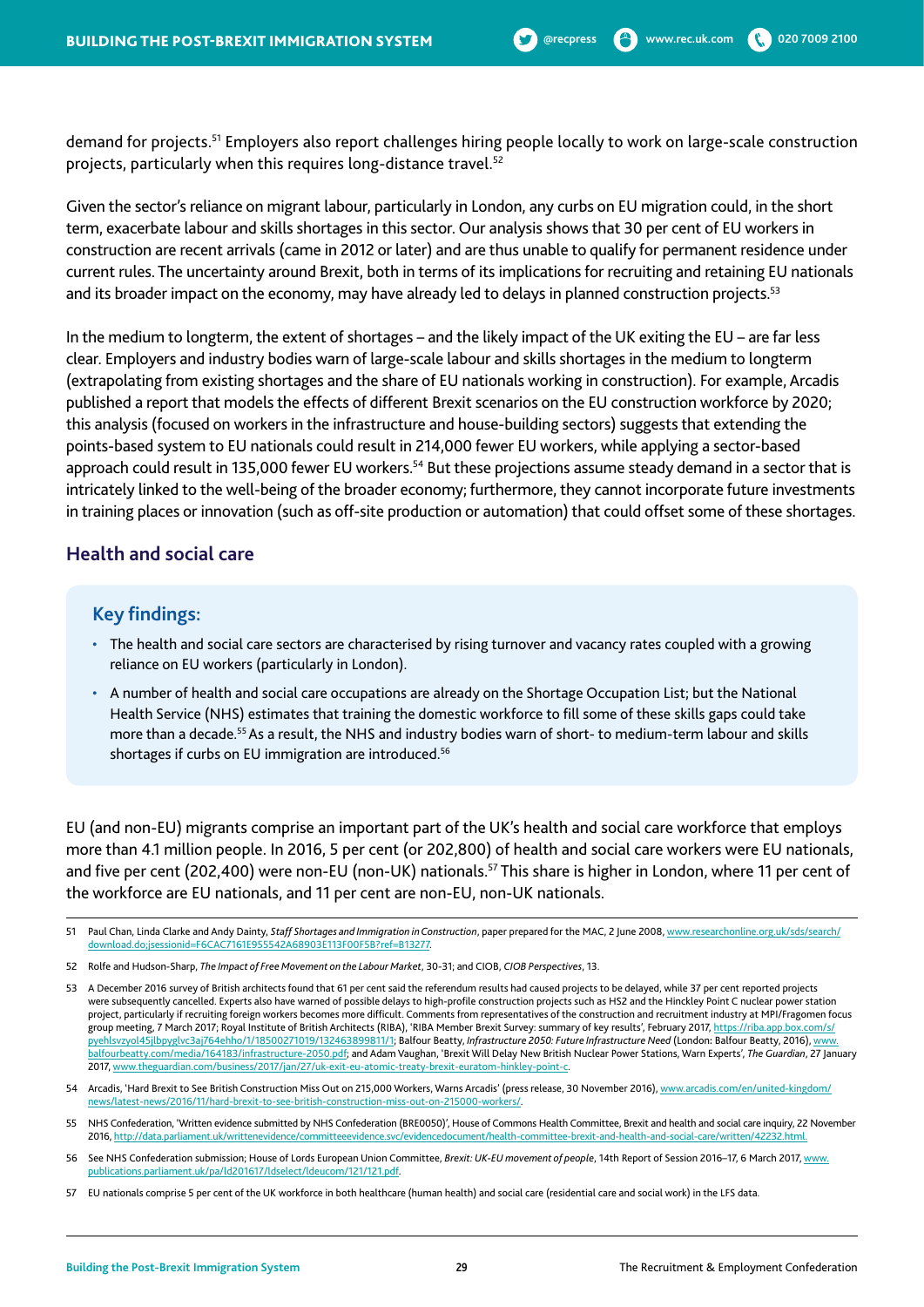Vacancies and turnover rates have risen across the health and social care workforce in recent years. In the healthcare sector between 2012 and 2015, there was a 50 per cent increase in nursing vacancies (from 12,513 to 18,714) and a 60 per cent increase in doctor vacancies (from 2,907 to 4,669).<sup>58</sup> A number of healthcare occupations are on the SOL, including all nurses and an array of specialist consultants and medical staff.59 Meanwhile, Skills for Care's National Minimum Data Set for Social Care reveals rising turnover and vacancy rates in the adult social care sector: turnover rose from 23 per cent in 2012/13 to 27 per cent in 2015/16, while vacancy rates rose from 5 per cent to 7 per cent in the same period.<sup>60</sup> The social care sector has relied heavily on EEA migrants to fill these gaps: about 80 per cent of new caregiver recruits came from the EEA between 2010 and 2014 (many from Poland and Romania), and about 90 per cent of EEA migrants currently working in the UK are not British citizens, particularly those working in professional social care and direct care roles.<sup>61</sup>

Experts point to a number of factors driving labour and skills shortages within the health and social care sectors, including a lack of training places to train the domestic workforce, poor workforce planning, low retention rates, an increased workload (reflecting an ageing population, as well as other factors such as revisions to safe staffing levels) and curbs on non-EEA immigration (such as raising the minimum salary threshold and English language requirements).<sup>62</sup> Employers have sought to fill these gaps by relying on temporary workers and recruiting from overseas, with more than two-thirds of NHS trusts and health boards in England, Northern Ireland and Wales reportedly looking to recruit from overseas.<sup>63</sup>

Estimates of shortages in this sector tend to focus on a rise in demand – such as the projected ageing population and extrapolating the likely demand on health services – though some studies have tried to estimate future shortages by looking at how many people are leaving the workforce. For example, Independent Age and the International Longevity Centre sought to model future requirements for social care workers through projected ageing population estimates (assuming the same ratio of care workers to patients over time), different retention rates within the workforce and different annual net migration scenarios; this produced estimates ranging from 349,000 to 1.12 million additional workers needed by 2037.64 What is clear is that the health and social care sectors will likely continue to rely on EU and non-EU migrants to meet short-term skills and labour shortages; in its testimonies to both Houses of Parliament, the NHS noted this reliance, stating that while shortages can emerge in two or three years, training the domestic workforce to fill these gaps can take up to 15 years.<sup>65</sup>

<sup>58</sup> This is based on a BBC Freedom of Information Act request, reported in Dominic Hughes and Vanessa Clarke, 'Thousands of NHS nursing and doctor posts lie vacant', BBC News, 29 February 2016, www.bbc.com/news/health-35667939.

<sup>59</sup> Home Office, 'Immigration Rules Appendix K: shortage occupation list', last updated 3 January 2017, www.gov.uk/guidance/immigration-rules/immigration-rules-appendix-kshortage-occupation-list.

<sup>60</sup> Skills for Care provides a breakdown of vacancy rates by sector: care workers (5.6 per cent in 2012/13 to 8.3 per cent in 2015/16), senior care workers (2.5 per cent to 3.5 per cent), social workers (7.1 per cent to 12.6 per cent), support and outreach (4.8 per cent to 5.4 per cent), occupational therapist (4.1 per cent to 8.2 per cent) and registered nurses (3.9 per cent to 9.2 per cent). Its data also show variation in turnover rates by role: while turnover rates for senior care workers and care workers rose from 13.3 per cent to 16.2 per cent and 27.2 per cent to 33.5 per cent (respectively) between 2012/13 and 2015/16, turnover rates for support and outreach roles spiked at 22.7 per cent in 2013/14 before falling to 20.8 per cent in 2015/16. See Sarah Davidson and Gary Polzin, *The State of the Adult Social Care Sector and Workforce in England, September 2016* (Leeds: Skills for Care, 2016), www.nmds-sc-online.org.uk/Get.aspx?id=999138.

<sup>61</sup> Ibid.

<sup>62</sup> MAC, Partial Review of the Shortage Occupation List: Review of nursing (London: Home Office, 2016), www.gov.uk/government/publications/migration-advisory-committeemac-partial-review-shortage-occupation-list-and-nursing; Rachel Marangozov, Matthew Williams and James Buchan, *The Labour Market for Nurses in the UK and its Relationship to the Demand for, and Supply of, International Nurses in the NHS* (Brighton: Institute for Employment Studies 2016), www.employment-studies.co.uk/resource/labour-marketnurses-uk-and-its-relationship-demand-and-supply-international-nurses-nhs; NHS Improvement, *Evidence from NHS Improvement on Clinical Staff Shortages: A workforce analysis* (London: NHS Improvement, 2016), www.gov.uk/government/uploads/system/uploads/attachment\_data/file/500288/Clinical\_workforce\_report.pdf; and Matthew Mckew, 'Exclusive: EU nurse figures in decline before Brexit vote', *Primary Health Care*, 9 March 2017, https://rcni.com/primary-health-care/newsroom/news/exclusive-eunurse-figures-decline-brexit-vote-79566.

<sup>63</sup> Hughes and Clarke, 'Thousands of NHS nursing and doctor posts lie vacant'.

<sup>64</sup> Independent Age and International Longevity Centre-UK, *Brexit and the Future of Migrants in the Social Care Workforce* (London: Independent Age, 2016), www.independentage. org/sites/default/files/2016-09/IA-Brexit-Migration-report.pdf.

<sup>65</sup> NHS Confederation, 'Lords Debate on the Implications of the EU referendum Result on Ensuring Safe Staffing Levels in the NHS and Social Care Services: Briefing for Peers', 19 July 2016, www.nhsconfed.org/~/media/Confederation/Files/public%20access/Lords\_debate\_staffing\_levels\_NHS\_post\_Brexit\_July\_2016\_Final.pdf; and NHS Confederation, "Written evidence submitted by NHS Confederation (BRE0050).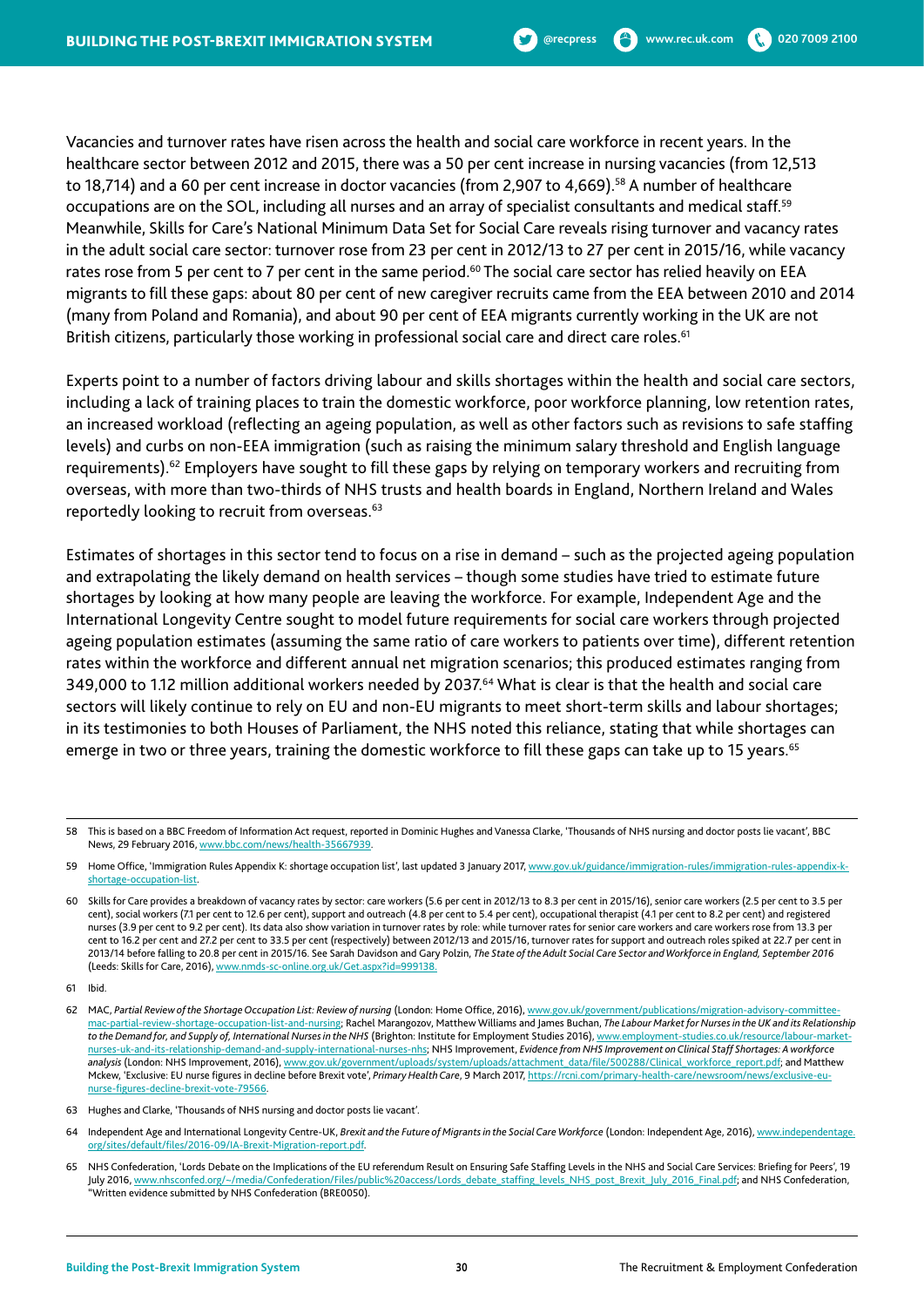#### **Hospitality**

#### **Key findings:**

- Hospitality has seen high demand for migrant labour, particularly at the low-skilled end, but also for skills which are in short supply.<sup>66</sup>
- The sector is the second-largest employer of EU nationals after the domestic work sector, with EU nationals comprising 14 per cent of the workforce across the UK.
- Research and employer surveys suggest that the hospitality sector's reliance on migrants (especially from Eastern Europe) stems from the industry's seasonal fluctuations and temporary contracts, which make hospitality jobs less appealing to locals, especially as fewer young people take part-time work.<sup>67</sup>

EU nationals comprise nearly 14 per cent<sup>68</sup> of the hospitality workforce, double the overall share of EU nationals in the UK workforce (7 per cent). During 2016, about 234,800<sup>69</sup> EU nationals were estimated to be employed in accommodation and food services in the UK: 73,600 working in accommodation and 161,200 in food and beverage services. The number of EU nationals working in hospitality has risen rapidly, rising by 71 per cent between 2011 and 2016.

Prior to last year's referendum, the hospitality industry was already reporting difficulties filling labour and skills gaps, and curbs on EU migration are likely to exacerbate these challenges, at least in the short term. A 2015 report by the UK Commission for Employment and Skills projected that the industry would need to recruit 1.3 million people between 2014 and 2024, but documented how employers were reporting skills and labour shortages.70

These existing recruitment difficulties stem in part from structural factors such as the limited appeal of part-time or seasonal work for UK nationals (with fewer young people taking part-time jobs), but these may be intensified after Brexit. While the weaker pound made the UK a relatively cheaper destination for foreign visitors wanting to shop and visit attractions,<sup>71</sup> Brexit poses several risks to the hospitality sector. The status of many of the EU nationals employed in this sector remains uncertain, with only half meeting the five-year residence requirement for permanent residence. And the prospects for future recruitment remain unclear, as most jobs in the sector would not qualify under the current points-based system thresholds for skilled work, and there is limited scope for filling these gaps with unemployed or inactive UK nationals (at least in the short to medium term).<sup>72</sup>

66 Rolfe and Hudson-Sharp, *The Impact of Free Movement on the Labour Market*

67 Ibid.

72 Carlos Vargas-Silva, *Potential Implications of Admission Criteria for EU Nationals Coming to the UK* (Oxford: Migration Observatory, 2016), www.migrationobservatory.ox.ac. uk/resources/reports/potential-implications-of-admission-criteria-for-eu-nationals-coming-to-the-uk/; and KPMG, *Labour migration in the hospitality sector* (London: KPMG, 2017), http://dip9shwvohtcn.cloudfront.net/wordpress/wp-content/uploads/2017/03/BHA-KPMG-Labour-migration-in-the-hospitality-sector-report.pdf.

<sup>68</sup> Approximately 80 per cent of employees in the accommodation and food services sector are UK nationals and another 6 per cent are other nationals. Authors' tabulation of ONS LFS 2016 data.

<sup>69</sup> ONS, Labour Force Survey, January–December 2016 data.

<sup>70</sup> For example, 22 per cent of businesses in the hotel and restaurant sector reported skill shortages – 4 percentage points higher than the UK average across sectors. See People 1st, *Migrant Workers in the Hospitality and Tourism Sector and the Potential Impact of Labour Restrictions* ( London: People 1st, 2016), www.people1st.co.uk/getattachment/ Research-Insight/Latest-insights/Migration-labour-restrictions/Migrant-workers-in-the-hospitality-and-tourism-sector-and-the-potential-impact-of-labour-restrictions. pdf/?lang=en-GB.

<sup>71</sup> Rob Davies, '"Brexit Tourists" Exploit Weak Pound to Boost UK High Street Sales', *The Guardian*, 12 January 2017, www.theguardian.com/business/2017/jan/12/brexit-touristsexploit-weak-pound-to-boost-uk-high-street-sales.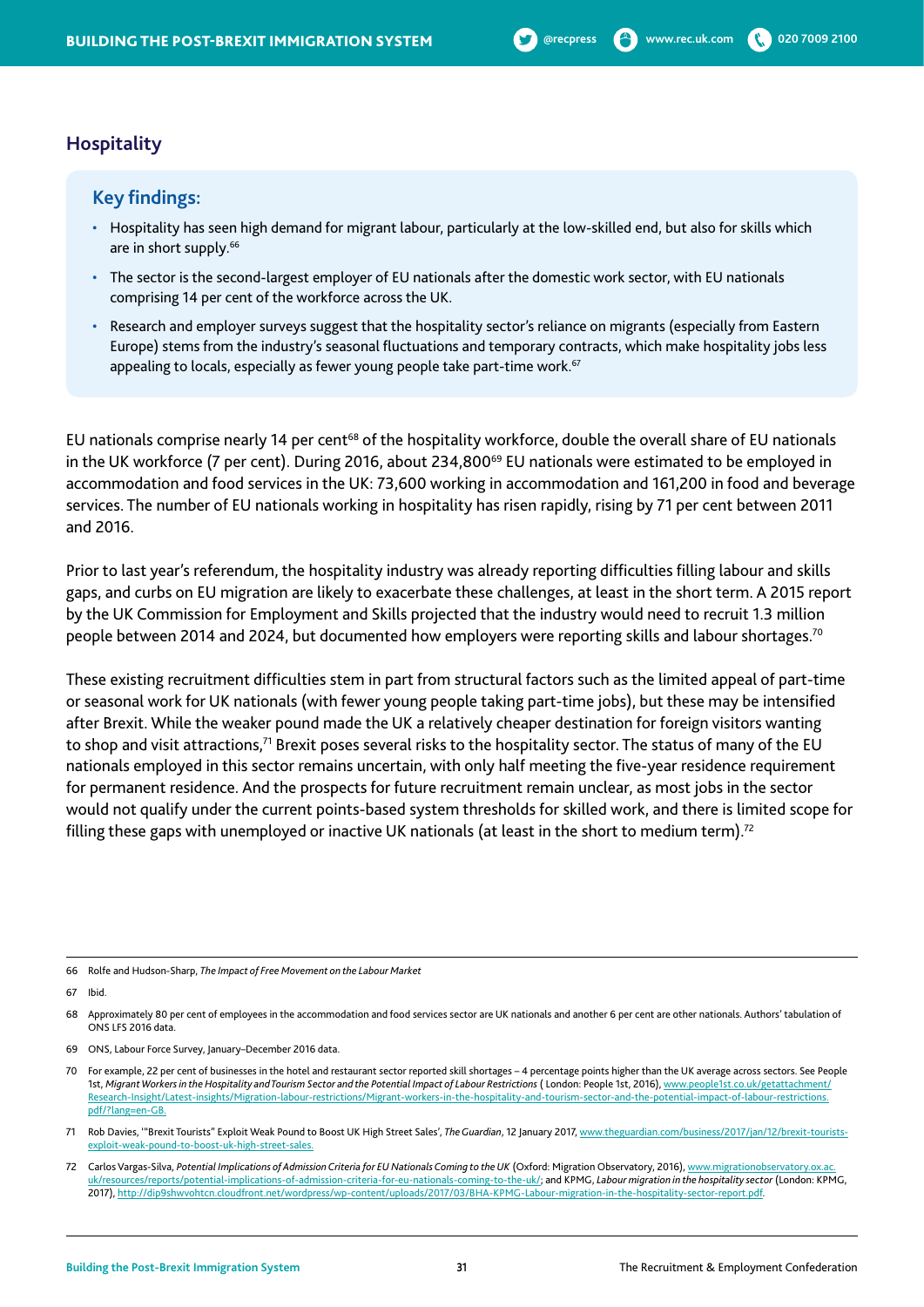#### **Retail and logistics**

#### **Key findings:**

- The combined retail and logistics sectors are highly reliant on trade with Europe, so the impact of Brexit will extend far beyond its impact on labour supply.<sup>73</sup>
- EU nationals comprise about 7 per cent (285,300 people) of the wholesale and retail workforce, but are concentrated in less-skilled roles, such as sales and customer service, and elementary occupations.
- While the sector has opportunities for considerable innovation and digitisation, these may be constrained by narrow profit margins and dependence on complex international supply chains.

Approximately 285,30074 EU nationals were estimated to be employed in the wholesale and retail sector in the UK in 2016 (or 7 per cent of the sector's workforce). Of those, 174,000 were engaged in retail activities. The retail sector generates 11 per cent of UK economic output and is responsible for 4.5 million jobs in shops, e-commerce and physical distribution.<sup>75</sup> It offers a wide range of positions from senior management to distribution and customer services. But most EU nationals work in jobs with limited skill requirements; this includes sales and customer service roles (29 per cent) and elementary occupations (also 29 per cent), such as distribution and warehousing. An estimated one-third of EU workers in the retail/wholesale sector arrived in the UK after 2011, and thus would not meet the five-year residence requirement for permanent residence.

Any post-Brexit restrictions on hiring EU nationals will be felt across the UK. In the vast majority of UK regions, retail is among the top three sectors hiring EU nationals. But how employers might respond to a reduced labour supply remains to be seen. In areas such as London, where there is a high demand for unskilled manual vacancies and posts in warehouses, employers may struggle to fill these jobs. Employers may face the choice between increasing wages in the low-paid segments of the industry and making career pathways more robust and appealing, hiring more part-time workers (such as young people or people caring for family members), or investing further in automation. The sector is also dependent on what happens to other areas, such as food and drink manufacturing, where the supply of flexible and high-performing EU labour has helped keep food prices down.76

Retail is a sector that has already seen considerable fluctuation in its skill structure and use of automation. The last few years (2008–14) saw a decline in retail employment and an increase in the incidence of low-wage positions, $77$ which was partly driven by the lower retail prices stemming from the 2007–09 economic crisis and the gradual shift towards e-commerce and wider technological change in the economy.<sup>78</sup> The growth of online retail – if it continues – could create additional demand for transport services, warehousing, retailing and logistics.79 Similarly, it may stimulate growth in higher-skilled occupations such as programming and in middle-skilled occupations such as supervision and operation of new equipment. But in the short to medium term, a focus group participant suggested that narrow profit margins may curb employers' investments in automation or other technological innovations in the retail sector.<sup>80</sup>

<sup>73</sup> Retail and logistics are also likely to face significant challenges with regard to capital flows, import structures, and taxes such as (VAT) in the post-Brexit era. Centre for Retail Research (CRR), 'UK Retail After Brexit', 13 July 2016, http://www.retailresearch.org/brexit.php.

<sup>74</sup> ONS, Labour Force Survey, January–December 2016 data.

<sup>75</sup> CRR, 'UK Retail After Brexit'.

<sup>76</sup> Food and Drink Federation: Food and Drink Manufacturing EU Workforce Report – December 29, 2016 (unpublished).

<sup>77</sup> British Retail Consortium (BRC), *Retail 2020: Fewer But Better Jobs* (London: BRC, 2016), http://brc.org.uk/media/54304/retail\_2020\_-final.pdf.

<sup>78</sup> Ibid.

<sup>79</sup> Rob Wilson et al., *Working Futures 2014-2024* (London: UK Commission for Employment and Skills, 2016), 46, www.gov.uk/government/uploads/system/uploads/attachment\_ data/file/513801/Working\_Futures\_final\_evidence\_report.pdf.

<sup>80</sup> Comments by representative of the retail sector, MPI/Fragomen focus group meeting, 7 March 2017.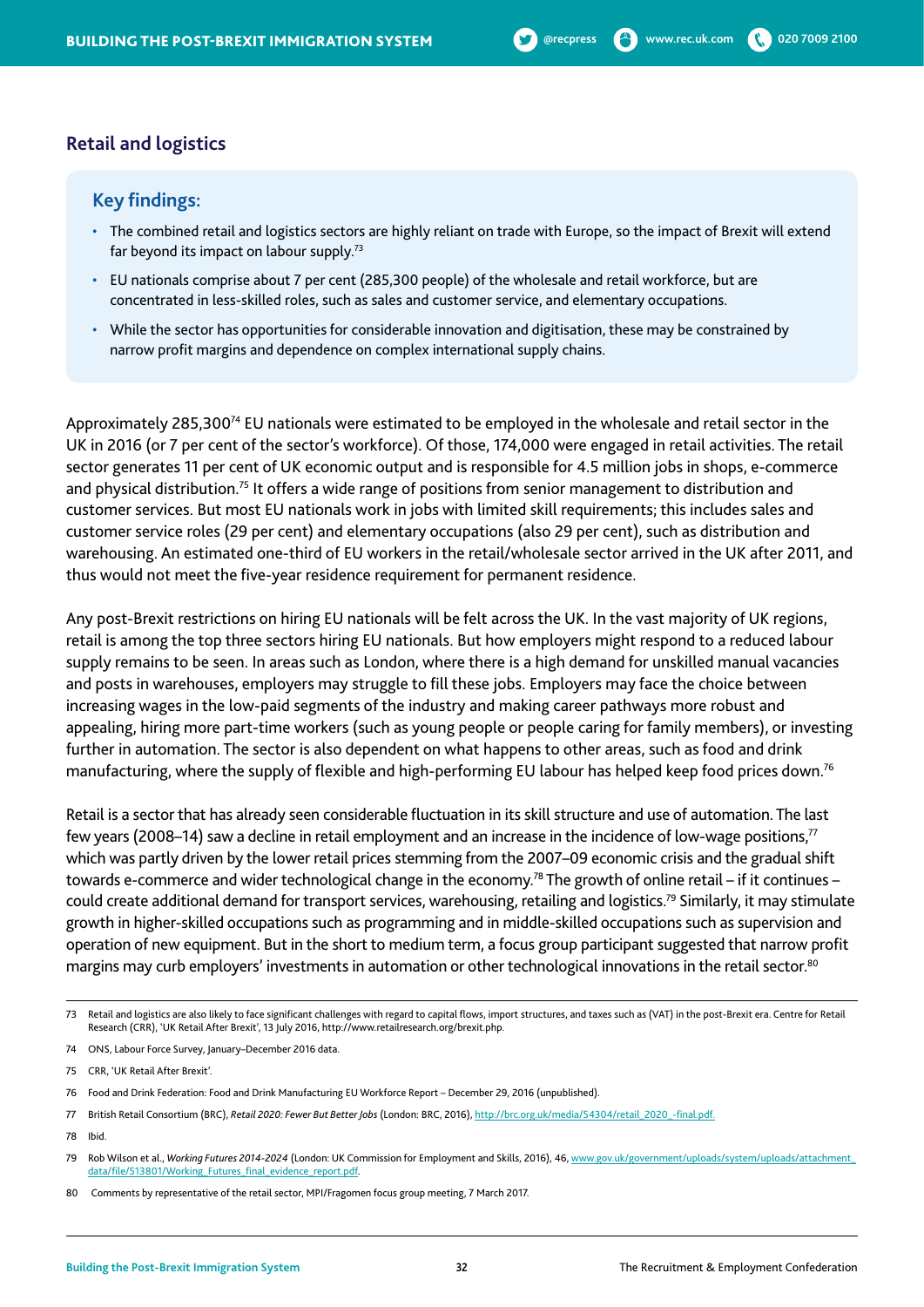#### **Higher education**

#### **Key findings:**

- EU nationals comprised nearly 17 per cent of academic staff and 6 per cent of non-academic staff in the higher education (HE) sector in 2015–16.
- The UK's exit from the European Union could imperil research funding and makes the continued supply of academics, researchers and students – in part tied to EU membership – somewhat uncertain.
- As other countries (such as Ireland and Germany) are likely to step up their efforts to attract EU talent, the sector has resolved to put continuous pressure on the UK government for access to people (staff and students); access to research opportunities (collaboration, networks and funding); opportunities for UK students and universities; and transferability of UK degrees.

Like the financial and tech sectors, higher education is a highly international sector and thrives in an environment that promotes collaboration, flexibility and networking, which constitute the core of its competitiveness.<sup>81</sup> UK universities are highly renowned for the quality of their teaching and research, hosting the second-largest number of international students in the world (after the United States), and contributing 3 per cent of the UK's GDP.82

EU workers comprise close to 17 per cent of the UK's academic staff (33,735) and 6 per cent of non-academic staff (12,490) employed in the HE system in 2015/16, a significant step up over the 7 per cent share across the entire UK workforce. Russell Group universities – a group of 24 research-intensive UK universities – rely even more on international (EU/non-EU) staff, who account for 25 per cent of their overall workforce and 37 per cent of their academic staff.83 International staff are concentrated in certain fields, such as science and maths, and can help fill critical shortages in emerging fields such as computer biology. Focus group participants emphasised how international master's and PhD students form an important part of the workforce, and called for more attention to be paid to supporting research roles in universities instead of just the high-value academics. As a focus group participant put it, *'It's easy to explain that for a long-term position you need to be able to recruit from across the world, but much harder to explain why people need to move for three months or six months*.'84 Therefore, Brexit represents a significant challenge for a sector that wishes to retain its unrestricted access to people who can not only lead and undertake but also support everyday, behind-the-scenes activities that are necessary for research and innovation.85

Brexit may also impact the number of EU nationals who choose to study in the UK or go on to work in the higher education sector. In 2015/16, around 127,400 EU students made up close to 6 per cent of the total

<sup>81</sup> Research shows that most of the highly cited research articles are co-authored internationally, while grant proposals written with collaborators from other countries are more likely to be funded. House of Commons Education Committee, 'Written Evidence: The Impact of Exiting the European Union on Higher Education', HC 483, 25 January 2017, http://data.parliament.uk/writtenevidence/committeeevidence.svc/evidencedocument/education-committee/the-impact-of-exiting-the-european-union-on-highereducation/oral/46199.html.

<sup>82</sup> Universities UK estimates that higher education (HE) provides over 750,000 jobs and generates about £73 billion in annual output. See Universities UK, 'What Should be the Government's Priorities for Exit Negotiations and Policy Development to Maximise the Contribution of British Universities to a Successful and Global UK?', February 2017, http://www.universitiesuk.ac.uk/policy-and-analysis/reports/Documents/2017/government-brexit-priorities-universities.pdf.

<sup>83</sup> Russell Group, 'Russell Group Evidence to the Home Affairs Select Committee Immigration Inquiry' January 2017, http://russellgroup.ac.uk/media/5463/home-affairs-selectcommittee-response-on-immigration-inquiry.pdf.

<sup>84</sup> Comments by representative of the science/research sector, MPI/Fragomen focus group meeting, 7 March 2017.

<sup>85</sup> Campaign for Science and Engineering (CaSE), 'An Immigration System that Supports Research and Innovation', accessed 1 March 2017, www.sciencecampaign.org.uk/ourwork/education-skills/immigration/immigration-principles.html.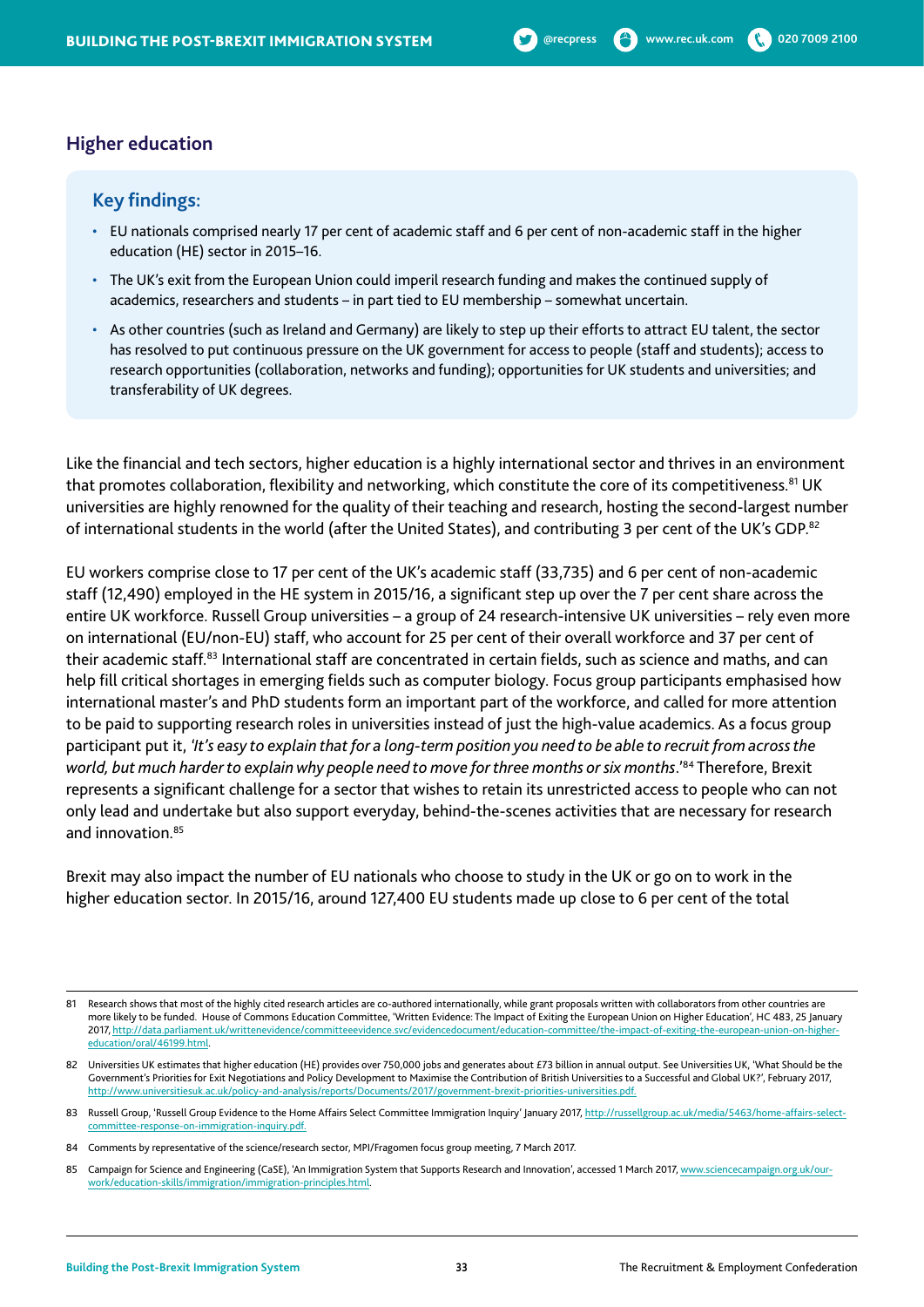(undergraduate and postgraduate) student body,<sup>86</sup> generating an estimated £3.7 billion for the sector.<sup>87</sup> In testimonies to different parliamentary inquiries about the effects of Brexit, higher education leaders have warned that Brexit may deter EU nationals from coming to study or work in the UK.<sup>88</sup> The lack of clarity on the future status of EU researchers and students (and their families) has reportedly already prompted some to rethink their academic and educational careers, and start looking for jobs and schooling elsewhere. A more long-term concern is a decline in the appeal of the UK as an academic and learning environment.<sup>89</sup>

The broader research and innovation environment also depends on continuous and dedicated funding.<sup>90</sup> The UK is one of the largest recipients of EU research funding,<sup>91</sup> bringing benefits from international collaboration to reduced regulatory barriers. Ground-breaking innovation requires a critical mass of research activity, people and funding. While funding holes could be compensated by the UK government and private sector, in practice it takes significant resources, time and commitment to expand domestic research and teaching capacity, build the infrastructure and create vital funding streams.

Meanwhile other countries may become a more attractive destination. Ireland in particular may be well poised to take advantage of disgruntled EU academics and students, building on two strengths (shared with the UK): English language instruction and a meritocratic academic system.<sup>92</sup> However, many German and Scandinavian institutions have established English-language research and postgraduate study – making them another logical alternative.<sup>93</sup> Countries outside of the EU, such as Canada, Australia and the United States (historically the most desirable destinations for the highly skilled), and China, Singapore and the Gulf region (the newer destinations) are also likely to take advantage of post-Brexit uncertainty.

- 88 House of Commons Education Committee, 'Written Evidence: The Impact of Exiting the European Union on Higher Education', HC 483; and House of Commons, Education Committee, 'Oral Evidence: The Impact of Exiting the European Union on Higher Education', HC 683, 11 January 2017, http://data.parliament.uk/writtenevidence/ committeeevidence.svc/evidencedocument/education-committee/the-impact-of-exiting-the-european-union-on-higher-education/oral/45114.html
- 89 Hubble, 'The Impact of Leaving the EU on Higher Education'.
- 90 House of Commons Education Committee, The Impact of Exiting the European Union on Higher Education, HC 483.
- The UK's contribution to EU research and development was €5.4 billion over the period 2007-13. During this time, the UK received €8.8 billion in direct EU funding for research, development and innovation activities.
- 92 House of Commons Education Committee, The Impact of Exiting the European Union on Higher Education, HC 683.
- 93 House of Commons Education Committee, 'Oral Evidence: The Impact of Exiting the European Union on Higher Education', HC 683.

<sup>86</sup> Non-EU students vastly outnumber those from the EU. While Germany (13,400) is the top origin country of EU students, it ranks seventh among *all* non-UK students after China (91,000), Malaysia, the United States, India, Hong Kong and Nigeria. Ibid.

<sup>87</sup> Some estimates suggest that of the £10.7 billion higher education export earnings contributed to the UK economy, EU students accounted for an estimated £3.7 billion. These estimates are based on calculations of tuition fees, off-campus expenditure on living costs, etc. House of Commons Education Committee, 'Written Evidence: The Impact of Exiting the European Union on Higher Education', HC 483; and Sue Hubble, 'The Impact of Leaving the EU on Higher Education' (briefing paper 7834, House of Commons Library, 13 December 2016), http://researchbriefings.files.parliament.uk/documents/CBP-7834/CBP-7834.pdf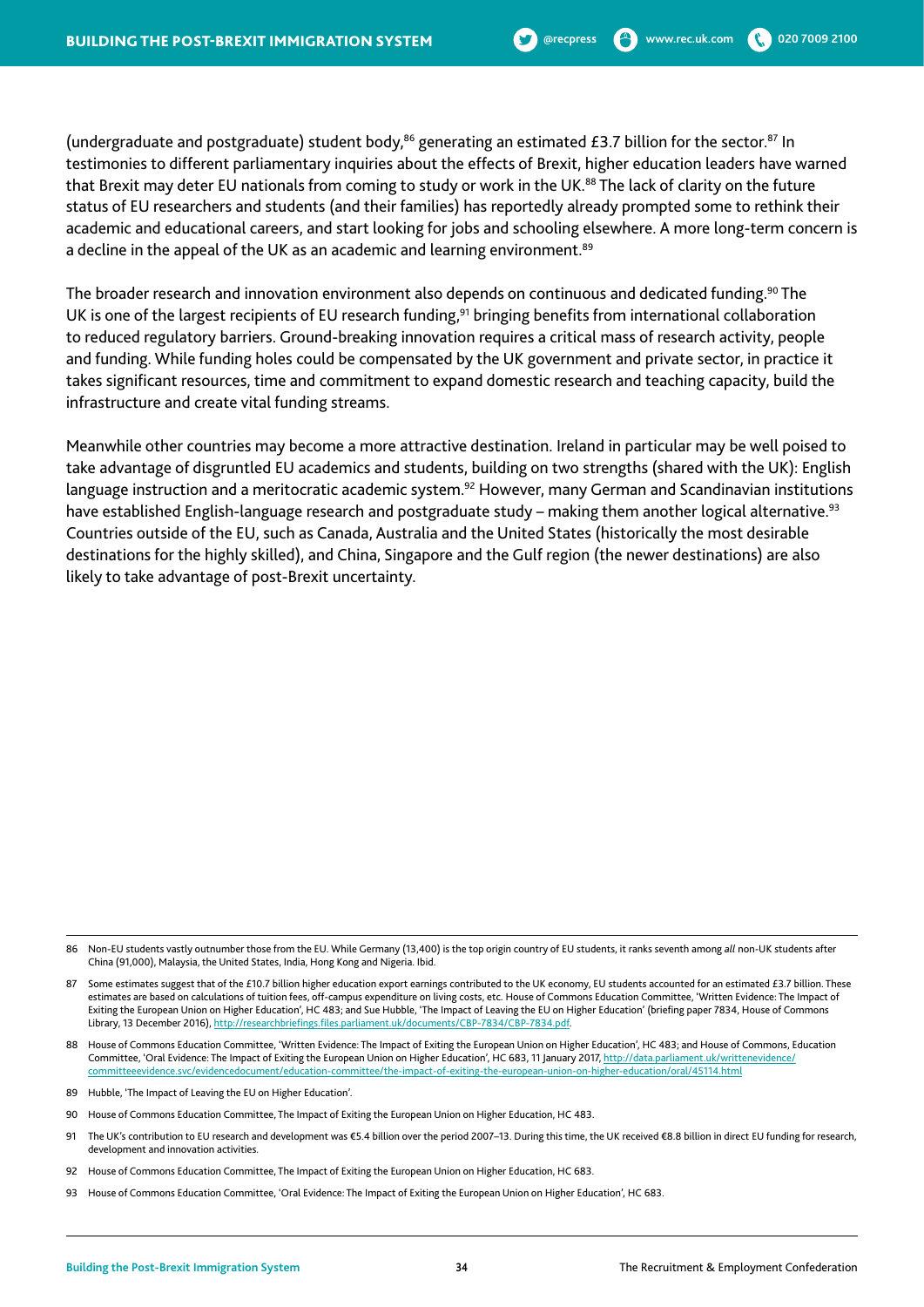#### **Digital technology ('Tech')**

#### **Key findings:**

- About one in five London tech workers are EU nationals (compared with about 6 per cent of the UK's digital-sector workforce as a whole).
- The UK's tech industry is highly valuable and high-growth, with the digital sector creating jobs twice as fast as the non-digital sector.<sup>94</sup> Over the past few years, the tech sector grew at twice the rate of non-digital tech sectors (a growth rate of 22 per cent between 2010 and 2015, while the number of businesses grew by 28 per cent).<sup>95</sup>
- With considerable interdependence on other sectors (for example financial services and higher education), high reliance on freelance and flexible labour, and global connectivity, Brexit is raising a number of potential challenges.

It is difficult to estimate the true size of the tech industry, and it depends in part on definition because digital technologies have now permeated all sectors of the economy.96 The tech industry itself represents around 3 million jobs in 2017.<sup>97</sup> The tech industry is also highly valuable. It was estimated that the gross value added (GVA) per person working in the tech industry in 2013 was £91,800, compared with £51,300 for the average UK worker.98 From 2009 to 2014, the digital-producing sector grew by 21 per cent (compared with 3.3 per cent GVA for the economy as a whole).<sup>99</sup>

Because the sector has no clear edges, it is difficult to estimate the proportion of EU nationals. A recent report estimates that 18 per cent of workers across digital sectors in the UK are foreign born, a third of whom are from the EU.100 According to industry reports and our own analysis, the dependence of London firms on EU workers is much higher. A conservative estimate (combining IT and telecommunications professionals, and IT technology technicians) suggests one in five London tech workers are EU nationals; a Tech London Advocates report puts the figure at one in three (see Box 2 for a more detailed analysis of London's tech sector).<sup>101</sup> The reliance on the EU pipeline is also not confined to 'tech' workers – but also the freelance staff employed through the 'gig economy' and digital platforms. For instance, Deliveroo (which became one of Europe's top unicorns by raising £213 million in its latest funding round) relies heavily on self-employed delivery riders – many of whom are EU nationals.

94 Tech City UK, 'Tech Nation 2017: At the Forefront of Global Digital Innovation', accessed 3 April 2017, http://technation.techcityuk.com/.

95 Ibid.

97 Frontier Economics, *The UK Digital Sectors After Brexit.*

98 Tech Partnership, 'Tech Insights: The Digital Economy', March 2015, www.thetechpartnership.com/globalassets/pdfs/research-2015/techinsights\_report\_mar15.pdf.

99 Frontier Economics, *The UK Digital Sectors After Brexit.*

100 Ibid.

<sup>96</sup> As a recent report put it, 'It's an increasingly futile task to separate the digital economy from the non-digital economy'. See Frontier Economics, *The UK Digital Sectors After Brexit* (London: Tech UK, 2017), www.techuk.org/insights/news/item/10086-the-uk-digital-sectors-after-brexit. A recent government report defines tech as 'IT software and services' (including telecoms, computer games, IT and telecoms manufacturing) and 'digital' as software development, e-commerce and telecoms through to advertising and marketing and financial services. See ECORYS UK, *Digital Skills for the UK Economy* (London; Department for Business Innovation and Skills and Department for Culture, Media and Sport, 2016), www.gov.uk/government/uploads/system/uploads/attachment\_data/file/492889/DCMSDigitalSkillsReportJan2016.pdf.

<sup>101</sup> Billy Bambrough, 'London Tech Heavyweights Call for European Talent to Remain in the Capital Following Brexit Vote', City A.M. 30 June 2016, www.cityam.com/244568/ london-tech-heavyweights-call-european-talent-remain.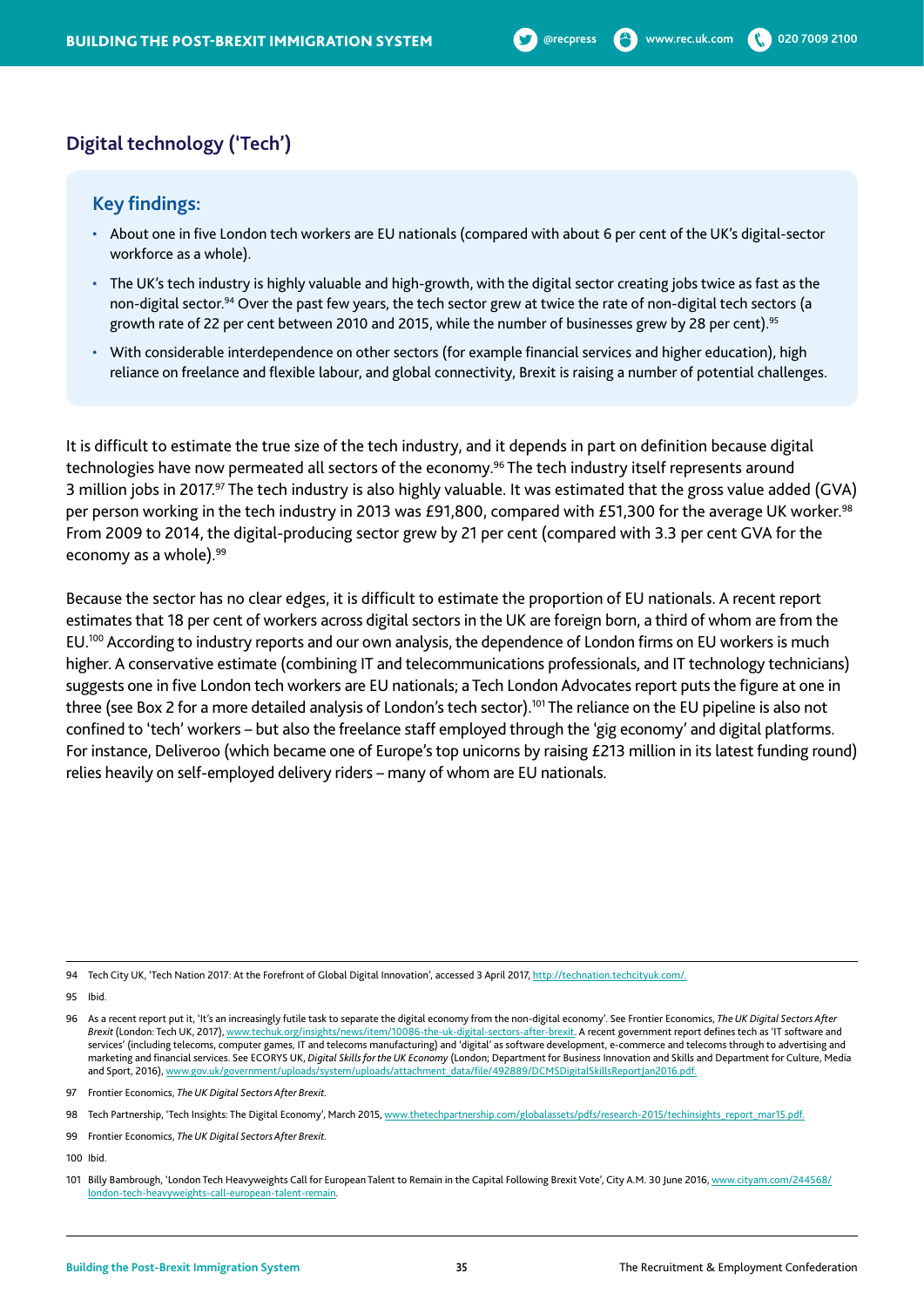#### **Box 2: Tech City London and Brexit**

London is often described as the tech capital of Europe. According to Nesta's Digital Cities analysis, compared with other European cities, London offers a more favourable environment for start-ups and scale-ups across a number of key indicators, such as access to capital, entrepreneurial culture, market and skills (coming top or second only to nearby UK cities on four out of ten indicators), and came top of the index in both 2015 and 2016 overall.<sup>102</sup> Almost half of UK tech companies are based in London and the South East (compared with just a third of all UK companies).<sup>103</sup> Nearly 40 per cent of Europe's unicorns (high-growth tech companies) are based in London.

Since 2010, the government has sought to promote the development of 'Tech City', the area spanning the boroughs of Islington, Hackney, the City and Tower Hamlets, with a portfolio of policies from business support to co-workspaces.<sup>104</sup> But most of the growth of the tech cluster has been organic. Although it might seem counter-intuitive for a sector built around remote connections, tech firms often prefer face-to-face interaction both for negotiating funding and meeting their skills needs, often through informal collaboration and freelance work. This depends on access to finance and business support, 'soft infrastructure' – such as cafes, bars and universities – and an elusive cultural and creative mix, generally only found in big cities.<sup>105</sup> Like Silicon Alley in New York, London's tech cluster emerged out of existing creative, design and media hubs.

The high volume of start-ups makes London's tech cluster especially vulnerable to delays and blockages in the human capital pipeline.106 And since the tech industry operates in a global market, London's connectivity and openness to trade and business are vital ingredients of its competitiveness.

How the tech community will be affected by Brexit is an open question. Shortages in the sector are already common – and predicted to grow.107 While the UK government has sought to make London open to tech entrepreneurs, for instance by reserving a quota of 200 exceptional ability visas for digital leaders for allocation by Tech City,<sup>108</sup> the UK visa system is too rigid and slow for start-ups that rely on giving equity instead of traditional salaries and have to move quickly in response to a funding round.<sup>109</sup>

The symbiosis between the financial and tech sectors could also make them vulnerable. The tech industry in the UK draws on a rich landscape of venture capital firms, angel investors, accelerators and alternative finance, such as peerto-peer lending.110 Fintech (described in the financial services case study) is particularly young, and faces a double risk because of the likely loss of 'passporting' rights in financial services, which enable firms to do business across Europe. Losing access to the European Investment Fund, a risk-finance provider for SMEs designed to promote innovation, research and development, and entrepreneurship, could reduce the amount of capital in the field.<sup>111</sup>

- 102 Nesta, 'Digital City Index', accessed 1 March 2017, https://digitalcityindex.eu/city/16.
- 103 Tech Partnership, 'Tech Insights'.

- 105 Ibid.
- 106 These creative clusters were also more likely to vote Remain, and whether an area was 'creative' was highly correlated with voting in the referendum. According to analysis by Nesta, 70 per cent of areas with a high creative clustering score voted to Remain, while 70 per cent of those with a lower creative clustering score voted to Leave. And even after controlling for factors in a regression analysis, being in the 13 per cent of creative clustering meant a boost in share of Remain vote of almost 3 per cent. See Juan Mateos-Garcia, 'Should I Stay or Should I...? UK creative clusters and the EU referendum', Nesta blog, 5 August 2016, www.nesta.org.uk/blog/uk-creative-clusters-and-eu-referendum.
- 107 A joint Department for Business, Innovation and Skills and Department for Culture, Media and Sport report from January 2016 found 'a shortage in suitable digital skills for digital jobs persists in the UK labour market' and attributed a shortage in digital skills to a fifth of all vacancies. See ECORYS UK, *Digital Skills for the UK Economy.*
- 108 Between April 2014 and September 2016, Tech City UK received 257 applications and approved three-quarters (181) of these. See Tech Nation, 'Tech Nation Visa Scheme in Numbers', **a**ccessed 1 March 2017, www.techcityuk.com/blog/2016/10/tech-nation-visa-numbers/.
- 109 See evidence from Daniel Morgan, in House of Lords European Union Committee, *Brexit: financial services*, Oral and written evidence, 2016, https://www.parliament.uk/ documents/lords-committees/eu-financial-affairs-subcommittee/Brexit-financial-services/Brexit-financial-services-evidence-volume.pdf.
- 110 Oliver Patel, 'What will Brexit mean for London's tech industry and digital entrepreneurs', Open Democracy, 16 December 2016, www.opendemocracy.net/brexitdivisions/ oliver-patel/what-will-brexit-mean-for-london-s-tech-industry-and-digital-entreprene.
- 111 The fund committed €2.3 billion to UK funds, supported 144 UK private equity funds and indirectly supported 27,700 companies between 2011 and 2015. See European Investment Fund, 'EIF in United Kingdom', accessed 1 March 2017, www.eif.org/news\_centre/publications/country-fact-sheets/EIF\_Fact-sheet\_UK.pdf. The impacts may vary widely, especially given the greater dependence of accelerators on EU funding in the North of England. See Romilly Dennys, 'Life after Brexit: From the Coadec Community', Coadec blog, 28 August 2016, www.coadec.com/blog/life-after-brexit-from-the-coadec-community/.

<sup>104</sup> Max Nathan, *The Human Capital Needs of Tech-City, London* (Washington, DC: MPI, 2014), www.migrationpolicy.org/sites/default/files/publications/TCM\_CitiesLondon.pdf.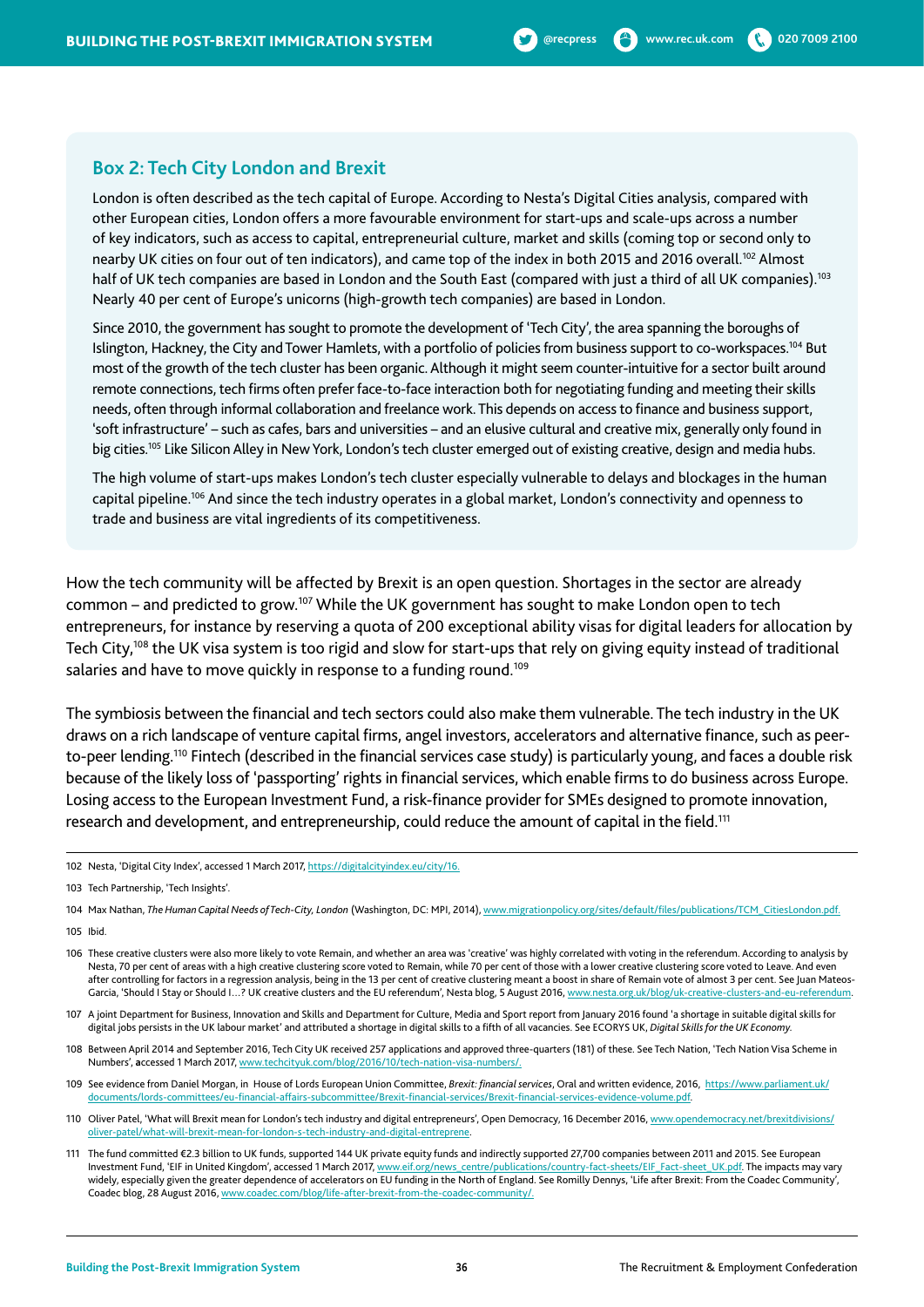#### **Financial services**

## **Key findings:**

- The financial and insurance services sector accounts for more than 3 per cent of the UK workforce, but generates a much larger share of economic activity.112 EU nationals comprise about 6 per cent of this workforce (about 80,000 people), but this share rises to 16 per cent in London, where much of the sector is based.
- The UK's flexible labour market, plus its supply of skilled EU nationals, created a highly favourable context for the growth of the financial services industry.<sup>113</sup> These human capital elements combine with a broad investor base, innovative large and small companies, clear laws and regulations, and experience.<sup>114</sup>
- London's continued attractiveness as a financial centre depends on a number of complex factors, such as its language and cosmopolitanism, labour market flexibility and the total package for individuals of high net worth (from access to EU citizenship through investor visas, to high-quality 'complementarity' with other professional services and proximity to prestigious universities and private schools). London faces competition with Amsterdam, Frankfurt and Paris; however, its specific combination of regulatory landscape, funding, research and advice may be difficult to replicate.<sup>115</sup>

The financial sector's reliance on EU workers appears less significant than other sectors – at least in terms of scale. Only 6 per cent of its workforce comes from the EU (and 5 per cent from the rest of the world).<sup>116</sup> But this is equivalent to almost 80,000 EU workers (over 38,000 EU workers in financial services; and a further 39,000 in insurance and auxiliary services).<sup>117</sup> And there is a much greater proportion in London, with EU migrants representing 16 per cent (or 51,300) of financial and insurance sector workers.

As such, there may be a number of unanticipated knock-on effects of Brexit. The strength of the financial services industry is in many ways connected to everything from associated professional services (for example legal services) to higher education. It has been described as an 'interdependent and interconnected ecosystem comprising a large variety of firms providing world-class services, products and advice'.118 An industry report puts the number of jobs at risk at anywhere from 3,000 to 35,000, and a potential decline in revenue ranging from £2 billion to £5 billion.<sup>119</sup> It also points out that the knock-on effect to the broader ecosystem could be much larger.

The fintech industry is thought to be especially vulnerable, given its domination by start-ups, sharing many of the challenges outlined in the tech case study above. According to an industry expert, 30 per cent of startup founders were born overseas.<sup>120</sup> And some press reports following the Brexit vote suggested that one of

<sup>112</sup> The financial services industry represents 8 per cent of gross value added (2013 figures), 11 per cent of tax revenue (2015 figures) and provides a trade surplus (£5.8 billion in 2014). See Michael McMahon, 'The Implications of Brexit for the City' in *Brexit Beckons: Thinking ahead by leading economists*, ed. Richard E. Baldwin (London: CEPR Press, 2016), 96.

<sup>113</sup> Ibid.

<sup>114</sup> TheCityUK, 'Brexit and UK-Based Financial and Related Professional Services', accessed 1 March 2017. www.thecityuk.com/assets/2017/Reports-PDF/Brexit-and-UK-basedfinancial-and-related-professional-services.pdf.

<sup>115</sup> House of Lords European Union Committee, *Brexit: financial services*, 9th Report of Session 2016–17, 15 December 2016, https://www.publications.parliament.uk/pa/ld201617/ ldselect/ldeucom/81/81.pdf.

<sup>116</sup> UK LFS Top 10 2 digit SIC07 industries with the highest proportion of EU nationals (UK, ages 16 and over, January–December 2016 data).

<sup>117</sup> UK LFS Age 16 and Older Workers, January–December 2016 data: By detailed industry and nationality.

<sup>118</sup> Oliver Wyman, The Impact of the UK's Exit from the EU on the UK-Based Financial Services Sector (London: Oliver Lyman, 2016), www.oliverwyman.com/content/dam/oliverwyman/global/en/2016/oct/Brexit\_POV.PDF.

<sup>119</sup> Ibid.

<sup>120</sup> Several fintech companies have testified to parliament on the share of non-UK EU nationals they hire, and their concerns about recruiting and retaining nationals with science, technology, engineering and maths (STEM) skills or financial or entrepreneurial talent, which could compromise the viability of their start-ups. See House of Lords European Union Committee, *Brexit: financial services.*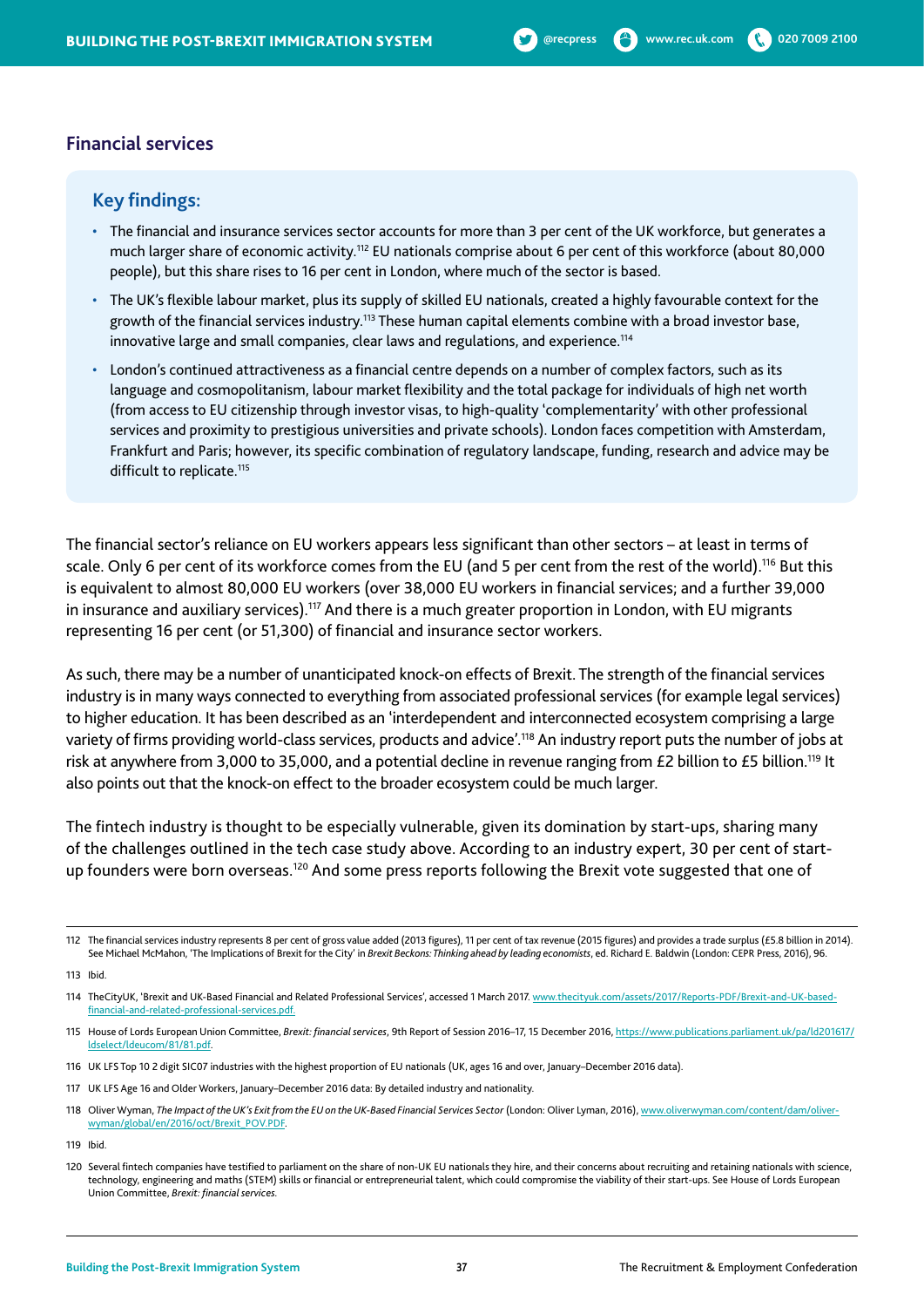the industry heavyweights, TransferWise, was considering moving elsewhere.<sup>121</sup> But more recent reports have suggested the industry continues to thrive, and may be relatively insulated from Brexit. A Bloomberg report on Funding Circle, a peer-to-peer lending company, found that in the eight months since the referendum the firm showed a 50 per cent jump in loans and became profitable for the first time.<sup>122</sup>

## **Prospects for the post-Brexit labour market: Where might shortages arise?**

The analysis in the last section uncovered a reliance on EU labour in a number of key sectors. Periods of tight labour supply can be temporary. Some shortages are cyclical and emerge on a seasonal basis. Others result from spatial mismatch (people are not willing to move to where the jobs are) – which can mean that national calculations about shortages can both under- and overplay the extent to which shortages exist in certain regions. Finally, temporary shortages can arise because the market has not yet had time to adjust (for instance by increasing salaries that lead more people to choose the profession).<sup>123</sup>

There is considerable uncertainty around the exit from the EU and future trade deal with Europe, including the role of EU workers in the labour force. Although there have been reports of large multinationals and banks already relocating or downsizing their London offices, the scale of shrinkage in certain high-value sectors remains to be seen. Options for the UK's future relationship with the EU exist along a spectrum between associate membership (or a 'soft' Brexit) and the imposition of WTO rules if the UK leaves without a deal (or a 'hard' Brexit). Another unknown is what will happen to the EU population in the wake of Brexit.

Any analysis of the effects of Brexit on skills or labour shortages is further clouded by the ongoing social, political, demographic and economic dynamics shaping the future labour market:

- **• Demographic change:** The UK's population is getting older, with sub-replacement fertility rates, which will reduce the size of the working population and raise the old-age dependency ratio, lowering fiscal income and placing additional requirements on the welfare system.<sup>124</sup> Since EU migrants are younger, on average, than the UK population, they have helped to lower the old-age dependency ratio, and curbs on EU migration could mitigate this effect.<sup>125</sup>
- **• Shifts in the supply of labour:** The supply of labour can shift as people enter or leave the labour force. Policies such as expanding childcare subsidies (undertaken by the UK government last year) or job-related benefits such as parental leave can create more favourable circumstances for people to enter the workforce and thus expand the supply of domestic labour.126 Further incentives could help to fill some of the gaps left by EU workers if curbs on EU migration are introduced, although some roles will likely remain hard to fill (for example specialist roles, jobs in remote areas or low-paid temporary roles that are less popular with UK nationals).

<sup>121</sup> Alex Hern, 'British Tech Firms Eye Relocation after Brexit Vote', *The Guardian,* 24 June 2016, www.theguardian.com/technology/2016/jun/24/british-tech-firms-eye-relocationafter-brexit-vote.

<sup>122</sup> Edward Robinson, 'Brexit Terrified This CEO. Then Business Jumped 50%', Bloomberg News, 26 February 2016, www.bloomberg.com/news/features/2017-02-27/brexitfunding-circle.

<sup>123</sup> Madeleine Sumption, 'Filling Labor Shortages through Immigration: An Overview of Shortage Lists and their Implications', *Migration Information Source*, 23 February 2011, www.migrationpolicy.org/article/filling-labour-shortages-through-immigration-overview-shortage-lists-and-their-implications.

<sup>124</sup> House of Commons Library, 'Political Challenges Relating to an Ageing population: Key issues for the 2015 Parliament', May 2015, https://www.parliament.uk/business/ publications/research/key-issues-parliament-2015/social-change/ageing-population/; and United Nations Department of Economic and Social Affairs, Population Division, 'Total Fertility by Major Area, Region, and Country, 1950-2100 (Children per Woman)', *World Population Prospects: The 2015 Revision*, July 2015, https://esa.un.org/unpd/wpp/ DVD/Files/1\_Indicators%20(Standard)/EXCEL\_FILES/2\_Fertility/WPP2015\_FERT\_F04\_TOTAL\_FERTILITY.XLS.

<sup>125</sup> However, over the very long term, this effect could diminish somewhat, given that the populations of some of the key EU sending countries are projected to age rapidly over the next few decades. By 2080, the old-age dependency ratio of some of the key EU sending countries are projected to outpace the UK (49 per cent), for example Germany (55 per cent), Poland (61 per cent), Romania (51 per cent) and Italy (63 per cent). See Migration Observatory, 'Migrants in the UK: An Overview', 21 February 2017, www. migrationobservatory.ox.ac.uk/resources/briefings/migrants-in-the-uk-an-overview/; and Eurostat, 'Projected Demographic Balances and Imbalances [proj\_15ndbims]', last updated 24 February 2017.

<sup>126</sup> The expansion of childcare subsidies in September 2016 is expected to lead to some parents (particularly mothers) deciding to enter the workforce. See, for example, Mike Brewer, Sarah Cattan, Claire Crawford and Birgitta Rabe, 'Does Free Childcare Help Parents Work?' (IFS briefing paper, London, December 2016), www.ifs.org.uk/publications/8792.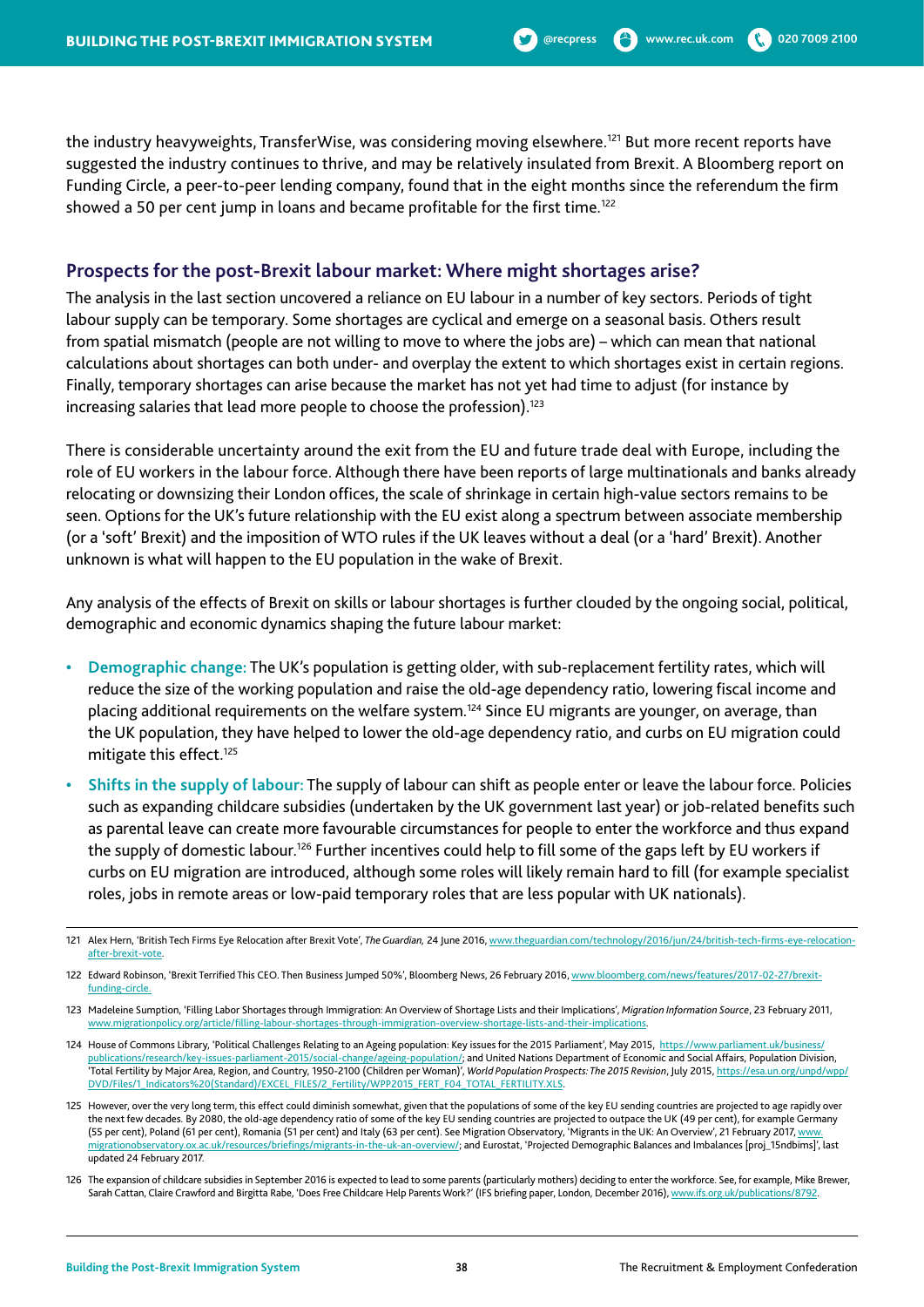- **• Planning for future workforce:** Decisions about workforce education and training, including funding, are a key determinant of future workforce needs and shortages. For example, a 2016 review of nursing shortages blamed the lack of nurses on poor workforce planning, including cuts to training places and the decision to move from student bursaries to loans.<sup>127</sup> While industries such as health and social care will likely remain reliant on foreign nationals to fill labour and skills gaps in the short term, much better workforce planning and vocational training – which takes into account both future demand for services and recruitment and retention incentives – could potentially plug these gaps in the medium to long term.
- **• Business environment and the economy:** The broader business environment including changes to the regulatory regime, taxation or employment rights (such as minimum wage increases) and changing economic conditions (such as currency devaluation) – could affect both the hiring practices of employers and the appeal of the UK as a place to work. For example, the post-referendum devaluation of the pound reduced the incentives for EU nationals to seek work in the UK.<sup>128</sup> Other factors – for example if the UK leaves the single market, it will likely lose its passporting rights<sup>129</sup> – may drive some banks and insurance companies to relocate. At the same time, the UK government has hinted at further cuts to corporate tax rates,<sup>130</sup> which could help offset these job losses by attracting other multinationals to establish operations in London and encouraging job creation.
- **• Automation:** Another unknown is how the use of robotics or machine learning will affect different sectors. Automating processes can improve productivity (and potentially generate additional employment or higher pay) but may also lead to the phasing out of certain roles (for example administrative or support jobs). Studies suggest that the effects of automation will vary widely by occupation, based on how easily replicable an occupation's tasks are, the extent to which these tasks rely on perception or social intelligence, and the degree of creativity involved.<sup>131</sup> While less creative tasks may appear easier to automate, the degree to which these industries can afford to invest in automation over the next few years, particularly when facing low profit margins, and the potential impact on the workforce, remain unknown.<sup>132</sup>

Taking all these factors into account, it seems likely<sup>133</sup> that three potential sticking points in the post-Brexit labour market could emerge following the agreement of a transitional or final deal:

- **• retaining long-term competitiveness** in highly globalised sectors (such as higher education, finance and tech) that rely both on an immigration system that can bring in the best talent, and an environment that is appealing to that talent;
- **• mitigating the immediate impacts of large-scale reliance on EU workers** in sectors such as agriculture, manufacturing and construction – especially where these concentrations are especially high (and obscured by headline figures) in particular subsectors and regions;
- **• maintaining flexibility** both in sectors that rely on their ability to 'flex' on a seasonal basis (such as agriculture or hospitality) and in sectors where freelancers, self-employment and temporary labour are at the root of their business model (ranging from construction to tech, and to some extent, even higher education).

- 131 Hasan Bakhshi, Carl Benedikt Frey and Michael Osborne, *Creativity vs. Robots: The Creative Economy and the Future of Employment* (London: Nesta, 2015), www.nesta.org.uk/ sites/default/files/creativity\_vs.\_robots\_wv.pdf.
- 132 Georg Graetz and Guy Michaels, 'Robots at Work' (LSE Centre for Economic Performance Discussion Paper no. 1335, London School of Economics, March 2015), http://cep.lse. ac.uk/pubs/download/dp1335.pdf.
- 133 On 23 March 2017, MPI held an internal 'scenario planning' meeting to rank the likely impact of different Brexit deal scenarios on key sectors, which identified these three areas as key sticking points.

<sup>127</sup> MAC, *Partial Review of the Shortage Occupation List: Review of nursing* (London: Home Office, 2016), 3.

<sup>128</sup> See, for example, Gonzalo Viña, Zosia Wasik and Henry Foy, 'Migrants Become More Picky about British jobs', *Financial Times*, 8 July 2016, www.ft.com/content/fffd7f8c-4456- 11e6-b22f-79eb4891c97d.

<sup>129</sup> Passporting rights allow UK-registered financial companies to sell their products and services (or establish themselves) throughout the EEA without having to register elsewhere.

<sup>130</sup> Adam Bienkov, 'Theresa May "stands ready" to turn Britain into a tax haven after Brexit', *Business Insider*, 16 January 2017, www.businessinsider.com/theresa-may-standsready-to-turn-britain-into-a-tax-haven-after-brexit-2017-1?r=UK&IR=T.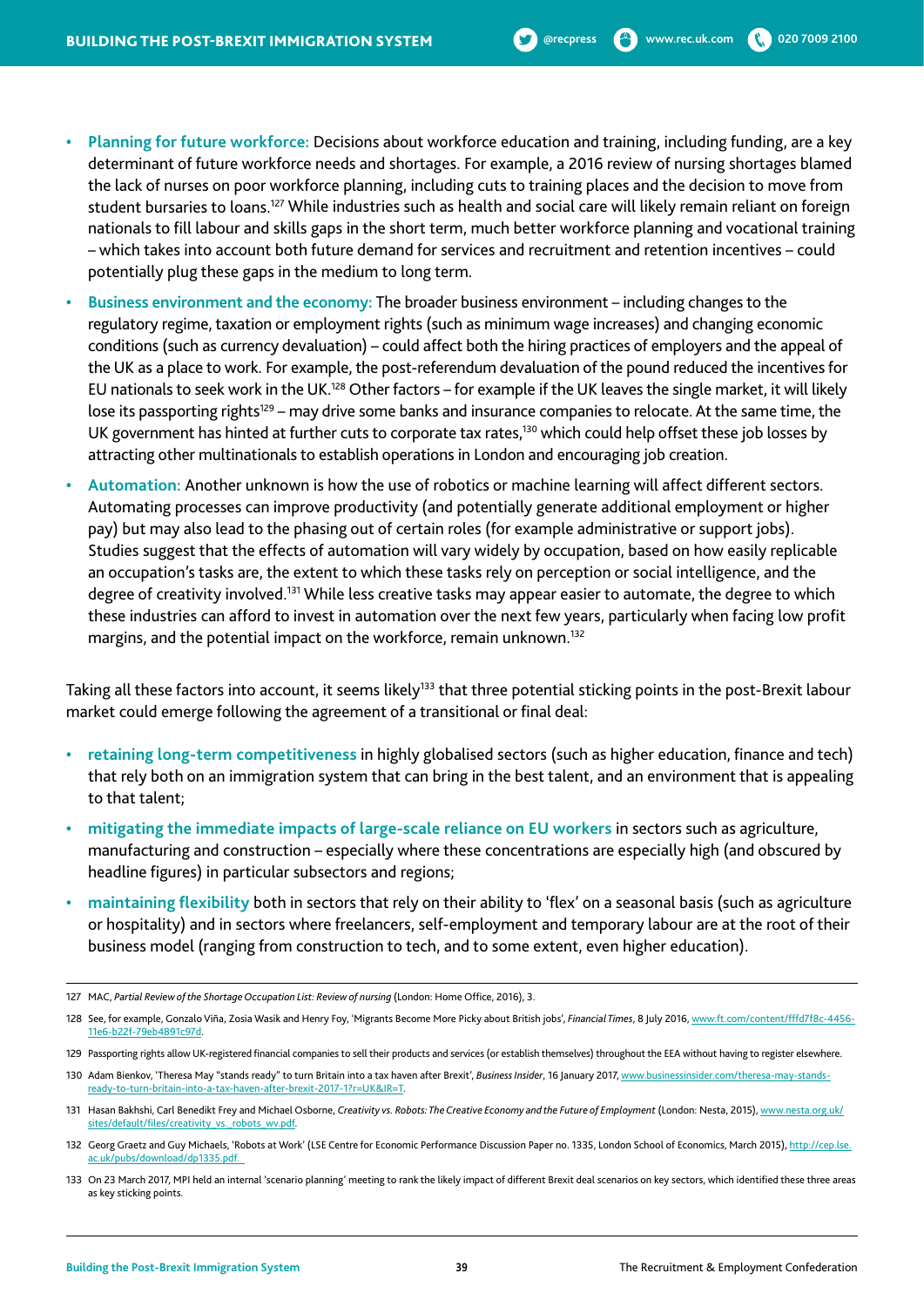# **IV. POLICY OPTIONS**

Policymakers generally face the challenge of designing policies that are flexible and responsive to economic needs. In the context of greater economic uncertainty, as is occurring in the wake of the Brexit vote, it is even more important. Given the risk of businesses relocating and economic slowdown, minimising the damage and maximising the opportunity that Brexit offers will depend on continued access to skills and talent. At the same time, the government faces political pressure to assuage public concerns about the pace and scale of immigration, and to ensure that migrant workers complement – rather than replace – native workers.

As the government begins negotiations to leave the EU and lays the groundwork for a post-Brexit EU migration system, it must balance a number of competing short-, medium, and long-term objectives:

- **• Protecting the post-Brexit economy:** In the immediate aftermath of Brexit, the economy will likely retain significant high- and low-skilled labour needs. Maintaining a temporary and flexible flow of workers across the skills spectrum could help ensure continuity and avoid unintended spillover effects, such as reverse agglomeration and stilted economic growth. Policymakers also need to protect 'sunrise' industries that are in the early stages of expansion, such as biotech or fintech.
- **• Shaping the future labour force:** Potential automation and digitisation and the impending retirement of baby boomers mean that new jobs will be increasingly high-skilled.<sup>134</sup> An immigration system that works for the long run needs to meet these rising skills needs – while ensuring that overseas workers supplement rather than displace the resident workforce and that those who come through non-economic routes (such as family members and refugees) receive the help they need to achieve their potential.
- **• Restoring public trust in the immigration system:** The government faces the challenge of building an immigration system that is seen as having integrity and serving the interests of the British people. As a first step following the referendum result, the then government renewed its commitment to reducing net immigration to the tens of thousands annually, though it acknowledged that this will be a very long-term goal.
- **• Agreeing a mutually beneficial trade deal with the EU:** Any comprehensive trade deal that the UK strikes with the EU is likely to include immigration (building on the precedent of past EU trade deals) as a key bargaining chip. This could establish a preferential system for EU nationals, whether across the board or for certain sectors. But doing so will cede some of the UK's independence to set the terms (and scale) of its post-Brexit immigration policy, which was a key driver for Leave proponents, and its ability to meet some of its other goals.
- **• Meeting regional needs and variation:** Any new immigration system needs to be flexible enough to accommodate the highly concentrated and variable needs of different regions. Several regions (including London and Scotland) have called for more power over the immigration system; and with a second Scottish referendum on the horizon, greater devolution on immigration policy could be back on the table.

<sup>134</sup> Institute for the Future, 10 Strategies for a Workable Future: A call-to-action from the Workable Futures Initiative (Palo Alto, CA: Institute for the Future, 2015), www.iftf.org/ fileadmin/user\_upload/downloads/wfi/iftf\_workablefutures\_10strategies.pdf.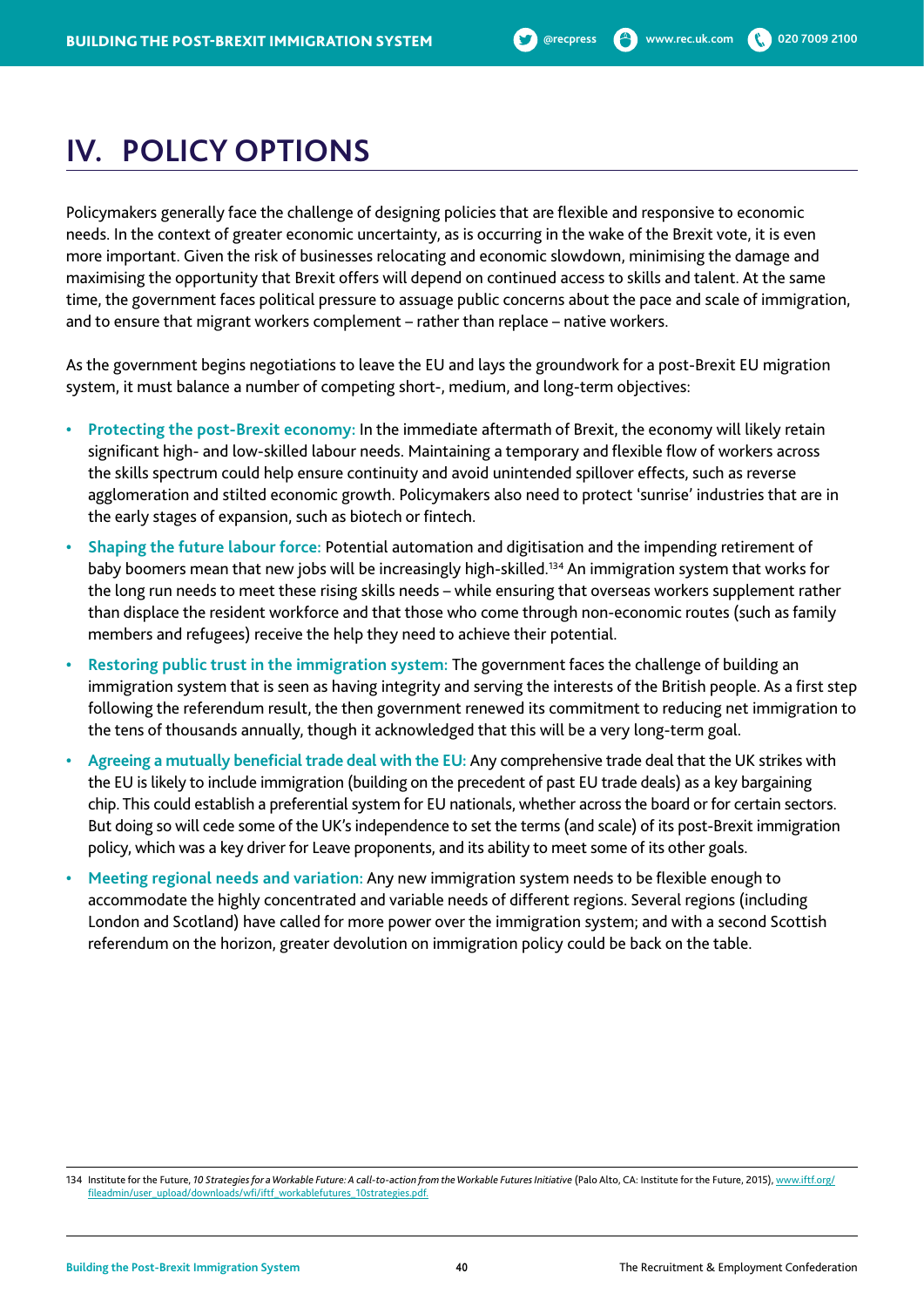**• Minimising bureaucratic overload:** The civil service is juggling increased caseloads (for example EU nationals applying for settlement), impending legislation (including the Great Repeal Bill, which will transpose EU law into UK law in March 2019), and the new skills required to manage the post-Brexit legislative landscape.135 Estimates suggest that even regularising the status of existing EU nationals (regardless of what deal is finally agreed) will be highly burdensome,<sup>136</sup> while the cost of policing the system could be extremely high.<sup>137</sup>

Some of these goals will align, but some will conflict. For instance, individual employers have an interest in clarity; one of the main gripes businesses have with the immigration system is how quickly it changes and the difficulty of getting consistent advice.<sup>138</sup> By contrast, many sectors and regions have an interest in a more tailored migration policy.<sup>139</sup>

# **THE FUTURE IMMIGRATION SYSTEM: POLICY OPTIONS AND DESIGN CHALLENGES**

Brexit offers the chance to make changes that will improve the UK's long-term competitiveness, but this should not be seen as a blank slate. It will be far less costly and disruptive to slot EU migration into the UK's existing architecture than rip up the rulebook and start from scratch.

Nonetheless, there are a number of key decisions and trade-offs that policymakers will have to keep in mind as they design a system. These building blocks include:

- **• Selection:** Key issues include how to select among candidates and whether employers or governments play the main role in making this selection. Supply-driven systems bring in migrants with certain attributes that are attractive in the local labour market, while demand-driven systems leave it to employers to decide who is most desirable. Policymakers face a trade-off between reducing costs to employers (especially start-ups and SMEs) and offsetting the costs of the system and creating incentives to hire and/or train local workers (where possible).
- **• Flexibility:** Where low-skilled labour needs cannot be met by the local population (for instance because of high local employment rates, the labour needs are seasonal/cyclical, or in sectors, occupations or areas seen as undesirable to the local population), high costs or laborious processes can create incentives to hire illegally.140 Especially for sectors where speed is of the essence, there may be a trade-off between ensuring that the system is as swift and frictionless as possible, while performing the necessary checks to ensure local workers and labour standards are protected. For sectors (from tech to construction) that rely heavily on self-employment and freelancers, bringing people in through a traditional employment visa is not an option.
- **• Implementation:** Governments have to ensure migrants are not taking jobs away from native workers or driving down wages, while not creating blockages in labour supply that could impede economic growth. One question is whether to rely more heavily on employers to 'self-police', for instance by performing right-to-work checks or being responsible for other actors in their supply chains, to reduce government bureaucracy and reduce duplication (that is, checks that businesses already make).

<sup>135</sup> For instance, it has been reported that parliament could have to pass a further seven Brexit bills. See Sophie Jamieson, '"Seven new Brexit bills" must be passed after Article 50 is triggered, leaked Whitehall documents say', *The Telegraph*, 14 March 2017, www.telegraph.co.uk/news/2017/03/14/seven-new-brexit-bills-must-passed-article-50-triggered-leaked/.

<sup>136</sup> For instance, it was reported that the uptick in residency applications has spurred the Home Office to hire 240 extra staff in Liverpool. See Andy Bounds, 'Influx of EU residency applications spurs Home Office hiring spree', *Financial Times*, 23 March 2017, https://www.ft.com/content/141c8b14-0fd8-11e7-a88c-50ba212dce4d.

<sup>137</sup> In 2015/16 the net cost to the taxpayer of managing borders immigration was £504 million. We can assume that this cost would rise exponentially if the Home Office would need to police all EU migration too. See Sunder Katwala, Jill Rutter, Steve Ballinger, and Ian Robinson, *Immigration after Brexit: Challenges for economic stakeholders* (London: British Future, 2017) http://www.britishfuture.org/wp-content/uploads/2017/03/Fragomen.Final-report.pdf

<sup>138</sup> Discussion in MPI/Fragomen Focus Group meeting, 7 March 2017.

<sup>139</sup> As Madeleine Sumption puts it, the government may face 'a choice between the ability to tailor labour migration policy to respond to nuanced policy goals (for example, by introducing different rules for different sectors or businesses) and creating a simple, transparent system with more uniform rules that can be more easily managed and enforced.' See Sumption, *Labour Immigration after Brexit: Trade-offs and Questions about Policy Design* (Oxford: Migration Observatory, 2017), 2, www.migrationobservatory. ox.ac.uk/wp-content/uploads/2017/01/Report-Labour\_Immigration\_Policy\_Brexit.pdf.

<sup>140</sup> Madeleine Sumption, *Policies to Curb Unauthorized Employment* (Washington, DC: MPI, 2011), www.migrationpolicy.org/research/policies-curb-unauthorized-employment.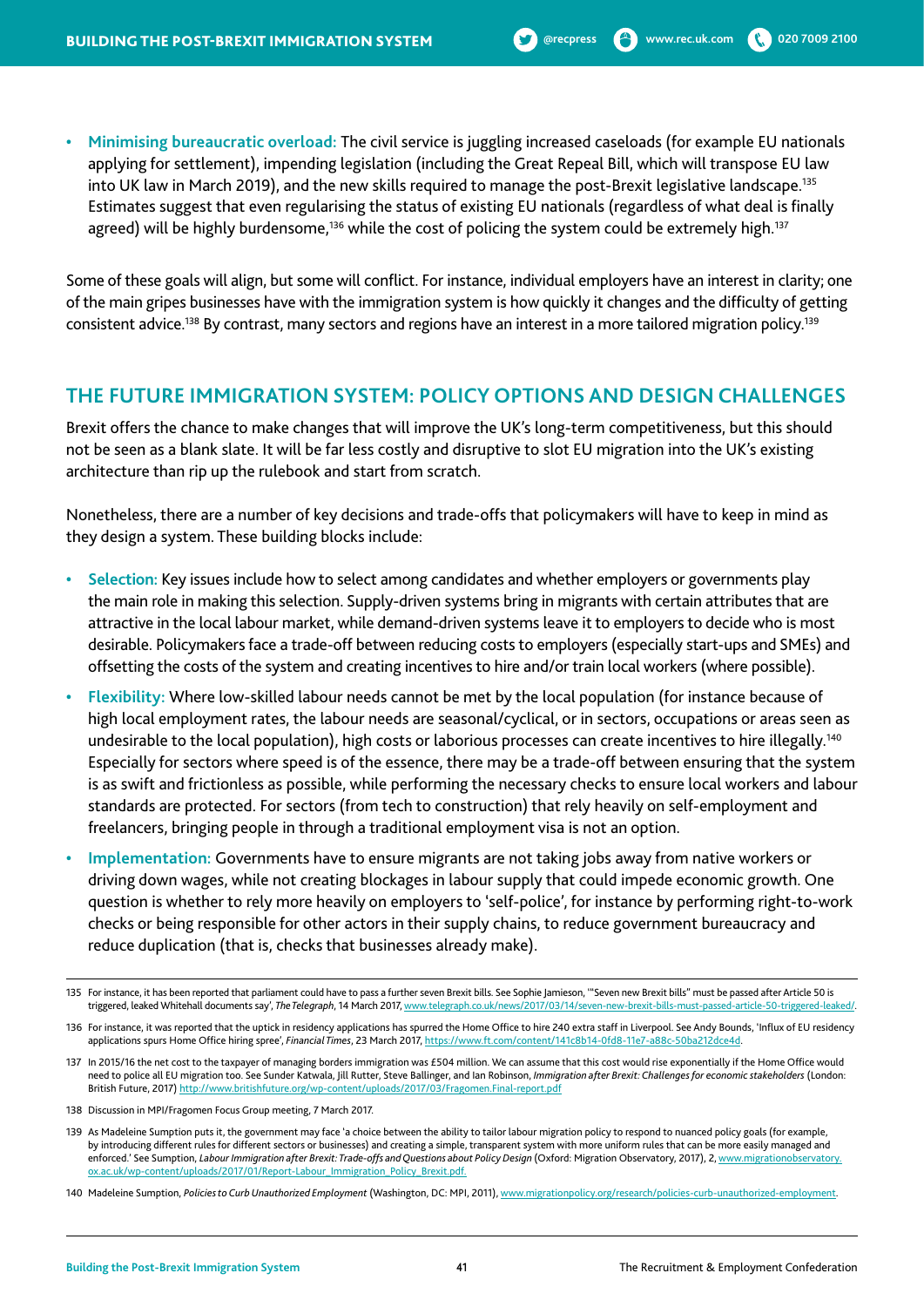#### **High-skilled migration policy options**

Selective migration systems are generally divided into two categories: supply-driven (or 'points-based' systems) that bring people in on the basis of their attributes, and demand-driven (or employer-led systems) that bring people in on the basis of job offers. The UK system combines points-based and employer-led elements, in that it uses a points-based system to rank applicants within the pool of applicants with a job offer for the Tier 2 cap. However, it no longer has the Tier 1 General or Post-Study Work Routes which brought in highly skilled jobseekers without a job offer. (See Appendix II for an overview of the history of Tier 1 and Tier 2.)

The main basic models of high-skilled labour migration are as follows:

- **• Points systems** have a number of advantages, from being able to bring in specialist skills (such as top researchers, entrepreneurs or artists) to boosting human capital in the mid to long term (by rewarding characteristics beyond immediate labour shortages).141 They also tend to be politically popular because they are transparent and rule-based and focus on 'high-value' migration.<sup>142</sup> Moreover, because the right to work is attached to a person rather than a job, allowing the entry of people who meet a certain points threshold is one way to reduce pressures on employers and processing time between someone being offered and being able to take up a job. Increasing overall labour supply can contribute to future growth, innovation and productivity – even if it doesn't meet immediate shortages.
- **• Employer-led systems** are associated with better integration outcomes, almost by definition since applicants move for a particular job. Employers are likely to be better placed than government to judge subtle differences in candidates, such as the prestige of the university they attended, or the relative importance of soft skills to their field. But there is a risk that over-reliance on employers to decide the terms of who comes in can put short-term labour needs ahead of longer-term human capital development, entrenching a shorttermist approach to labour market planning. For instance, employers may bring in skills that they need in the immediate future, even if these skills will soon be obsolete, or misuse the system.<sup>143</sup>
- **• Hybrid systems** have evolved from the points-based systems that were very popular in the 2000s, with most countries now having more hybrid systems that either weight job offers heavily in the allocation of points (for example Canada) or use points to rank applicants among those who have job offers (for example the UK). This shift away from purely supply-driven routes was partly the result of rising evidence of overqualification, although some evaluations of the UK system suggest that it suffered less from this problem than countries such as Canada.144

The notion of an 'Australian-style points system' that was floated during and since the referendum is therefore largely a red herring, since Australia, like the UK, has moved away from a pure points system in recent years. However, it does raise a number of bigger questions about the future design of the skilled migration system: 1) to what extent increased independence from the EU migration system might allow the UK to loosen some of the more onerous requirements (especially since regularly tightening policy, for instance by increasing salary

<sup>141</sup> The New Zealand system, for instance, awards points for experience in future growth occupations.

<sup>142</sup> Demetrios G. Papademetriou and Madeleine Sumption, *Eight Policies to Boost the Economic Contribution of Employment-Based Immigration* (Washington, DC: MPI, 2011), www. migrationpolicy.org/research/boosting-economic-contribution-employment-based-immigration.

<sup>143</sup> Demetrios G. Papademetriou, Will Somerville and Hiroyuki Tanaka, *Hybrid Immigration-Selection Systems: The Next Generation of Economic Migration Schemes* (Washington, DC: MPI, 2008), www.migrationpolicy.org/research/hybrid-immigrant-selection-systems-next-generation-economic-migration-schemes.

<sup>144</sup> Overqualification among skilled immigrants was pervasive in Canada during the 1990s and 2000s, and was one of the drivers behind the introduction of its Express Entry system. For example, Canada's Longitudinal Survey of Immigrants to Canada (2004–05) found that after four years in Canada two-thirds of Federal Skilled Worker main applicants had jobs that matched their education and training. In the UK, there was a shift away from supply-driven routes (closing the Tier 1 General and the Post-Study Work Route in 2012), after a Home Office review found some skilled workers entering through these routes were unemployed or working in low-skilled jobs. (This review estimated overqualification at 29 per cent, but the reliability of these findings is undermined by the sample size [n=1,184, only including Tier 1 visa holders with dependants] and its reliance on self-reported data of varying quality, with the authors acknowledging job titles were often 'vague' and applicants often did not list employer details.) See Home Office, UK Border Agency, 'Points Based System Tier 1: An Operational Assessment', Occasional Paper 91, October 2010, www.gov.uk/government/uploads/system/uploads/attachment\_data/file/115913/occ91 pdf; and Maria Vincenza Desiderio and Kate Hooper, *The Canadian Expression of Interest System: A Model to Manage Skilled Migration to the European Union?* (Brussels: MPI Europe, 2016), 5-6, www.migrationpolicy.org/research/canadian-expression-interest-system-model-manage-skilled-migration-european-union.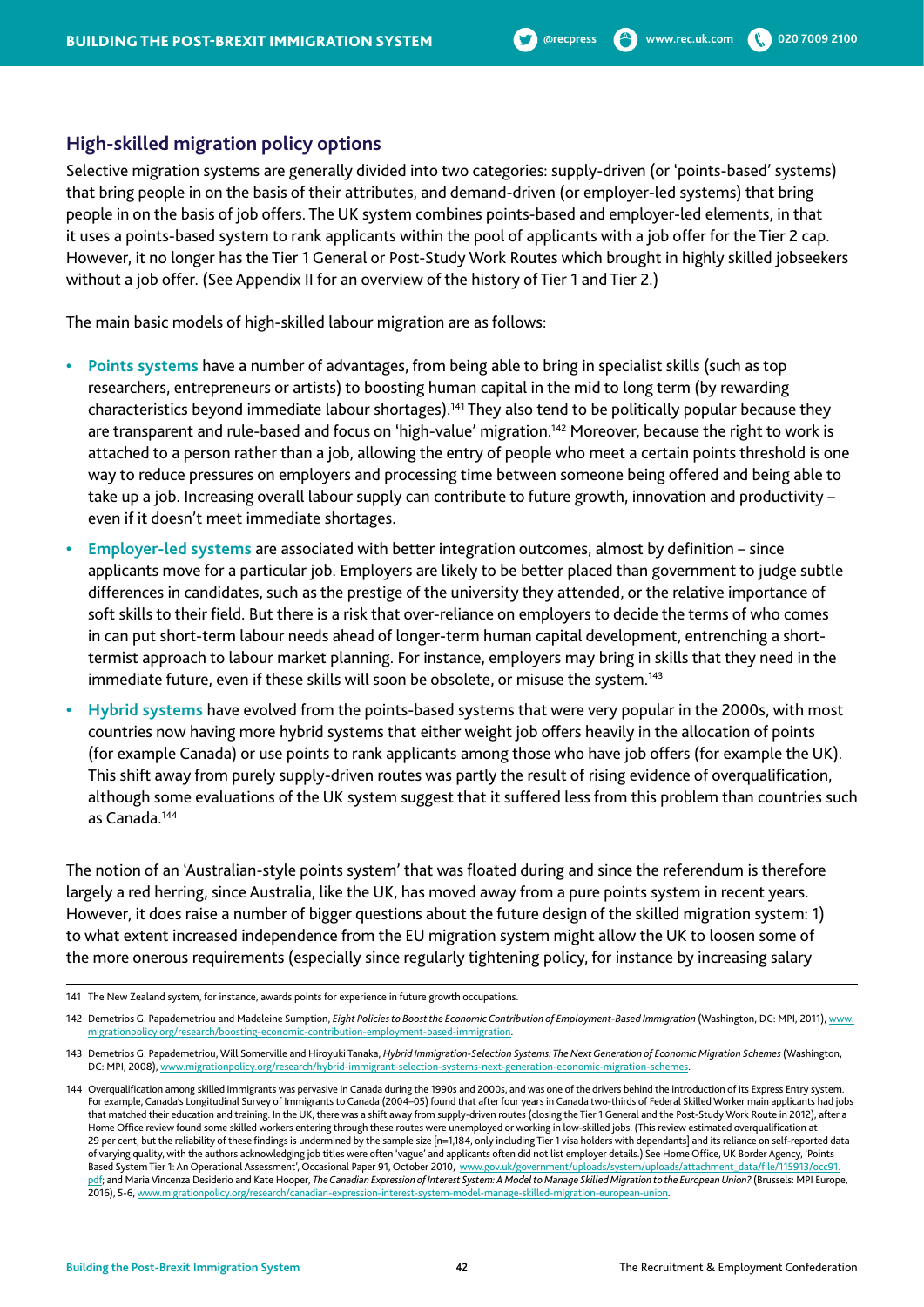requirements for intra-company transfers or reducing lengths of stay, has not had its desired effect on reducing numbers); 2) to what extent the UK should tip the ratio of skilled to less-skilled migration (regardless of what happens with numbers); and 3) whether this may be an opportunity to bring in people for their human capital rather than their particular relationships with an employer.

Given that the UK is facing a need for talented and *flexible* labour (as outlined in the data analysis and case studies), there may be a case for allowing untrammelled labour market access to people who meet a certain points threshold and/or hold some kind of jobseeker visa. Such an approach could grease the wheels of high-skilled labour mobility by reducing pressures on employers and minimise the time between someone being offered, and being able to take up, a job. Moreover, EU migration in particular may be somewhat insulated from the main drawbacks of points systems – their association with considerable underemployment or 'brain waste' – since employers are likely to have greater familiarity with institutions within Europe and some qualifications (such as medical staff) are harmonised. Since points can be attached to jobseekers with specialist occupations or degrees, the UK could use the system to build expertise in high-growth sectors it wants to support in coming years.

#### **Low-skilled migration policy options**

When the UK government created the points system, Tier 3 was intended to replace low-skilled immigration programmes. However, large-scale intra-EU migration became a de facto alternative.

Low-skilled migration programmes are often politically unpopular,<sup>145</sup> since governments are faced with the challenge of balancing employers' desire to pay competitive wages with the interests of labour unions in protecting native workers and labour standards (including minimising exploitation of migrant workers). This tradeoff has become more pronounced with the growth in competition for manufacturing in Asia and elsewhere, as it has become clear that it is impossible to keep the costs of labour low enough to compete with offshoring while also maintaining secure, well-paid jobs.

There are a number of options for meeting low-skilled needs:

- **• Pure demand-driven approaches:** Sweden has no skill or sector requirements, or caps, but employers must advertise the job beforehand and pay minimum wages.<sup>146</sup> The system was introduced in order to be highly responsive to labour shortages, which the Swedish government felt were better determined by employers than government agencies. But evidence suggests that migration has been mostly low-skilled (mostly berry pickers), combined with some high-skilled (mostly computer professionals), leaving vacancies in teaching and skilled construction unfilled. And although migrants have come to work in occupations with labour shortages, they have also arrived in occupations with a labour surplus where concerns have been raised about wage dumping and deteriorating work conditions.<sup>147</sup> Moreover, there can be unintended consequences of low-skilled programmes that require applicants to have a job offer, such as contributing to the spread of companies or gangmasters operating out of countries of origin.
- **• Low-skilled employer-sponsored programmes:** Low-skilled migration programmes are often reciprocal, governed by bilateral agreements (such as the North American Free Trade Agreement, or NAFTA). In countries such as Australia and New Zealand, low-skilled work visas for Pacific Islanders seek to recognise the historical ties between these regions and act as a development tool (hence they are often seen as an alternative to direct

147 Ibid.

<sup>145</sup> For instance, an Ipsos-MORI poll found that 64 per cent of UK respondents wanted to reduce low-skilled immigration, compared with only 31 per cent who wanted to reduce high-skilled immigration. See Bobby Duffy and Tom Frere-Smith (2014), *Perceptions and Reality* (London: Ipsos MORI), www.ipsos-mori.com/DownloadPublication/1634\_sriperceptions-and-reality-immigration-report-2013.pdf.

<sup>146</sup> In practice, the advertising requirements are minimal and can be fulfilled by advertising in EURES for ten days. Minimum wages vary by sector as a result of collective bargaining processes among social partners (and are in general fairly high). See Henrik Emilsson, 'Labour Migration in a Time of Crisis: Results of the New Demand-Drive Labour Migration System in Sweden' (MIM Working Paper Series 14:1, 2014), http://dspace.mah.se/bitstream/handle/2043/17882/WPS%2014.1%20Henrik%20Emilsson. pdf;jsessionid=A21EE7DCCD490A5A7104FBF188C719EE?sequence=2.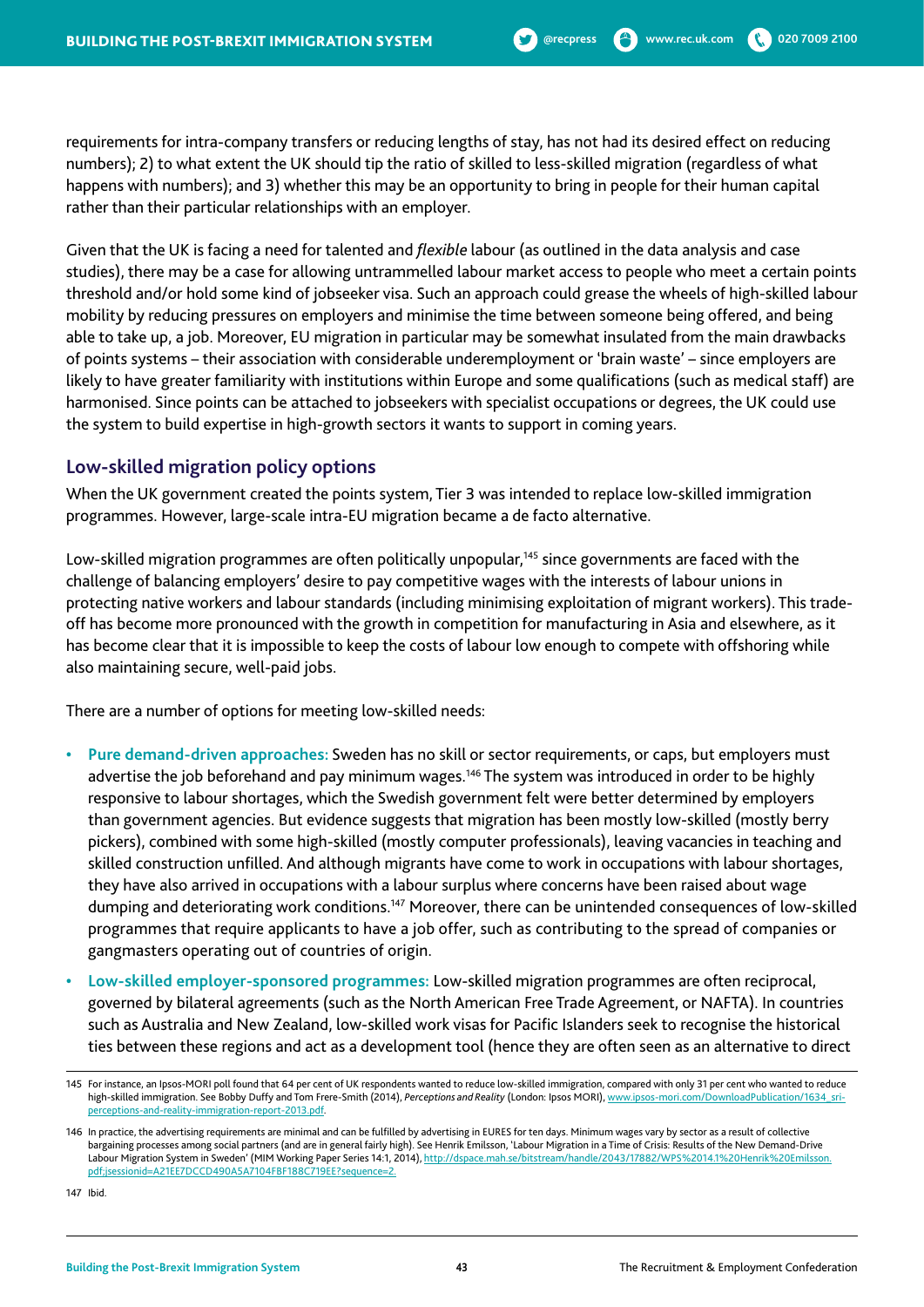Expensive (in terms of time and resources) or oversubscribed low-skilled labour migration programmes can create incentives for unscrupulous employers to hire on the black market instead. The main alternatives – free movement or a totally demand-driven system – will be difficult to sell to the British public; however, the prime minister has hinted that free movement may continue in the interim (the transitional deal is discussed further below).<sup>150</sup>

Another question will be whether or not the new system will be preferential for European nationals. Arguably, people coming from nearer (that is, Europe rather than India) can maximise benefits of short-term/circular mobility better than those who have to invest lives and livelihoods in the hope they can stay. But the UK government has shown signs of also wanting to carve out bilateral deals outside Europe.

Finally, the UK government will face (depending on the outcome of the Brexit deal) the question of whether to implement a low-skilled migration system that is sector-specific. The argument for such an approach is that some of the current labour shortages are more open to employers adapting their business models than others. Agricultural producers have less scope to use wages as a vehicle for attracting greater numbers of native workers than in construction, for instance, since the work is more seasonal and less concentrated in areas where native workers prefer to live. But there is an added risk of horse trading associated with allowing different sectors to pitch for a bespoke approach, and not always a 'scientific' answer to which regions should receive preference.<sup>151</sup>

## **Policies to meet demands for flexible labour**

An additional gap in the existing UK immigration policy architecture is the ability to meet demands for flexible labour. Since seasonal and temporary work can be less desirable to some native workers, migrant labour provides the opportunity to 'flex up' and 'flex down' depending on fast-changing needs of employers.<sup>152</sup> This is at the heart of the competitive edge that sectors with narrow margins have vis-à-vis buying from abroad.

But this is not merely an issue in the sectors of the labour force that rely on large numbers of graduate and nongraduate EU nationals. One of the main factors behind the thriving tech sector in London is flexible labour, for instance specialist freelancers. This is not easily met through traditional migration systems: employer sponsorship routes are often too slow to meet the required speed of start-ups that are involved in a race to develop a new product, and SMEs and start-ups can rarely afford the time or resources to invest in navigating complex immigration rules. Meanwhile, supply-based approaches (points-based or jobseeker visas) are not well suited to self-employment and freelancing; and entrepreneurship visas tend to have high thresholds with the aim of bringing in business owners who will create large numbers of jobs. None of these models is well suited to the tech ecosystem or to other sectors that rely on flexible continental labour, from engineering and construction to the creative industry.

<sup>148</sup> Samoan Quota and Pacific Access Category: Employers can apply to become a Pacific Quota Employer, and can then employ workers drawn from the annual ballot (who get resident permits) without any labour market test. There is an annual quota of 1,750, with minimum employment and salary requirements. See New Zealand Immigration, 'Samoan Quota & Pacific Access Category', www.immigration.govt.nz/employ-migrants/hire-a-candidate/options-for-repeat-high-volume-hiring-new/samoan-quota-pacific-access-category.

<sup>149</sup> New Zealand Immigration, 'Recognised Seasonal Employer', accessed 1 March 2017, www.immigration.govt.nz/employ-migrants/hire-a-candidate/options-for-repeat-highvolume-hiring-new/recognised-seasonal-employer.

<sup>150</sup> BBC, 'Brexit: Theresa May suggests free movement extension', *BBC News* 5 April 2017, http://www.bbc.com/news/uk-politics-39498647.

<sup>151</sup> See, for example, Sumption, *Labour Immigration after Brexit,* for a discussion of the fact that deciding which low- and middle-skilled migration to prioritise is 'not a simple statistical exercise', for instance, because the government will have to weigh the political pressure to reduce immigration against the economic risk of retailers beginning to buy more produce from abroad.

<sup>152</sup> The competitive edge in the UK labour market is dependent on the ability to 'flex in and out', as a focus group participant put it. Comments by representative of the recruitment sector, MPI/Fragomen focus group meeting, 7 March 2017.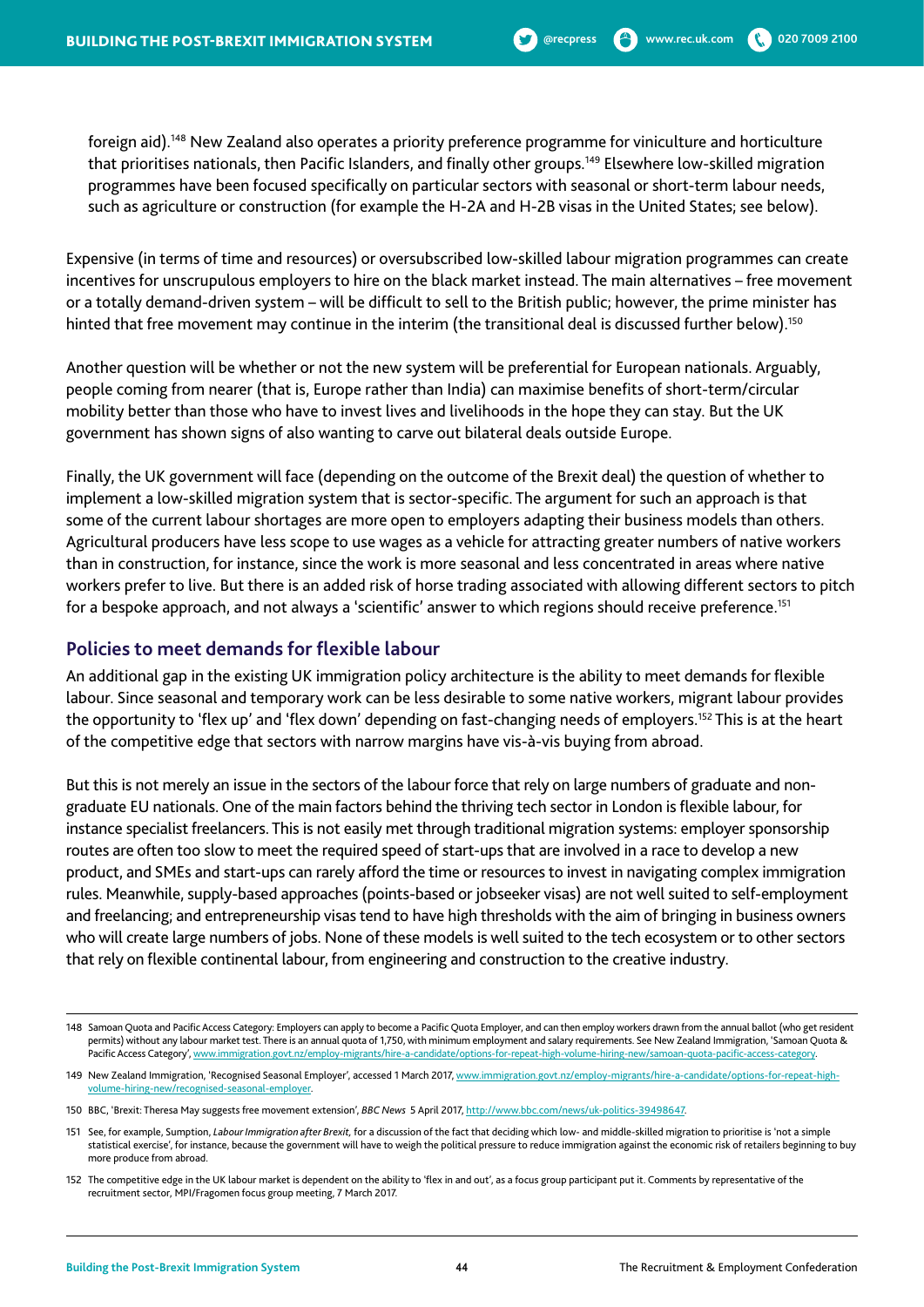Possible options for meeting flexible needs include:

- **• Self-employment visas:** A number of countries offer self-employment or freelance visas, although several of the self-employment visas are, in practice, for people to come and set up businesses in the host country. For instance, Germany and the Netherlands have permits for the purpose of freelance work or self-employment.<sup>153</sup>
- **• Entrepreneurship visas:** By contrast, most of the other international examples have been moving towards high-value entrepreneurship (rather than self-employment for freelance work), faced with the risk that these routes can be misused.<sup>154</sup> A number of countries have made bringing in high-calibre candidates to set up high-value, innovative businesses a priority in recent years. Admission criteria for Organisation for Economic Co-operation and Development (OECD) countries' entrepreneur programmes can include job creation, sector-specific or location-specific requirements, a business or innovation test (usually assessed by industry representatives) and experience in the field.<sup>155</sup> (Job creation is often pertinent to renewing or extending visas, for example.)
- **• Start-up visas:** Start-up visas typically reduce (or eliminate) investment thresholds, relying on the input of industry to endorse business plans (whether as part of the application, or by providing seed funding). The threshold for a UK entrepreneur visa falls from £200,000 to £50,000 when the entrepreneur is funded by a prescribed expert. Several other OECD countries have launched (or plan to launch) start-up visas, including France's Tech Ticket (2015) and Tech Visa (forthcoming, 2017), New Zealand's Global Impact Visa (due to be launched in mid-2017), Denmark's Start-Up Visa (2015), and the Netherlands' Start-Up Visa (2015). Some of these programmes are provided alongside funding and support.<sup>156</sup> However, while these programmes are focused on attracting high-quality candidates, they can struggle to attract many applications.<sup>157</sup>
- **• Sector-specific work or entrepreneur visas:** Some programmes restrict entrepreneur visas to certain sectors, whether by introducing visas that exclusively cater to (or favour) emerging sectors such as digital technology, or barring business models for lower-growth industries (for example retail). See, for example, restrictions imposed by Ireland and Denmark on issuing visas to retail or catering businesses, and New Zealand's waiving of its investment threshold for innovative/high-growth industries (for example science or ICT).
- **• Post-study work visas:** Students who attend high-ranking institutions represent a potentially lucrative source of human capital, since they have host-country educational experience (valued more highly by employers than foreign qualifications) and have been tested for their language skills. But the UK government has tightened up restrictions on students working following graduation, following evidence that an industry of bogus educational

- 155 MAC, *Tier 1 Entrepreneur and Graduate Entrepreneur routes*, 43-45.
- 156 Start-up Chile offers a work visa alongside a business incubator programme (with up to \$90,000 USD in funding from the government and training); since 2010 it has invested \$40 million into 1,309 start-ups (of which, 51 per cent are still active), and three-quarters of applicants have been foreign. Similarly, the French Tech Ticket offers financial support and training to foreign entrepreneurs for 12 months. Start-up Chile, 'Economic Impact', http://www.startupchile.org/economic-impact/; and French Tech Ticket, 'The French Program for International Start-Ups', http://www.frenchtechticket.com/.
- 157 For example, Canada's Start-Up Visa pilot programme (launched in 2013) has had lower uptake than expected, and was due to be reviewed in 2016 to see if it should be extended past 2018 (though no outcomes had been published, at time of writing). In 2015, 62 people were admitted under the programme (which has a 2,750 annual cap); as of May 2016, the government reported that 51 entrepreneurs were admitted under the programme (with 26 start-ups). As a result, countries may need to review eligibility criteria to ensure that the process is accessible to emerging (as well as established) talent, and to promote these programmes more widely. Government of Canada, 'Start-up visa continues to grow', (news release, 5 May 2016), http://news.gc.ca/web/article-en.do?nid=1061469; and Government of Canada, *2016 Annual Report to Parliament on Immigration*, last updated 31 October 2016, http://www.cic.gc.ca/english/resources/publications/annual-report-2016/index.asp.

<sup>153</sup> Service-Portal Berlin, 'Residence Permit for the Purpose of Freelance or Self-Employment Issuance', accessed 1 March 2017, https://service.berlin.de/dienstleistung/305249/ en/. Requirements include evidence of income from freelance work (for example future contracts, relevant experience), economic interest or regional need, and residence in Germany. This can also be used for prospective entrepreneurs, who need to prove their relevant experience, sufficient financial resources and a business plan. In the Netherlands, activities must be beneficial to the Netherlands (points awarded for personal experience, added value or business plan); freelancers must also prove they have at least one commission; and proof of future income. See Netherlands Government, 'Self employed person', accessed 1 March 2017, https://ind.nl/en/work/Pages/Self-employedperson.aspx.

<sup>154</sup> Evidence suggests that both Tier 1 (Entrepreneur) and Tier 1 (Graduate Entrepreneur) pathways have been misused as a pathway to the informal labour market. MAC's 2015 review of both entrepreneur pathways found that 'Out of 13,746 individuals granted Tier 1 (Entrepreneur) or Tier 1 (Graduate Entrepreneur) visas since 2008, we identified 1,580 active companies registered on the IDBR who employ a total of 9,850 people and generate a combined annual turnover of £1.45 billion.' MAC, *Tier 1 Entrepreneur and Graduate Entrepreneur routes* (London: Home Office, 2015), 152, https://www.gov.uk/government/publications/migration-advisory-committee-mac-review-tier-1-entrepreneur-andgraduate-entrepreneur-routes. The Home Office estimated that only about one in four Tier 1 (Entrepreneur) visa holders extended their visas, and that others entered into the informal labour market. Home Office, 'Table vi\_01\_q: Entry clearance visa applications and resolution by category.' In Australia, in 2015, the Australian Joint Standing Committee on Migration published a review calling for the reform of the programme after finding that applicants tended to set up businesses in low-risk sectors such as retail or manufacturing.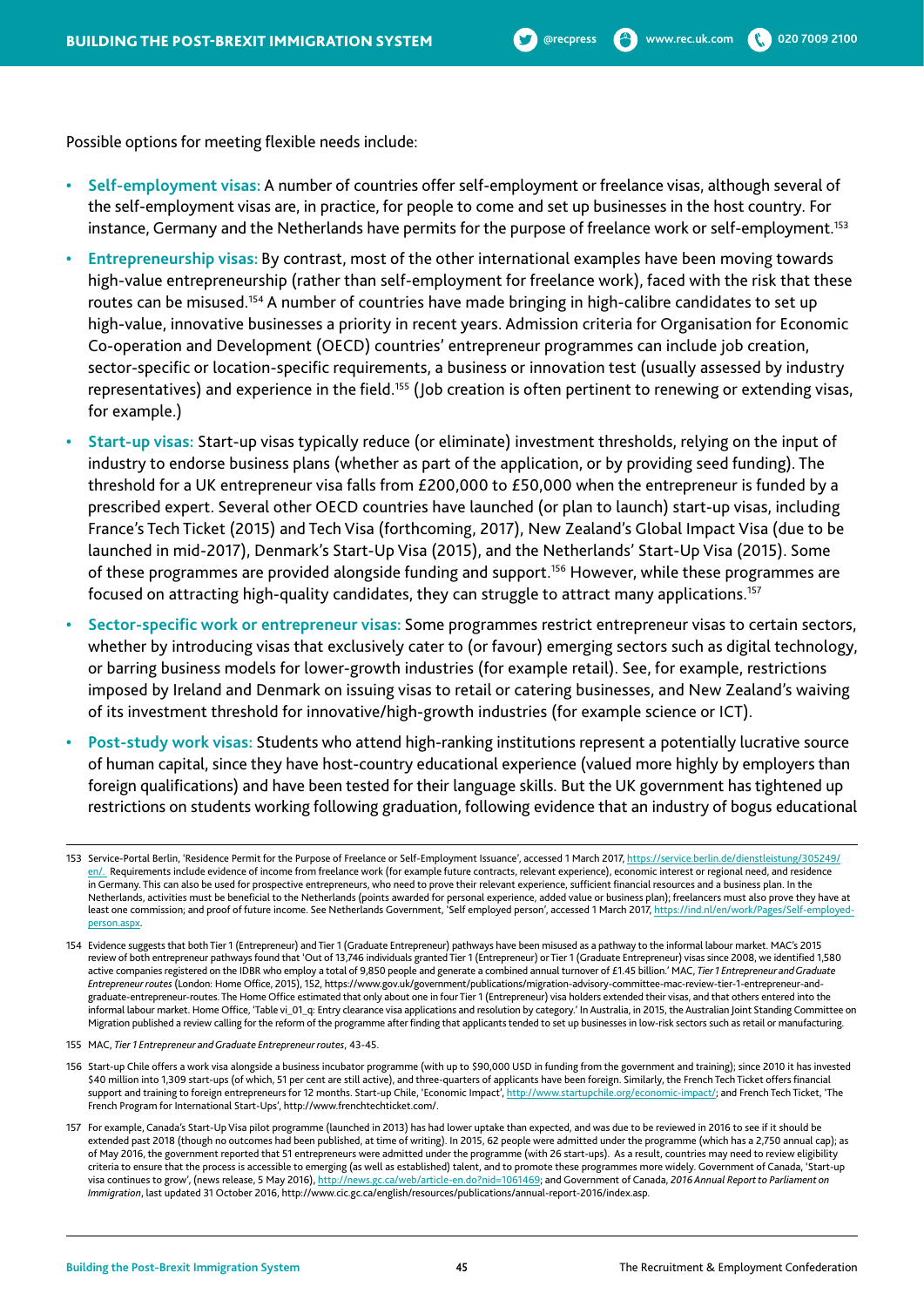institutions had mushroomed specifically to enable non-EU migrants to enter the UK.<sup>158</sup> There is a balance between making it easy for desirable students to stay, without creating incentives to misuse the education to work route, but the perverse incentives may be less prominent for EU students given their wealth of alternative options (that is, studying elsewhere in the EU).

**• Temporary work visas:** Another option is seasonal or temporary labour programmes for industries such as agriculture, hospitality or construction to fill temporary, short-term labour shortages. Examples include the UK's now-closed SAWS programme or its Sectors-Based Scheme, or further afield, the H-2A and H-2B guestworker programmes in the US. The UK also operates a working holiday visa (Tier 5 (Youth Mobility Scheme)) that allows nationals aged 18 to 30 from Australia, Canada, Japan, Monaco, New Zealand, Hong Kong, South Korea and Taiwan to work in the UK for up to two years; this could be expanded or extended to other countries.

In each of these approaches, there is a need to balance employers' calls for flexibility and ease of use with adequate oversight to prevent misuse. But while policymakers can experiment with their enforcement efforts, the success of these options relies on securing industry input and buy-in. This can take the form of requiring industry experts to vet and endorse a business plan either as a formal part of the application process (see, for example, the UK Tech Nation visa or Start-Up Denmark) or through a requirement to secure endorsement and funding from venture capital funds or investor groups (see, for example, Canada's Start-Up Visa pilot programme).

## **Policies to meet regional needs**

Some commentators have called for a devolved immigration system to allow different parts of the country to meet divergent needs.<sup>159</sup> In places such as Canada and Australia, points systems have been adjusted to channel immigrants to regions that have particular labour and skills shortages. In Canada, which is the original architect of points-based systems, applicants now have to either have a job offer or go to a province with lower levels of immigration as part of its Express Entry programme.<sup>160</sup> While these specialised programmes or conditions can help employers attract talent, there are several issues, such as how to induce new immigrants to stay in these areas (for example by attaching conditions on moving jobs), and the costs and benefits of lowering criteria (for example education attainment) to attract applications.

There are a number of different approaches:

- **• Preferential treatment for certain areas**, as in the United States and Australia, which give preferential treatment in their visa systems to doctors who move to rural areas that have difficulty attracting health workers.161 US investor visas also lower the threshold for 'priority areas'.
- **• Regional nomination programmes** in Canada and Australia have sought to build a place-based component into points systems.
- **• Employer-sponsored visas** (while not regional programmes) are inherently sensitive to place (compared with points-based systems, for instance) since an efficient employer work-permit system will, all else being equal,

161 In the US this is a waiver of the two-year foreign residence requirement, while in Australia this is a restricted medical licence to practise in 'areas of need'. U.S. Citizenship and Immigration Services, 'Conrad 30 Waiver Program', last updated 5 May 2014, https://www.uscis.gov/working-united-states/students-and-exchange-visitors/conrad-30waiver-program; and Medical Board of Australia, 'Limited registration for area of need', last updated 24 March 2017, http://www.medicalboard.gov.au/Registration/Types/ Limited-Registration/Area-of-Need.aspx.

<sup>158</sup> This has been a problem everywhere. For instance, research from Australia in 2010 found that half of workers on skilled graduate visas were not in skilled jobs. See Papademetriou and Sumption, *Eight Policies to Boost the Economic Contribution of Employment-Based Immigration.*

<sup>159</sup> Tom Kibasi, 'How a Devolved Immigration Policy Could Work in Brexit Britain', *New Statesman,* 28 October 2016, www.newstatesman.com/politics/staggers/2016/10/howdevolved-immigration-policy-could-work-brexit-britain.

<sup>160</sup> In Canada, the introduction of Express Entry in 2015, which means that applicants in practice have to get a job offer first or go to a province with lower levels of immigration, followed years of fine-tuning the points system to try to achieve better integration outcomes, following evidence that high-skilled migrants were disproportionately underor unemployed. Australia has also moved in this direction, giving greater weight to candidates with job offers or who are willing to move to provinces with greater needs. See Madeleine Sumption, 'Top 10 of 2014 – Issue #9: The Points System is Dead, Long Live the Points System', *Migration Information Source,* 10 December 2014, www. migrationpolicy.org/article/top-10-2014-issue-9-points-system-dead-long-live-points-system.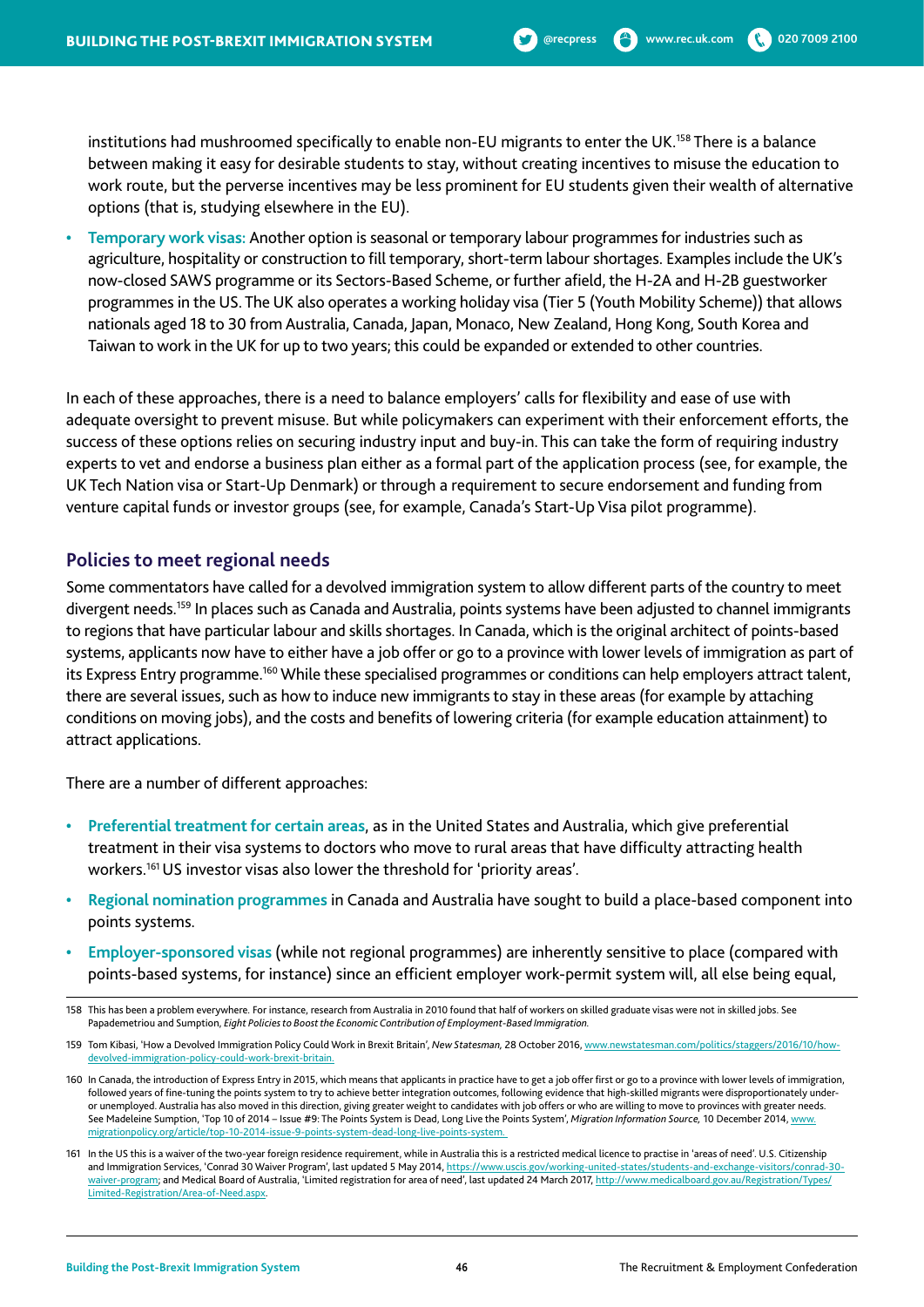send migrants to areas with greatest demand.<sup>162</sup> In some countries, salary requirements vary by region, to allow employers from poorer areas to compete with those in big cities and protect migrants by ensuring they are paid the prevailing wage.<sup>163</sup> Such variation was ruled out by the MAC on the basis that it would create additional complexity but nevertheless exists to a point through Scotland's SOL.

One problem in the UK's case is the divergence of local needs that has caused cities and regions to demand greater control. Most attempts to build more regional responsiveness into immigration policies have concentrated on supporting areas that do not attract immigrants through market forces alone.164 Against this backdrop, it is interesting that London and Scotland, two of the main proponents of a place-based immigration policy, both receive a disproportionate share of migrants *and* claim they have specific skills and labour needs.

Although the UK no longer has a traditional points system, its points-based architecture could be customised to meet other policy objectives outside of meeting employer demand. Something along the lines of the Canadian system could operate within the UK points system for regions with specific high-skill shortages (for instance reviving the now obsolete Tier 1 General route, which allowed candidates to come without a job offer, or the also obsolete Post-Study Work Route and Scotland's Fresh Talent: Working in Scotland Scheme, which allowed non-EU graduates to work without sponsorship for up to two years).<sup>165</sup> Employer sponsorship provides an alternative model for meeting regional needs. Australia, for example, offers a specialised employer-sponsored programme for 'regional' Australia (that is, outside of immigration hubs like Sydney and Melbourne). The United States also gives preferential treatment in its visa system to doctors who move to rural areas that have difficulty attracting health workers.

Yet, in the case of the UK, the case for regional variation may be weaker than it is in larger countries such as Australia. Given its small size, the UK is susceptible to perverse consequences of regional variation – such as employers moving employees to particular regions to take advantage of particular programmes. Indeed, variation for salary thresholds for family migration was ruled out by the MAC on the basis that it would create additional complexity – a concern reiterated by the government in October 2016, which also pointed to the challenges regional variation could impose for employers with multiple locations in the UK.<sup>166</sup> In our focus group, employers raised concerns about regional systems ranging from creating perverse incentives to move business or employees into an area, to added bureaucracy.<sup>167</sup> Finally, the more highly responsive to regional and sectoral needs, the more complex the system is, which might undermine simplicity.

As already discussed, employer-sponsored visas are inherently sensitive to place, thus, an employer-driven system will in itself likely accommodate regional variation for the UK context.

#### **Implementation**

The three hallmarks of an effective immigration policy are speed (the ability to make quick decisions), predictability and appropriate level of cost. These three elements are arguably jeopardised by the likely volume of applications that ending or modifying free movement will create.

165 However, the UK government rejected calls by the Scottish Affairs Committee to reinstate the Fresh Talent scheme in October 2016, citing abuse of post-study work visa schemes and their reluctance to apply different immigration rules across the UK. See House of Commons, Scottish Affairs Committee, 'Post-study work schemes: Government Response to the Committee's Fourth Report of Session 2015-16', Third Special Report of Session 2016-17, 28 October 2016, www.publications.parliament.uk/pa/cm201617/ cmselect/cmscotaf/787/787.pdf.

<sup>162</sup> Madeleine Sumption, *Giving Cities and Regions a Voice in Immigration Policy: Can National Policies Meet Local Demand (Washington, DC: MPI, 2014), www.migrationpolicy.org/* research/giving-cities-and-regions-voice-immigration-policy-can-national-policies-meet-local-demand.

<sup>163</sup> For instance, in the United States the prevailing wage varies by occupation and city.

<sup>164</sup> For instance Canada, New Zealand and Australia all explicitly use immigration policies to counter the tendency of immigrants to settle in their large cities. Similarly, the US Midwest has been calling for greater immigration control in order to counter economic and demographic decline, see for example the work of Welcoming Detroit. Sumption, *Giving Cities and Regions a Voice in Immigration Policy*; and Steve Tobocman, *Revitalizing Detroit: Is There a Role for Immigration?* (Washington, DC: Migration Policy Institute, 2014), http://www.migrationpolicy.org/research/revitalizing-detroit-is-there-a-role-for-immigration.

<sup>166</sup> House of Commons, Scottish Affairs Committee, 'Post-study work schemes'.

<sup>167</sup> Discussion in MPI/Fragomen Focus Group meeting, 7 March 2017.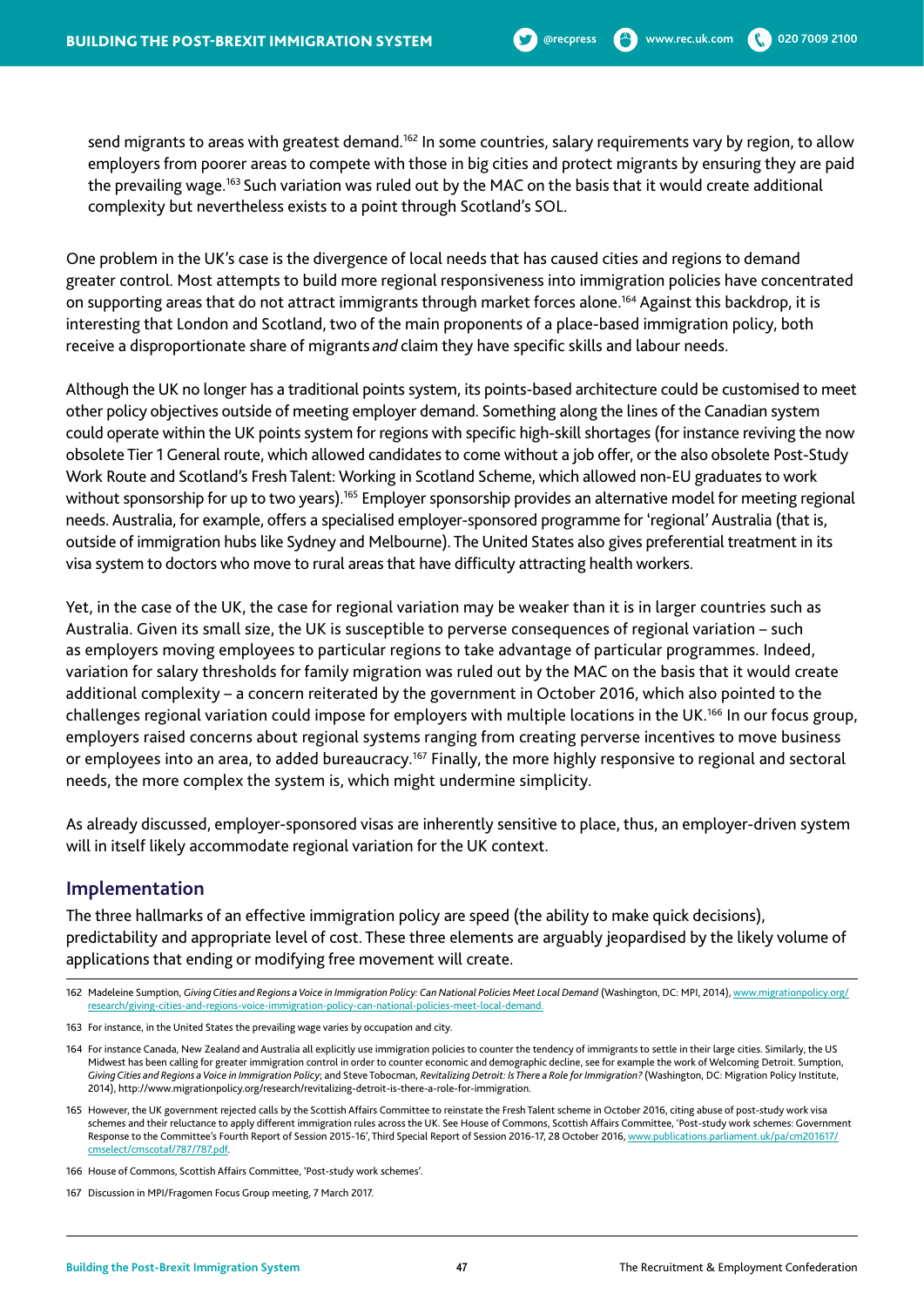There are a number of options for increasing speed and predictability:

- **• Removing, shortening or reducing requirements of resident labour market tests (RLMTs):** RLMTs seek to give settled workers an opportunity to apply for jobs first, and prevent a downward slide in labour standards. But many comparative reviews have concluded that they rarely achieve their intended aim.<sup>168</sup> A number of countries have either abolished RLMTs or expanded the exceptions for these tests.<sup>169</sup> For instance, New Zealand allows employers in an array of sectors to apply for accredited status and thus forgo future RLMTs. One example is its Talent Employer stream, which requires employers to pay at least NZD\$55,000, and undergo various checks on their finances, workplace culture and human resources. Employers can then hire skilled foreigners without needing to check if New Zealanders can do the job.<sup>170</sup> To work, labour market tests must walk a fine line between being neither tokenistic nor overly onerous. The UK's RLMT is thought to be relatively cumbersome, for instance by requiring employers, in many cases, to advertise through Jobcentre Plus (even if this is not a common recruitment method for skilled roles) and to give the job to a suitable resident candidate (regardless of whether other more suitable candidates apply).171
- **• Streamlining employer certification:** To reduce processing times, many countries remove some (or all) of the bureaucratic requirements for certified employers (including RLMTs); or allow employers to pay extra to process high-priority applications. For instance, Denmark runs a fast-track scheme that certifies companies to hire highly skilled foreigners without having to wait for the Danish Agency for International Recruitment and Integration to approve the application.<sup>172</sup> Similarly, New Zealand operates a number of schemes that offer accreditation for employers that hire large numbers of foreigners across the skills spectrum, with one of the requirements showing efforts to hire local workers (in lieu of an RLMT). As an example of the pay-forprocessing approach, the United States offers a fast-track processing service for its H-1B programme that reduced the process from several months to 15 working days.<sup>173</sup>

As the UK government prepares for the next phase of post-Brexit EU migration, improving the system's speed, certainty and affordability should be a priority. This is particularly important for SMEs, start-ups and fledgling sectors that may lack the resources to navigate the UK immigration system successfully. One option is to set up sectoral institutions to provide sector-specific guidance on immigration routes, perhaps drawing on the role that industry bodies such as Tech City have played in guiding employers through the Tier 1 (Exceptional Talent) application and vetting process.

For other sectors, working within the existing architecture to streamline extraneous processes may be one option. Working with industry to understand their usual recruitment and vetting practices (rather than imposing

170 New Zealand Immigrant, 'Talent Employer Accreditation', accessed 1 March 2017, www.immigration.govt.nz/employ-migrants/hire-a-candidate/options-for-repeat-highvolume-hiring-new/accredited-employer.

- 171 As an example of a more tokenistic approach, the H-1B programme requires employers to post a notice of the filing of a Labour Condition Application (LCA) to employ H-1B migrants (including period of employment, occupation, wages) for 10 days. See U.S. Department of Labor, Wage and Hour Division, 'Fact Sheet #62M: What are an H-1B employer's notification requirements?', accessed 1 March 2017**,** www.dol.gov/whd/regs/compliance/FactSheet62/whdfs62M.pdf.
- 172 This scheme permits foreigners to work within or outside Denmark for the duration of the permit (up to four years), allows them to bring family members, and offers a sixmonth job-seeking extension if the foreigner loses his or her job through no fault of their own. Companies that wish to be certified must meet certain conditions, including employing at least 20 full-time employees, offering salary and employment terms in line with Danish standards and no involvement in labour disputes. If their application is approved by the Danish Agency for International Recruitment and Integration, their certification lasts for four years (and can be renewed). For more details, see New to Denmark, 'Fast-track Scheme', accessed 1 March 2017, www.nyidanmark.dk/en-us/coming\_to\_dk/work/Fast-track-scheme/.
- 173 This fast-track processing was suspended as of April 2017. See Faith Karimi, 'US Suspends Expedited Processing of H-1B Visas', CNN, 4 March 2017, www.cnn.com/2017/03/04/ us/h1b-visa-premium-processing-suspended/.

<sup>168</sup> For instance, the OECD 2009 SOPEMI report points to the low rejection rates in countries such as Spain and Italy; while the 2014 SOPEMI report observes that they can distort the job description, listings may just be nominal, introduce bureaucratic requirements, and may not be the best way of matching people with jobs (for example public employment services). OECD, *International Migration Outlook 2014* (Paris: OECD Publishing, 2014); and OECD, *International Migration Outlook 2009* (Paris: OECD Publishing, 2009).

<sup>169</sup> For instance, Sweden abolished its labour market test in 2008, as part of its move towards a more demand-driven system, and Australia abolished its test temporarily in 2001, citing its ineffectiveness. Henrik Emilsson, 'Who Gets In and Why? The Swedish Experience with Demand Driven Labour Migration – Some Preliminary Results', *Nordic Journal of Migration Research* 4, no.3 (2014): 134-143; and John Azarias, Jenny Lambert, Peter McDonald, and Katie Malyon, *Robust New Foundations: A Streamlined, Transparent and Responsive System for the 457 Programme* (Canberra: Department of Immigration and Border Protection, 2014), 44, https://www.border.gov.au/ReportsandPublications/ Documents/reviews-and-inquiries/streamlined-responsive-457-programme.pdf.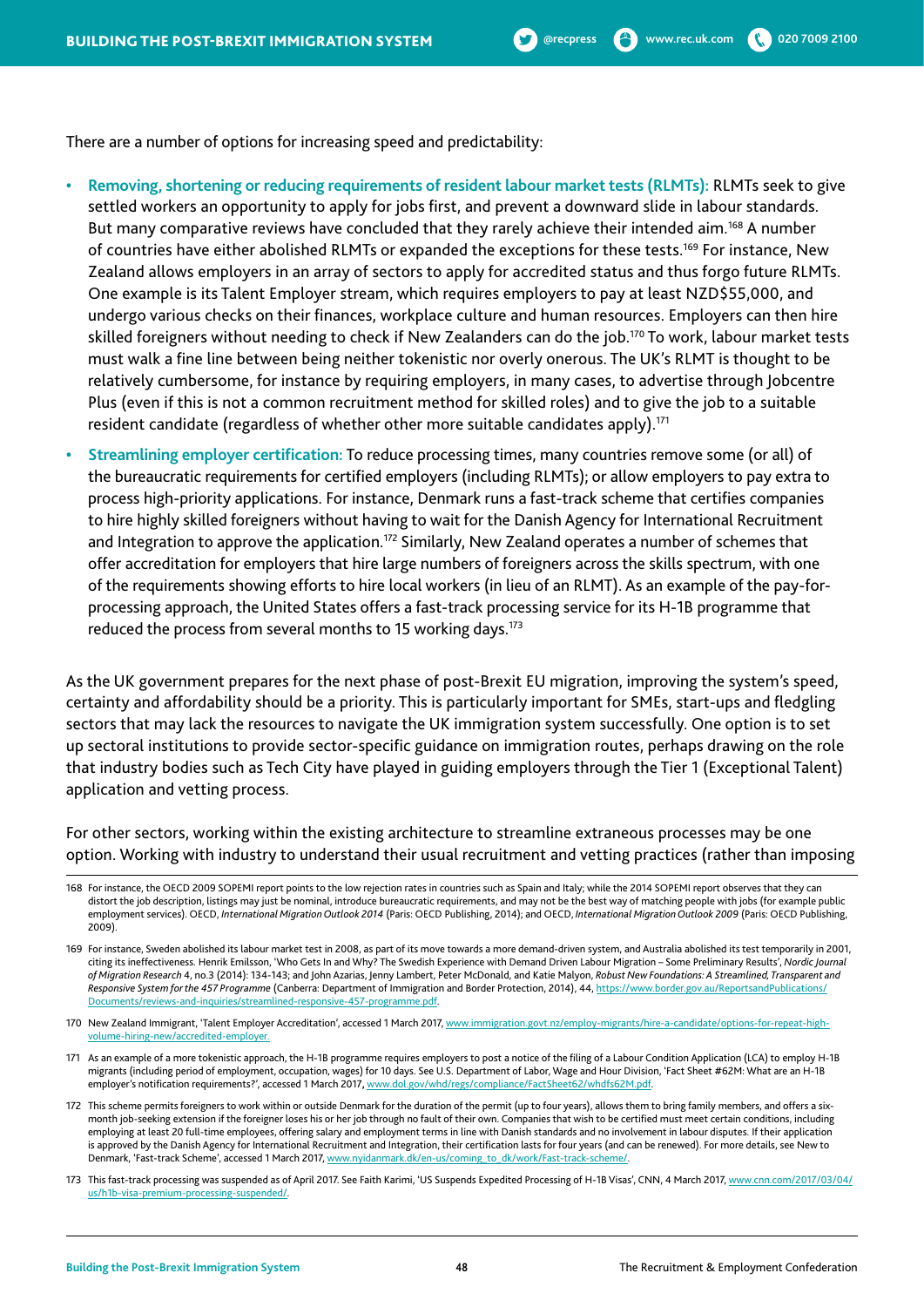Finally, cost will have to be addressed. The UK operates one of the most expensive visa systems in the world.174 Applicants, their dependants and their employers must variously pay visa application fees, the immigration health surcharge, the immigration skills charge (ISC) and for a Certificate of Sponsorship. The combined cost of the fees is substantial. If a Tier 2 worker were to enter to work for a large company for five years with a partner and three children, the government fees could be up to £16,069. If they were single and entering for three years, the government fees could be up to £4,386. The government will have to balance the desire to bring in funds to support the health system (for example NHS levy) or skills system with the risk of imposing unaffordable costs on SMEs and businesses who may be crippled by such a dramatic change to their labour supply.175

## **Enforcement**

The introduction of a new migration system for EU nationals will place additional burdens on the Home Office and employers alike to police the system and prevent abuse. Under the current system, employers are primarily accountable for ensuring that migrant workers comply, with responsibilities that include verifying (and continuing to monitor) their employees' right to work and tracking their whereabouts. The Home Office grants sponsor licences, oversees the sponsors and identifies and punishes employers and migrants who break the law (through fines, criminal charges and seizing earnings).

A post-Brexit system for EU nationals may transpose the current enforcement infrastructure, thus imposing new demands on employers, or it may rely solely on the Home Office for enforcement, necessitating a significant expansion of their enforcement operations that would need to be funded through visa fees or other taxes. If relying on the former, policymakers can take steps to streamline the process and lessen the burden on employers, such as removing some of the more onerous reporting duties (for example late starts or early departures), or overhauling the two-step enforcement system, which requires companies to apply for certification and then for visas, which may be overly time-consuming for meeting the needs of the post-Brexit labour market. One option is to remove one step from this process while making the most of the ability of employers to self-police, for instance by allowing for third-party verification.<sup>176</sup>

# **TRANSITIONAL ARRANGEMENTS AND THE INTERIM SYSTEM**

The government has promised that the status of current EU nationals is top of its negotiating list, but it has also suggested it will only make an agreement on the basis of reciprocity (that is, a deal to settle UK nationals abroad).177 But the situation is more complicated than a simple 'deal or no deal', since the UK and the EU must negotiate over a lattice of complex legislation relevant to the status of these populations, from social security coordination to the permanent residence directive.

It is possible that the UK will fail to agree a mutually beneficial trade deal in the two-year period following the 29 March triggering of Article 50. Michel Barnier, chief negotiator in the European Commission, recently suggested

<sup>174</sup> If a Tier 2 worker were to enter to work for a large company for five years with a partner and three children, they would need to pay a total of £16,069. In Australia, a family of five would cost AUD 6,732.44 (£3,979.80); in Canada, \$C1170 (£677.42); in France, EUR 3203.37 (£2,720.48); and in Germany, 875 EUR (£743.10). Fragomen LLP analysis based on internal records.

<sup>175</sup> The ISC is lower for smaller companies, which goes some way to addressing this challenge.

<sup>176</sup> For example, under the Tier 5 Government Authorised Exchange, a third party (for example a higher education institution, a government agency or an organisation running an exchange) must sponsor the non-EU intern and then monitor him or her and the employer to ensure that they both comply with the Immigration Rules. The Home Office would then need to supervise the sponsors (who could sponsor multiple people), rather than the individual employer.

<sup>177</sup> Ashley Cowburn, 'MPs reject Lords amendment to guarantee rights of EU nationals before Brexit negotiations begin', *Independent,* 13 March 2017, http://www.independent. co.uk/news/uk/politics/mps-reject-lords-amendment-to-guarantee-rights-of-eu-nationals-before-brexit-negotiations-begin-a7628116.html.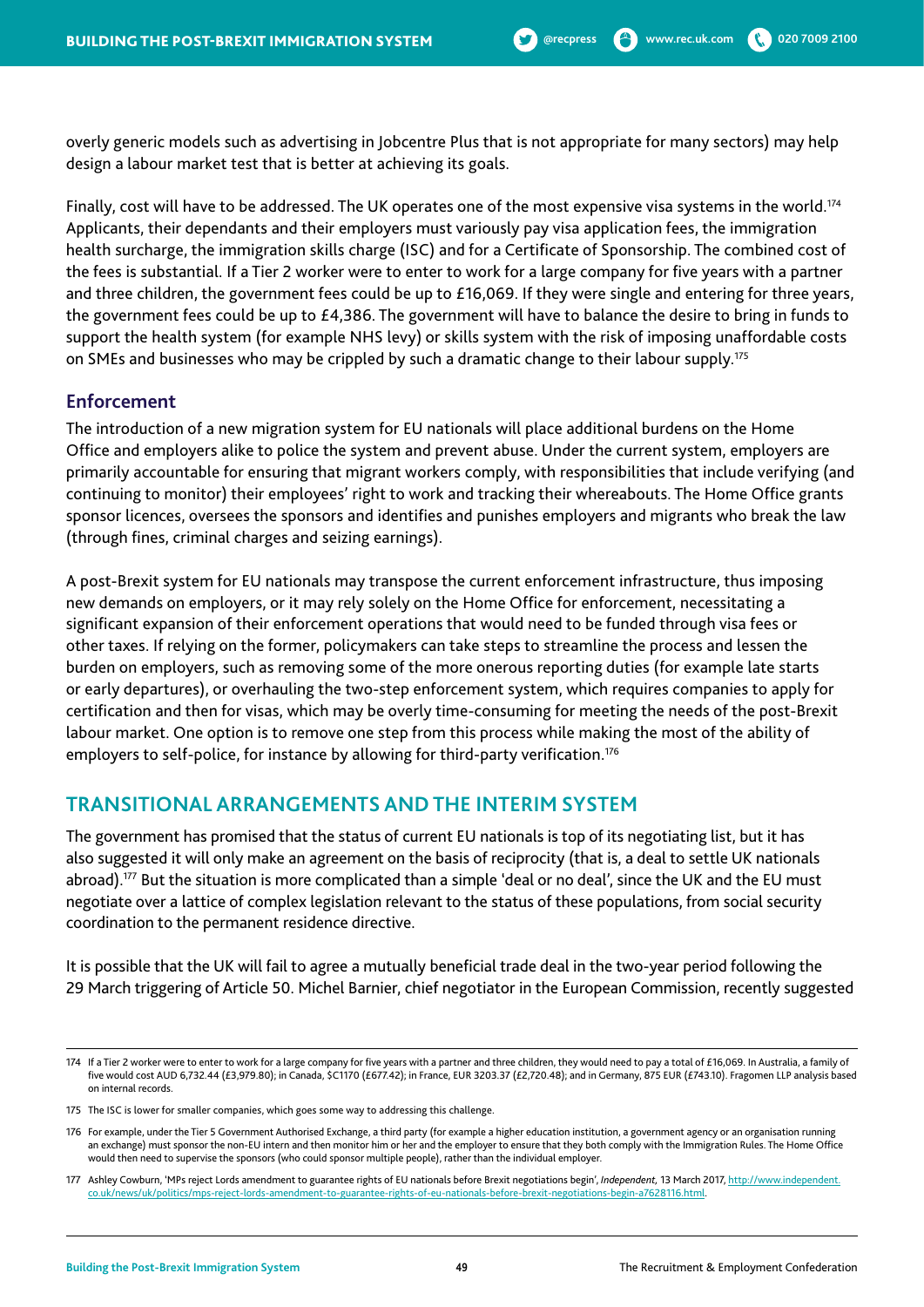that 'a certain number of transitional arrangements may be necessary'.178 In this circumstance, it might be in the interests of the UK and the EU to extend the period of negotiations further while agreeing an interim or transitional deal. Even if this does not happen, it may make sense to stagger some of the changes the UK will make unilaterally – for instance by grandfathering some of the aspects of the Great Repeal Bill.

Whatever happens with Brussels, the process of transition will have to be staggered in some ways. Several commentators have pointed to the need for an interim migration system to help employers prepare for potential medium- and long-term skills shortages and allow for current investments in training to pay off. Enabling a large share of the current EU population to stay would also help mitigate the effect of potential labour market shocks.

## **Existing EU population**

In the first instance, agreeing what will happen to EU nationals currently in the country is a moral, economic and practical priority. Aside from reassuring people whose lives and livelihoods are bound up in Britain, it would provide stability for employers – and make the most of the considerable UK-specific work experience and language skills these workers are likely to have.

But the practicalities for agreeing this issue are immense. According to a recent estimate, registering all current EU citizens for permanent residence, at current processing rates, would take 140 years.179 For a discussion of the current process of applying for permanent residence, see Appendix II.

A number of decisions will have to be made:

- **• Cut-off date:** The first issue is when to draw the line, and the distance of time between the announcement and the cut-off date. If this date predates the announcement (for instance, if it is the date of the referendum) it will exclude some people currently in work. A cut-off date of 1 January 2017 would mean around 48 per cent of the existing population would be able to stay, while a cut-off date of two years after Article 50 could add another 14 per cent (see Table 3 on page 14).<sup>180</sup> Other commentators have pointed to the 29 March date Article 50 was triggered as a possible cut-off date, to avoid creating a magnet for future flows.<sup>181</sup> The date of separation would fare best with EU negotiators,182 but creates the risk of a closing-down sale where EU nationals flock to the UK to secure permanent residence.
- **• Documentation:** In the absence of a population register, officials will have to rely on individual documentation.183 But documenting physical presence in the UK can be difficult, especially for people who have moved back and forth on a circular basis, been employed in 'cash-in-hand' jobs, or moved frequently within the UK. One simple solution is to allow everyone who had registered for a National Insurance number to stay, but this will include people who have since returned home and may exclude students or self-sufficient people not working.184

<sup>178</sup> Speech by Michel Barnier, Chief European Commission Negotiator for the Preparation and Conduct of the Negotiations with the United Kingdom, to plenary session of the European Committee of the Regions, Brussels, *The Conditions for Reaching an Agreement in the Negotiations with the United Kingdom,* 22 March 2017, http://europa.eu/rapid/ press-release\_SPEECH-17-723\_en.htm.

<sup>179</sup> Migration Observatory, 'Here today, gone tomorrow?'. See also Andy Bounds, 'Influx of EU Residency Applications Spurs Home Office Hiring Spree', *Financial Times,* 23 March 2017, www.ft.com/content/141c8b14-0fd8-11e7-a88c-50ba212dce4d.

<sup>180</sup> This analysis is based on data from Q4 2016, when 21.8 per cent had been in the country for 11 or more years, 26.2 per cent for 6 to 10 years, and 13.7 per cent for 4 to 5 years (which would be 6 to 7 years by January 2019). See ONS, Labour Force Survey October-December 2016 data.

<sup>181</sup> British Future, *Report of the Inquiry into Securing the Status of EEA+ Nationals in the UK*.

<sup>182</sup> For instance, the European Parliament's Chief Negotiator, Guy Verhofstadt, vowed to fight attempts to set the date Article 50 is triggered as the cut-off date on the basis that this erodes EU nationals' rights while the UK is still a member. See Rob Merrick, 'Europe to Block Brexit Deal Unless EU Citizens who Enter in Next Two Years can Stay, Guy Verhofstadt Says', *Independent,* 28 March 2017, http://www.independent.co.uk/news/uk/politics/eu-citizens-rights-guaranteed-latest-european-parliament-theresa-may-guyverhofstadt-a7654461.html.

<sup>183</sup> Will Somerville, 'When the Dust Settles: Migration Policy after Brexit', MPI, commentary, June 2016, www.migrationpolicy.org/news/when-dust-settles-migration-policy-after-brexit.

<sup>184</sup> Migration Observatory, 'Here today, gone tomorrow?' Including people who have since returned home could be seen as an advantage, since it rewards people with some experience of working in the UK. Indeed, some points-based systems assign points to host-country work experience regardless of if people are in the country directly prior to their application.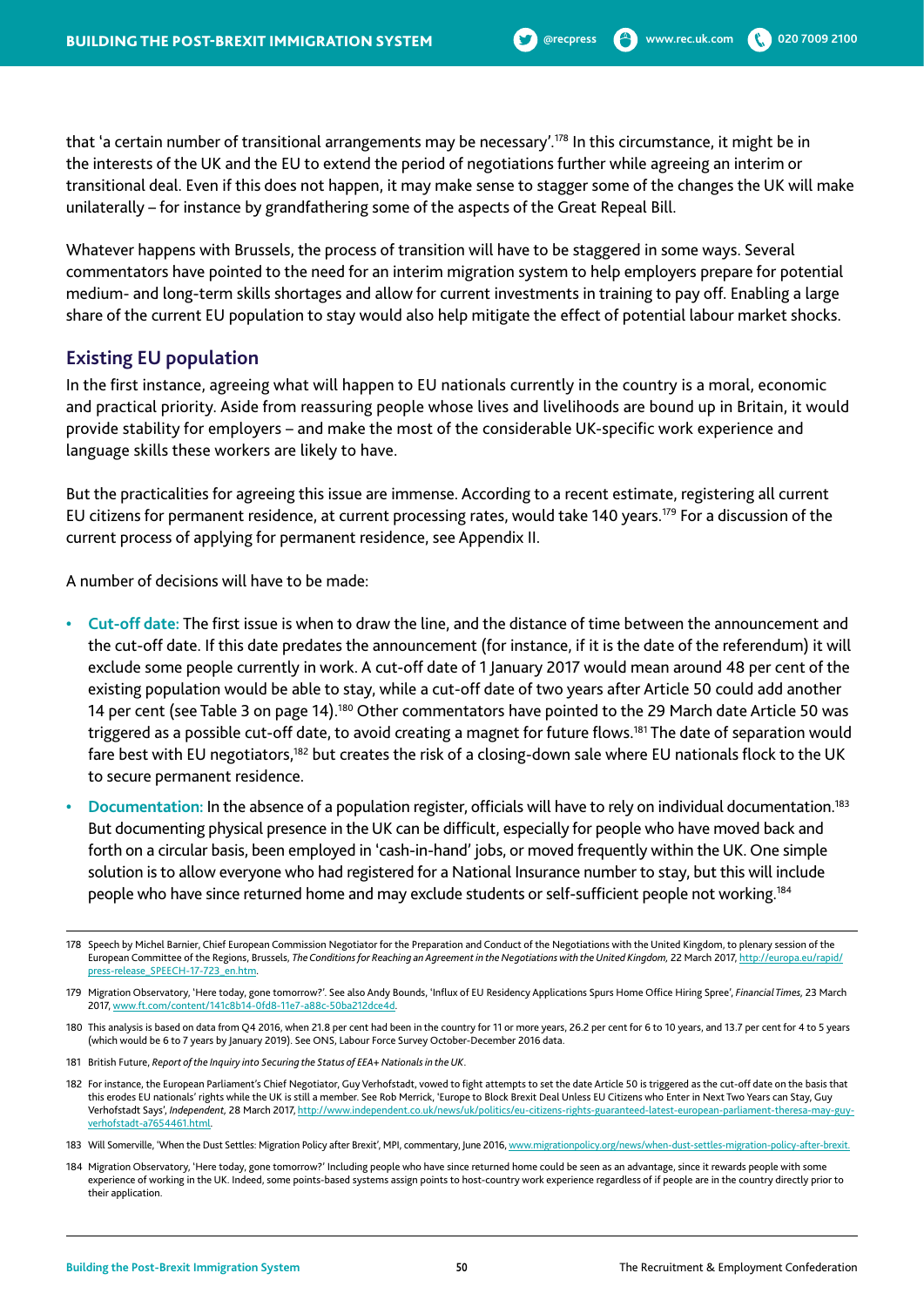- **• Family members:** Policymakers will also have to decide whether to grant current EU nationals family unification rights, which will increase the size of the EU population (and the potential for a labour source) independently of any future immigration policy. Another question will be whether EU nationals married to British residents who fail to meet the cut-off date (or other criteria) will be subject to family unification income requirements for non-EU spouses.
- **• Process:** Finally, there are questions about whether some kind of interim or grandfathering deal might be the best way to go. One option, for people who do not meet the threshold for proving residence or the cut-off date, is to treat them as 'conditional' residents, and grant permanent residency in a few years conditional on fulfilling certain criteria (for example learning the language or being in work).<sup>185</sup> The previous government has shown signs of being amenable to this approach, with Home Secretary Amber Rudd pointing out that they were 'against cliff edges'.

There is a strong case for a swift, transparent agreement on the status of EU nationals, which errs on the side of inclusiveness and removes onerous requirements, such as the need to have comprehensive sickness insurance. Among the public, broad support for securing the status of EU nationals (84 per cent) even extends to Leave voters (77 per cent).186 From a business perspective, current EU workers in the UK labour market and future workers are not directly exchangeable, since the former have valuable UK-specific human capital. And aside from the likelihood of system overload, additional administrative costs and long waiting times, the significant risk of creating an unauthorised population among those whose applications are denied could further erode public trust.<sup>187</sup>

These risks all arguably outweigh the risk that a deal will create a magnet for future flows, which, in any case, has not been borne out by the evidence on how flows have responded to announcements in the last year.<sup>188</sup> And if the government wants to keep the burden on employers and enforcement resources low, and contain the size of the potential unauthorised population, the cut-off date should be as close to the announcement as possible.

## **Green Paper, Great Repeal Bill and other legislation**

Plans for the Great Repeal Bill were published on 30 March, which will repeal the European Communities Act 1972 and transfer all EU laws onto the UK statute book. It is likely that the Bill will be announced following the general election, and will be followed by a Green Paper. The Bill will come into force on the date that the UK leaves the EU.

While it is likely that the new government will publish a separate immigration bill, the Great Repeal Bill will clearly reshape labour markets and the immigration context. The Bill may act like a mini constitution – moving over all EU law in spring 2019 in one fell swoop, with substantial executive powers and direct instruments.

In terms of content, an Immigration Bill will need to make provision for the future status of EU nationals in the UK. But legislation will also need to address other immigration and asylum regulations (outside the future of free movement). The UK has an opt-out for justice and home affairs regulations, and does not participate in external borders, asylum and immigration policy (including most notably the Schengen border-free area).189 But it did adopt

<sup>185</sup> The introduction of a greater number of temporary to permanent visas to meet skills needs in the United States has been a matter of debate. See, for example, Demetrios G. Papademetriou, Doris Meissner, Marc R. Rosenblum and Madeleine Sumption, *Aligning Temporary Immigration Visas with U.S. Labor Market Needs; The Case for a New System of Provisional Visas* (Washington, DC: MPI, 2009), www.migrationpolicy.org/research/aligning-temporary-immigration-visas-us-labour-market-needs-case-new-system-provisional.

<sup>186</sup> British Future, *Report of the Inquiry into Securing the Status of EEA+ Nationals in the UK.*

<sup>187</sup> Polls suggest that illegal immigration is a much greater cause for concern than legal immigration. For instance, 80 per cent of UK respondents were concerned about illegal immigration in 2013, compared with 41 per cent about legal immigration. See German Marshall Fund of the United States (GMFUS), *Transatlantic Trends 2013* (Washington, DC: GMFUS, 2013), http://trends.gmfus.org/files/2013/09/TTrends-2013-Key-Findings-Report.pdf.

<sup>188</sup> In particular, the decline in net immigration (despite expectations among many EU nationals that there would be a deal for many EU nationals), and because the value of the pound seems to be a more significant driver than future status.

<sup>189</sup> For instance, it does not participate in the Blue Card Directive (which governs high-skilled labour mobility), the Family Reunification Directive or the Return Directive.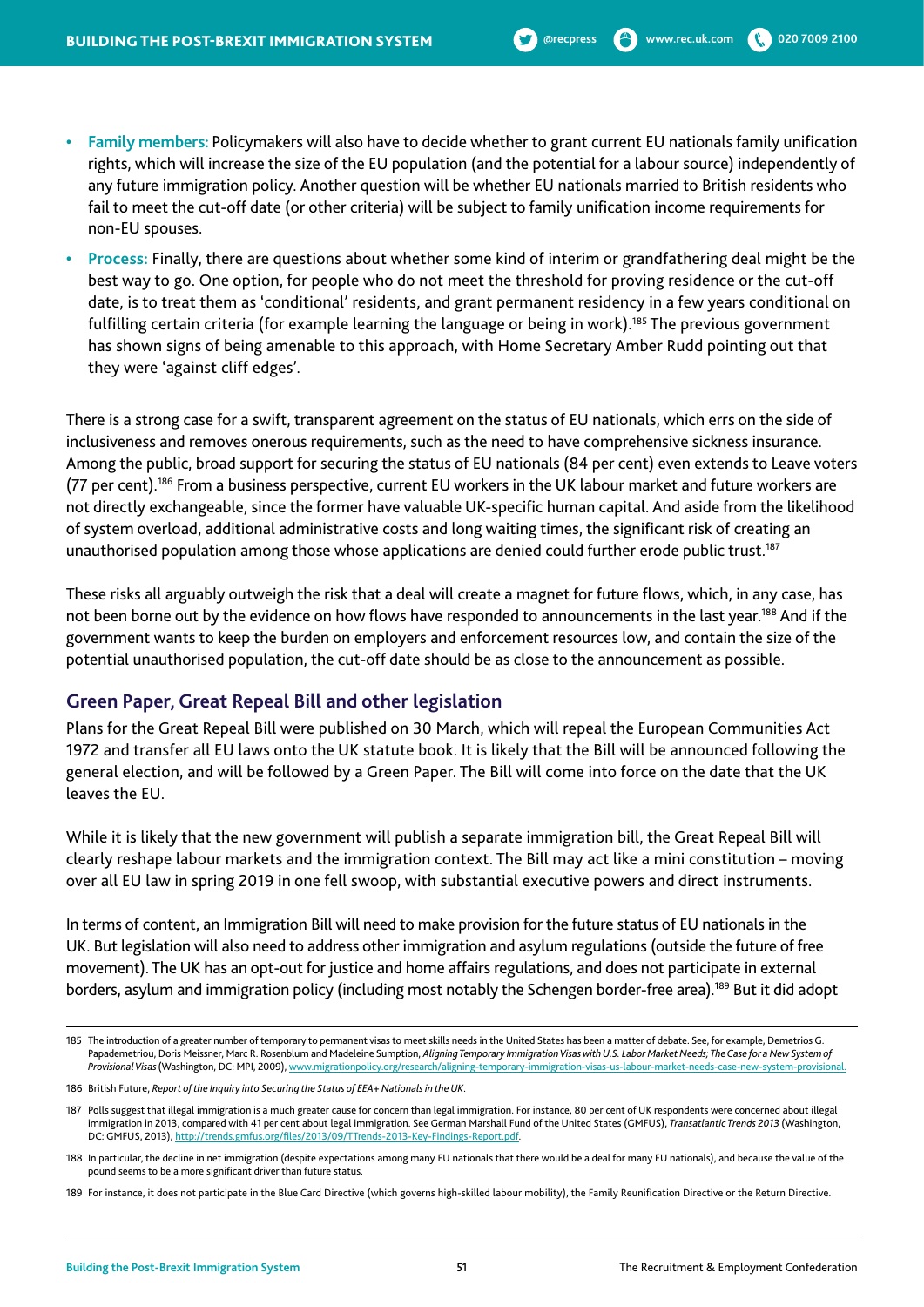parts of the Schengen *acquis* related to police and judicial cooperation, participates in the Frontex border agency and Europol security agency, and supports the Dublin Regulation, which provides for transfers of asylum seekers back to the first country they entered in Europe. The future of these institutions will need to be addressed.

In terms of process, many have questioned whether the Bill would include extensive powers of delegated legislation. The last government previously indicated that the Bill would give ministers broad powers to use secondary legislation to respond to developments in negotiations, but the White Paper committed only to enable changes to laws that would not 'function sensibly' otherwise. Either way, this could herald a growth in executive power over immigration policy.

### **EU institutions, transition agreement and trade deal**

During the negotiations, the UK will interact with a wide array of EU institutions. Although no country has ever left the EU, the European Commission is not starting from a blank slate, having been through several accession processes. There are several European Council working groups for each portfolio (including free movement); meanwhile Michel Barnier's team in the Commission – which has extensive legal and technical expertise – has been involved in planning in the areas of residency rights, access to the labour market, pension and social security rights, and access to education.<sup>190</sup> Other EU institutions will also participate, with the Council of the EU and European Parliament entitled to vote on a final deal.<sup>191</sup>

It is highly likely that immigration will be central to the negotiations, and that the more open the UK is to some form of continued immigration, the more favourable the trade deal.<sup>192</sup> Although the UK is likely to stop well short of anything like continued free movement, there are a number of ancillary areas where common ground could be found:

- **• Portability of benefits and access to healthcare:** All European countries have an interest in ensuring their mobile citizens can retain access to the rights and benefits they have accumulated while living abroad. However, this issue is highly complex, and will not be easily resolved in a short period of time. Moreover, different countries have asymmetrical negotiating positions; the UK's large population of retirees in some of the cash-strapped coastal resorts are more costly from Spain's perspective than young Eastern European workers in the UK.
- **• Education and mobility:** Research and education are other areas where the UK and the EU are intertwined, and may wish to maintain parts of their existing framework for collaboration. The Erasmus+ programme is open to countries across Europe, with several non-EU countries participating fully<sup>193</sup> and a number of other non-EU countries participating in certain activities under the programme.<sup>194</sup> The UK has expressed interest in continuing close collaboration on research, science and technology after Brexit,195 which could include some form of continued participation in the Horizon 2020 programme (for example, continuing to pay into the budget to participate, or through a looser form of association). Other, thornier areas for negotiation include mobility for researchers to collaborate on projects in the UK and across the EU, and tuition fees (including whether the UK will seek to harmonise EU and non-EU tuition fees).

<sup>190</sup> Barnier, *The Conditions for Reaching an Agreement in the Negotiations with the United Kingdom.*

<sup>191</sup> Institute for Government, 'The EU's Role in Brexit Negotiations', Institute for Government Brexit Explained, 2017, https://www.instituteforgovernment.org.uk/brexit-explained/ brexit-explained-eu-role-brexit-negotiations.

<sup>192</sup> Somerville, 'When the Dust Settles'.

<sup>193</sup> The former Yugoslav Republic of Macedonia, Iceland, Norway, Liechtenstein and Turkey.

<sup>194</sup> Russia, Switzerland, the Western Balkans (Albania, Bosnia and Herzegovina, Kosovo, Montenegro and Serbia), Eastern Partnership countries (Armenia, Azerbaijan, Belarus, Georgia, Moldova and Ukraine), and southern Mediterranean countries (Algeria, Egypt, Israel, Jordan, Lebanon, Libya, Morocco, the Occupied Palestinian Territories, Syria and Tunisia). See Erasmus+, 'Participating countries', accessed 1 March 2017, www.erasmusplus.org.uk/participating-countries

<sup>195</sup> Speech by Theresa May, Prime Minister of the UK, to Lancaster House, *The government's negotiating objectives for exiting the EU: PM speech,* London, 17 January 2017, https:// www.gov.uk/government/speeches/the-governments-negotiating-objectives-for-exiting-the-eu-pm-speech.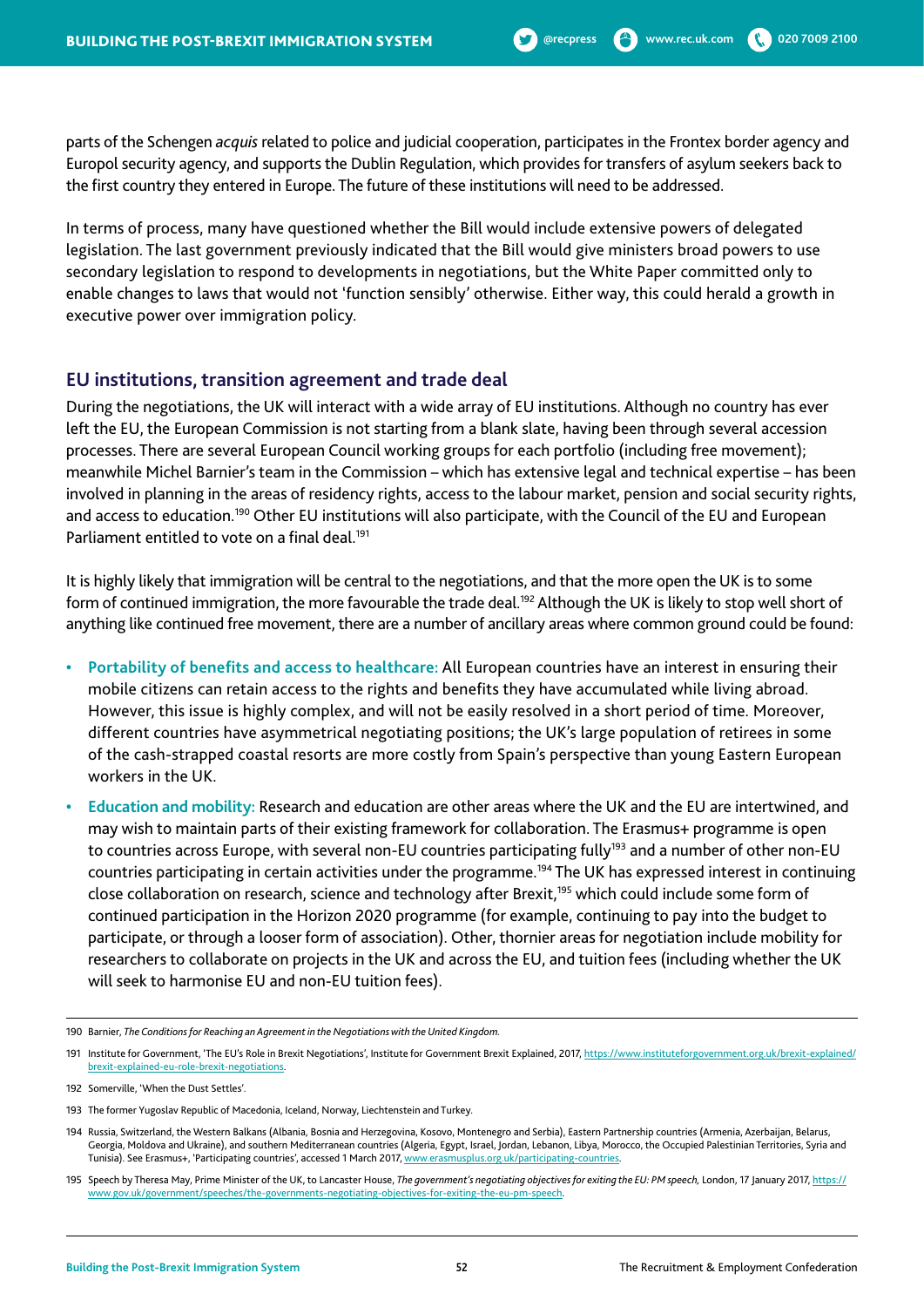**• Recognition of qualifications:** The Professional Qualifications Directive provides for the recognition of qualifications for doctors, dentists, nurses, veterinary surgeons, pharmacists and architects. These professions are treated as special because of harmonised educational standards in these areas. In other occupations, national rules have prevented total harmonisation but the European Qualifications Framework seeks to enable countries to compare different educational systems. Non-EU countries can join the Qualifications Framework, and it makes sense to continue to work towards harmonisation so that the UK maintains its global competitiveness. It would make a lot of sense to keep the professional qualifications directive – since efforts have already been made and are currently transferable.

## **Improving public trust**

Greater control over immigration policy provides an opportunity to engage the public more actively in developing the system. But it also brings greater risks to public trust: the potential growth in unauthorised population in the wake of Brexit – stemming from a lack of birthright citizenship in the UK, and the need for labour in sectors like food processing, hospitality and retail – could further erode public trust. Meanwhile, some commentators have expressed scepticism that reducing numbers alone will allay anxiety about social change.196 Recent studies have found that net migration matters less than churn for social integration and how people feel about their communities.197 The potential for further eroding public trust if the promise is unmet in the immediate future arguably outweighs the possible gains. Moreover, the government will need to persuade those who voted to Remain that it has their interests at heart. In other words, it will take much more work to build an immigration system that is seen as having integrity and serving the interests of all British people – and the government must confront a number of potential risks in this regard, such as the potential for creating an unauthorised population among EU nationals.

Some of the key elements of a system that attracts public trust will include:

- **• Supporting communities:** The new Controlling Migration Fund (which replaced the discontinued Migration Impact Funds) is a positive step in helping alleviate some of the uneven pressures of migration, but there is a risk that this fund is used mostly for enforcement.
- **• Planning for the impacts of migration:** Over the past ten years, the UK has experimented with different fora to discuss local impacts, but these efforts failed to take root and were subsequently discontinued amid spending cuts. One example was the Migration Impacts Forum, established in 2007, which brought together national and local government, business and trade unions and frontline service providers (including housing, healthcare, and criminal justice) to share insights on the impacts of migration, good practices and areas for further research;<sup>198</sup> another was the National Migration Group, which brought together representatives from government and the Regional Strategic Migration Partnerships and other stakeholders to discuss migration issues (including impacts). Brexit provides an opportunity to review the infrastructure and governance of integration, to ensure that regional disparities are better accommodated.
- **• Public engagement:** Future efforts to include the public more directly will be an essential part of this process. Countries have experimented with a number of different options, for example encouraging the public to make online submissions on different topics, or hosting local meetings for the public to discuss these issues (see the Days of Dialogue hosted in 50 Dutch municipalities<sup>199</sup>). The Home Affairs Committee inquiry could also

<sup>196</sup> Demetrios G. Papademetriou and Natalia Banulescu-Bogdan, *Understanding and Addressing Public Anxiety About Immigration (Transatlantic Council Statement)* (Washington, DC: Migration Policy Institute, 2016), http://www.migrationpolicy.org/research/understanding-and-addressing-public-anxiety-about-immigration.

<sup>197</sup> See, for example: Sunder Katwala and Will Somerville, *Engaging the Anxious Middle on Immigration Reform: Evidence from the UK Debate* (Washington: Migration Policy Institute, 2016), http://www.migrationpolicy.org/research/engaging-anxious-middle-immigration-reform-evidence-uk-debate.

<sup>198</sup> Home Office and the Department of Communities and Local Government, 'The Migration Impacts Forum: Purpose and working methods', June 2007, http://217.35.77.12/CB/ england/papers/pdfs/2007/MigrationImpactsForumpurposeandworkingmethods\_id1511562.pdf.

<sup>199</sup> Rotterdam introduced the Day of Dialogue in 2001, and developed the 'Building Bridges through Dialogue' programme in 2007 with four pillars: civic citizenship, citizenship and identity, neighborhood dialogue and street dialogue. See Natalia Banulescu-Bogdan and Meghan Benton, *Added Value? Developing Common Values in an Era of Large-Scale Integration Pressures* (Brussels: MPI Europe, forthcoming).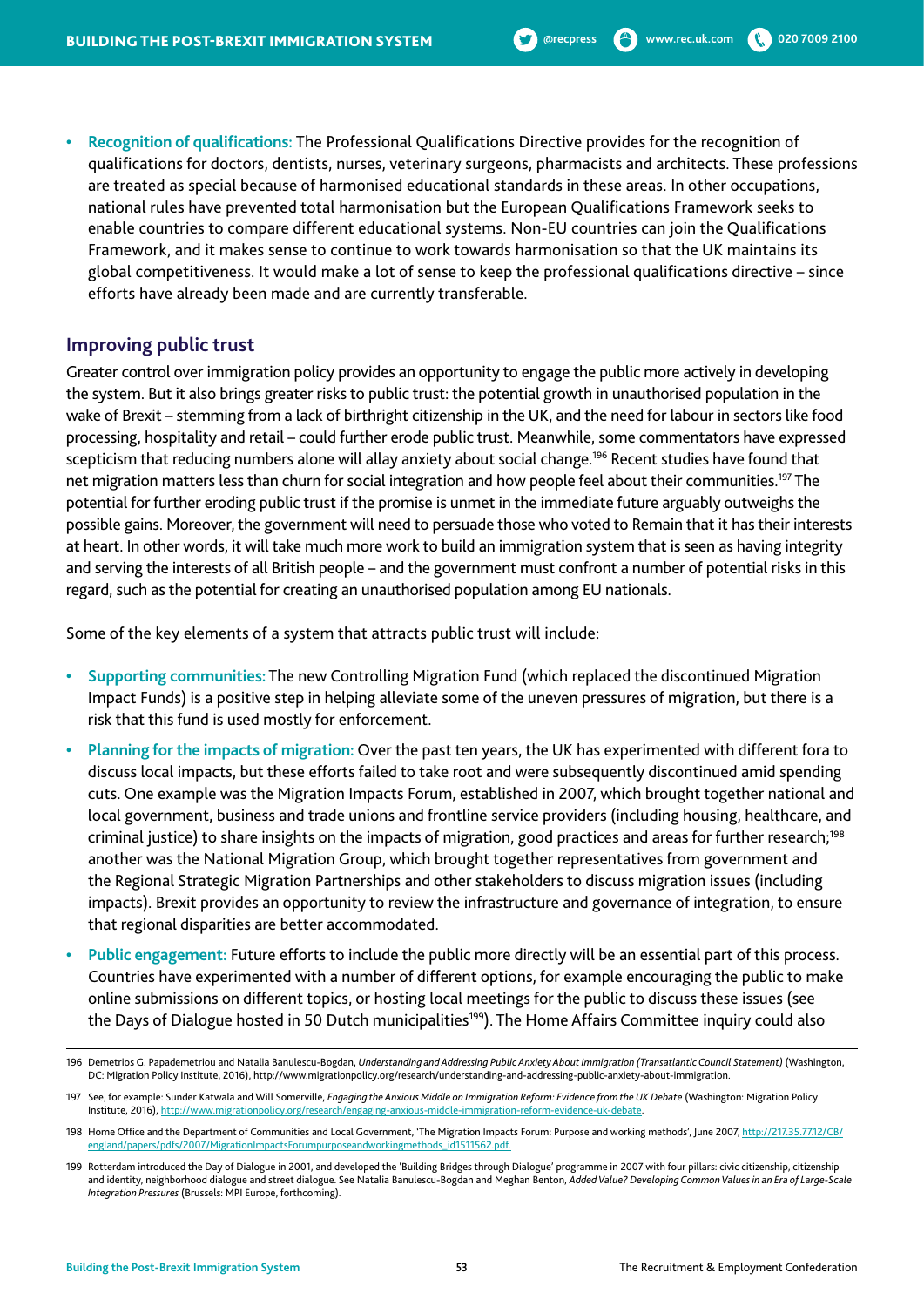be a model for further debate; public meetings across the country will launch a 'National Conversation on Immigration' in conjunction with British Future.<sup>200</sup> Westminster's Parliamentary Committees are not usually models of general public engagement, but they could learn from committees elsewhere (such as the Welsh Assembly) that have experimented with creative methods to take evidence from under-served communities and collaborative digital democracy tools.<sup>201</sup>

- **• Investments in training:** To help sectors and regions that might be exposed by Brexit and adjust to reduced labour supply, greater funding could be made available for supporting the British and current migrant workforce. There might be an argument for greater use of immigration fees (not just the immigration skills charge) to invest in long-term workforce planning. Alternatively, the UK could follow the approach taken by a number of countries, such as New Zealand, which invests almost all of the income from immigration fees in settlement services.
- **• Integration programmes:** It should also be noted that any changes to the future immigration systems and the current EU population are likely to mean that future EU migrants will be more settled (that is, less likely to move back and forth), which strengthens the case for investing in their integration needs such as language training and migrant education programmes. In industries with considerable underemployment, migrants can be supported to plug gaps in their professional training that might be preventing them from doing jobs through bridge programmes.<sup>202</sup>

<sup>200</sup> House of Commons Select Committee on Home Affairs, 'Immigration inquiry launched', (news release, 8 December 2016), https://www.parliament.uk/business/committees/ committees-a-z/commons-select/home-affairs-committee/news-parliament-2015/161208-new-inquiry-immigration/; and Katwala, Rutter, Ballinger, and Robinson, *Immigration After Brexit.*

<sup>201</sup> Kevin Davies, 'How the National Assembly for Wales Used Loomio for Online Collaboration', Loomio Blog, 16 May 2016, http://blog.loomio.org/2016/05/16/national\_ assembly\_wales/.

<sup>202</sup> Maria Vincenza Desiderio, Integrating Refugees into Host Country Labor Markets: Challenges and Policy Options (Washington, DC: MPI, 2016), www.migrationpolicy.org/ research/integrating-refugees-host-country-labor-markets-challenges-and-policy-options.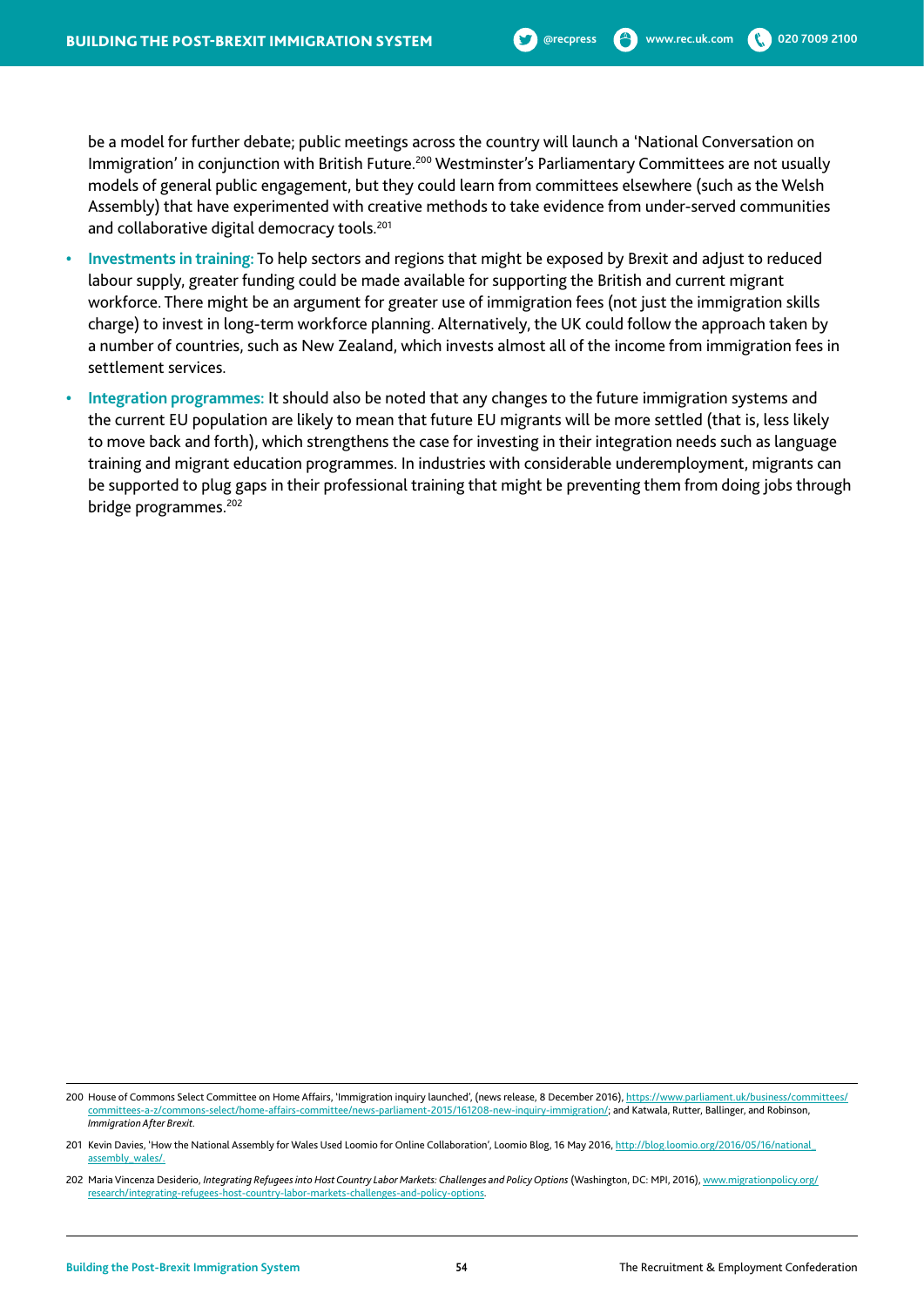# **V. CONCLUSIONS**

Factoring in the future of EU workers and the government's legislation to extricate the country from the European Union will be of critical importance to the UK economy. The UK labour market depends heavily on EU migrants, including in sectors:

- that depend on timely access to the highest-quality talent (such as finance and universities);
- that hire a large share of EU workers because employers struggle to fill jobs in the local population (such as manufacturing and social care);
- where labour needs are seasonal and thus depend on a workforce willing to move for work and take temporary jobs (such as agriculture).

While the UK workforce comprises just 7 per cent of EU nationals, in reality, they make up to a third of workers in key sectors, and their sectoral and geographic concentration in places like London means how Brexit is negotiated holds tremendous importance. In some industries, the scale of this reliance is dramatic, and a post-Brexit immigration system which doesn't make provision for the short-, medium- and long-term support of these sectors could have significant ramifications for the economy. Even in sectors where this reliance is less stark, the impact on particular regions – from agriculture in the East Midlands, to manufacturing in Yorkshire, to hospitality in Scotland – could be significant.

The social, demographic, economic and political uncertainties make it difficult to predict exactly how this adjustment will play out. For sectors that rely on EU talent, Brexit brings a host of risks (from economic slowdown to reverse agglomeration in sectors such as finance and tech) that could affect skills needs. For sectors that employ large numbers of EU nationals, the declining appeal of the UK labour market because of the weak pound, a less welcome environment (and even violence) towards EU migrants and an uncertain future can already be seen.

However, labour markets are inherently dynamic, and many sectors have the flexibility to adjust to variations in labour supply. In the short run, the likely continued residence of much of the current EU population (and the chain migration that the more settled population may bring) will lessen the impact, regardless of the outcome of the Brexit negotiations. In the long run, Brexit could be an opportunity to encourage employers to adjust their business model and invest more heavily in technology and providing robust career pathways that move their workers (whether they are from the UK, EU or elsewhere) into middle-skilled jobs .

One of the lesser noted risks is the potential for Brexit to create an unauthorised population among those who will fall on the wrong side of the cut-off date, or who are unable to meet other criteria, such as proving continued residence. How large this population will be depends on various decisions, including the cut-off date, whether permanent residence continues in its current form and what documentation is required as proof. With visa-free travel to and from Europe likely to continue, the risk of people overstaying and working in the informal economy is such that this population may even grow in coming years. Greater illegal hiring could, in turn, further erode wages and living standards to the detriment of UK workers, and ultimately public trust.

The UK will have to balance its stated goals to protect the post-Brexit economy, shape the future labour force and restore public trust in the migration system, with practical requirements to minimise bureaucratic overload, contain enforcement costs and negotiate with Brussels. One particular choice will be whether preference for EU nationals is maintained throughout the immigration system, which would play well with Brussels but might require some sacrifice in relation to the other objectives.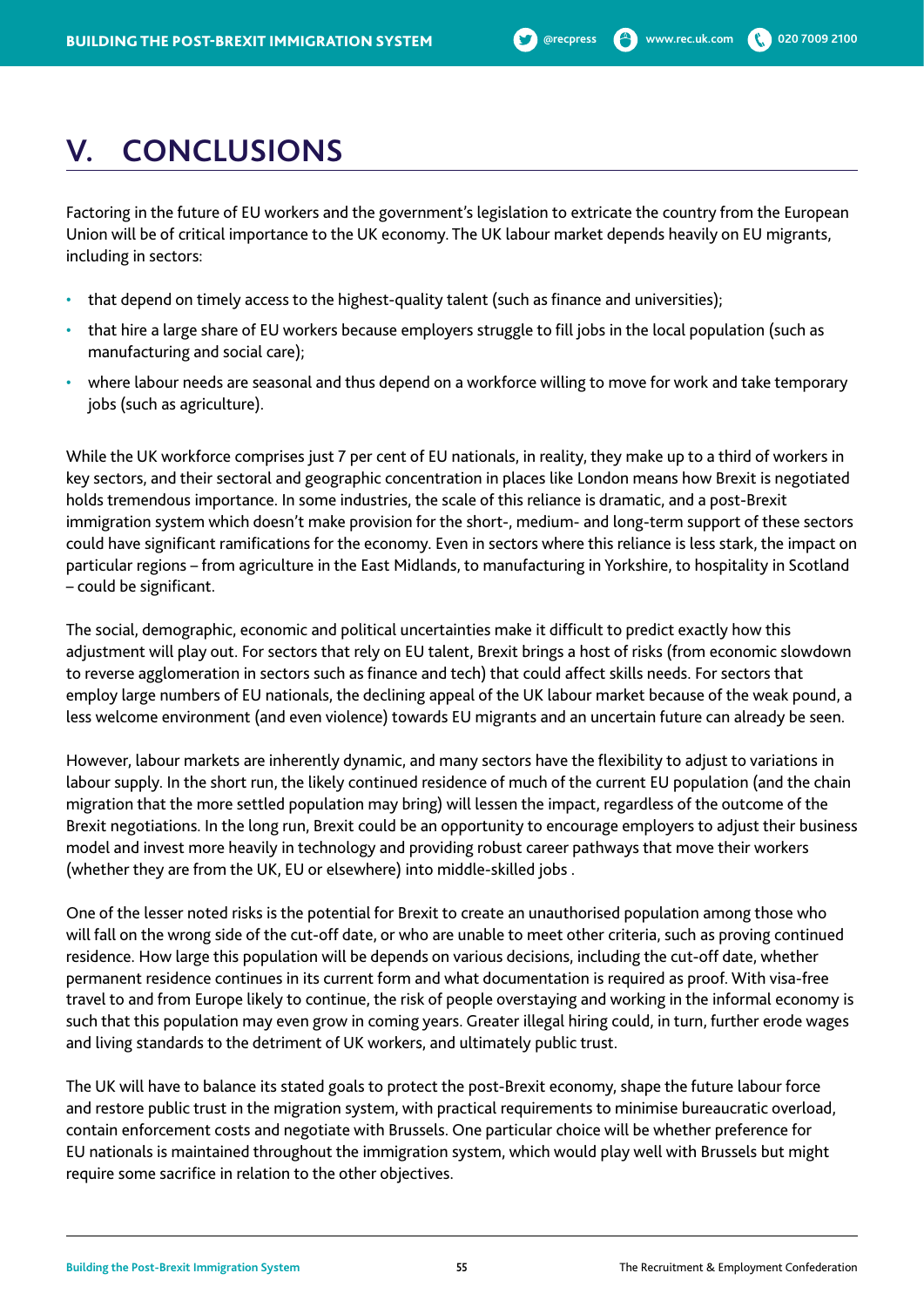In designing a future immigration policy and working out the process of Brexit, the next UK government should prioritise:

- **• Clarity:** To avoid the risk of entrenching instability and uncertainty, the government will have to signal clearly what the timeline is for different decisions. Even if it isn't possible to determine what the system will look like in the long run, it is important to convey a very clear five-year plan. Even if an interim system is likely, a clear roadmap to show what will happen and when, could help reassure major sectors that the landing will be soft, and that large-scale labour and skills shortages will not arise from one day to the next.
- **• Evaluation and evidence:** The next few years provide an opportunity for much more rigorous data collection and evidence gathering, especially if an interim immigration system provides a natural experiment on changes to the policy landscape. The lack of data on temporary EU migration in particular means that official statistics are likely to underestimate the extent of the UK's reliance on EU workers. In the coming years, greater data integration and collection (for instance using HM Revenue & Customs (HMRC) and Department for Work and Pensions (DWP) data) could help get a better picture of who is here.
- **• Independent advice and feedback:** Similarly, the role of independent bodies such as the MAC and Low Pay Commission will become more important to help the government design a system that is flexible to the needs of particular sectors. Given the likely experiments that will take place over the coming years, independent advisory bodies will have to provide constant feedback (instead of one-off commissions and investigations) on how the system is adjusting – including making use of up-to-date data sources. The MAC's shift to using Burning Glass vacancy data (which is real-time instead of quarterly) is a positive step; these bodies should as far as possible exploit emerging big data sources. Finally, the government could commission an independent review of the bureaucratic hurdles and backlogs in the system to try and streamline the process. Appendix II acts as an initial contribution on this matter.
- **• Consultation and engagement:** Designing a new system offers an opportunity to advance immigration policies that are fit for twenty-first-century labour markets and that can rebuild public trust in government's ability to effectively manage the migration system. A representative business advisory group could help co-design the new system and ensure it gives employers confidence, rather than consultation being an afterthought. Meanwhile, deep public engagement – for instance by making use of new online tools for participatory democracy, or through a new public body for public engagement – could help the public see this new immigration system as 'theirs'.

The UK's exit from the European Union offers an historic opportunity to build a well-managed immigration system: one that allows employers to meet labour and skills shortages in a smooth and timely fashion, while protecting UK workers and supporting communities to weather social and population change. This process cannot only happen in Whitehall, but must be as thoughtful, collaborative and evidence-based as possible.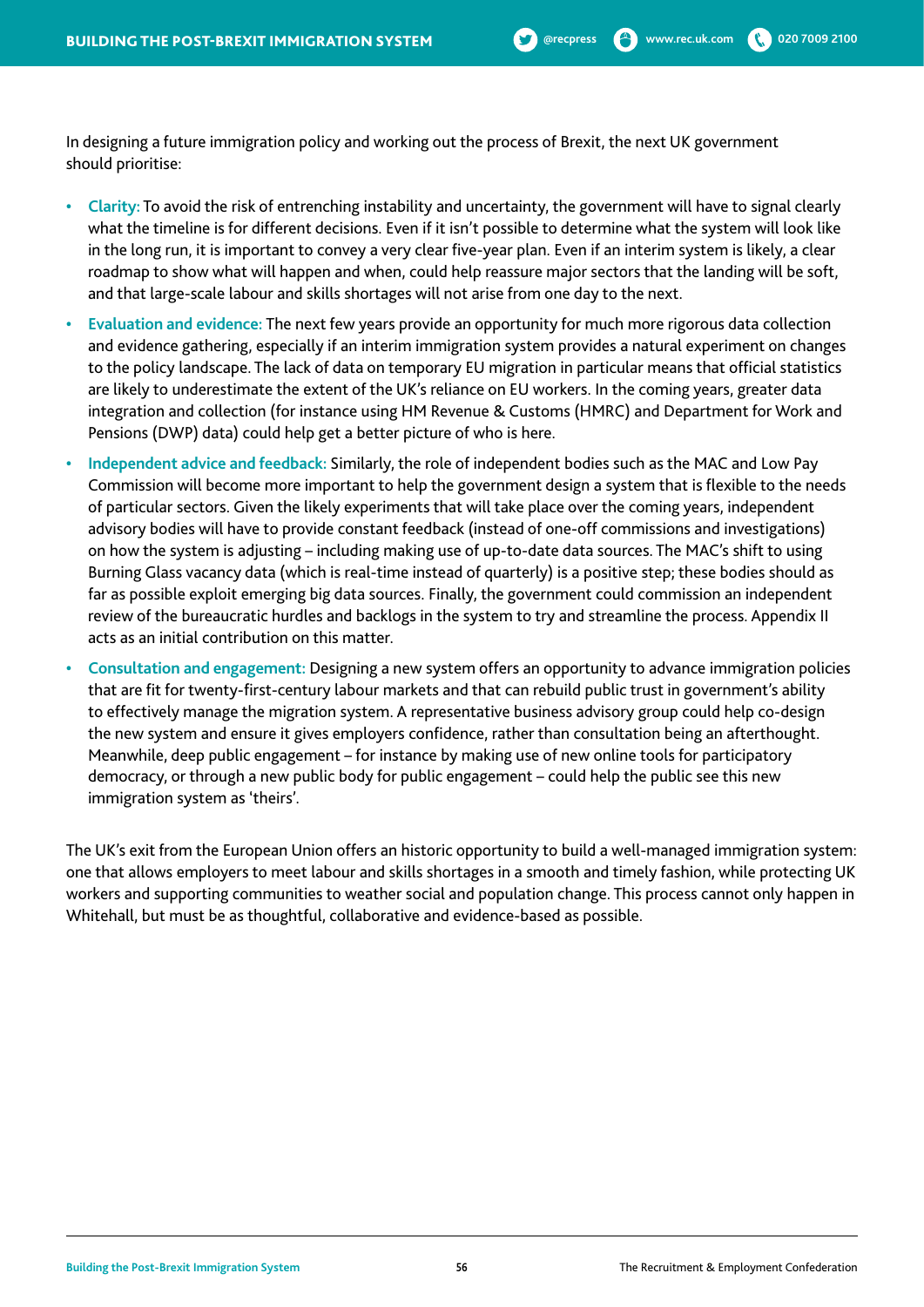# **APPENDIX I: DATA SOURCES AND DEFINITIONS**

This paper relies on a number of different UK data sources collected and administered by the UK Home Office, the Office for National Statistics (ONS) and other government departments:

- **• Long-term international migration (LTIM)** estimates the number of long-term migrants who intend to stay in the UK for at least a year or more. The International Passenger Survey (IPS) is the best source of information for LTIM data.
- **• National Insurance Number (NINo)** allocation data are published by the Department for Work and Pensions (DWP). The dataset provides the number of NINo allocations to EU workers over the reporting period. NINos are requested by and issued to people who are 16 or older, are working or planning to work, or plan to claim benefits in the UK, regardless of how long they intend to stay.
- **• Labour Force Survey** is the survey of resident households in the UK, providing data for the official measures of employment and unemployment published by the ONS. The survey consists of approximately 40,000 responding resident UK households and 100,000 individuals per quarter to represent the entire UK population. The survey collects data on the country of birth and the nationality of the respondents as well as their detailed socioeconomic characteristics.

However, different data are collected for different purposes and thus are not directly comparable or complementary. NINo figures, for example, include short-term migrants and the estimates are based on the date when the person registered in the National Insurance Recording and Pay As You Earn System.<sup>203</sup> Migrant workers might not register immediately after their arrival. They are also not required to de-register before departure, thus possibly over- or under-representing the number of migrant workers currently engaged in the UK labour market. Additionally, NINo data do not use the same definition of 'migrant' used by IPS.<sup>204</sup> Therefore, NINo registrations and IPS estimates for LTIM should not be directly compared. The LFS, essentially the survey of UK households, excludes many short-term migrants due to its sampling frame, but it is difficult to know to what extent the LFS may be undercounting EU migrant workers.

### **Classifying occupations by skill level**

While most researchers and government studies use the Standardised Occupation Classification (SOC) system, they can differ on how they group the occupations on this list into different skill levels. For example, scholars vary on how they categorise 'low-skilled' work. The Migration Advisory Committee (MAC) includes a large number of occupations in this category, ranging from administrative and secretarial roles to elementary occupations and process, plant, and machine operatives;<sup>205</sup> but as many of these occupations require qualifications and a good deal of training (for example, some of the latter roles require licences<sup>206</sup>), this categorisation might be over-inclusive. By contrast, the Migration Observatory and other experts categorise low-skilled occupations as 'elementary occupations' that don't require any specific skills or training (and are coded as skill level by ONS).<sup>207</sup>

<sup>203</sup> Department of Work and Pensions, 'Statistics on National Insurance Number Allocations to Adult Overseas Nationals,' Assessment Report 331, January 2017, www. statisticsauthority.gov.uk/wp-content/uploads/2017/01/Assessment-Report-331-Statistics-on-National-Insurance-Number-Allocations-to-Adult-Overseas-Nationals.pdf.

<sup>204</sup> ONS, 'Note on the difference between National Insurance number registrations and the estimates of long-term international migration: 2016,' last updated 12 May 2016, www.ons.gov.uk/peoplepopulationandcommunity/populationandmigration/internationalmigration/articles/ noteonthedifferencebetweennationalinsurancenumberregistrationsandtheestimateoflongterminternationalmigration/2016.

<sup>205</sup> MAC, *Migrants in low-skilled work: the growth of EU and non-EU labour in low-skilled jobs and its impact on the UK* (London: Home Office, 2014), https://www.gov.uk/government/uploads/system/uploads/attachment\_data/file/333084/MAC-Migrants\_in\_low-skilled\_work\_Summary\_2014.pdf.

<sup>206</sup> Office for National Statistics: Standard Occupational Classification 2010, Vol 1 report.

<sup>207</sup> Sumption, *Labour Immigration after Brexit*.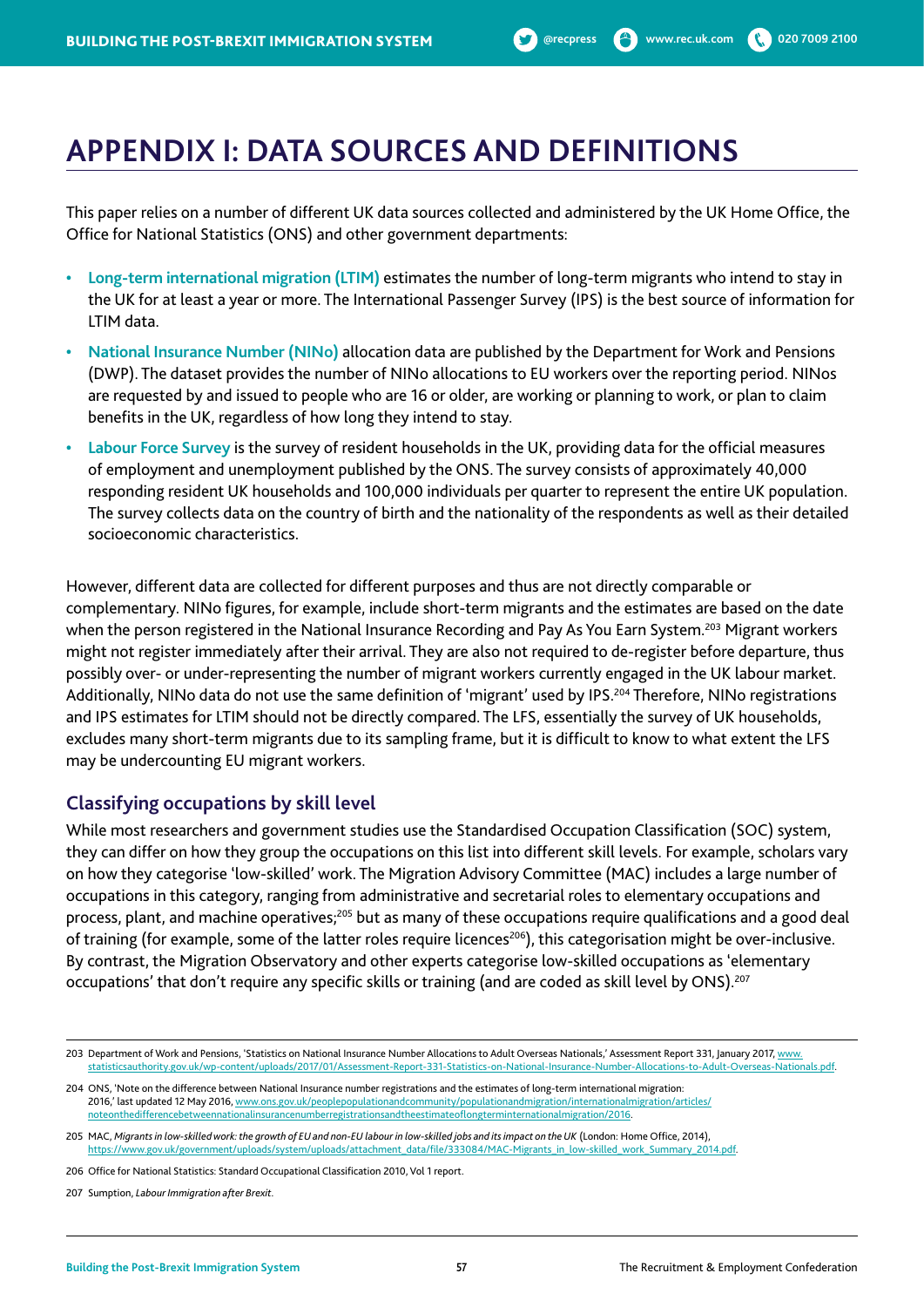This report defines low-skilled occupations as 'elementary occupations'. Middle-skilled (or medium-skilled) occupations include administrative and secretarial occupations; skilled trades; caring, leisure, and other services; sales and customer service; and process, plant, and machine operatives. High-skilled occupations include managers, directors, and senior officials; professional occupations; and associate professional and technical occupations.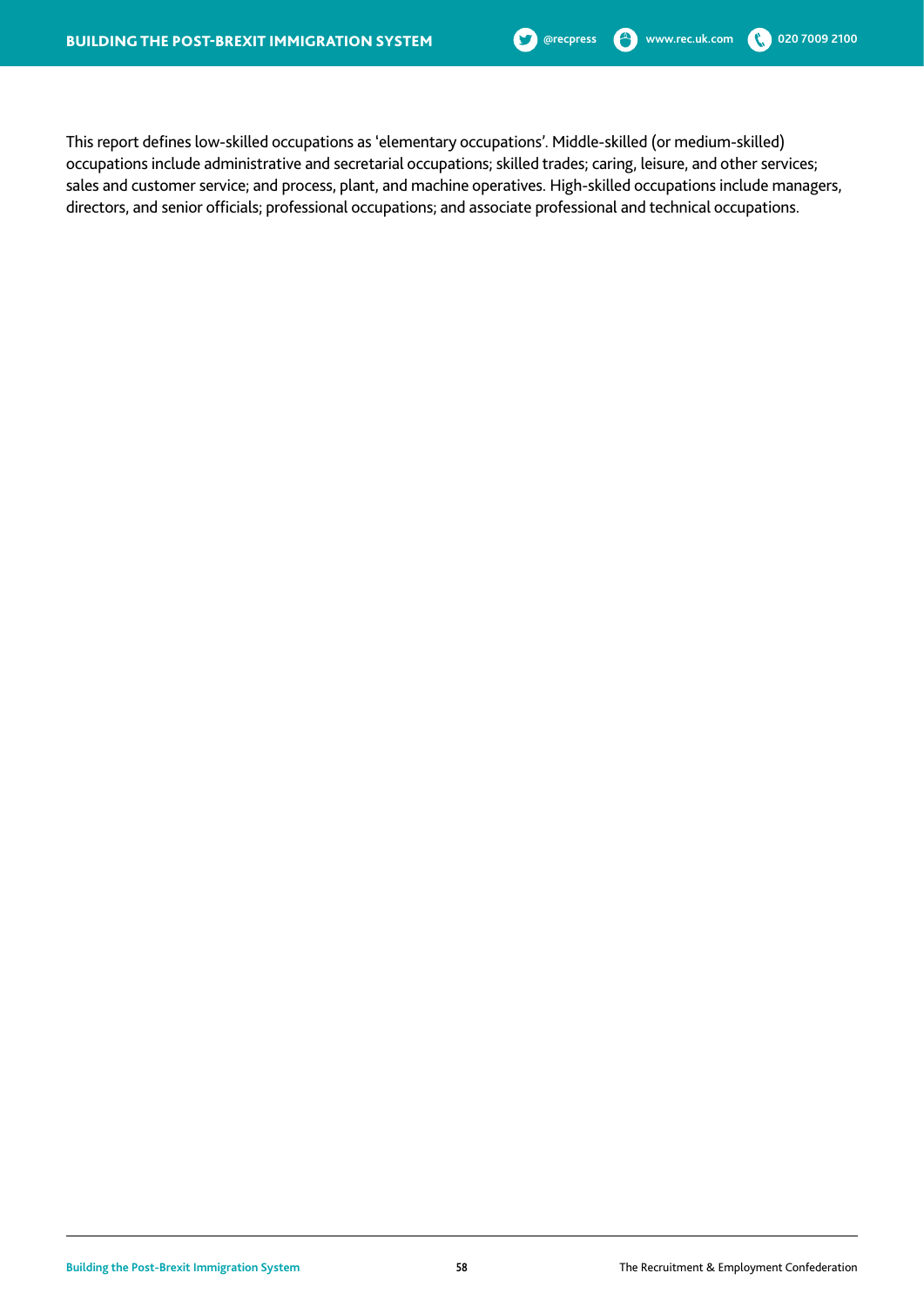# **APPENDIX II: THE UK IMMIGRATION SYSTEM**

This appendix provides a detailed overview of the UK immigration system by Fragomen LLP, which has in-depth insights into how the system works on paper and in practice.

# **INTRODUCTION**

The government's Brexit White Paper published on 2 February 2017 confirmed that the Free Movement Directive will no longer apply once the United Kingdom (UK) separates from the EU. This will mean that, post-Brexit, EEA nationals will be subject to new immigration controls. It is not yet clear, however, whether this will mean that EEA nationals will ultimately be subject to the same immigration controls that are in place for non-EEA nationals or if a new system will be implemented. To provide some context to the attached report, the purpose of this appendix is to set out the current immigration regime which operates in the UK.<sup>208</sup>

There are distinct legal frameworks in place which provide for legal migration to the UK. This appendix, however, will focus principally on:

- the (European Economic Area) Regulations 2016 ('EEA Regulations'), which implement Directive 2004/38/EC of the European Parliament and the Council of 29 April 2004 on the right of citizens of the EEA<sup>209</sup> and their family members to move and reside freely within the territory of the Member States; and
- the Immigration Rules, which set out the specific requirements non-EEA nationals must meet in order to be granted leave to enter or leave to remain in the UK.

## **Right to Work and Sanctions**

Before focusing on the particular routes to enter and work in the UK, it is important to understand the context within which the immigration regime is currently operating.

Over the past three years in particular, the government has introduced tougher measures to limit migration to the UK. One strategy to drive this objective has been to make it significantly more difficult for illegal migrants to live and work in the UK and place stronger sanctions on those who fail to take appropriate measures to identify these individuals. Some examples include:

**Employing illegal workers:** It is a criminal offence<sup>210</sup> to employ an illegal worker if the employer knows or has reasonable cause to believe that they are disqualified from working. The maximum civil penalty is up to £20,000 per illegal worker and a criminal sanction of up to five years' imprisonment.

Where an employer has carried out a requisite right to work check, in accordance with current UK Visas and Immigration (UKVI) guidance,<sup>211</sup> it will establish a statutory defence that will protect the employer from a civil

<sup>208</sup> The information set out in this appendix is intended to provide a general outline of the immigration law and process in the UK and does not constitute specific legal advice.

<sup>209</sup> The EEA consists of EU member states and Iceland, Liechtenstein and Norway. The EU member states are Austria, Belgium, Bulgaria, Croatia, Republic of Cyprus, Czech Republic, Denmark, Estonia, Finland, France, Germany, Greece, Hungary, Ireland, Italy, Latvia, Lithuania, Luxembourg, Malta, Netherlands, Poland, Portugal, Romania, Slovakia, Slovenia, Spain, Sweden and UK. Bulgaria and Romania joined the EU in 2007 and the rights to work in other member states were limited for the first seven years. The UK required Bulgarian and Romanian nationals to obtain work permission and 'accession worker cards' in order to work in the UK. This restriction was lifted in January 2014. Switzerland is not an EU member or part of the EEA but it is part of the single market. In the UK, Swiss nationals enjoy the same rights as EEA nationals

<sup>210</sup> Parliament of the United Kingdom, *Immigration, Asylum and Nationality Act 2006,* s.21 (London: Stationery Office, 2006). (This was amended by Parliament of the United Kingdom, *Immigration Act 2016*, c. 19, s. 35 (London: Stationery Office, 2016)).

<sup>211</sup> Home Office, An employer's guide to right to work checks (London: Home Office, 2016), https://www.gov.uk/government/uploads/system/uploads/attachment\_data/ file/571001/Employer\_s\_guide\_to\_right\_to\_work\_checks.pdf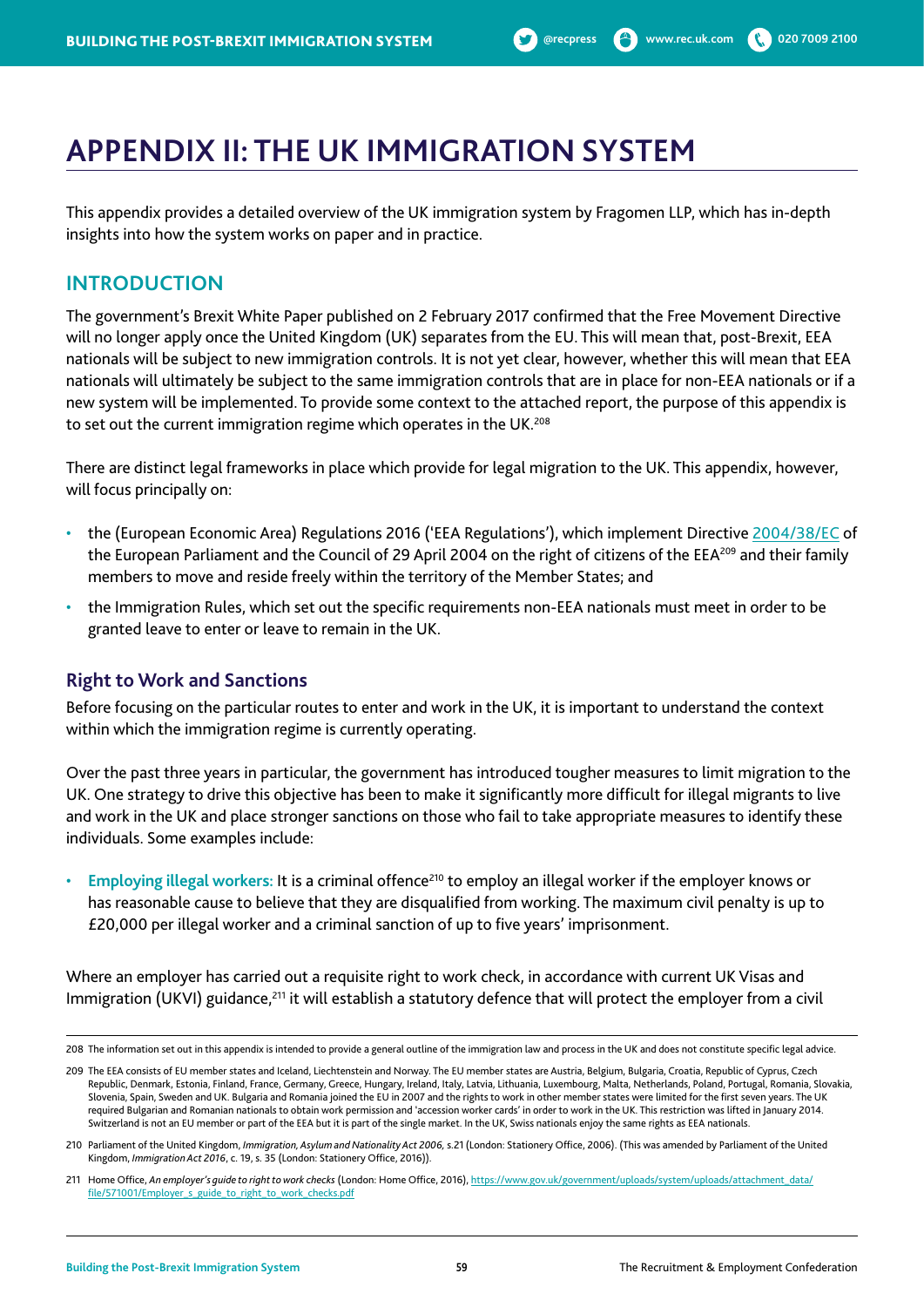- Working illegally: In 2016 it became a specific criminal offence<sup>212</sup> for an individual to work in the UK without the correct permission. Where an individual knows or should have reasonable cause to believe that they are working illegally, they are liable on conviction for up to six months' imprisonment and a fine. The Home Office also has the power to seize earnings that were made where a migrant has been found to be working illegally.
- **Right to rent:** The Immigration Act 2014 introduced a new requirement for landlords to carry out 'right to rent' checks.213 In 2016, amendments to the Act made it a criminal offence to lease premises to individuals that do not have this right.<sup>214</sup> Landlords are required to check that their prospective tenants have the right to live in the UK by carrying out a check of the tenants' original documents and taking a signed and dated copy of the documents. The Home Office imposes a £3,000 fine per tenant if the check was not carried out correctly and the tenant does not have a legal right to reside in the UK. The check must be carried out before tenancy commences and the landlord is required to track the expiry of the tenant's permission.

In 2016, the Immigration Act was updated to make it a criminal offence for landlords to rent properties to individuals that do not have a right to live in the UK. Landlords can face up to five years' imprisonment and/or a fine.<sup>215</sup>

- **Opening bank accounts:** UK banks are required to carry out status checks on all individuals applying for current accounts. If an individual is flagged as a disqualified person, the bank should refuse to open an account for that person. A disqualified person is somebody who has been identified by the Home Office as a foreign national who is liable to removal from the country.<sup>216</sup>
- **Driving:** Foreign nationals applying for a UK driving licence are required to provide original documentation to evidence their right to reside in the UK (that is, Biometric Residence Permit or a visa in their passport).<sup>217</sup> Foreign nationals will not be permitted to apply for a UK driving licence if they cannot show this.

<sup>212</sup> Parliament of the United Kingdom, *Immigration Act 1971*, s. 24B (London: Stationery Office, 1971) (as inserted by *Immigration Act 2016,* s.34)

<sup>213</sup> Parliament of the United Kingdom*, Immigration Act 2014*,s. 20–37 and Schedule 3, (London: Stationery Office, 2014) since amended by *Immigration Act 2016.*

<sup>214</sup> Parliament of the United Kingdom*, Immigration Act 2014*, s. 33A, (as inserted by *Immigration Act 2016*, s. 39)

<sup>215</sup> Parliament of the United Kingdom*, Immigration Act 2014*, s. 33C (as inserted by *Immigration Act 2016,* s. 39)

<sup>216</sup> Parliament of the United Kingdom*, Immigration Act 2014*, s. 40A (as inserted by *Immigration Act 2016,* s. 40A)

<sup>217</sup> Parliament of the United Kingdom*, Road Traffic Act 1988* (London: Stationery Office, 1988), s. 97A (as inserted by *Immigration Act 2014,* s. 46)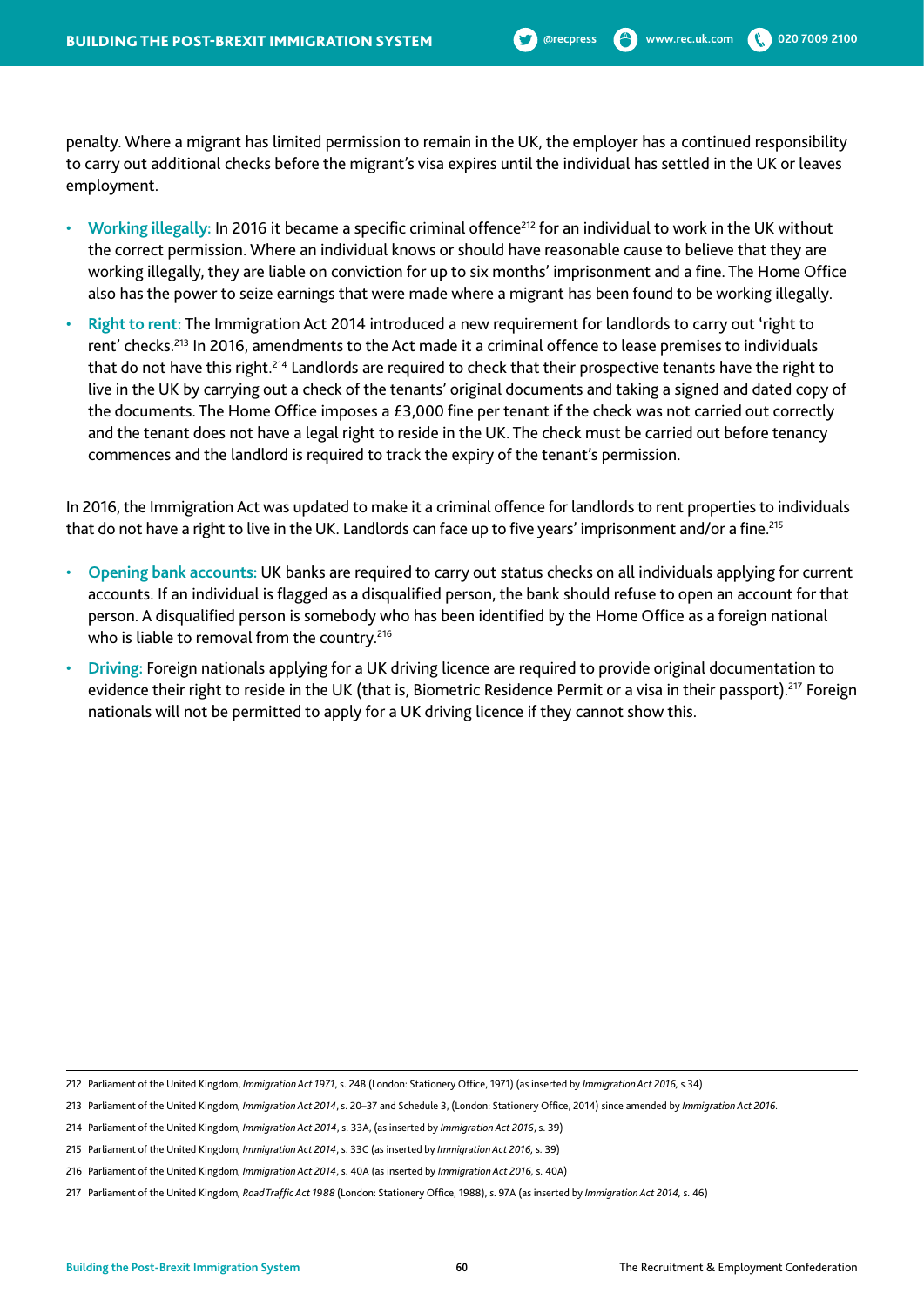# **THE CURRENT LEGAL FRAMEWORK FOR EEA NATIONALS TO ENTER AND LIVE IN THE UK**

The EEA Regulations provide the framework for EEA nationals and non-EEA national family members to live, work and study in the UK. The right of free movement for EEA nationals and their non-EEA national family members has existed since the UK first joined the European Economic Community on 1 January 1973.

## **I. EEA Nationals**

- **i. Qualified persons:** All EEA nationals have an initial right to enter and reside in the UK for up to three months.218 After this period, in order to extend their right to reside in the UK, EEA nationals must show that they are exercising treaty rights as a Qualified Person.<sup>219</sup> A Qualified Person is defined<sup>220</sup> as an individual who is:
	- a. a jobseeker;
	- b. a worker;
	- c. a self-employed person;
	- d. a self-sufficient person; or
	- e. a student. $221$
- **ii. Registration Certificates:** EEA nationals are entitled (but not required) to apply for a Registration Certificate which evidences their existing right to live in the UK. The application can be submitted immediately upon entering the UK, provided the EEA national is exercising treaty rights.
- **iii. Permanent residence:** After an EEA national has been exercising treaty rights in the UK for a continuous period of five years, they may be eligible to apply for a document evidencing their permanent residence status.<sup>222</sup> The EEA national will also be required to evidence that they have not left the UK for more than six months in each year during the five-year period.<sup>223</sup>

Permanent residence is an automatically acquired right once an EEA national has completed five years in the UK, assuming all other requirements have been met. Similar to the Registration Certificate, therefore, permanent residence documentation merely evidences an automatically granted status. An application is needed to obtain a Permanent Residence Card (PRC), which confirms this status.

**iv. British citizenship:** An EEA national may be eligible to apply to naturalise as a British citizen after they have held permanent residence status for 12 months in accordance with the British Nationality Act 1981. As above, while the EEA national is not required to hold a PRC, they must now obtain this document prior to submitting an application for naturalisation.

Applicants are required to meet a number of requirements, including:<sup>224</sup>

- a. that they have held permanent residency status for 12 months (and are in possession of a PRC at the time of application) (those married to British citizens may apply immediately upon obtaining permanent residency status);
- b. that they are of good character;
- c. that they have not been absent from the UK for more than 450 days in the five years preceding the

<sup>218</sup> Parliament of the United Kingdom, *The Immigration (European Economic Area) Regulations 2016*, Regulation 13 (London: Stationery Office, 2016).

<sup>219</sup> Parliament of the United Kingdom, *The Immigration (European Economic Area) Regulations 2016,* Regulation 14(1).

<sup>220</sup> Parliament of the United Kingdom, *The Immigration (European Economic Area) Regulations 2016*, Regulation 6.

<sup>221</sup> Self-sufficient persons and students are required to have comprehensive medical insurance for the period that they are exercising their treaty rights in that category.

<sup>222</sup> Parliament of the United Kingdom, *The Immigration (European Economic Area) Regulations 2016*, Regulation 15

<sup>223</sup> Some limited flexibility exists in circumstances where an individual has spent longer periods outside of the UK

<sup>224</sup> Parliament of the United Kingdom*, British Nationality Act 1981,* Schedule 1 (London: Stationery Office, 1981).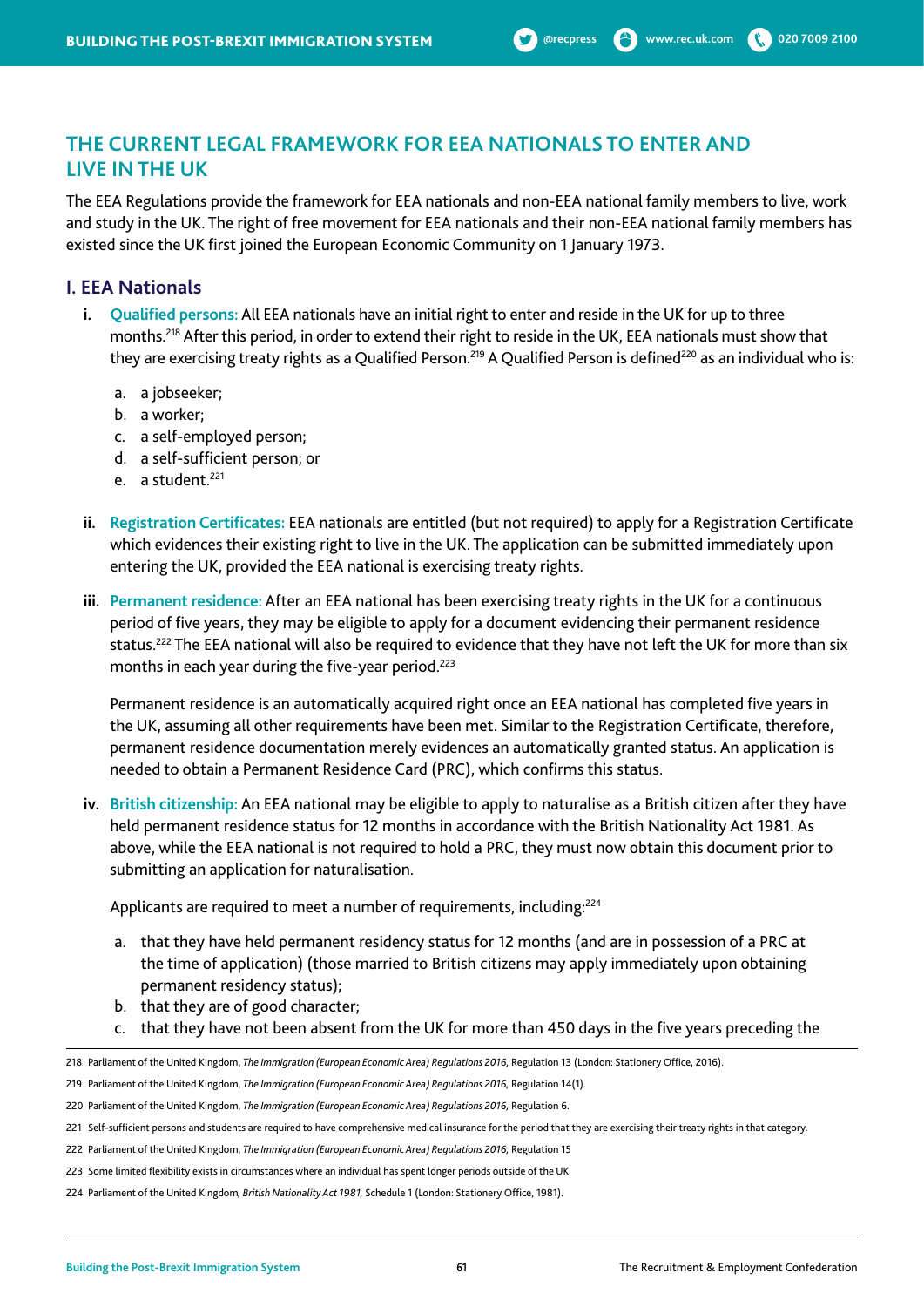application and no more than 90 days in the 12 months preceding the application (although some flexibility applies);

- d. that they have passed a Life in the UK test and have a sufficient level of English;
- e. that they currently reside in the UK; and
- f. that they intend to keep the UK as their main place of residence in the future.

### **II. Family Members**

EEA nationals benefit from more extensive rights of family reunion than other foreign nationals. These apply to: spouses; civil partners; children under 21; grandchildren under 21; dependent parents; and dependent grandparents that are non-EEA nationals.225 Family members enjoy the right to live and work here indefinitely, provided the EEA national (known as their 'sponsor') is exercising treaty rights and they continue to be part of a subsisting relationship. While direct family members are not required to obtain documentation to evidence that they are related to an EEA national, they will be required to do so to facilitate travel and to prove to potential employers that they have the legal right to work in the UK. Family members of EEA nationals may be eligible for permanent residence after five years in the UK. Family members can apply for:

- **i. Family permits:** Non-EEA nationals can initially apply for a family permit without charge, which will give them a document to evidence their right to enter and travel to the UK for a period of six months. Documentation to be submitted with an application include: a valid passport, evidence of the relationship with the sponsor (that is, marriage certificate, birth certificate), evidence that their sponsor is or will be exercising treaty rights, the original or copy of the sponsor's EEA state-issued ID card or passport, and proof of dependency (if applicable).
- **ii. Residence cards:** Once in the UK, family members can apply for a residence card which is granted for a period of five years. Applicants must complete an application form and provide evidence that their sponsor is exercising treaty rights.
- iii. 'Surinder Singh': Ordinarily, family members of British citizens cannot rely on the EEA Regulations<sup>226</sup> and are instead subject to the Immigration Rules. However, the case of Surinder Singh,<sup>227</sup> heard in the Court of Justice of the European Communities, established an exception to this rule. Where a British citizen has properly exercised treaty rights in another EEA state for three or more months and has made that EEA state their main residence or base for the 'centre of their life', they may be able to rely on the EEA Regulations.

Applications relying on Surinder Singh have become more complex since November 2016 following additional requirements that must be met in order to qualify. The substituted wording<sup>228</sup> now states that Regulation 9 will not apply where the purpose of residence was as a means of circumventing the immigration laws that would be in place for family members of a British citizen. The new wording also provides factors that will be taken into consideration when deciding if the British citizen's residence in the EEA state was 'genuine'.<sup>229</sup>

<sup>225</sup> Parliament of the United Kingdom, *The Immigration (European Economic Area) Regulations 2016,* Regulation 7.

<sup>226</sup> See introduction above.

<sup>227</sup> *Regina v. Immigration Appeal Tribunal and Surinder Singh, ex parte Secretary of State for the Home Department,* C-370/90 (High Court of Justice – Queen's Bench Division – United Kingdom, 1992).

<sup>228</sup> Parliament of the United Kingdom, *The Immigration (European Economic Area) Regulations 2016*, Regulation 9, substituted by Regulation 44 and Schedule 5.

<sup>229</sup> Parliament of the United Kingdom, *The Immigration (European Economic Area) Regulations 2016,* Schedule 5, Regulation 9 (3).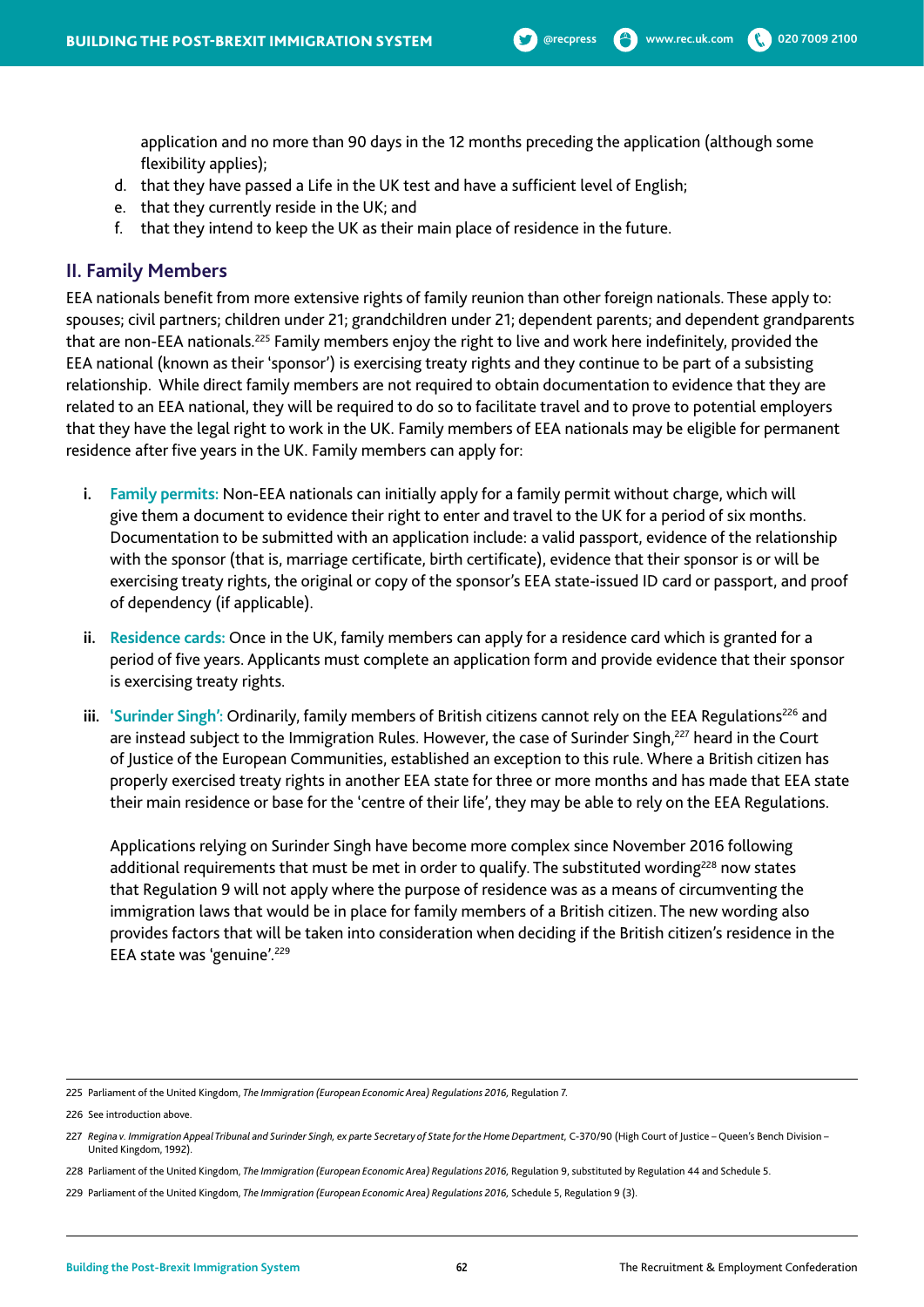**iv. Extended family members:** EEA nationals are also permitted to bring 'extended family members' to the UK. Extended family members include: unmarried partners; siblings; aunts; uncles; cousins; nieces; and nephews. Unlike direct family members, extended family members are required to apply for a residence card. In addition to the documentation requirements listed above, extended family members are required to show that they were dependent upon the sponsor or were a member of their household and continue to be dependent on them or that they need the personal care of the sponsor (or the sponsor's spouse/civil partner/unmarried partner) on serious health grounds.

## **THE IMMIGRATION RULES AND THE POINTS-BASED SYSTEM FOR NON-EEA NATIONALS**

Outside of the EEA Regulations, the UK's immigration control is based on the seminal Immigration Act 1971 (as amended by subsequent immigration and asylum acts), and the Immigration Rules (the Rules).<sup>230</sup> It is the Rules that practitioners refer to, and changes to the Rules must be authorised through the parliamentary process under s.3 (2) of the Act.

The Rules regulate entry into, and the stay of persons in, the UK. It is by reference to these criteria that Entry Clearance Officers at British Diplomatic posts overseas determine if that person qualifies for entry to the UK.

The Points-Based System (PBS) was introduced into the Rules in 2008. It was a means of tidying up a dense matrix of over 80 separate visa categories to provide a more streamlined and manageable system that applicants and users alike could navigate. The rules governing PBS applications are largely set out in Part 6A of the Immigration Rules.

As the name implies, the PBS allocates a certain number of points to different attributes for visa applicants. The Rules set out how many points are required for each category, and how they are awarded. A main applicant is permitted to bring dependent family members with them but this only includes spouses/civil partners/unmarried partners with whom they have been cohabiting for two years or more and children under 18. Only in very exceptional circumstances would an alternative family member who is dependent on the main applicant be able to obtain a dependant visa.

The PBS has five distinct categories, which are set out in more detail below.

### **I. Tier 1**

The Tier 1 visa category is available for high-value/exceptionally talented migrants. This category is further broken down into a number of sub-categories:

**i.** Tier 1 (Entrepreneur): This category is open to individuals aged 16 or over who hold £200,000<sup>231</sup> in funds and wish to invest in a new or existing business or businesses in the UK, with the exception of investment in property development or management. Applicants must meet an English language requirement,<sup>232</sup> be able to maintain themselves during their stay in the UK without use of public funds and provide overseas criminal records checks with their application. An applicant can also form an 'entrepreneurial team' with one other Tier 1 (Entrepreneur) applicant and share the same investment funds. All applicants must satisfy a genuine entrepreneur test.

<sup>230</sup> Provided for in section 3(2) of the 1971 Act.

<sup>231</sup> Where funding has been provided by FCA-registered firms, the Department for International Trade (DIT) or certain government departments, the investment fund sum requirement is reduced to £50,000.

<sup>232</sup> Minimum level B1. Home Office, *Immigration Rules* (London: Home Office, 2016), Appendix B.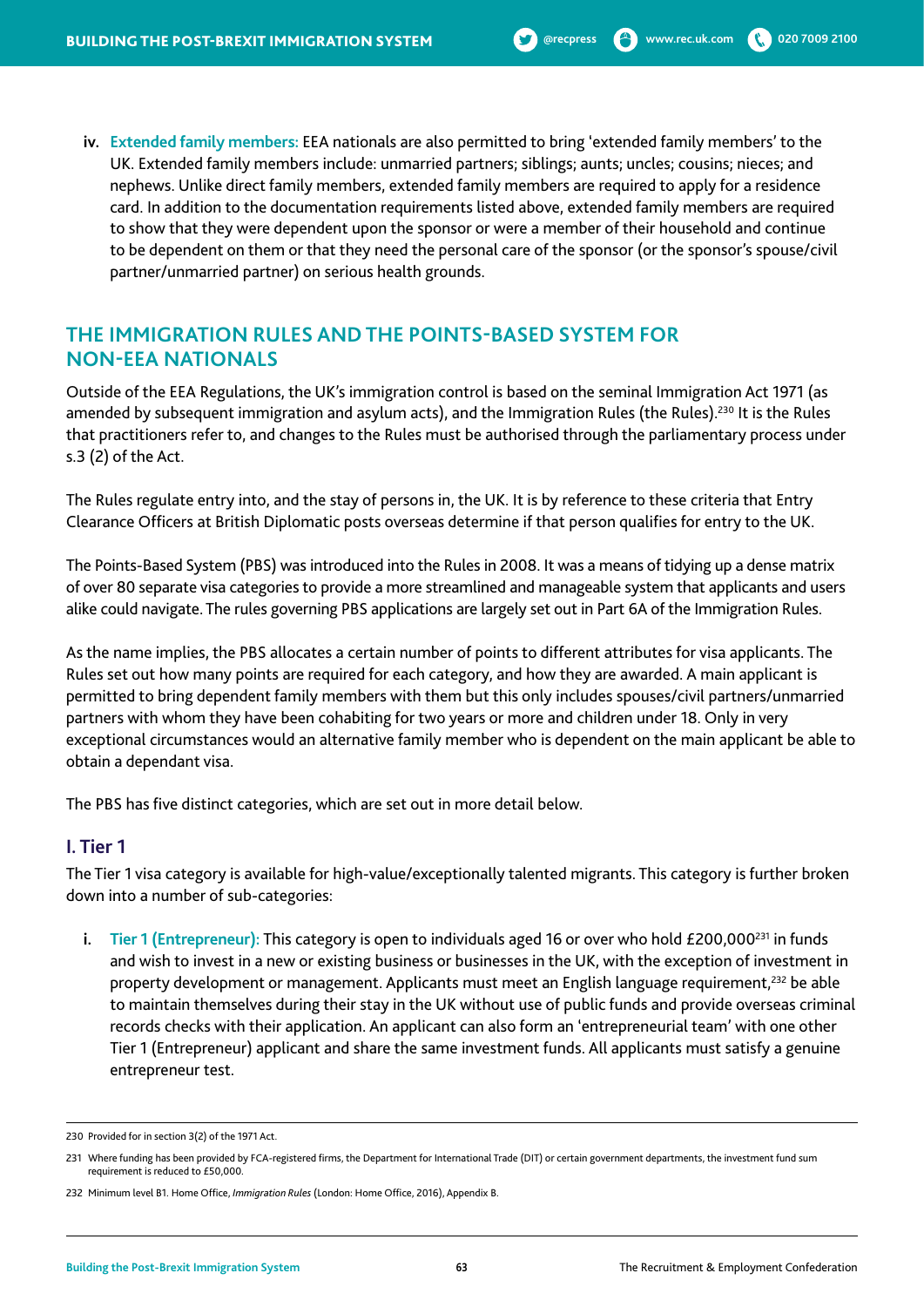The visa will be issued for up to three years and four months in the first instance. The visa can be extended for a further two years, provided that the funds have been invested in the UK business(es), the applicant has registered as a director or as self-employed within six months of arriving in the UK and has created at least two full-time jobs for UK settled workers that have existed for at least 12 months.

After five years in the UK, a Tier 1 (Entrepreneur) visa holder and family members may be eligible to apply to permanently reside in the UK, subject to strict eligibility requirements. There is also a route to expedite the process of permanent residence to three years, depending upon the nature and success of the entrepreneurship.

**ii. Tier 1 (Graduate Entrepreneur):** This category is available to non-EEA nationals who have studied in the UK and have been awarded a UK bachelor's degree, master's degree or PhD and have been endorsed by a UK-recognised Higher Education Institution (HEI); or individuals that have a degree that is considered to be the equivalent of a UK bachelor's degree and have been endorsed by the DIT. Endorsements from an HEI are available for those UK graduates who have developed genuine and credible business ideas and entrepreneurial skills to establish one or more businesses in the UK. Endorsements from the DIT are available to those graduates who have been identified by the DIT or are elite global entrepreneurs to establish one or more businesses in the UK.

Applicants must provide a letter of endorsement from the HEI or DIT, evidence that they hold the appropriate academic qualification, evidence that they meet the English language requirements<sup>233</sup> and proof that they are able to maintain themselves during their stay in the UK without use of public funds.

The visa will be issued for one year in the first instance and can be extended for one further year and possibly switched to the Tier 1 (Entrepreneur) category if the business is successful.

**iii. Tier 1 (Investor):** This category is available to non-EEA nationals who are over 18 and have access to at least £2 million to invest in the UK. The funds must be readily available and held in one or more regulated financial institutions and should be held by the applicant or their spouse/civil partner/unmarried partner. Money can be invested in UK government bonds or share/loan capital in active and trading UK companies and the investment must be made within three months of the start date of the visa.

The visa will be issued for up to three years and four months in the first instance. The visa can be extended for a further two years, provided the whole £2 million has been invested within three months of the start date of the visa and the level of investment has been maintained throughout the length of the visa in accordance with strict rules.

After five years in the UK, a Tier 1 (Investor) visa holder and family members may be eligible to apply to permanently reside in the UK. There are also routes to expedite the process of permanent residence if higher levels of investment are made.<sup>234</sup>

**iv. Tier 1 (Exceptional Talent): T**his category allows individuals to enter the UK to work for a business as an employee or director or be self-employed. The Tier 1 (Exceptional Talent) scheme recognises exceptional talent in established and emerging leaders in the fields of science, humanities, engineering, medicine, digital technology or the arts with international acclaim. There are five bodies that specialise in the relevant areas and assist in assessing the eligibility of an individual in their speciality and 500 places are made available for endorsements every six months.

<sup>233</sup> Minimum level B1. Home Office, *Immigration Rules*, Appendix B.

<sup>234</sup> Two years if the investment is £10 million or three years if the investment is £5 million.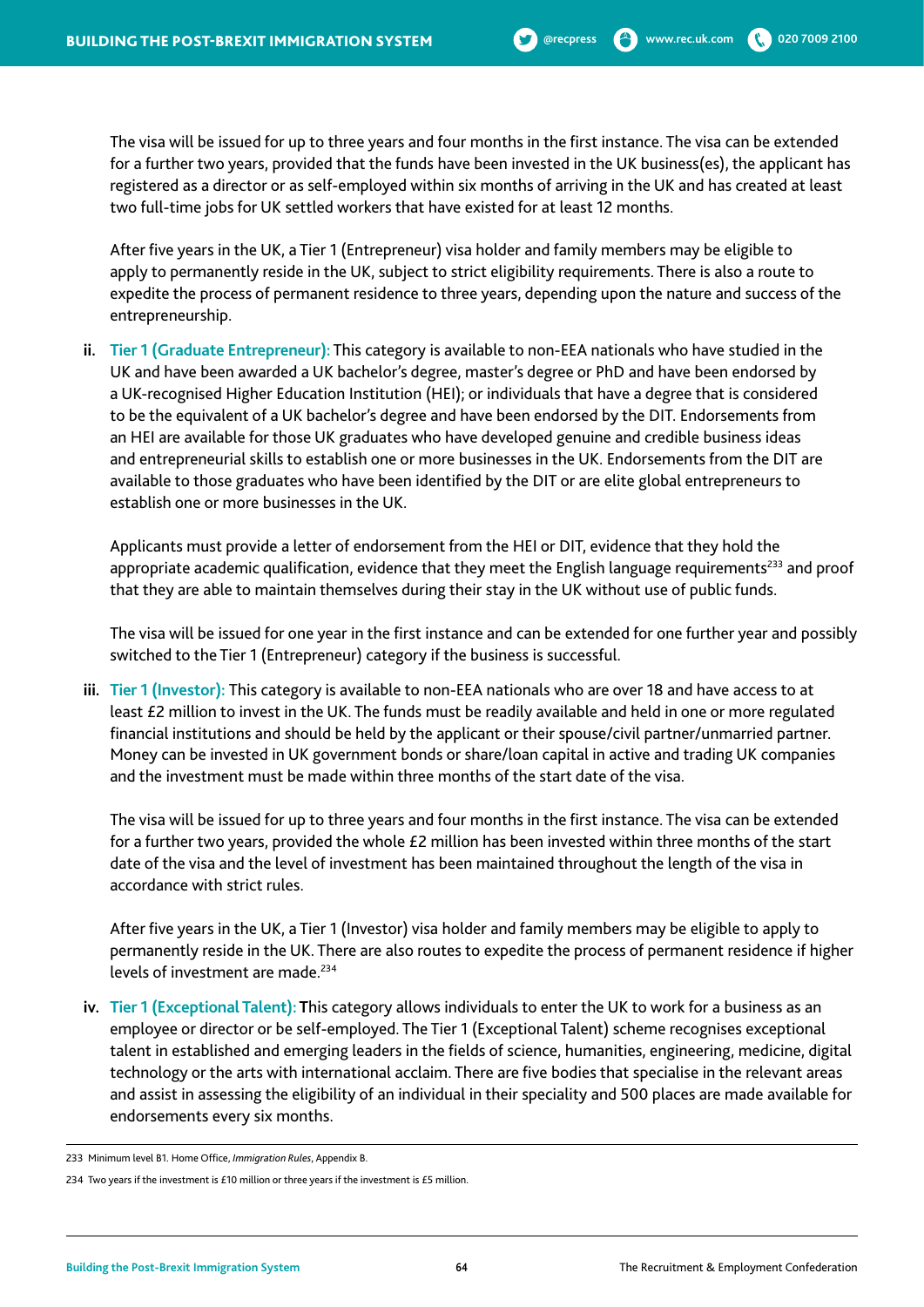Applicants must provide a letter of endorsement from a competent body.

After five years in the UK, a Tier 1 (Exceptional Talent) visa holder and family members may be eligible to apply to permanently reside in the UK.

**v. Tier 1 (General):** This visa category was open to individuals that were highly skilled and were able to attain 75 points or more according to their attributes including: qualifications, previous earnings, UK experience and age. Tier 1 (General) visa holders are permitted to work for any UK employer and/or engage in selfemployment activities.

This category is no longer open for new applications or extensions. Furthermore, individuals who still hold this visa type are required to apply for indefinite leave to remain in the UK by no later than 6 April 2018, when this route will close permanently.

**vi. Tier 1 (Post-Study Work):** This visa category was open to individuals that had studied in the UK and was issued for two years only, allowing the applicant time to find employment or set up as a self-employed person. It was a means of retaining the most able migrants that had studied in the UK.

This category is no longer open for new applications or extensions.

#### **II. Tier 2**

This is the sponsored worker category and is split into four main sub-categories (detailed below). This visa category requires sponsorship by a UK entity that holds a Sponsor Licence. Below we set out a number of key principles of Tier 2 sponsorship in addition to the main requirements of different Tier 2 visas.

**i. Tier 2 sponsorship and duties:** Prior to sponsoring individuals under the Tier 2 visa categories, an employer must first obtain a Sponsor Licence from the Home Office. The sponsor is required to provide prescribed company documentation and information and submit an application form for the Home Office's consideration, which will usually be decided within two months. This may also entail a visit by the Home Office to ensure the sponsor is able to comply with the rigorous obligations imposed under a licence.

The Sponsor Licence is in effect, therefore, an agreement between the sponsor and Home Office that the sponsor will comply with its duties and in return will be permitted to sponsor skilled migrant workers.

The employer's sponsorship duties cover five main areas:

- 1. immigration status of migrants and preventing illegal working;
- 2. migrant contact details;
- 3. record-keeping;
- 4. migrant tracking and monitoring; and
- 5. recruitment practices and professional accreditations.

The Home Office requires the sponsor to ensure that they are able to comply with their duties in order for the employer to retain its Sponsor Licence. The Home Office will conduct onsite visits sporadically (sometimes unannounced) to verify and determine ongoing compliance. Where a sponsor does not comply with its duties, it risks loss of licence and the ability to sponsor migrants in the future.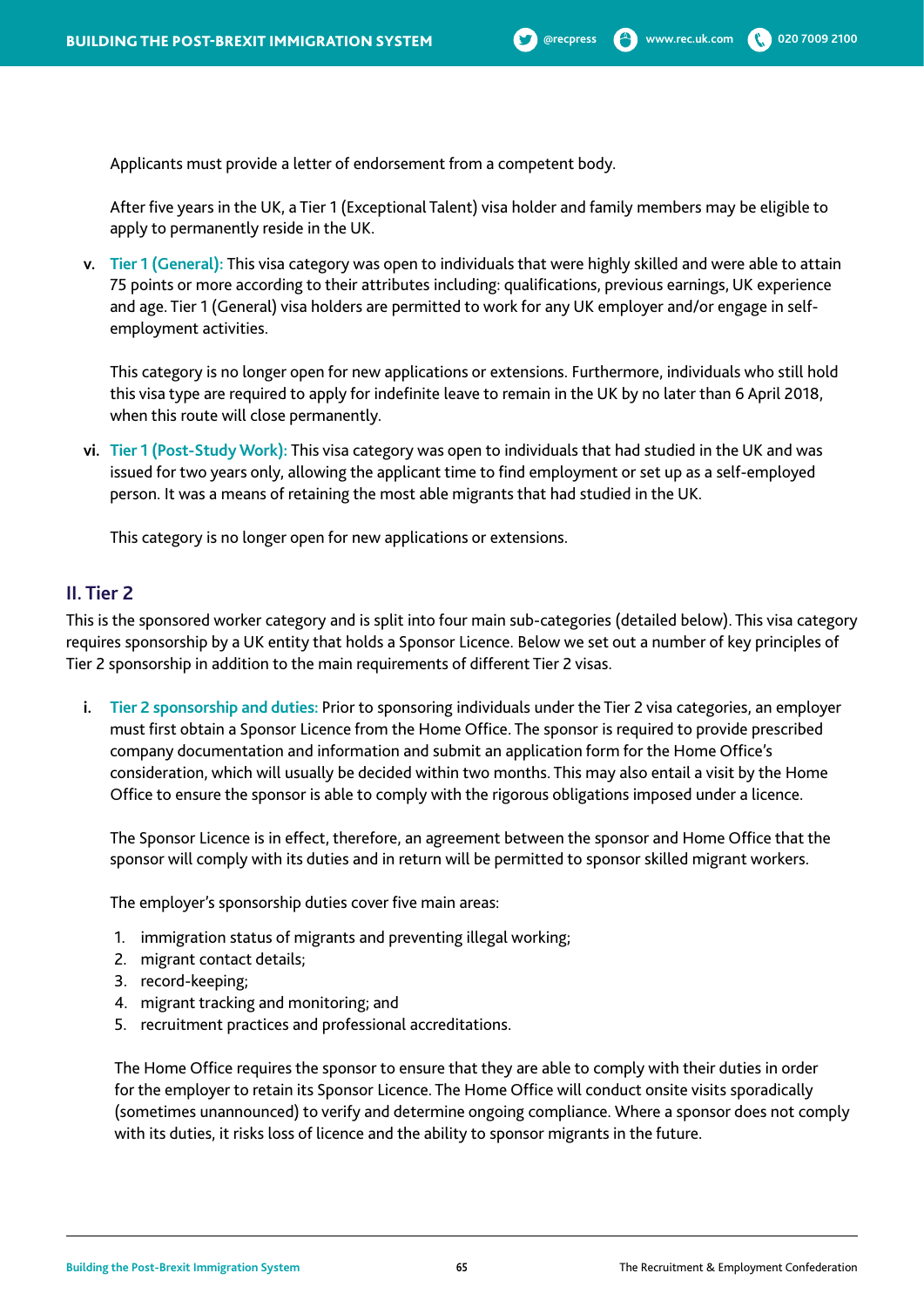#### **Certificate of Sponsorship**

A migrant worker in the Tier 2 category will require a Certificate of Sponsorship (CoS) before he or she can apply for a visa. The CoS is an electronic work authorisation, which contains the employment information and is issued by the sponsor. Only after a sponsor has issued the CoS to the individual can he or she then apply for Entry Clearance to enter and begin work in the UK.

#### **Cooling-off period**

Tier 2 migrants are subject to a cooling-off period once they have left the UK.<sup>235</sup> This is effectively a 12-month period where they are unable to apply to enter the UK as a Tier 2 migrant. The only exceptions to this are:

- if the migrant's previous CoS in the past 12 months has/have been issued for three months or less;
- they are applying for a Tier 2 visa as a high earner (a salary threshold of £159,600 or more); or
- the individual is able to prove that they have not lived in the UK for the past 12 months where they hold a visa that covers a longer period than they actually stayed in the UK.

#### **Contract work**

Tier 2 migrants are permitted to carry out work to fulfil contracts for services that their Tier 2 sponsor holds with a client and can work at the client site, provided that overall control still remains with their sponsor. The contract in place between the sponsor and its client should be for a finite period and cannot be for an ongoing routine role or service.

There is limited scope for a Tier 2 migrant to do supplementary work as a self-employed individual, provided the supplementary, self-employed role they are undertaking falls within the same Code of Practice that is listed on their CoS and there is a genuine contract in place between the migrant and the company that it will work for or provide services to.

#### **Overseas criminal records**

From 6 April 2017 applicants who are to be sponsored in certain occupations are required to provide overseas criminal certificates for any countries that they have lived in for 12 months or more over the immediate ten-year period before the application.

#### **Immigration skills levy**

From 6 April 2017, sponsors are required to pay the Immigration Skills Charge<sup>236</sup> each time they sponsor a worker from outside the EEA (although some exceptions do apply).

The skills charge applies to a Tier 2 worker assigned a CoS on or after the 6 April 2017 in the 'General' or 'Intra-Company Transfer' routes and the amount payable depends on the size of the organisation and the length of employment. The skills charge is £1,000 per person, per year and is payable at the same time that CoS is assigned. The Immigration Skills Charge cannot be passed on to the worker and so must be paid for by the sponsor.

<sup>235</sup> Home Office, *Immigration Rules,* Paragraphs 245GB (d) and 245HB (g).

<sup>236</sup> Immigration Skills Charge Regulations 2017.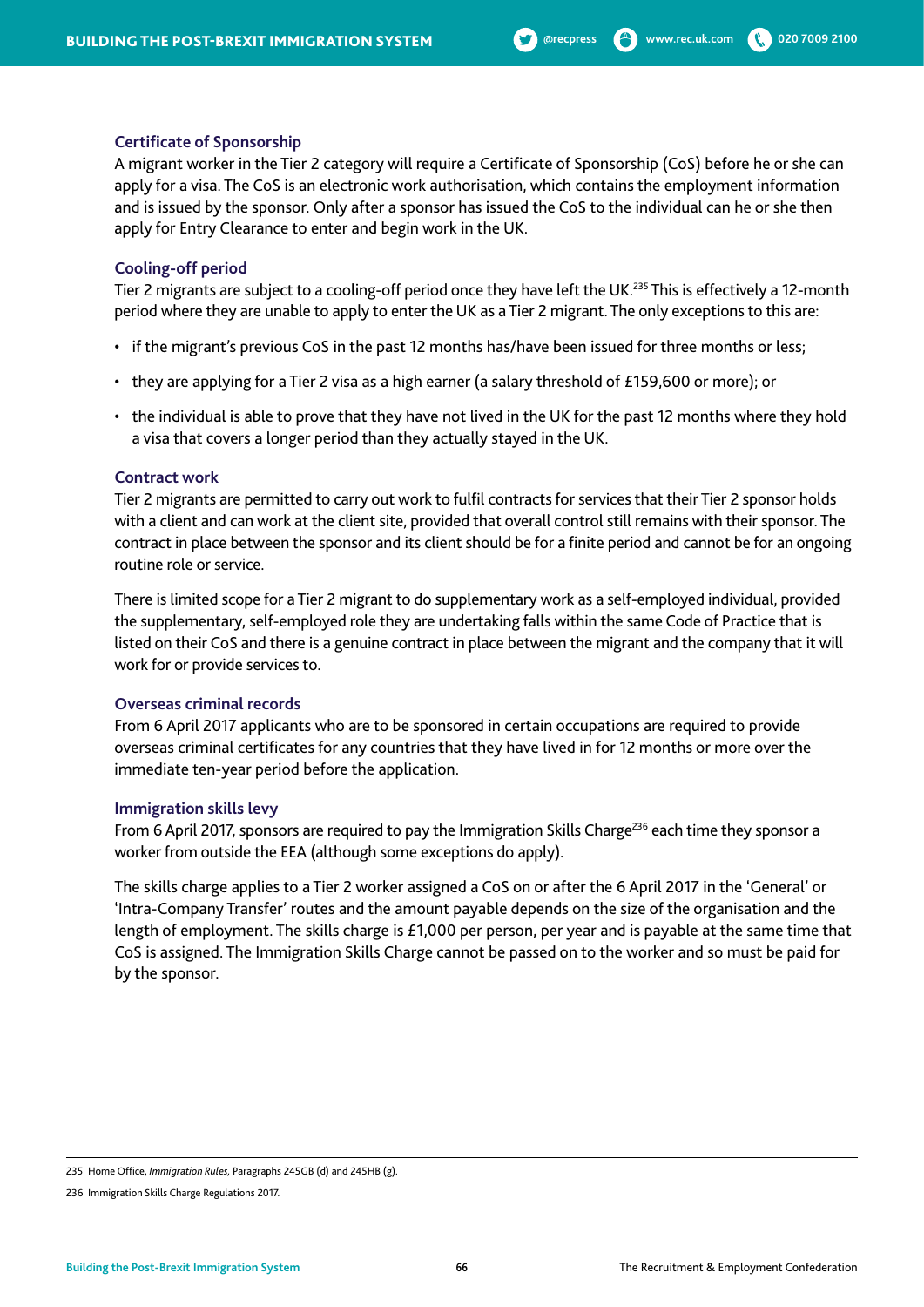In the majority of cases a sponsor will be required to undertake a Resident Labour Market Test (RLMT) before a role can be offered to a non-EEA national. The RLMT requires 28 days' advertising to verify that there are not any suitable settled workers who can fill the role. Exceptions to having to complete the RLMT include:

- high earners (the current salary threshold is £159,600 or more at the time of producing this report);
- roles that fall within the shortage occupation codes,<sup>240</sup> with the exception of nurses; and
- those applying to switch into Tier 2 (General) from the Tier 4 (General) category (students).

#### **Restricted CoS**

There is an annual limit of 20,700 CoS available to sponsors under Tier 2 General.<sup>241</sup> This cap is relevant where an individual is applying for an initial Tier 2 (General) visa from outside of the UK and they do not meet the high earner threshold or where an individual is switching from within the UK and previously held a Tier 4 (Dependant) visa.

Once the RLMT described above is complete the sponsor must usually then apply for a Restricted CoS. The Restricted CoS request must be submitted by the 5th of the month to be considered in that month's allocation. If the request is approved, this will be communicated from the 11th of the month and only at that point will an applicant be able to apply for their visa.

#### **Unrestricted CoS**

Unrestricted CoS are not subject to a limit as described above and are available to use within the annual allocation provided to all sponsors. The following will fall into the unrestricted category:

- high-value inward investment posts where the job offer is for the migrant to work in support of a posting from an overseas firm in connection with the relocation of a high-value business to the UK or a significant new inward investment project and certain requirements from the sponsor's perspective are met,
- those who are eligible to switch to the Tier 2 (General) category from within the UK (with the exception of Tier 4 (Dependants));
- high earners; and
- those who are extending their Tier 2 visas.

Applicants must provide proof of maintenance and evidence that they meet the English language requirement.<sup>242</sup>

The visa can be issued for up to five years in the first instance and can be extended to bring total leave as a Tier 2 (General) migrant to six years.

<sup>237</sup> National Qualification Framework (NQF) level 6.

<sup>238</sup> A settled worker currently includes UK and EEA nationals, ancestry visa holders and individuals that have permission to stay in the UK indefinitely.

<sup>239</sup> UK Visas & Immigration, 'Codes of Practice for Skilled Workers: Standard Occupational Classification (SOC) Codes and minimum appropriate salary rates,' 6 April 2015, https://www.gov.uk/government/uploads/system/uploads/attachment\_data/file/423732/codes\_of\_practice\_april\_2015.pdf.

<sup>240</sup> Home Office, *Immigration Rules*, Appendix K.

<sup>241</sup> The number of certificates available varies each month but is between 1,100 and 2,000.

<sup>242</sup> Minimum level B1. Home Office, *Immigration Rules*, Appendix B.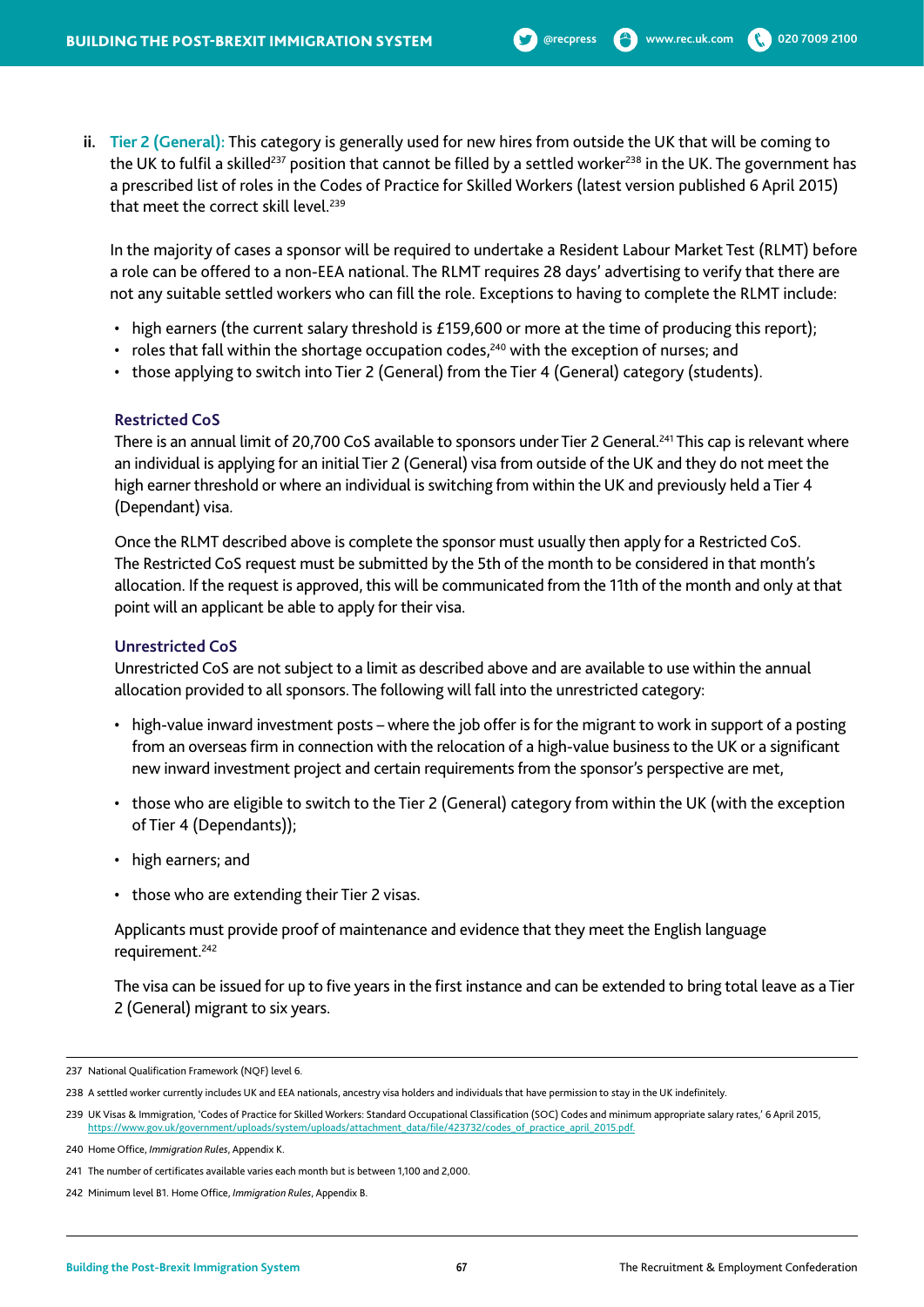**iii. Tier 2 (Intra-company Transfer):** This visa category is for non-EEA nationals working for a company which is linked to the UK entity by common ownership or control.<sup>243</sup> As with the Tier 2 (General) category, the role needs to be skilled to degree level as listed in the Codes of Practice for Skilled Workers and must meet minimum salary levels.

To be eligible for this visa category, workers must have worked for the overseas company for a minimum of 12 months unless: (1) they will earn a salary of £73,900, in which case they can apply any time after they have commenced employment with the company; or (2) they are filling a graduate trainee position, in which case they will only need to have worked for the overseas company for three months prior to applying.

Applicants must provide proof of maintenance and evidence that they have been employed by the overseas company for the requisite length of time.

The Tier 2 (Intra-company Transfer) visa can be issued for up to five years in the first instance, which is the maximum time allowed in most cases. High earners<sup>244</sup> can extend their visa up to a maximum of nine years in total.

Graduate trainees can only stay in the UK for a maximum of 12 months.

The ICT category does not lead to permanent settlement in the UK.

### **iv. Tier 2 (Minister of Religion) and Tier 2 (Sportsperson)**

The Tier 2 (Minister of Religion) category is available to those who will fill a role within a faith community.

The Tier 2 (Sportsperson) category is available to elite sportspersons or qualified coaches recognised by a sport's governing body as internationally established at the highest level. The applicant will be required to obtain a letter of endorsement from the sport's governing body to submit with their application.

Applicants must provide proof of maintenance and evidence that they meet the English language requirement.

The visas will be issued for up to three years and one month in the first instance. The visas can be extended for a further three years, bringing total leave to a maximum six years.

After five years in the UK, a Tier 2 (Minister of Religion) or Tier 2 (Sportsperson) visa holder and their family members may be eligible for ILR. If they are not granted ILR, they must leave the UK after six years and are subject to the cooling-off period.

<sup>243</sup> In order to be defined as a 'linked entity', the two companies must fall into one of the prescribed scenarios set out in paragraph 4.3 of the Tier 2 and 5 Guidance. Home Office, *Tiers 2 and 5: guidance for sponsors,* April 2017, https://www.gov.uk/government/uploads/system/uploads/attachment\_data/file/600342/Tier\_25\_guidance.pdf.

<sup>244</sup> That is, those earning at least £120,000 per annum.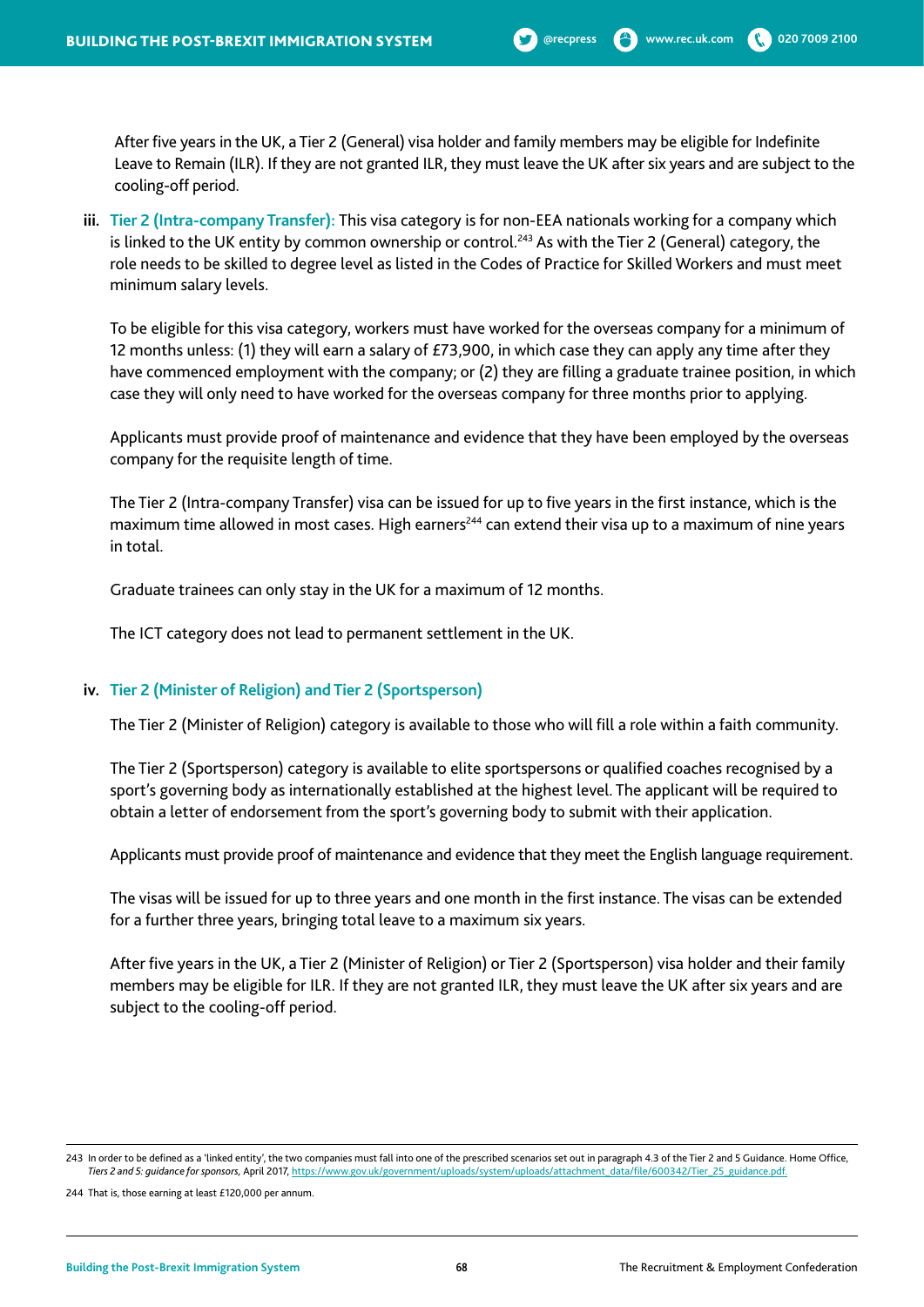#### **III. Tier 3**

This category was initially created for low-skilled work in the PBS but never opened for use. Instead, a small number of seasonal schemes did exist but these were closed in 2013.245

## **IV. Tier 4**

The Tier 4 category<sup>246</sup> is available for overseas students that will study with an education provider that holds a Tier 4 sponsor licence.

**i.** The Tier 4 (Child) visa is available for individuals aged between 4 and 17 who will study at an independent school in the UK.

Tier 4 (Child) applicants must provide evidence that they have a place on their course, proof that they have consent from parents or guardians to study in the UK and proof of maintenance to cover a full year's academic fees and living costs.

**ii.** The Tier 4 (General) visa is available for individuals aged 16 or over who will study at an independent school, embedded college offering pathway courses, private provider or higher education institution (HEI). Depending on what type of institute the Tier 4 (General) visa holder studies at, they may be permitted to work part-time (10–20 hours per week) during term times and full-time during holidays.

The Tier 4 (General) visa will be issued for a maximum of two years if the course is below degree level (certain exceptions apply) and will vary in length for courses at degree level or above, depending on the course that will be studied. It is possible to extend a Tier 4 (General) visa but most individuals studying at degree level or above will be subject to a limit of five years in total as a Tier 4 (General) visa holder.

Tier 4 (General) applicants must provide proof of maintenance to cover a full year's academic fees and nine months' living costs (certain exceptions apply), evidence that they meet the English language requirement<sup>247</sup> and parental consent if they are under 18.

The Tier 4 categories do not lead to settlement.

### **V. Tier 5 – Temporary Workers**

The Tier 5 visa category<sup>248</sup> comprises a number of sub-categories that facilitate the temporary movement of non-EEA nationals to the UK. With the exception of Tier 5 (Youth Mobility Scheme), Tier 5 applicants will require a CoS from an entity that holds a Tier 5 sponsor licence for the relevant sub-category.

**i. Tier 5 (Creative and Sporting):** Available for sportspersons, entertainers or creative artists who have been offered work in the UK. The visas are initially issued for up to 12 months and can be extended by a further 12 months.

<sup>245</sup> Seasonal schemes included: Seasonal Agricultural Workers Scheme (SAWS) & Sectors Based Scheme (SBS) – these schemes were available for Bulgaria and Romania nationals to work in horticulture (SAWS) and in the food processing industry (SBS). The SAWS visa was issued for a maximum of six months to permit work for fruit and vegetable growers. The SBS visa was issued for a maximum of 12 months to permit work within the food processing sector. These visa categories closed in 2013. Sheep shearers – there is a non-PBS visa type for temporary employment as sheep shearers for non-EEA nationals, which is an exception as it is a lower-skilled role. This is a seasonal visa category which permits individuals to enter the UK between 1 April and 30 June each year for the purpose of shearing sheep. Applicants are required to provide a copy of their contract to shear sheep in the UK, evidence that they can maintain themselves without making use of public funds and proof that they intend to leave the UK at the end of their stay. The visa will be valid until 30 September at the latest.

<sup>246</sup> Home Office, *Immigration Rules*, Part 6A, paragraphs 245ZT - 245ZZE.

<sup>247</sup> Minimum level B1 for below degree level and minimum level B2 for degree level or above. Home Office, *Immigration Rules*, Appendix B.

<sup>248</sup> Home Office, *Immigration Rules*, Part 6A, paragraphs 245ZI - 245ZS.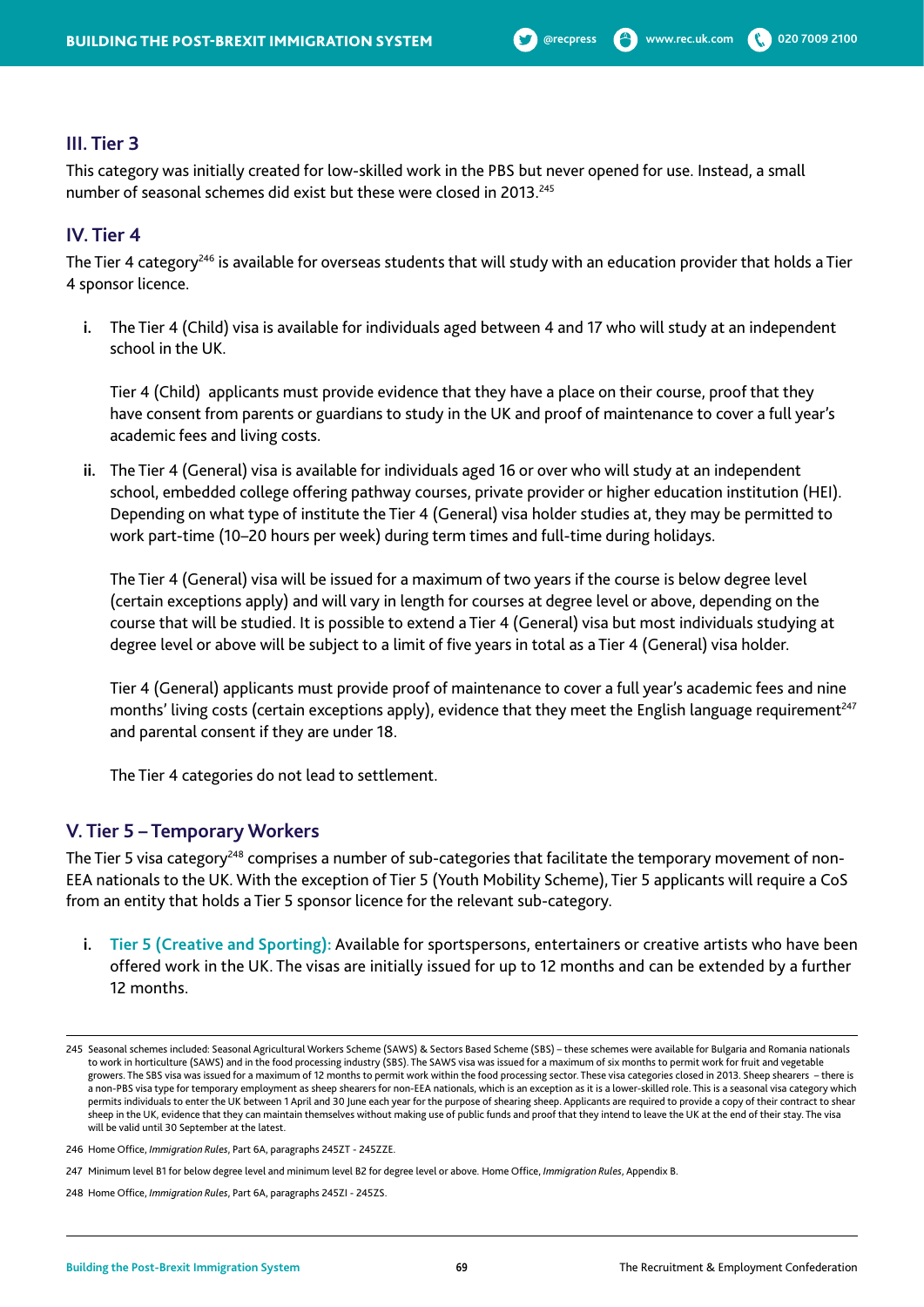- **iii. Tier 5 (Religious Workers):** Available for those who want to do religious work such as preaching or working in a religious order. The visas are initially issued for up to 24 months, the maximum time allowed under this visa.
- **iv. Tier 5 (Government authorised exchange):** This a category available for those who want to come to the UK for a short period to carry out work experience or do:

**i.** training; **ii.** an overseas government language programme; **iii.**research; or **iv.**a fellowship through an approved government authorised exchange scheme.

The visas are initially issued for up to 12 or 24 months (dependent on the scheme). If an initial visa is issued for less than the maximum period permitted, an extension application can be submitted to cover the remaining permitted period.

- **v. Tier 5 (International Agreement):** This for those contracted to do work covered by international law while in the UK, such as a free trade agreement. The visas are initially issued for up to two years and can be extended in two-year increments for a maximum cumulative length of six years in the UK. There are certain exceptions and restrictions within this category. This category is rarely used at present but may become more relevant as the UK negotiates free trade agreements after Brexit.
- **vi. Tier 5 (Youth Mobility Scheme):** This a cultural exchange scheme which allows young people from certain countries, aged between 18 and 30, to live and work in the UK. The visa category is available to nationals from Australia, Canada, Japan, Monaco, New Zealand, Hong Kong, Republic of Korea and Taiwan and it offers young migrants opportunities to work temporarily while experiencing life in the UK. This category is also available to British overseas citizens, British overseas territories citizens and British nationals (overseas).

The visa is issued for two years and cannot be extended.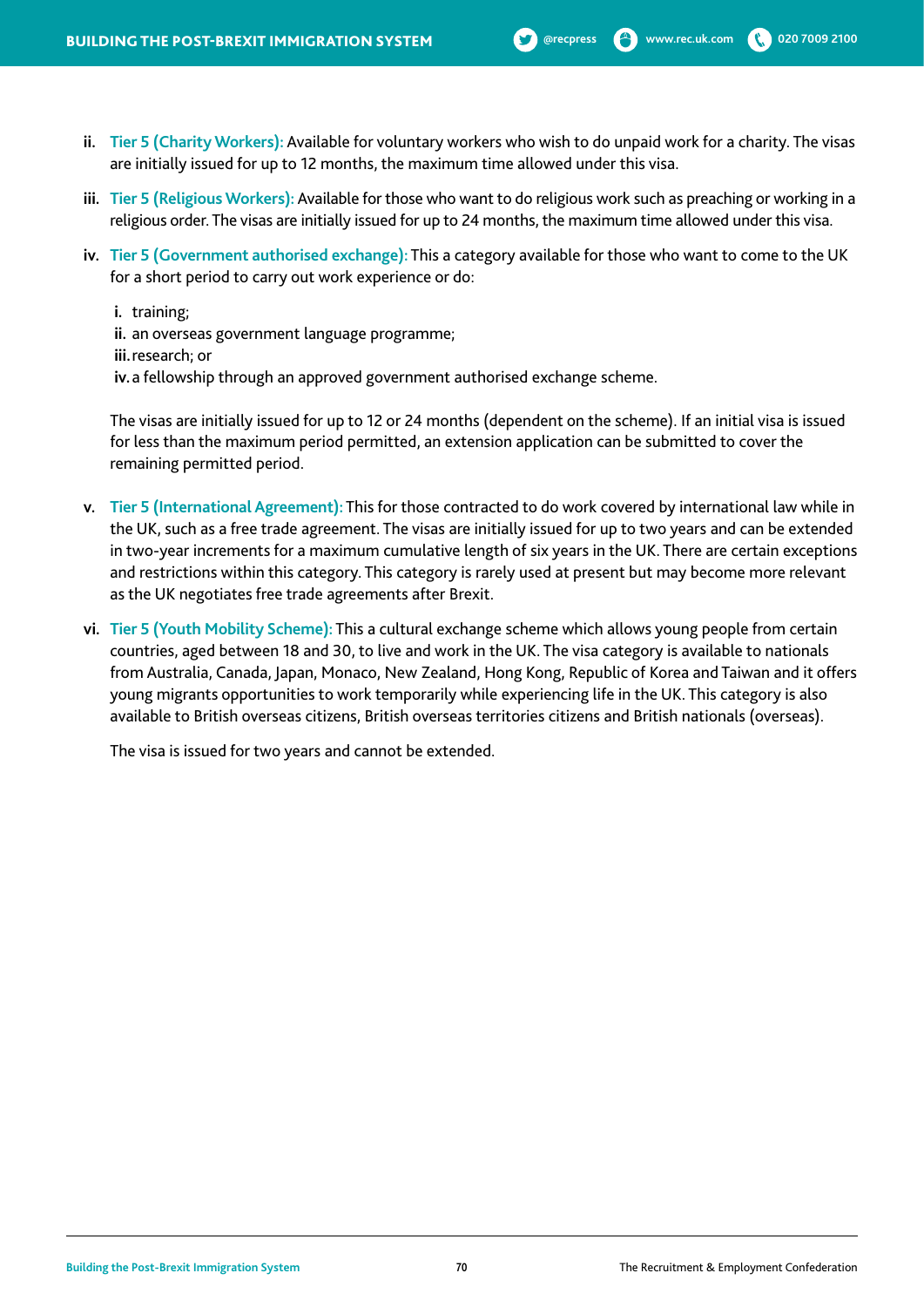## **OPTIONS OUTSIDE OF THE PBS FOR NON-EEA NATIONALS**

There are some additional options, which are outside of the PBS. Below we look at three of the more common applications that are submitted to the Home Office to facilitate a move to the UK.

#### **i. Spouse of British citizen**

This is available to married/civil/unmarried partners of British citizens or individuals who hold permanent residence in the UK. The visa will allow the spouse/partner to live, study and work without restriction in the UK.

Applicants must provide evidence of marriage or relationship and cohabitation, proof that they will have accommodation in the UK and the evidence that the British/settled spouse (or applicant if applying from within the UK) is able to meet the strict financial requirements through a number of ways (including earnings from salary, investments and/or savings) and evidence that they meet the English language requirement.<sup>249</sup> The visa will be issued for up to 33 months in the first instance and can be extended for a further  $30$  months  $^{250}$ 

After five years in the UK, a spouse/civil partner/unmarried partner of a British citizen may be eligible for indefinite leave to remain (ILR).

#### **ii. Sole Representative of Overseas Business**

This is available to a senior employee (but not major shareholder) of an overseas company that does not have a commercial presence in the UK. The visa will allow the sole representative to set up a commercial presence in the UK and work in the business.

Applicants must provide evidence that they can maintain and accommodate themselves during their stay in the UK without use of public funds, evidence that they meet the English language requirement,<sup>251</sup> details of the overseas business activity, information about the role in the UK and details of the applicant's relationship with the overseas company.

The visa will be issued for up to three years in the first instance and be extended for a further two years. After five years in the UK, a sole representative may be eligible for ILR.

#### **iii. Ancestry**

This is available to the grandchildren of those born in the UK; Republic of Ireland before 31 March 1922; or on a British-registered ship or aircraft. The applicant must be a Commonwealth citizen and aged 17 or over. The visa will allow an applicant to live and work in the UK.

Applicants must provide evidence of the ancestry, documentation to prove that they intend and are able to work in the UK and evidence that they are able to maintain themselves during their stay in the UK without use of public funds.<sup>252</sup>

The visa will be issued for up to five years in the first instance and can be extended indefinitely.

After five years in the UK, an Ancestry visa holder may be eligible for ILR.

<sup>249</sup> Minimum level A1. Home Office, *Immigration Rules*, Appendix FM, Paragraph E-ECP.4.1

<sup>250</sup> From 1 May 2017, an additional English language requirement will be introduced at the extension stage to require applicants to pass a test at level of A2.

<sup>251</sup> Minimum level A1. Home Office, *Immigration Rules*, Paragraph 144 (vi).

<sup>252</sup> Home Office, *Immigration Rules*, Paragraph 186.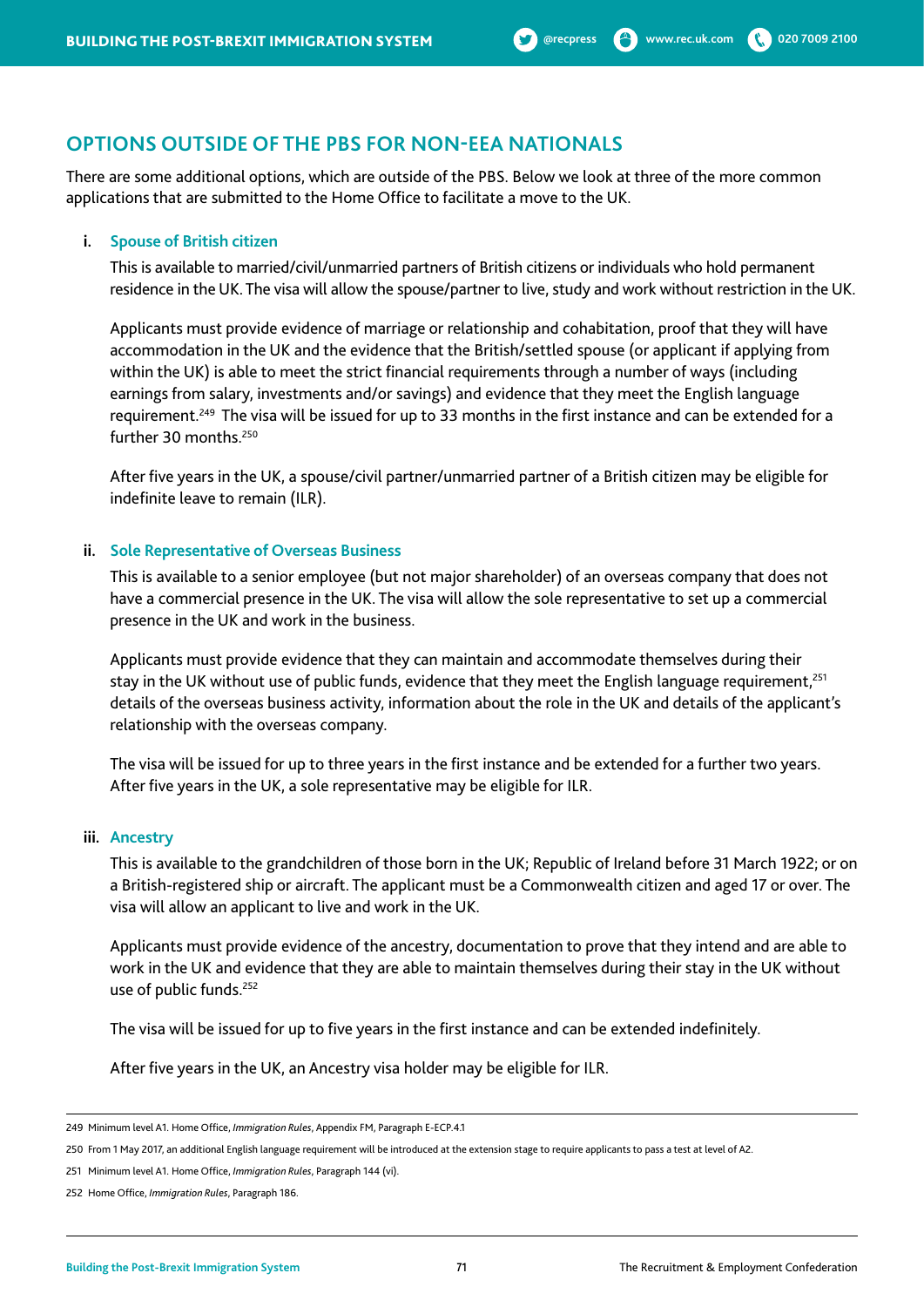# **WORKS CITED**

- All Party Parliamentary Group for Excellence in the Built Environment. *Inquiry on the effects of Brexit*. Oral and written evidence.
- Arcadis. 2016. Hard Brexit to See British Construction Miss Out on 215,000 Workers, Warns Arcadis. Press release, November 30, 2016. www.arcadis.com/en/united-kingdom/news/latest-news/2016/11/hard-brexit-tosee-british-construction-miss-out-on-215000-workers/.
- Bakhshi, Hasan, Carl Benedikt Frey, and Michael Osborne. 2015. *Creativity vs. Robots: The Creative Economy and the Future of Employment.* London: Nesta. www.nesta.org.uk/sites/default/files/creativity\_vs.\_robots\_wv.pdf.
- Balfour Beatty. 2016. *Infrastructure 2050: Future Infrastructure Need.* London: Balfour Beatty. www.balfourbeatty.com/media/164183/infrastructure-2050.pdf.
- Bambrough, Billy. 2016. London Tech Heavyweights Call for European Talent to Remain in the Capital Following Brexit Vote. *City A.M.,* 30 June 2016. www.cityam.com/244568/london-tech-heavyweights-call-europeantalent-remain.
- Barnier, Michel. 2017. Speech by Chief Negotiator for the Preparation and Conduct of the Negotiations with the United Kingdom, to plenary session of the European Committee of the Regions, *The Conditions for Reaching an Agreement in the Negotiations with the United Kingdom.* Brussels. 22 March 2017, http://europa.eu/rapid/pressrelease\_SPEECH-17-723\_en.htm.
- BBC. 2017. Brexit: Theresa May suggests free movement extension. *BBC News,* 5 April 2017. http://www.bbc. com/news/uk-politics-39498647.
- Bienkov, Adam. 2017. Theresa May 'stands ready' to turn Britain into a tax haven after Brexit. *Business Insider*, 16 January 2017. www.businessinsider.com/theresa-may-stands-ready-to-turn-britain-into-a-tax-haven-afterbrexit-2017-1?r=UK&IR=T.
- BMG Research Ltd. 2016. *Skills and Training in the Construction Industry 2016*. Bircham Newton: Construction Industry Training Board, 2016. www.citb.co.uk/documents/research/citb%20skills%20and%20training%20 in%20the%20construction%20industry\_2016%20final%20report.pdf.
- Bounds, Andy. 2017. Influx of EU residency applications spurs Home Office hiring spree. *Financial Times*, 23 March 2017. https://www.ft.com/content/141c8b14-0fd8-11e7-a88c-50ba212dce4d.
- Brewer, Mike, Sarah Cattan, Claire Crawford, and Birgitta Rabe. 2016. Does Free Childcare Help Parents Work? IFS briefing paper, 1 December 2016. www.ifs.org.uk/publications/8792.
- British Future. 2016. *Report of the Inquiry into Securing the Status of EEA+ Nationals in the UK.* London: British Future. www.britishfuture.org/wp-content/uploads/2016/12/EUNationalsReport.Final\_.12.12.16.pdf.
- British Retail Consortium (BRC). 2016. *Retail 2020: Fewer but Better Jobs*. London: BRC. http://brc.org.uk/ media/54304/retail\_2020\_-final.pdf.
- Campaign for Science and Engineering (CaSE). N.d. An Immigration System that Supports Research and Innovation. www.sciencecampaign.org.uk/our-work/education-skills/immigration/immigration-principles.html.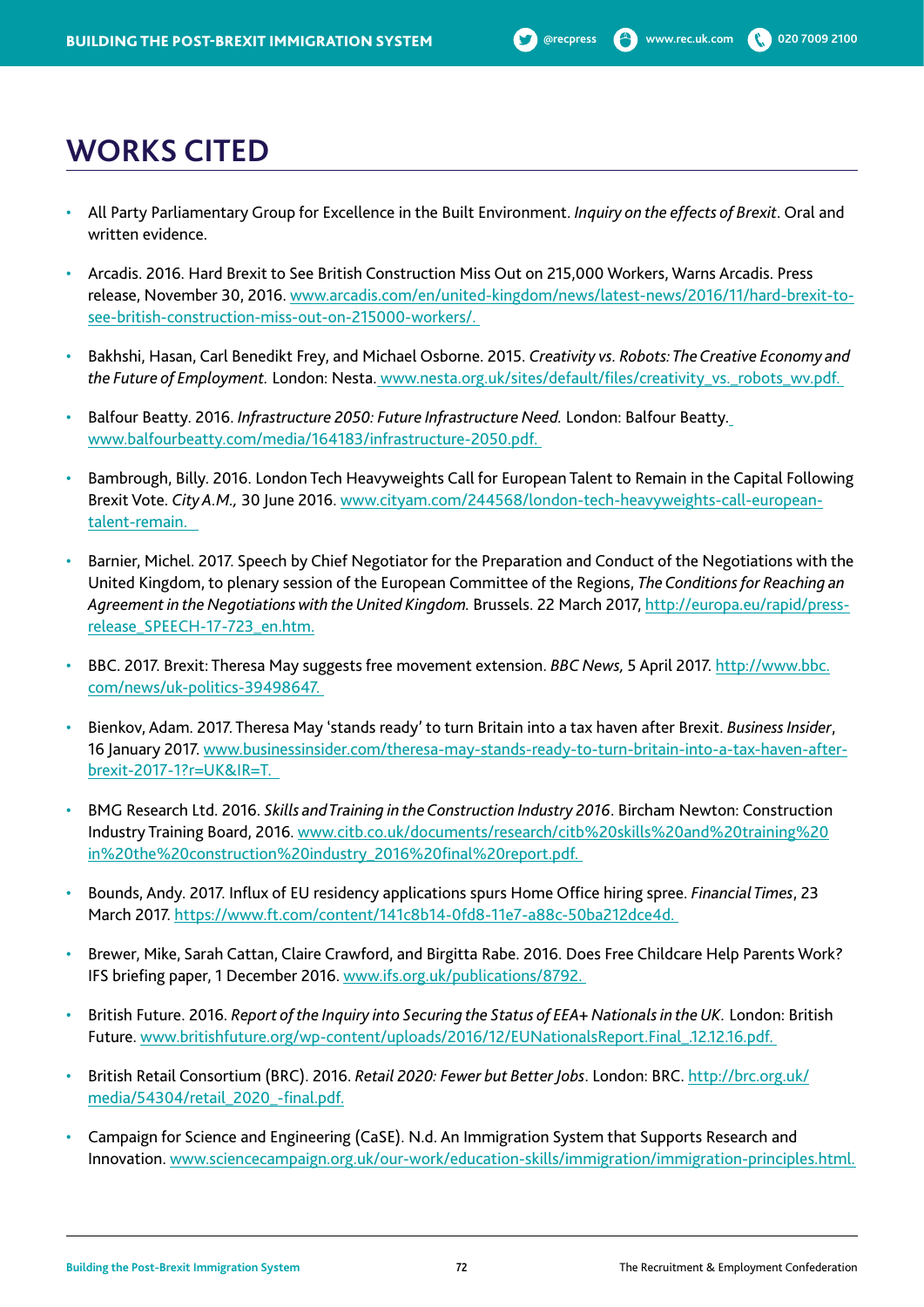- Chartered Institute of Building (CIOB). 2015. *CIOB Perspectives: An Analysis on Migration in the Construction Sector.* Bracknell: CIOB.
- Construction Industry Council (CIC). Submissions to the Inquiry into the Impact of Brexit on future skills needs. http://cic.org.uk/services/brexit-skills/sessions.php.
- Country Land and Business Association (CLA). 2016. New Opportunities: A policy that provides a stable, productive, and secure workforce for the rural economy. 12 September 2016. www.cla.org.uk/sites/default/ files/Labour%20Market%20-%20Email.pdf.
- Cowburn, Ashley. 2017. MPs reject Lords amendment to guarantee rights of EU nationals before Brexit negotiations begin. *Independent,* 13 March 2017, http://www.independent.co.uk/news/uk/politics/mps-rejectlords-amendment-to-guarantee-rights-of-eu-nationals-before-brexit-negotiations-begin-a7628116.html.
- Davidson, Sarah and Gary Polzin. 2016. *The State of the Adult Social Care Sector and Workforce in England, September 2016.* Leeds: Skills for Care. www.nmds-sc-online.org.uk/Get.aspx?id=999138.
- Davies, Rob. 2017. 'Brexit Tourists' Exploit Weak Pound to Boost UK High Street Sales. *The Guardian*, 12 January, 2017. www.theguardian.com/business/2017/jan/12/brexit-tourists-exploit-weak-pound-to-boost-uk-highstreet-sales.
- Dennys, Romilly. 2016. Life after Brexit: From the Coadec Community. Coadec Blog, 28 August 2016, www. coadec.com/blog/life-after-brexit-from-the-coadec-community/.
- Department of Work and Pensions. 2017. Statistics on National Insurance Number Allocations to Adult Overseas Nationals. Assessment Report 331, January 2017, www.statisticsauthority.gov.uk/wp-content/ uploads/2017/01/Assessment-Report-331-Statistics-on-National-Insurance-Number-Allocations-to-Adult-Overseas-Nationals.pdf.
- Desiderio, Maria Vincenza. 2016. *Integrating Refugees into Host Country Labor Markets: Challenges and Policy Options.* Washington, DC: Migration Policy Institute. www.migrationpolicy.org/research/integrating-refugeeshost-country-labor-markets-challenges-and-policy-options.
- Desiderio, Maria Vincenza, and Kate Hooper. 2016. *The Canadian Expression of Interest System: A Model to Manage Skilled Migration to the European Union?* Brussels: Migration Policy Institute Europe. http://www. migrationpolicy.org/research/canadian-expression-interest-system-model-manage-skilled-migrationeuropean-union.
- Duffy, Bobby, and Tom Frere-Smith. 2014. *Perceptions and Reality.* London: Ipsos MORI. www.ipsos-mori.com/ DownloadPublication/1634\_sri-perceptions-and-reality-immigration-report-2013.pdf
- ECORYS UK. 2016. *Digital Skills for the UK Economy*. London: Department for Business, Innovation & Skills and Department for Culture, Media & Sports. www.gov.uk/government/uploads/system/uploads/attachment\_ data/file/492889/DCMSDigitalSkillsReportJan2016.pdf.
- Emilsson, Henrik. 2014. Labour Migration in a Time of Crisis: Results of the New Demand-Drive Labour Migration System in Sweden. MIM Working Paper Series 14:1, 2014, http://dspace.mah.se/bitstream/handle/2043/17882/ WPS%2014.1%20Henrik%20Emilsson.pdf;jsessionid=A21EE7DCCD490A5A7104FBF188C719EE?sequence=2.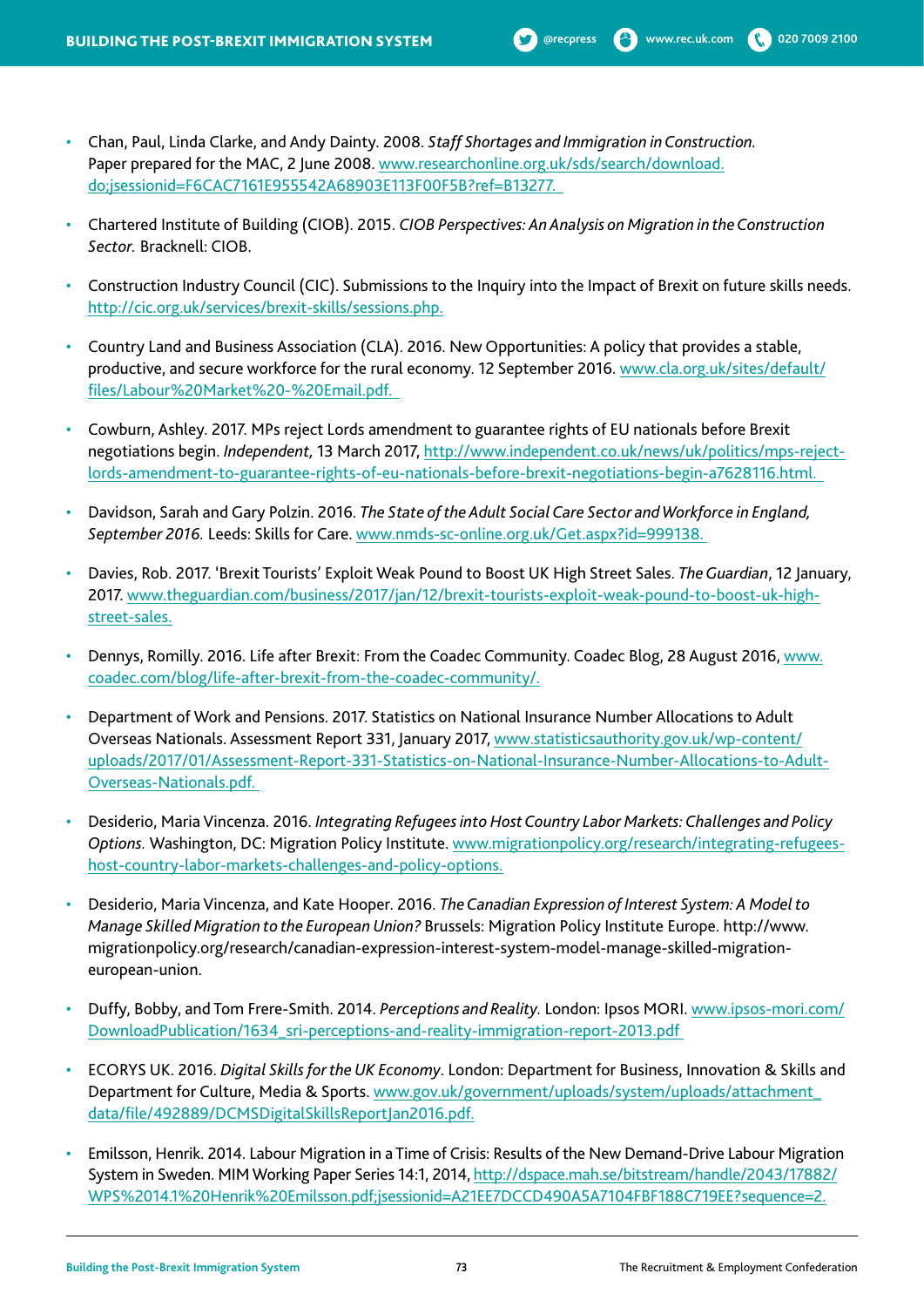- European Investment Fund. 2016. EIF in United Kingdom. February 2016. www.eif.org/news\_centre/ publications/country-fact-sheets/EIF\_Fact-sheet\_UK.pdf.
- Eurostat. 2017. Projected Demographic Balances and Imbalances [proj\_15ndbims]. Last updated 24 February 2017.
- Farmer, Mark. 2016. *The Farmer Review of the UK Construction Labour Model.* London: Construction Leadership Council. www.cast-consultancy.com/wp-content/uploads/2016/10/Farmer-Review-1.pdf.
- Federation of Master Builders (FMB). 2017. *State of Trade Survey Q4 2016.* London: FMB. www.fmb.org.uk/ media/32421/state-of-trade-q4\_2016\_digi.pdf.
- Food and Drink Federation: Food and Drink Manufacturing EU Workforce Report December 29 2016 (unpublished).
- Frey, Carl Benedikt, and Michael A. Osborne. 2013. The Future of Employment: How Susceptible are Jobs to Computerisation? Oxford Martin School Working Paper, September 2013. www.oxfordmartin.ox.ac.uk/ downloads/academic/future-of-employment.pdf.
- Frontier Economics. 2017. *The UK Digital Sectors After Brexit.* London: Tech UK. www.techuk.org/insights/news/ item/10086-the-uk-digital-sectors-after-brexit.
- German Marshall Fund of the United States (GMFUS). 2013. *Transatlantic Trends 2013.* Washington, DC: GMFUS.
- Government of the Netherlands. N.d. Self employed person. https://ind.nl/en/work/Pages/Self-employedperson.aspx.
- GOV.UK. 2017. Prove Your Right to Live in the UK as an EU Citizen. Updated 27 March, 2017. www.gov.uk/eearegistration-certificate/permanent-residence.
- GOV.UK. 2017. Become a British Citizen. Updated 29 March, 2017. www.gov.uk/becoming-a-british-citizen/ check-if-you-can-apply.
- GOV.UK. N.d. Office for National Statistics Vacancies by industry. Accessed 3 April, 2017. www.ons.gov.uk/ employmentandlabourmarket/peoplenotinwork/unemployment/datasets/vacanciesbyindustryvacs02.
- Graetz, Georg, and Guy Michaels. 2015. Robots at Work. LSE Centre for Economic Performance Discussion Paper, no. 1335, March 2015. http://cep.lse.ac.uk/pubs/download/dp1335.pdf.
- Hern, Alex. 2016. British Tech Firms Eye Relocation after Brexit Vote. *The Guardian,* 24 June 2016. www. theguardian.com/technology/2016/jun/24/british-tech-firms-eye-relocation-after-brexit-vote.
- Home Office. 2017. Immigration Rules Appendix K: shortage occupation list. Last updated 3 January 2017, www. gov.uk/guidance/immigration-rules/immigration-rules-appendix-k-shortage-occupation-list.
- Home Office, UK Border Agency. 2010. *Points Based System Tier 1: An Operational Assessment.* Occasional Paper 91, October 2010. www.gov.uk/government/uploads/system/uploads/attachment\_data/file/115913/occ91.pdf.
- House of Commons Library. 2015. Political Challenges Relating to an Ageing population: Key issues for the 2015 Parliament. www.parliament.uk/business/publications/research/key-issues-parliament-2015/social-change/ ageing-population/.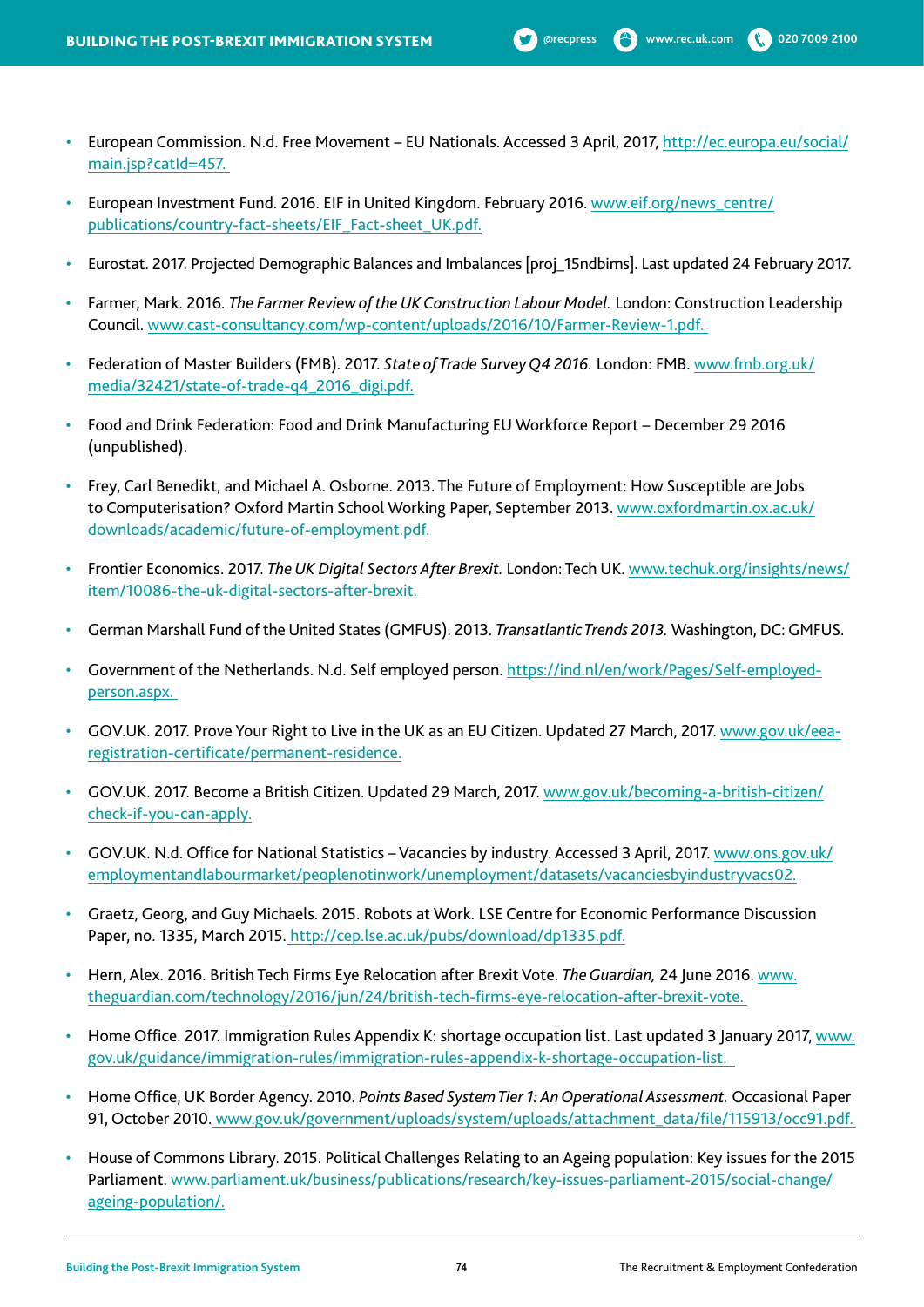- ———. 2017. Oral Evidence: The impact of exiting the European Union on higher education, HC 483, 25 January 2017. http://data.parliament.uk/writtenevidence/committeeevidence.svc/evidencedocument/educationcommittee/the-impact-of-exiting-the-european-union-on-higher-education/oral/46199.html.
- House of Commons Health Committee. 2016. Written Evidence: Brexit and health and social care, 22 November 2016. http://data.parliament.uk/writtenevidence/committeeevidence.svc/evidencedocument/ health-committee/brexit-and-health-and-social-care/written/42232.html.
- House of Commons Scottish Affairs Committee. 2016. *Post-study work schemes: Government Response to the Committee's Fourth Report of Session 2015-1*6. Third Special Report of Session 2016-17, 28 October 2016. www. publications.parliament.uk/pa/cm201617/cmselect/cmscotaf/787/787.pdf.
- House of Lords European Union Committee. 2016. *Brexit: financial services.* 9th Report of Session 2016-17, 15 December 2016. www.publications.parliament.uk/pa/ld201617/ldselect/ldeucom/81/81.pdf.
- House of Lords European Union Committee. 2016. Brexit: financial services. Oral and written evidence. www. parliament.uk/documents/lords-committees/eu-financial-affairs-subcommittee/Brexit-financial-services/ Brexit-financial-services-evidence-volume.pdf
- ———. 2017. *Brexit: UK-EU movement of people.* 14th Report of Session 2016-17, 6 March 2017, www. publications.parliament.uk/pa/ld201617/ldselect/ldeucom/121/121.pdf.
- ———. 2016. *Brexit: UK-Irish relations*. 6th Report of Session 2016-17, HL Paper 76, 12 December 2016, www. publications.parliament.uk/pa/ld201617/ldselect/ldeucom/76/76.pdf.
- Hubble, Sue. 2016. The Impact of Leaving the EU on Higher Education. House of Commons Library briefing paper 7834, 13 December 2016. researchbriefings.files.parliament.uk/documents/CBP-7834/CBP-7834.pdf.
- Hughes, Dominic and Vanessa Clarke. 2016. Thousands of NHS nursing and doctor posts lie vacant. *BBC News*, 29 February 2016. www.bbc.com/news/health-35667939.
- Independent Age and International Longevity Centre-UK. 2016. *Brexit and the Future of Migrants in the Social Care Workforce.* London: Independent Age. www.independentage.org/sites/default/files/2016-09/IA-Brexit-Migration-report.pdf.
- Institute for Government. 2017. The EU's Role in Brexit Negotiations, Institute for Government Brexit Explained, www.instituteforgovernment.org.uk/brexit-explained/brexit-explained-eu%E2%80%99s-role-brexit-negotiations.
- Institute for the Future. 2015. *10 Strategies for a Workable Future: A call-to-action from the Workable Futures Initiative.* Palo Alto: Institute for the Future. www.iftf.org/fileadmin/user\_upload/downloads/wfi/iftf workablefutures\_10strategies.pdf.
- Jamieson, Sophie. 'Seven new Brexit bills' must be passed after Article 50 is triggered, leaked Whitehall documents say. *The Telegraph*, 14 March 2017. www.telegraph.co.uk/news/2017/03/14/seven-new-brexit-billsmust-passed-article-50-triggered-leaked/.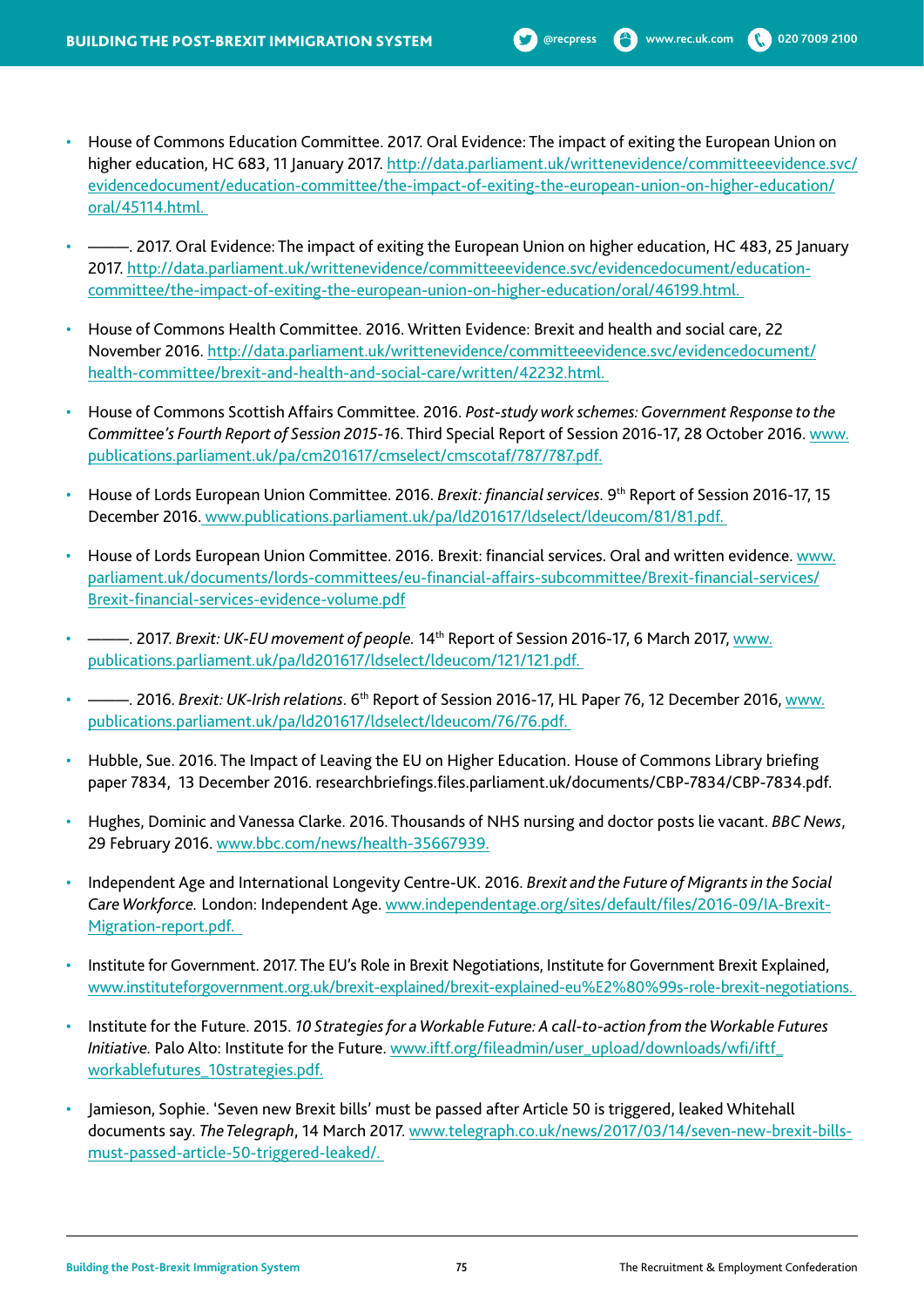- Katwala, Sunder, Jill Rutter, Steve Ballinger, and Ian Robinson. 2017. *Immigration after Brexit: Challenges for economic stakeholders.* London: British Future. www.britishfuture.org/wp-content/uploads/2017/03/Fragomen. Final-report.pdf.
- Kibasi, Tom. 2016. How a Devolved Immigration Policy Could Work in Brexit Britain. *New Statesman,* 28 October 2016. www.newstatesman.com/politics/staggers/2016/10/how-devolved-immigration-policy-couldwork-brexit-britain.
- KPMG. 2017. *Labour migration in the hospitality sector.* London: KPMG. http://dip9shwvohtcn.cloudfront.net/ wordpress/wp-content/uploads/2017/03/BHA-KPMG-Labour-migration-in-the-hospitality-sector-report.pdf.
- Marangozov, Rachel. 2014. *Benign Neglect? Policies to Support Upward Mobility for Immigrants in the United Kingdom.* Washington, DC: Migration Policy Institute. www.migrationpolicy.org/research/benign-neglectpolicies-support-upward-mobility-immigrants-united-kingdom.
- Marangozov, Rachel, Matthew Williams, and James Buchan. 2016. *The Labour Market for Nurses in the UK and its Relationship to the Demand for, and Supply of, International Nurses in the NHS.* Brighton: Institute for Employment Studies. www.employment-studies.co.uk/resource/labour-market-nurses-uk-and-its-relationshipdemand-and-supply-international-nurses-nhs.
- Mateos-Garcia, Juan. 2016. Should I Stay or Should I…? UK creative clusters and the EU referendum. Nesta Blog, 5 August 2016. www.nesta.org.uk/blog/uk-creative-clusters-and-eu-referendum.
- McMahon, Michael. 2016. The Implications of Brexit for the City. In *Brexit Beckons: Thinking ahead by leading economists*, ed. Richard E. Baldwin. London: CEPR Press.
- Merrick, Rob. 2017. Europe to Block Brexit Deal Unless EU Citizens Who Enter in Next Two Years Can Stay, Guy Verhofstadt Says. *Independent,* 28 March 2017. www.independent.co.uk/news/uk/politics/eu-citizens-rightsguaranteed-latest-european-parliament-theresa-may-guy-verhofstadt-a7654461.html.
- Migration Advisory Committee (MAC). 2013. *Migrant Seasonal Workers: The impact on the horticulture and food processing sectors of closing the Seasonal Agricultural Workers Scheme and the Sectors Based Scheme.* London: MAC. www.gov.uk/government/uploads/system/uploads/attachment\_data/file/257242/migrant-seasonalworkers.pdf.
- ———. 2014. Migrants in low-skilled work: the growth of EU and non-EU labour in low-skilled jobs and its impact on the UK. London: Home Office. www.gov.uk/government/publications/migrants-in-low-skilled-work/.
- ———. 2016. *Partial Review of the Shortage Occupation List: Review of nursing.* London: Home Office. www.gov. uk/government/publications/migration-advisory-committee-mac-partial-review-shortage-occupation-listand-nursing.
- ———. 2015. *Tier 1 Entrepreneur and Graduate Entrepreneur routes.* London: Home Office. www.gov.uk/ government/publications/migration-advisory-committee-mac-review-tier-1-entrepreneur-and-graduateentrepreneur-routes.
- Migration Impacts Forum. 2007. The Migration Impacts Forum: Purpose and working methods. http://217.35.77.12/CB/england/papers/pdfs/2007/MigrationImpactsForumpurposeandworkingmethods\_ id1511562.pdf.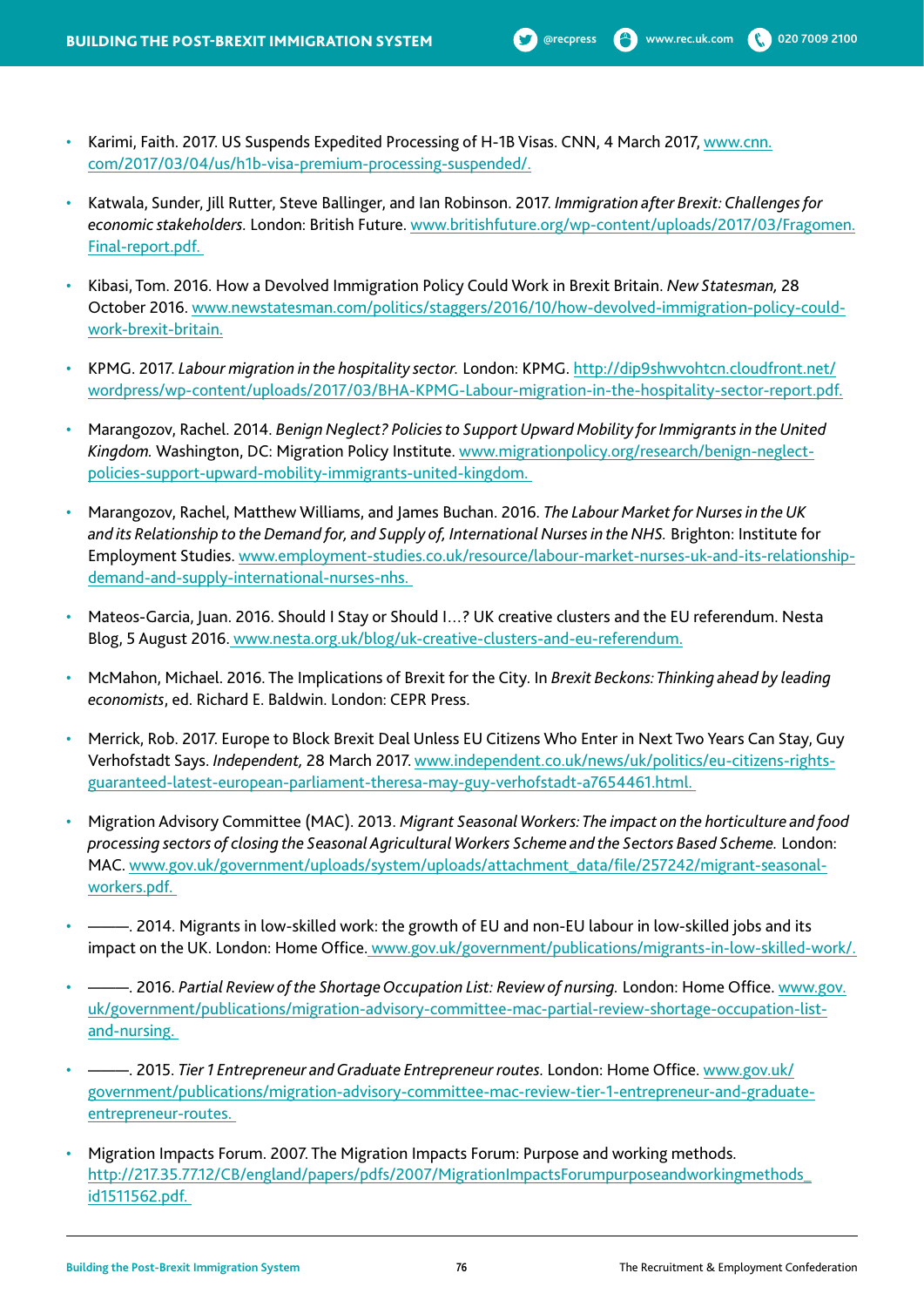- 2017. Migrants in the UK: An Overview. 21 February 2017. www.migrationobservatory.ox.ac.uk/ resources/briefings/migrants-in-the-uk-an-overview/.
- Nathan, Max. 2014. *The Human Capital Needs of Tech-City, London.* Washington, DC: Migration Policy Institute. www.migrationpolicy.org/sites/default/files/publications/TCM\_CitiesLondon.pdf.
- National Farmers' Union (NFU). 2016. *EU referendum UK farming's relationship with the EU.* Stoneleigh, UK: NFU. www.nfuonline.com/assets/61993.
- ———. 2016. *Farming's Offer to Britain: How Farming Can Deliver for the Country Post-Brexit.* Stoneleigh, UK: NFU. www.nfuonline.com/assets/80290.
- ———. 2016. Labour Providers Survey 2016 Q1-Q3. Press release, 6 November 2016. www.nfuonline.com/assets/80667.
- ———. 2016. NFU End of Season Labour Survey 2015. NFU Briefing, 29 March 2016. www.nfuonline.com/assets/60835.
- Nesta. N.d. Digital City Index. https://digitalcityindex.eu/city/16.
- New to Denmark. N.d. Fast-track Scheme. www.nyidanmark.dk/en-us/coming\_to\_dk/work/Fast-track-scheme/.
- New Zealand Immigration. N.d. Recognised Seasonal Employer. www.immigration.govt.nz/employ-migrants/ hire-a-candidate/options-for-repeat-high-volume-hiring-new/recognised-seasonal-employer.
- ———. N.d. Samoan Quota & Pacific Access Category. www.immigration.govt.nz/employ-migrants/hire-acandidate/options-for-repeat-high-volume-hiring-new/samoan-quota-pacific-access-category.
- ———. N.d. Talent Employer Accreditation. www.immigration.govt.nz/employ-migrants/hire-a-candidate/ options-for-repeat-high-volume-hiring-new/accredited-employer.
- NHS submission to the House of Commons Health Select Committee inquiry on Brexit and health and social care. http://data.parliament.uk/writtenevidence/committeeevidence.svc/evidencedocument/healthcommittee-brexit-and-health-and-social-care/written/42232.html.
- NHS Confederation. 2016. Lords Debate on the Implications of the EU referendum Result on Ensuring Safe Staffing Levels in the NHS and Social Care Services: Briefing for Peers. 19 July 2016, www.nhsconfed.org/~/media/ Confederation/Files/public%20access/Lords\_debate\_staffing\_levels\_NHS\_post\_Brexit\_July\_2016\_Final.pdf;
- ———. 2016. Written evidence submitted by NHS Confederation (BRE0050). House of Commons Health Committee, Brexit and health and social care inquiry, 22 November 2016, http://data.parliament.uk/ writtenevidence/committeeevidence.svc/evidencedocument/health-committee/brexit-and-health-and-socialcare/written/42232.html
- NHS Improvement. 2016. *Evidence from NHS Improvement on Clinical Staff Shortages: A workforce analysis.* London: NHS Improvement. www.gov.uk/government/uploads/system/uploads/attachment\_data/ file/500288/Clinical\_workforce\_report.pdf.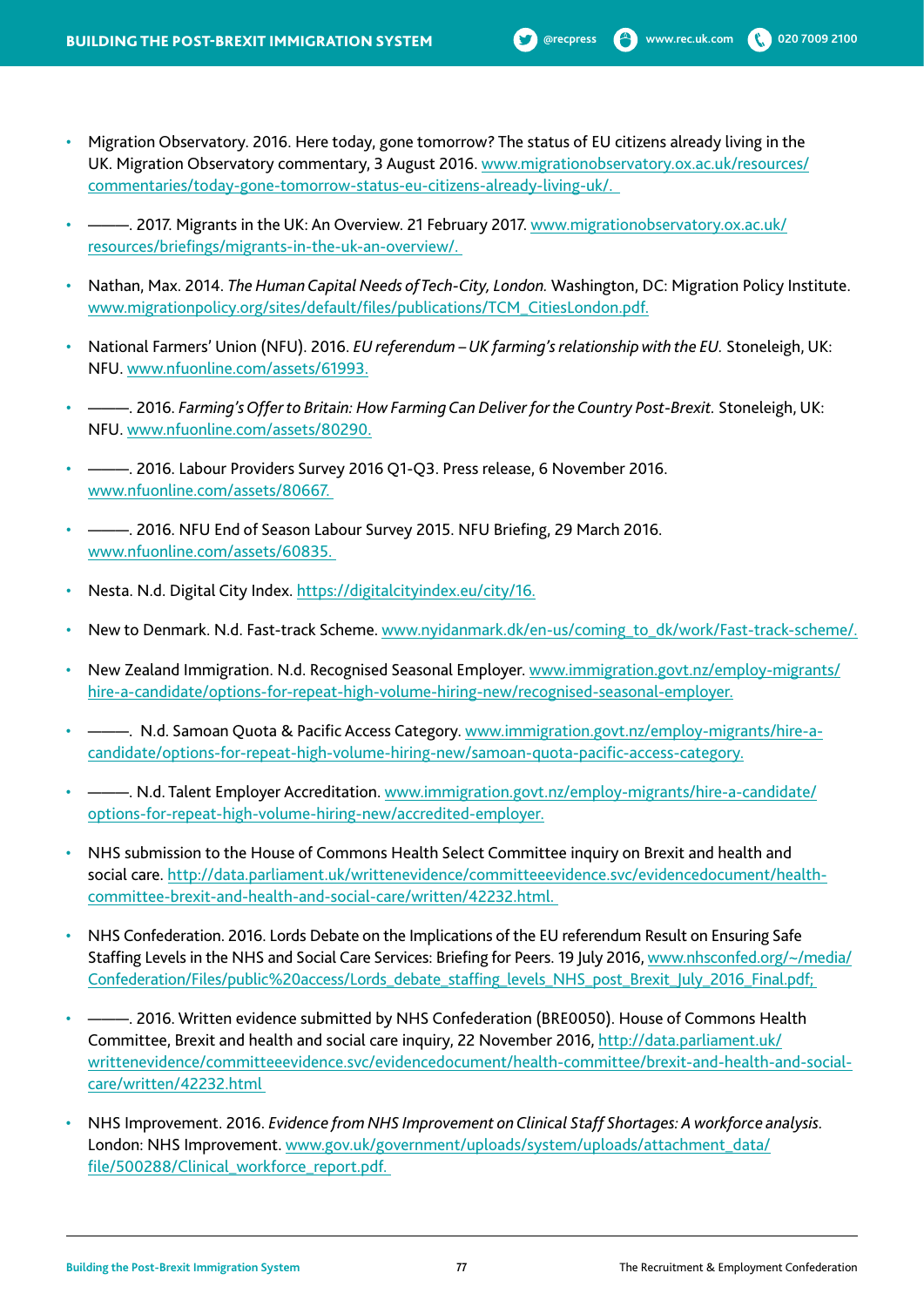- Office for National Statistics (ONS). 2016. Annual Population Survey Statistical Bulletin: Population of the UK by country of birth and nationality 2015. 25 August 2016. www.ons.gov. uk/peoplepopulationandcommunity/populationandmigration/internationalmigration/datasets/ populationoftheunitedkingdombycountryofbirthandnationality.
- ———. 2017. Labour Force Survey, Jan–Dec 2016.
- $-$ . 2016. Note on the difference between National Insurance number registrations and the estimates of long-term international migration: 2016. Last updated 12 May 2016, www.ons.gov.uk/ peoplepopulationandcommunity/populationandmigration/internationalmigration/articles/noteonthedifference betweennationalinsurancenumberregistrationsandtheestimateoflongterminternationalmigration/2016.
- <sup>-</sup> 2017. Statistical Bulletin, Migration Statistics Quarterly Report: February 2017. www.ons.gov. uk/peoplepopulationandcommunity/populationandmigration/internationalmigration/bulletins/ migrationstatisticsquarterlyreport/feb2017.
- 2010. Standard Occupational Classification 2010, Vol 1 report.
- ———. 2017. Table EMP06: Employment levels by nationality: People aged 16 and over (not seasonally adjusted). Accessed 15 February 2017. www.ons.gov.uk/employmentandlabourmarket/peopleinwork/ employmentandemployeetypes/datasets/employmentbycountryofbirthandnationalityemp06.
- -. N.d. Vacancies by industry. Accessed 3 April 2017. www.ons.gov.uk/employmentandlabourmarket/ peoplenotinwork/unemployment/datasets/vacanciesbyindustryvacs02
- Oliver Wyman. 2016. *The Impact of the UK's Exit from the EU on the UK-Based Financial Services Sector*. London: Oliver Wyman. www.oliverwyman.com/content/dam/oliver-wyman/global/en/2016/oct/Brexit\_POV.PDF.
- Organisation for Economic Co-operation and Development (OECD). 2014. *International Migration Outlook 2014.* Paris: OECD Publishing.
- ———. 2009. *International Migration Outlook 2009.* Paris: OECD Publishing.
- Papademetriou, Demetrios G., Doris Meissner, Marc R Rosenblum, and Madeleine Sumption. 2009. *Aligning Temporary Immigration Visas with US Labor Market Needs; The Case for a New System of Provisional Visas.*  Washington, DC: Migration Policy Institute. www.migrationpolicy.org/research/aligning-temporaryimmigration-visas-us-labour-market-needs-case-new-system-provisional.
- Papademetriou, Demetrios G., Will Somerville, and Hiroyuki Tanaka. 2008. *Hybrid Immigration-Selection Systems: The Next Generation of Economic Migration Schemes.* Washington, DC: Migration Policy Institute. www.migrationpolicy.org/research/hybrid-immigrant-selection-systems-next-generation-economic-migrationschemes.
- Papademetriou, Demetrios G., and Madeleine Sumption. 2011. *Eight Policies to Boost the Economic Contribution of Employment-Based Immigration.* Washington, DC: Migration Policy Institute. www.migrationpolicy.org/ research/boosting-economic-contribution-employment-based-immigration.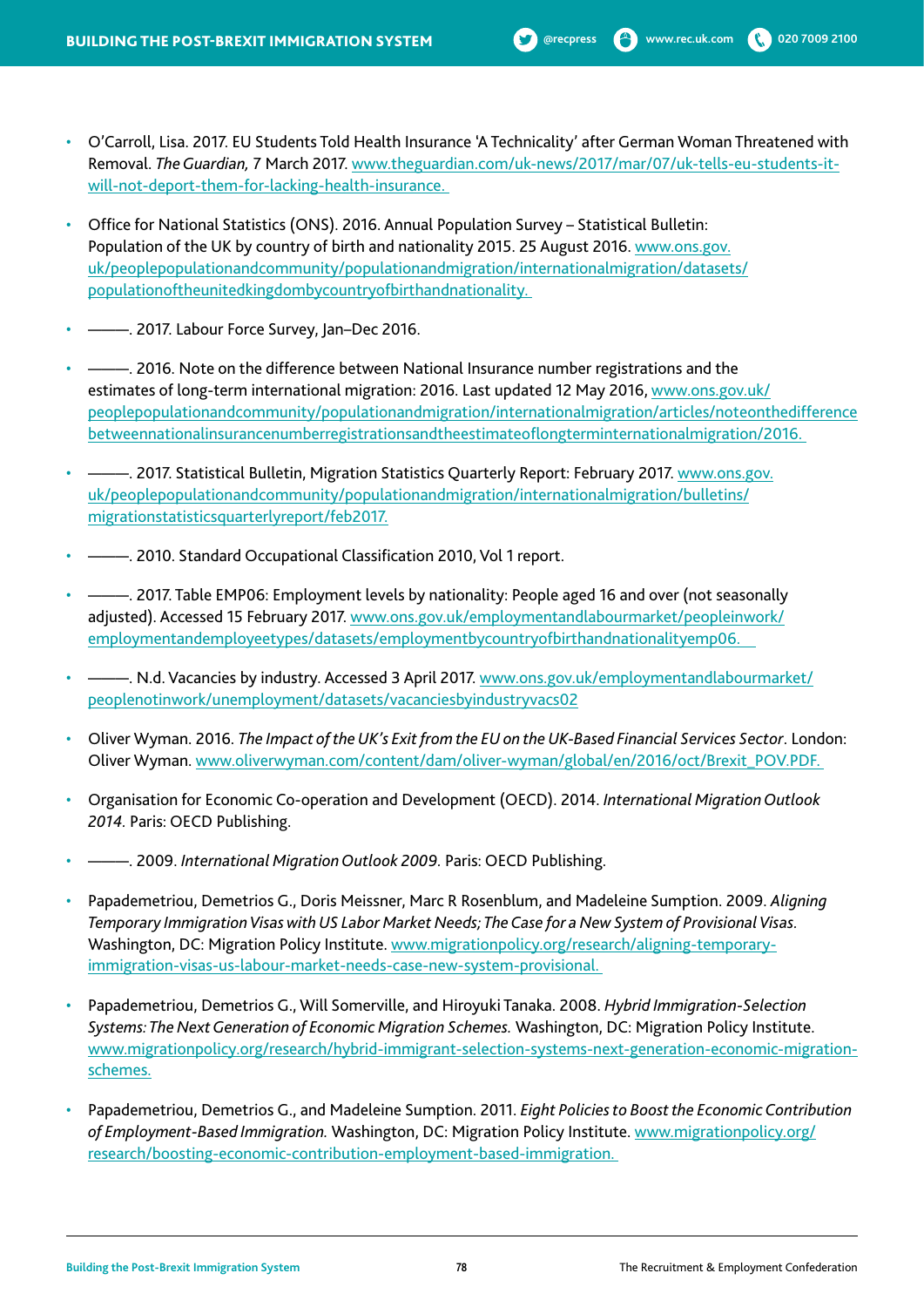- People 1st. 2016. *Migrant Workers in the Hospitality and Tourism Sector and the Potential Impact of Labour Restrictions*. London. www.people1st.co.uk/getattachment/Research-Insight/Latest-insights/Migration-labourrestrictions/Migrant-workers-in-the-hospitality-and-tourism-sector-and-the-potential-impact-of-labourrestrictions.pdf/?lang=en-GB.
- RICS. 2017. *Q4 2016: RICS UK Construction Market Survey*. February 2017. www.rics.org/Global/RICS\_UK\_ Construction\_Market\_Survey\_Q4\_2016\_economics.pdf.
- Robinson, Edward. 2016. Brexit Terrified This CEO. Then Business Jumped 50%. *Bloomberg,* 26 February 2016. www.bloomberg.com/news/features/2017-02-27/brexit-funding-circle.
- Rolfe, Heather, and Nathan Hudson-Sharp. 2016. *The Impact of Free Movement on the Labour Market: Case Studies of Hospitality, Food Processing and Construction*. London: National Institute of Economic and Social Research. www.niesr.ac.uk/sites/default/files/publications/Free%20movement%20-%20Final%20report.pdf.
- Royal Association of British Dairy Farmers (RABDF). 2017. RABDF 2016 EU-labour survey findings. 12 January 2017, www.rabdf.co.uk/latest-news/2017/1/12/rabdf-2016-eu-labour-survey-findings.
- Royal Institute of British Architects (RIBA). 2017. RIBA Member Brexit Survey: summary of key results. February 2017. https://riba.app.box.com/s/pyehlsvzyol45jlbpyglvc3aj764ehho/1/18500271019/132463899811/1.
- Russell Group. 2017. Russell Group Evidence to the Home Affairs Select Committee Immigration Inquiry. January 2017. http://russellgroup.ac.uk/media/5463/home-affairs-select-committee-response-onimmigration-inquiry.pdf.
- Service-Portal Berlin. N.d. Residence Permit for the Purpose of Freelance or Self-Employment Issuance. https://service.berlin.de/dienstleistung/305249/en/.
- Somerville, Will. 2016. When the Dust Settles: Migration Policy after Brexit. Migration Policy Institute commentary, June 2016, www.migrationpolicy.org/news/when-dust-settles-migration-policy-after-brexit.
- Sumption, Madeleine. 2011. Filling Labor Shortages through Immigration: An Overview of Shortage Lists and their Implications. *Migration Information Source,* 23 February 2011. www.migrationpolicy.org/article/fillinglabour-shortages-through-immigration-overview-shortage-lists-and-their-implications.
- ———. 2014. *Giving Cities and Regions a Voice in Immigration Policy: Can National Policies Meet Local Demand*. Washington, DC: Migration Policy Institute. www.migrationpolicy.org/research/giving-cities-and-regions-voiceimmigration-policy-can-national-policies-meet-local-demand.
- ———. 2017. *Labour Immigration after Brexit: Trade-offs and Questions about Policy Design.* Oxford: Migration Observatory. www.migrationobservatory.ox.ac.uk/wp-content/uploads/2017/01/Report-Labour\_Immigration\_ Policy\_Brexit.pdf.
- ———. 2011. *Policies to Curb Unauthorized Employment.* Washington, DC: Migration Policy Institute. www.migrationpolicy.org/research/policies-curb-unauthorized-employment.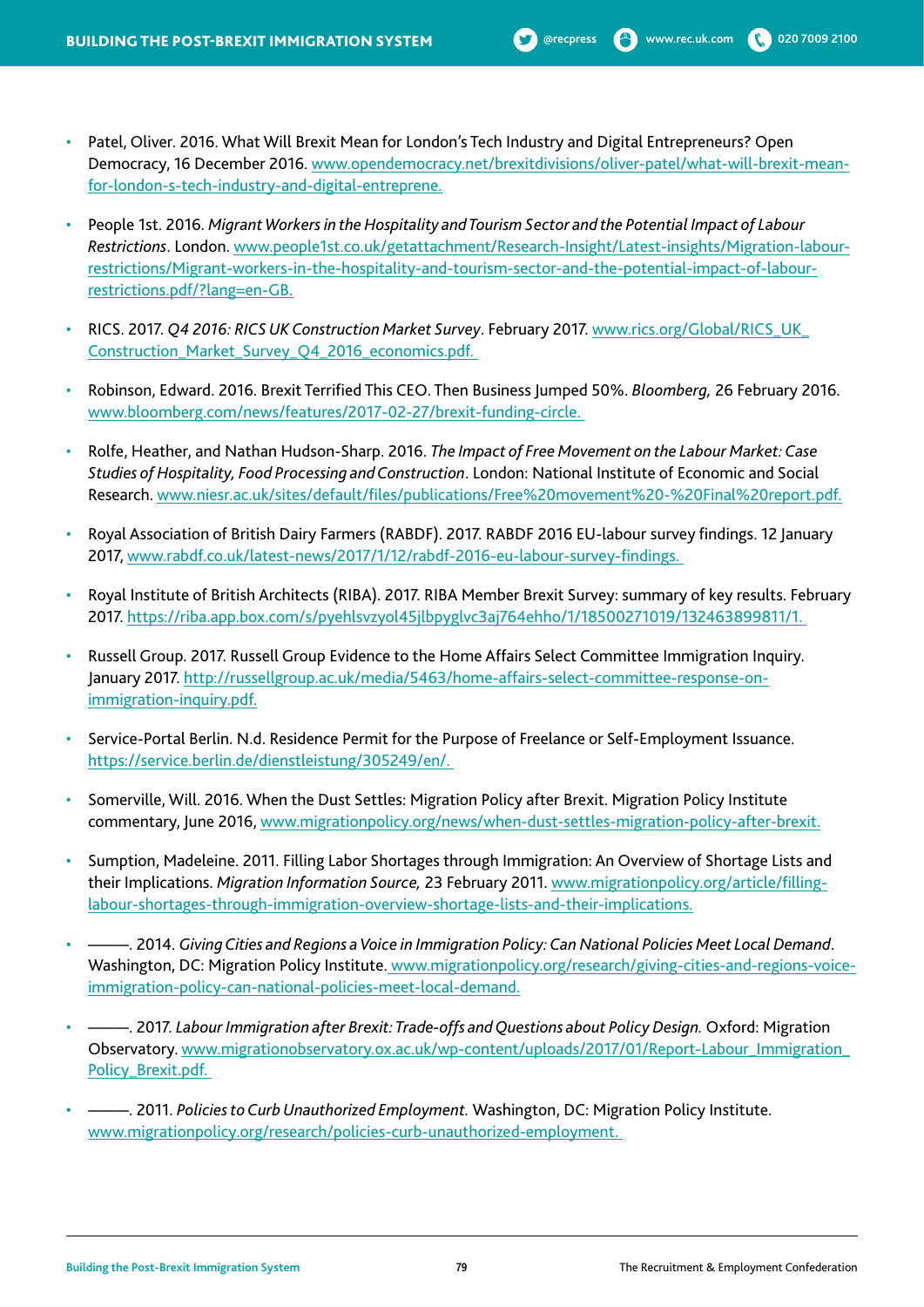- ———. 2013. *Tackling Brain Waste: Strategies to Improve the Recognition of Immigrants' Foreign Qualifications.* Washington, DC: Migration Policy Institute. www.migrationpolicy.org/research/tackling-brain-wastestrategies-improve-recognition-immigrants-foreign-qualifications.
- ———. 2014. Top 10 of 2014 Issue #9: The Points System is Dead, Long Live the Points System. *Migration Information Source.* 10 December 2014. www.migrationpolicy.org/article/top-10-2014-issue-9-points-systemdead-long-live-points-system.
- Tech City UK. 2017. *Tech Nation 2017.* Accessed 3 April, 2017. http://technation.techcityuk.com/.
- Tech Nation. 2016. Tech Nation Visa Scheme in Numbers. 13 October 2016. www.techcityuk.com/ blog/2016/10/tech-nation-visa-numbers/.
- Tech Partnership. 2015. Tech Insights: The Digital Economy. March 2015. www.thetechpartnership.com/ globalassets/pdfs/research-2015/techinsights\_report\_mar15.pdf.
- techUK. 2017. Priorities for European Exit Negotiations. 24 January 2017. www.techuk.org/insights/news/ item/10089-techuk-priorities-for-european-exit-negotiations.
- TheCityUK. 2017. Brexit and UK-Based Financial and Related Professional Services. London: TheCityUK. www.thecityuk.com/assets/2017/Reports-PDF/Brexit-and-UK-based-financial-and-related-professionalservices.pdf.
- UK Commission for Employment and Skills (UKCES). 2016. UKCES Employer Skills Survey 2015: supplementary documents. Last updated 26 May 2016, www.gov.uk/government/publications/ukces-employer-skills-survey-2015-supplementary-documents.
- UK Department for Exiting the European Union. 2017. *The United Kingdom's Exit From, and New Partnership With, the European Union.* Policy paper, 2 February 2017. www.gov.uk/government/publications/the-unitedkingdoms-exit-from-and-new-partnership-with-the-european-union-white-paper/the-united-kingdoms-exitfrom-and-new-partnership-with-the-european-union--2.
- United Nations Department of Economic and Social Affairs, Population Division. 2015. Total Fertility by Major Area, Region, and Country, 1950-2100 (Children per Woman). *World Population Prospects: The 2015 Revision.* July 2015. https://esa.un.org/unpd/wpp/DVD/Files/1\_Indicators%20(Standard)/EXCEL\_FILES/2\_Fertility/ WPP2015\_FERT\_F04\_TOTAL\_FERTILITY.XLS.
- Universities UK. 2016. Universities UK Written Evidence (BMP0002). http://data.parliament.uk/ writtenevidence/committeeevidence.svc/evidencedocument/eu-home-affairs-subcommittee/brexit-ukeumovement-of-people/written/44744.html.
- $-$ . 2017. What Should be the Government's Priorities for Exit Negotiations and Policy Development to Maximise the Contribution of British Universities to a Successful and Global UK? February 2017, www.universitiesuk.ac.uk/policy-and-analysis/reports/Documents/2017/government-brexit-prioritiesuniversities.pdf.
- US Department of Labor, Wage and Hour Division. 2009. Fact Sheet #62M: What are an H-1B employer's notification requirements? August 2009. www.dol.gov/whd/regs/compliance/FactSheet62/whdfs62M.pdf.
- Vargas-Silva, Carlos. 2016. *Potential Implications of Admission Criteria for EU Nationals Coming to the UK.* Oxford: Migration Observatory. www.migrationobservatory.ox.ac.uk/resources/reports/potentialimplications-of-admission-criteria-for-eu-nationals-coming-to-the-uk/.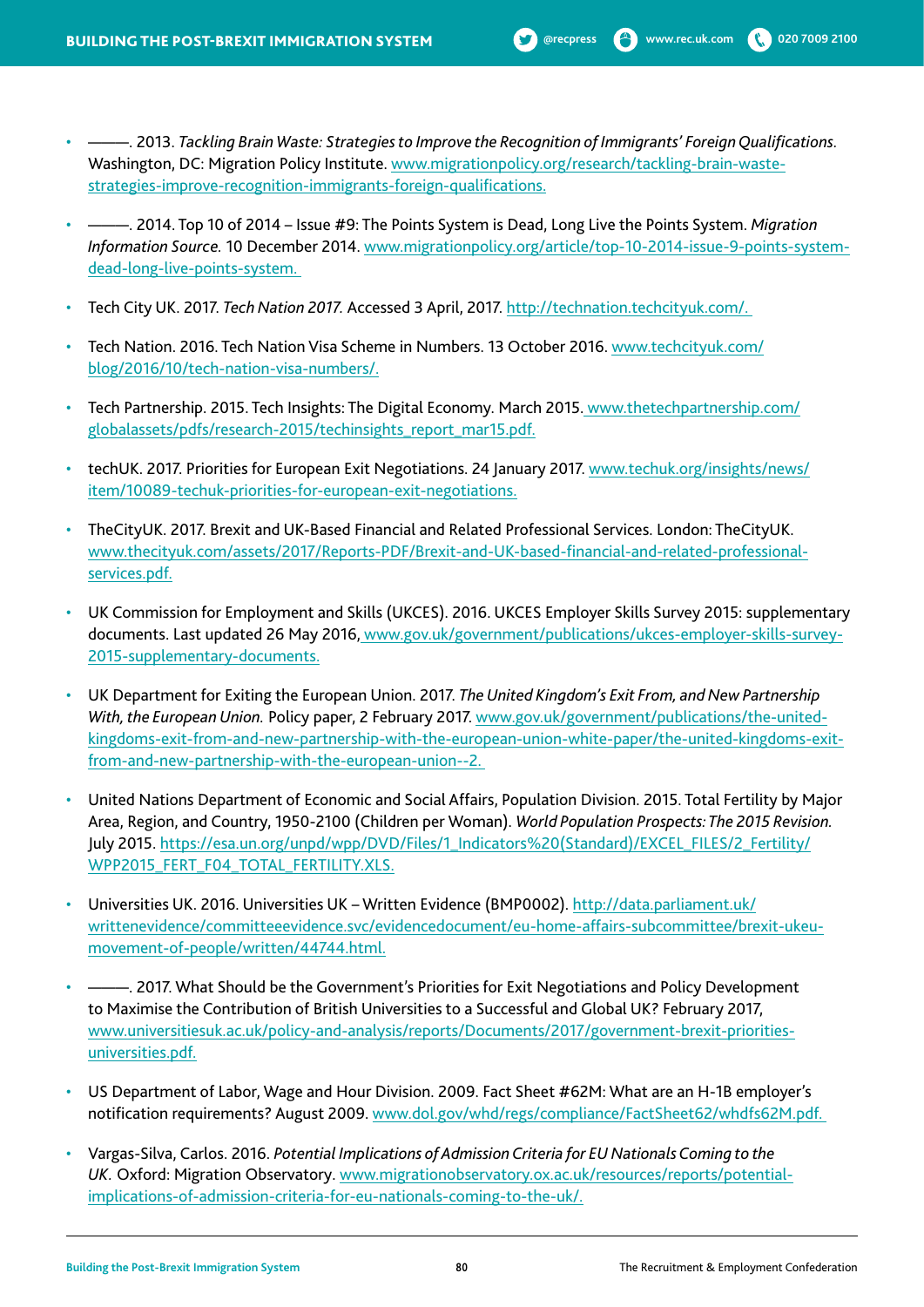- Vaughan, Adam. 2017. Brexit will Delay New British Nuclear Power Stations, Warn Experts. *Guardian*, 27 January 2017, www.theguardian.com/business/2017/jan/27/uk-exit-eu-atomic-treaty-brexit-euratom-hinkley-point-c.
- Viña, Gonzalo, Zosia Wasik, and Henry Foy. 2016. Migrants Become More Picky about British jobs. *Financial Times*, 8 July 2016. www.ft.com/content/fffd7f8c-4456-11e6-b22f-79eb4891c97d.
- Wilson, Rob, Adam Leach, Hayley Limmer, Nick Sofroniou, Michael Lee, Mike May-Gillings, Peter Glover, Rachel Beaven, and Sandy Perkins. 2016. *Working Futures 2014-2024*. London: UK Commission for Employment and Skills. www.gov.uk/government/uploads/system/uploads/attachment\_data/file/513801/Working\_Futures\_ final\_evidence\_report.pdf.